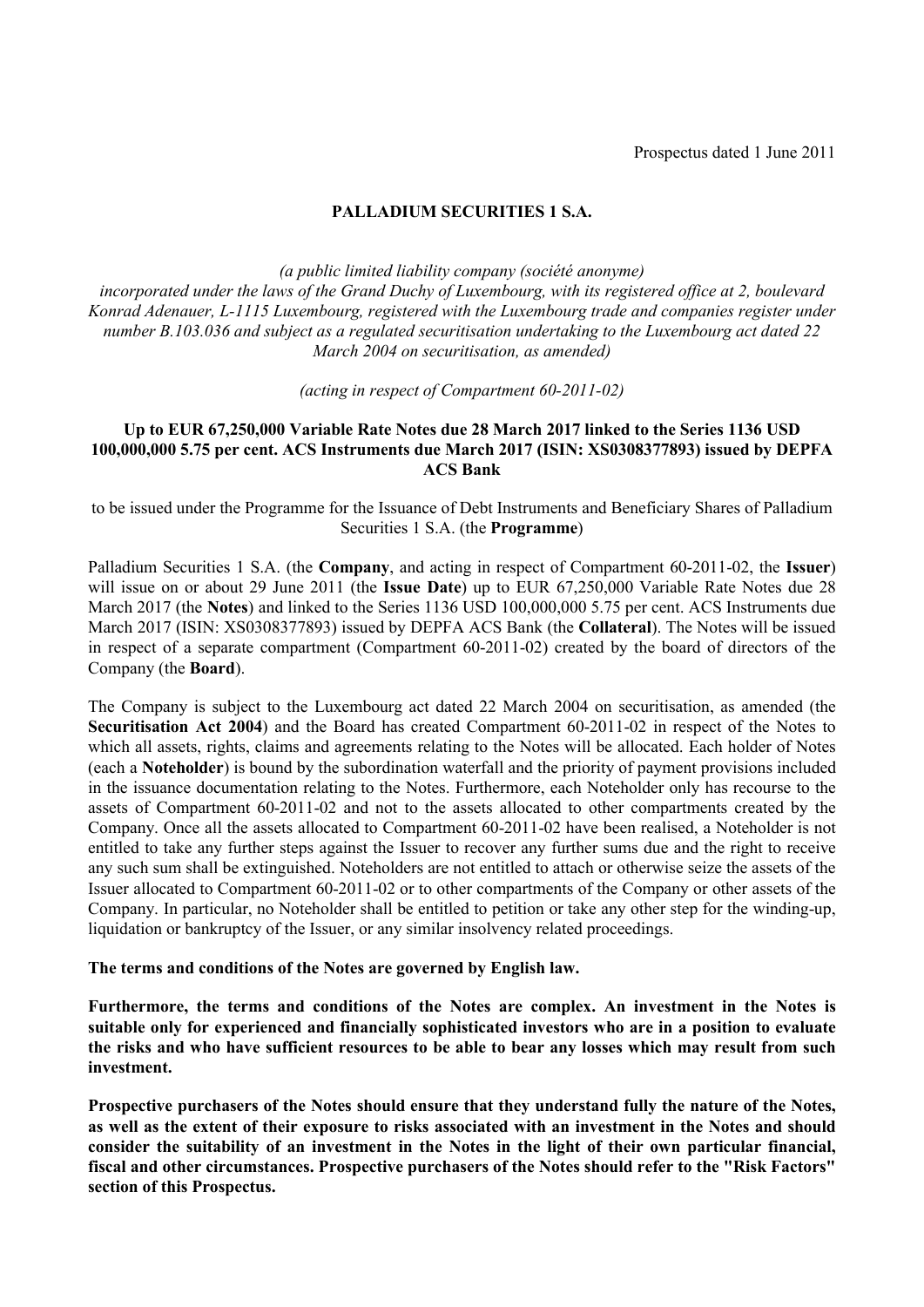Application has been made to the Luxembourg Commission de Surveillance du Secteur Financier in its capacity as competent authority under the Luxembourg act dated 10 July 2005 relating to prospectuses for securities for the approval of this prospectus and to the Luxembourg Stock Exchange for the listing of the Notes on the Official List of the Luxembourg Stock Exchange and admission to trading on the Luxembourg Stock Exchange's regulated market. This Prospectus constitutes a prospectus for the purposes of Article 5.3 of the Prospectus Directive and the Luxembourg act dated 10 July 2005 relating to prospectuses.

The Notes are expected to be rated on or about the Issue Date by Standard & Poor's Ratings Services, a division of The McGraw-Hill Companies, Inc. (**S&P**). S&P is established in the European Union and is registered under Regulation (EC) No. 1060/2009 of the European Parliament and of the Council of 16 September 2009 on credit rating agencies. **Prospective purchasers of the Notes should note that no assurance is given that the Notes will have a particular rating** on or about **the Issue Date.**

*The Issuer (the Responsible Person) accepts responsibility for the information contained in this Prospectus. To the best of the knowledge of the Issuer (having taken all reasonable care to ensure that such is the case) the information contained in this Prospectus is in accordance with the facts and does not omit anything likely*  to affect the import of such information. The information contained in the sections entitled "Description of *the Collateral and the Collateral Issuer" and "Description of the Hedging Agreement and Hedging Counterparty" has been reproduced from information of which the Issuer is aware and/or is able to ascertain from information published by DEPFA ACS Bank as the issuer of the Collateral and Deutsche Bank AG, acting through its London Branch as the Hedging Counterparty, respectively. The Issuer confirms that such information has been accurately reproduced and that, so far as it is aware, and is able to ascertain from information published by DEPFA ACS Bank as the issuer of the Collateral and the Hedging Counterparty, respectively, no facts have been omitted which would render the reproduced information inaccurate or misleading. The information contained in the section entitled "Description of the Collateral*  and the Collateral Issuer – Additional Information", has been reproduced from information contained in the *Base Prospectus (as approved as a base prospectus for the purposes of the Prospectus Directive by the Irish Financial Services Regulatory Authority) dated 23 June 2010 (being the most recent Base Prospectus issued by DEPFA ACS Bank in connection with its programme for issuance of Irish law governed covered bond securities), as supplemented from time to time (the DEPFA ACS Base Prospectus). The DEPFA ACS Base Prospectus is published in electronic form on the website of the Irish Stock Exchange ([www.ise.ie\). Th](www.ise.ie).  T)e information contained in the section entitled "Description of the Hedging Agreement and Hedging Counterparty" has been reproduced from information contained on the website of the Hedging Counterparty and the terms of the Hedging Agreement (as defined below) and other information made available to the Issuer.*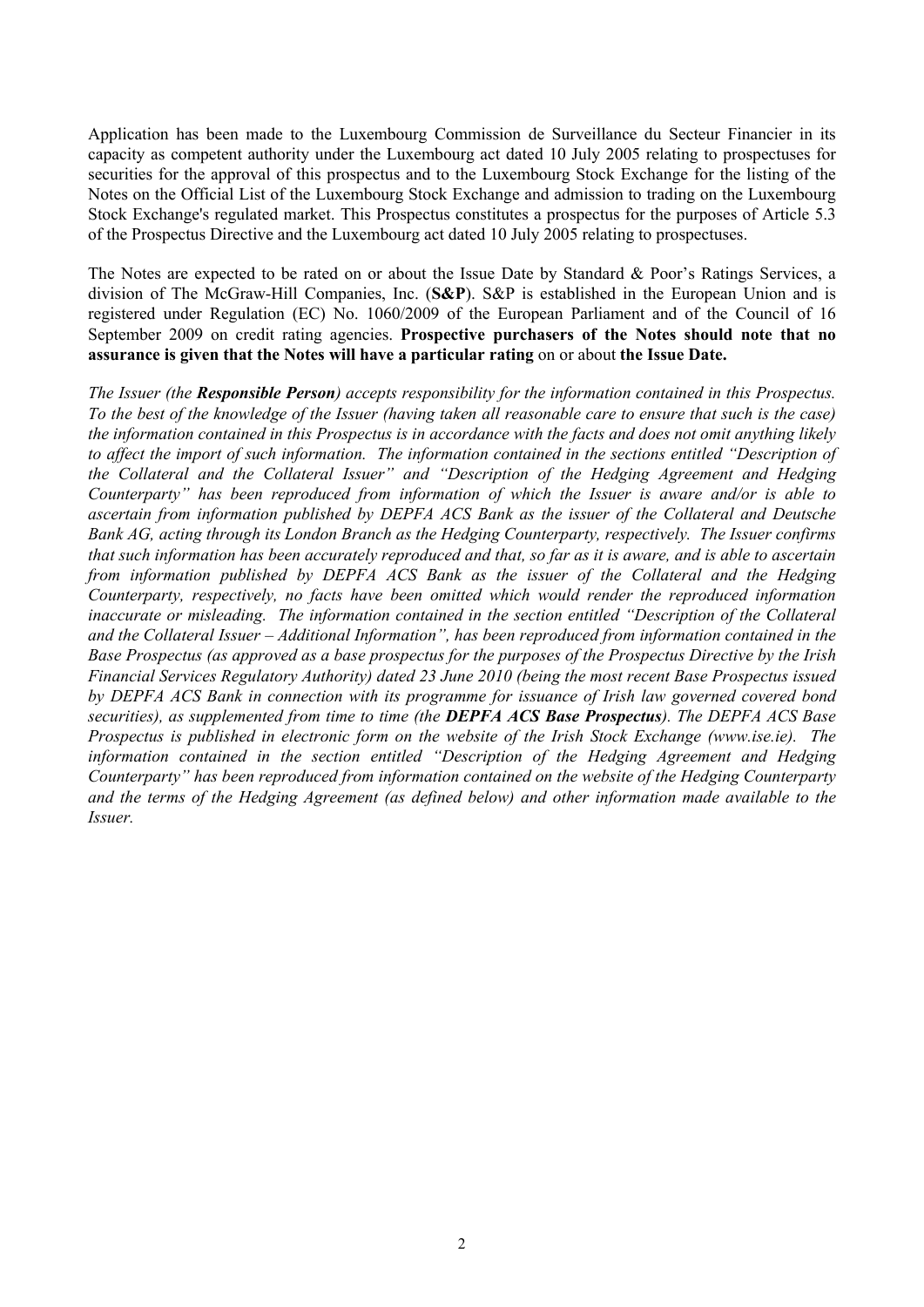# **Contents**

| <b>Clause</b>   |                                                                       |                                                                                 | Page |
|-----------------|-----------------------------------------------------------------------|---------------------------------------------------------------------------------|------|
| 1.              |                                                                       |                                                                                 |      |
|                 | 1.1                                                                   |                                                                                 |      |
|                 | 12                                                                    |                                                                                 |      |
|                 | 1.3                                                                   |                                                                                 |      |
| 2.              |                                                                       |                                                                                 |      |
|                 | 2.1                                                                   |                                                                                 |      |
|                 | 2.2                                                                   |                                                                                 |      |
|                 | 2.3                                                                   |                                                                                 |      |
| 3.              |                                                                       |                                                                                 |      |
| 4.              |                                                                       |                                                                                 |      |
| 5.              |                                                                       |                                                                                 |      |
| 6.              |                                                                       |                                                                                 |      |
|                 | 6.1                                                                   |                                                                                 |      |
| 7.              | DESCRIPTION OF ISSUE STRUCTURE, CASH FLOWS AND AGENTS OF THE ISSUER79 |                                                                                 |      |
|                 | 7.1                                                                   |                                                                                 |      |
|                 | 7.2                                                                   |                                                                                 |      |
|                 | 7.3                                                                   |                                                                                 |      |
|                 | 74                                                                    | Principal Agent, Calculation Agent, Selling Agent, Purchaser and Distributor 81 |      |
|                 | 7.5                                                                   |                                                                                 |      |
| 8.              |                                                                       | DESCRIPTION OF THE COLLATERAL AND AND THE COLLATERAL ISSUER 81                  |      |
|                 | 8.1                                                                   |                                                                                 |      |
|                 | 8.2                                                                   |                                                                                 |      |
|                 | 8.3                                                                   |                                                                                 |      |
| 9.              |                                                                       | DESCRIPTION OF THE HEDGING AGREEMENT AND THE HEDGING COUNTERPARTY .87           |      |
|                 | 9.1                                                                   |                                                                                 |      |
|                 | 9.2                                                                   |                                                                                 |      |
| 10 <sub>l</sub> |                                                                       |                                                                                 |      |
| 11              |                                                                       |                                                                                 |      |
| 12.             |                                                                       |                                                                                 |      |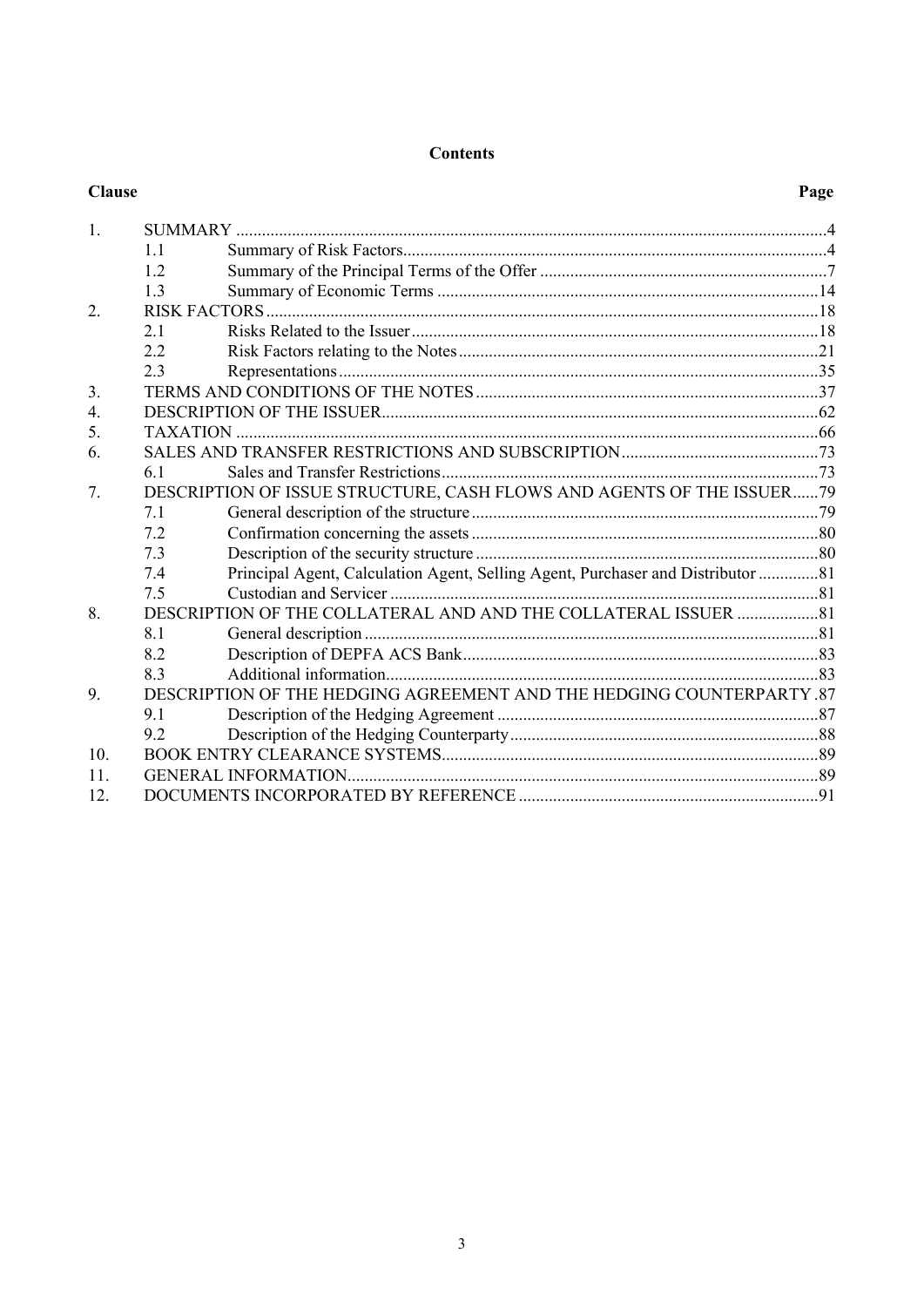# **1. SUMMARY**

*The information set out below is a summary only and should be read in conjunction with the rest of this Prospectus. This summary is intended to convey the essential characteristics and risks associated with the Issuer, and in relation to the Notes and does not purport to be complete. It is taken from, and is qualified in its entirety by, the remainder of this Prospectus, including the Conditions, which constitute the legally binding conditions of the Notes. Accordingly, this summary should be read as an introduction to the Prospectus, and any decision to invest in the Notes should be based on consideration of the Prospectus as a whole by an investor.*

*Prospective investors should be aware that where a claim relating to the information contained in this Prospectus is brought before a court, the investor making the claim might, under the national legislation of the respective EU member state, have to bear the costs of translating the prospectus before the legal proceedings are initiated.*

*Civil liability attaches to the Issuer who has tabled the summary including the translation thereof and applied for its notification, but only if the summary is misleading, inaccurate or inconsistent when read together with the other parts of the Prospectus.*

## **1.1 Summary of Risk Factors**

## **(a) Issuer Risk Factors**

There are certain factors that are specific to the Issuer which may affect the Issuer's ability to fulfil its obligations under the Notes. Prospective investors should consider all information provided in this Prospectus and any supplement thereto and should consult with their own professional advisers if they consider it necessary. The following describes risk factors relating to the Issuer's ability to meet its obligations under the Notes.

### *Securitisation Act 2004 and Compartments*

The Company is established as a *société de titrisation agréée* (regulated securitisation company) within the meaning of the Securitisation Act 2004 which provides that claims against the Company by holders of each series of notes or other instruments (**Instruments**) issued by the Company will be limited to the assets of the relevant series included in the relevant Compartment. Further, under the Securitisation Act 2004, the proceeds of the series assets of the relevant Compartment for each series are in principle available only for distribution to the specified holders of Instruments (each an **Instrumentholder**) and other parties relating to such series (each such party, a **Series Party**). A party may have claims against the Company in respect of more than one series, in which case the claims in respect of each individual series will be limited to the Compartment Series Assets relating to such series only.

The Board may establish one or more compartments (together the **Compartments** and each a **Compartment**) each of which is a separate and distinct part of the Company's estate (*patrimoine*) and which may be distinguished by the nature of acquired risks or assets, the conditions of the Instruments issued in relation to the Compartment, the reference currency or other distinguishing characteristics. The rights of holders of Instruments issued in respect of a Compartment and the rights of creditors are limited to the assets of that Compartment, where these rights relate to that Compartment or have arisen at the occasion of the constitution, the operation or the liquidation of the relevant Compartment. The assets of a Compartment are available only to satisfy the rights of holders of Instruments issued in relation to that Compartment and the rights of creditors whose claims have arisen at the occasion of the constitution, the operation or the liquidation of that Compartment.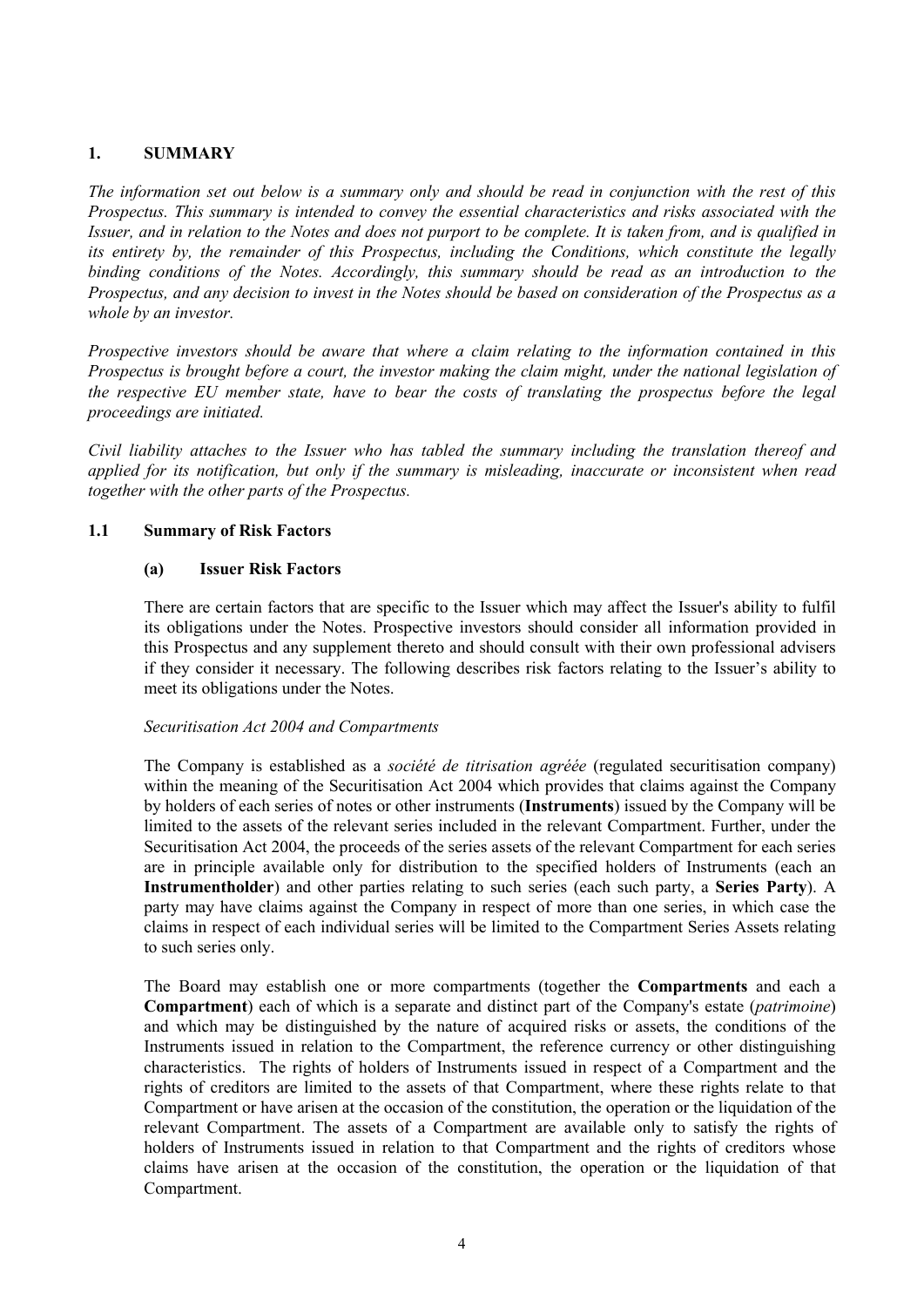In respect of the issue of Notes described in this Prospectus the Company has established Compartment 60-2011-02. The Series Assets which are allocated to Compartment 60-2011-02 will be in principle available only to satisfy the claims of the Noteholders and the other Series Parties in relation to Compartment 60-2011-02. Potential investors should note that only the assets allocated to Compartment 60-2011-02 will be available to satisfy their claims as set out in more detail in the following section entitled "Limited Recourse". The Series Assets in respect of the Notes to be issued under this Prospectus will be: (i) the Issuer's rights under a hedging agreement (the **Hedging Agreement**) entered into by the Issuer with Deutsche Bank AG, acting through its London Branch (the **Hedging Counterparty**), (ii) a holding of the Collateral issued by DEPFA ACS Bank, and (iii) (iv) the rights of the Issuer under an agency agreement (the **Agency Agreement**) and a purchase agreement (the **Purchase Agreement**) relating to the Series. **Should these assets not be sufficient to meet amounts payable under the Notes, Noteholders will suffer a loss of their invested capital and/or any interest payments which may be a complete loss.**

### *Limited Recourse*

The right of Noteholders to participate in the assets of the Company is limited to the Series Assets which are allocated to Compartment 60-2011-02 of the Issuer. If the payments received by the Issuer in respect of the Series Assets are not sufficient to make all payments due in respect of the Notes, then the obligations of the Issuer in respect of the Notes will be limited to the Series Assets of Compartment 60-2011-02.

The Issuer will not be obliged to make any further payment for any Notes in excess of amounts received upon the realisation of the Series Assets. Following application of the proceeds of realisation of the Series Assets in accordance with the Conditions of the Notes, the claims of the Noteholders, the Hedging Counterparty and the other Series Parties for any shortfall shall be extinguished and the Noteholders, the Hedging Counterparty and the other Series Parties (and any person acting on behalf of any of them) may not take any further action to recover such shortfall.

None of the Noteholders and the other Series Parties will be able to petition or take any other step, for the winding-up, liquidation or the bankruptcy of the Issuer or any other similar insolvency related proceedings. Failure to make any payment in respect of any such shortfall shall in no circumstances constitute an event of default under the Conditions of the Notes. Any shortfall shall be borne by the Noteholders, the Hedging Counterparty and the other Series Parties according to the priorities specified in the Conditions of the Notes. In particular, claims of the Trustee, any receivers and the Hedging Counterparty rank prior to Noteholder claims.

### *Substitution of the Issuer*

Under the Conditions of the Notes the Trustee may, subject to the prior written consent of the Hedging Counterparty but without the consent of the Noteholders, substitute the Issuer as principal obligor under the Series Instrument and all of the Notes then outstanding with any other company (the **Substitute Company**) provided that certain conditions are met and such substitution would not, in the opinion of the Trustee, be materially prejudicial to the interests of the Noteholders. The substitution will be notified to Noteholders in accordance with Condition 15. It is one of the conditions to a substitution of the Issuer that the Substitute Company undertakes to be bound by the terms of the Series Instrument and the Conditions of the Notes. The Substitute Company must also acquire the Series Assets and acknowledge the security created over the Series Assets.

Prospective investors should note that in the case of such substitution the Issuer will be released from any and all of its obligations in respect of the Notes and any relevant agreements and that Noteholders will only be able to claim any amounts payable under the Notes from the Substitute Company.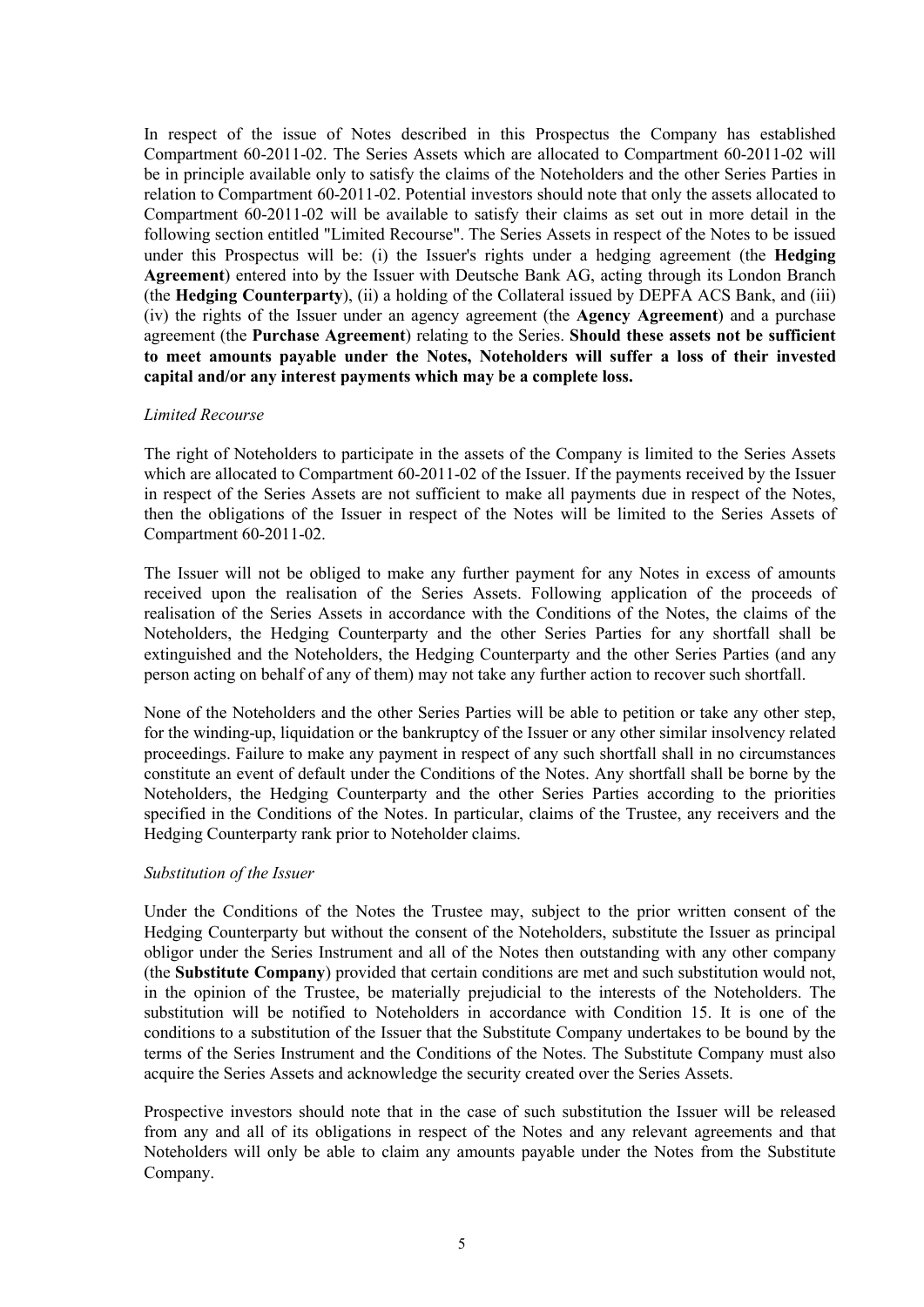### **(b) Risks relating to the Notes**

#### *General Risks*

An investment in the Notes involves risks. These risks may include, among others, equity market, bond market, foreign exchange, interest rate, market volatility and economic, political and regulatory risks and any combination of these and other risks. Prospective purchasers should be experienced with respect to transactions in instruments such as the Notes and transactions referencing the 3 month EURIBOR<sup>®</sup> rate, which is the basis of reference for interest scheduled to be paid on the Notes during the Floating Rate Period.

An investment in the Notes further involves credit risks with respect to the Collateral which consists of fixed rate bonds issued by DEPFA ACS Bank, with respect to Deutsche Bank AG, acting through its London Branch as Hedging Counterparty.

Prospective purchasers should understand the risks associated with an investment in the Notes and should only reach an investment decision after careful consideration, with their legal, tax, accounting and other advisers, of (a) the suitability of an investment in the Notes in the light of their own particular financial, tax and other circumstances, (b) the information set out in this Prospectus, (c) the Underlying Floating Interest Rate and the Fixed Interest Rate and (d) the Collateral, the Hedging Agreement and the other Series Assets.

## **The Notes may decline in value and investors should be prepared to sustain a total loss of their investment in the Notes.**

An investment in the Notes should only be made after assessing, amongst other things the direction, timing and magnitude of potential future changes in the value of the 3-month EURIBOR® rate, and/or in the composition or method of calculation of such rate, as the return of any such investment will be dependent, amongst other things, upon such changes. More than one risk factor may have simultaneous effect with regard to the Notes such that the effect of a particular risk factor may not be predictable. In addition, more than one risk factor may have a compounding effect which may not be predictable. No assurance can be given as to the effect that any combination of risk factors may have on the value of the Notes.

### *Risks in connection with the interest rate, the Collateral and the Hedging Agreement*

During the period from and including the Issue Date, to but excluding the Interest Accrual Date falling in June 2012 (the **Fixed Rate Period**), the Notes pay interest at a fixed rate. During the period from and including the Interest Accrual Date falling in June 2012 to but excluding the Interest Accrual Date falling on the Maturity Date (the **Floating Rate Period**), the Notes pay interest at a rate determined by reference to the 3-month EURIBOR® rate plus 1.00 per cent. per annum. Floating interest rates (such as the 3-month EURIBOR® rate) are determined by factors of supply and demand in the international money markets which are influenced by macro economic factors, speculation and central bank and government intervention. The value of the Notes, on any day (whether during the Fixed Rate Period or the Floating Rate Period), is related to market levels of interest rates applicable to deposits denominated in Euros at such time. Fluctuations in short term and/or long term interest rates may affect the value of the Notes.

Subject as specified below, the 3-month EURIBOR® rate plus 1.00 per cent. per annum is the interest rate applicable to the Notes during the Floating Rate Period, subject to a minimum floating interest rate of 2.50 per cent. per annum (the **Minimum Floating Interest Rate**) and to a maximum floating interest rate of 6.50 per cent. per annum (the **Maximum Floating Interest Rate**). **Prospective investors should therefore be prepared to invest on the basis that the Floating Interest Rate may be no greater than 6.50 per cent during the Floating Rate Period**. The 3 month EURIBOR® rate may decline over the term of the Notes. As a result, the market value of the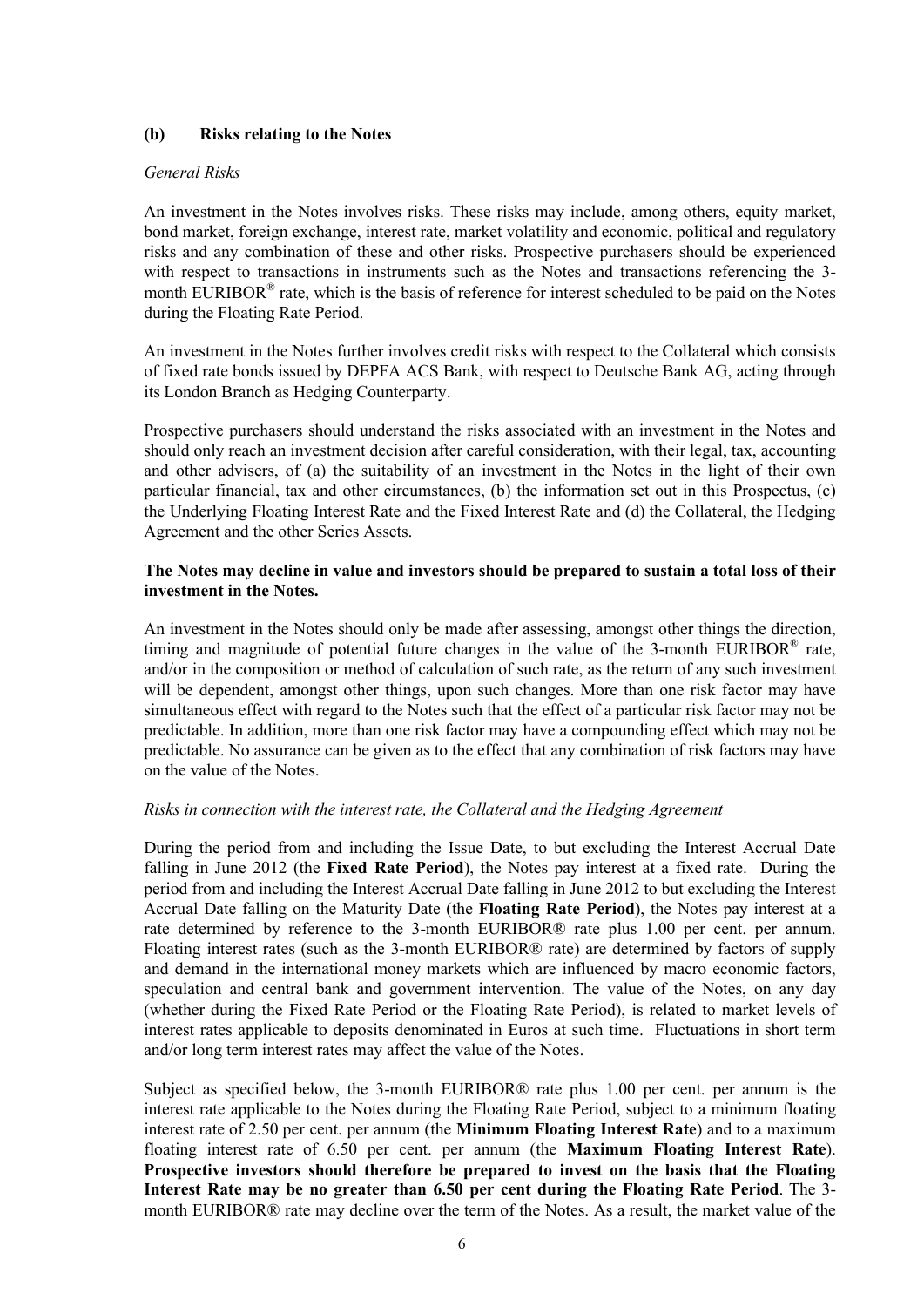Notes may decline and investors may receive a return on the Notes, during the Floating Rate Period, equal to only the Minimum Floating Interest Rate of 2.50 per cent. per annum. In addition, the 3 month EURIBOR® rate may increase over time but the return for investors during the Floating Rate Period will not exceed the Maximum Floating Interest Rate of 6.50 per cent.

Investors should note that the Collateral is denominated in U.S. Dollars and the Notes are denominated in Euros. Although the Issuer will enter into a swap transaction under which the Issuer will exchange amounts equal to the amounts (in U.S. Dollars) received under the Collateral for amounts (in Euros) payable under the Notes, if an Early Redemption Event occurs and the Series Assets are liquidated in order to redeem the Notes, the Issuer or its agent will convert any portion of the proceeds of such liquidation that is in U.S. Dollars into Euros prior to redeeming the Notes. Such conversion will be done at the Euro-U.S. Dollar exchange rate in effect at such time. There is no assurance that, in the event of an Early Redemption Event, such exchange rate will result in an investor in the Notes receiving the number of Euros scheduled to be paid in respect of principal and interest on the Notes. As a result, an investor should have sufficient financial resources and liquidity to bear the risk of an investment that is linked to foreign exchange rates.

Investors should also note that repayment of their investment in the Notes is contingent upon the performance of the Collateral and the Hedging Agreement. **In the event that there is a default by any issuer of any of the Collateral or the Hedging Counterparty under the Hedging Agreement, or any of the Collateral is otherwise redeemed or liquidated prior to its scheduled maturity or the Hedging Agreement is otherwise terminated, investors in the Notes may receive less than their initial investment in the Notes and may receive nothing.**

#### *Subordination; Limited Recourse*

Investors in the Notes are subordinated in their claims to the rights of certain other parties (being the Trustee, any receivers, and the Hedging Counterparty) and all rights of recourse of Noteholders are limited to the assets of the Series Assets.

### **1.2 Summary of the Principal Terms of the Offer**

| <b>Issuer:</b>    | Palladium Securities 1 S.A. acting in respect of Compartment 60-<br>2011-02.                                                                                                                                                                                                                                                                                                                                                                                                                                                                                                                                                                                                                                                                                                                                                         |
|-------------------|--------------------------------------------------------------------------------------------------------------------------------------------------------------------------------------------------------------------------------------------------------------------------------------------------------------------------------------------------------------------------------------------------------------------------------------------------------------------------------------------------------------------------------------------------------------------------------------------------------------------------------------------------------------------------------------------------------------------------------------------------------------------------------------------------------------------------------------|
|                   | Palladium Securities 1 S.A. (the Company) is a regulated<br>securitisation company (société de titrisation agréée) incorporated<br>under the laws of the Grand Duchy of Luxembourg as a public limited<br>liability company (société anonyme). The Company's activities are<br>subject to the Securitisation Act 2004. The Company has received the<br>approval (agrément) from the Luxembourg financial sector and stock<br>exchange regulator, the Commission de surveillance du secteur<br><i>financier</i> , as a regulated securitisation company under the<br>Securitisation Act 2004. The board of directors of the Company (the<br><b>Board</b> ) has created a separate compartment in respect of the Notes<br>(Compartment 60-2011-02) to which all the assets and liabilities<br>relating to the Notes will be allocated. |
| Arranger:         | Deutsche Bank AG, acting through its London Branch                                                                                                                                                                                                                                                                                                                                                                                                                                                                                                                                                                                                                                                                                                                                                                                   |
| <b>Purchaser:</b> | Deutsche Bank AG, acting through its London Branch                                                                                                                                                                                                                                                                                                                                                                                                                                                                                                                                                                                                                                                                                                                                                                                   |
| Distributors:     | Deutsche Bank S.p.A. and Finanza & Futuro Banca S.p.A.                                                                                                                                                                                                                                                                                                                                                                                                                                                                                                                                                                                                                                                                                                                                                                               |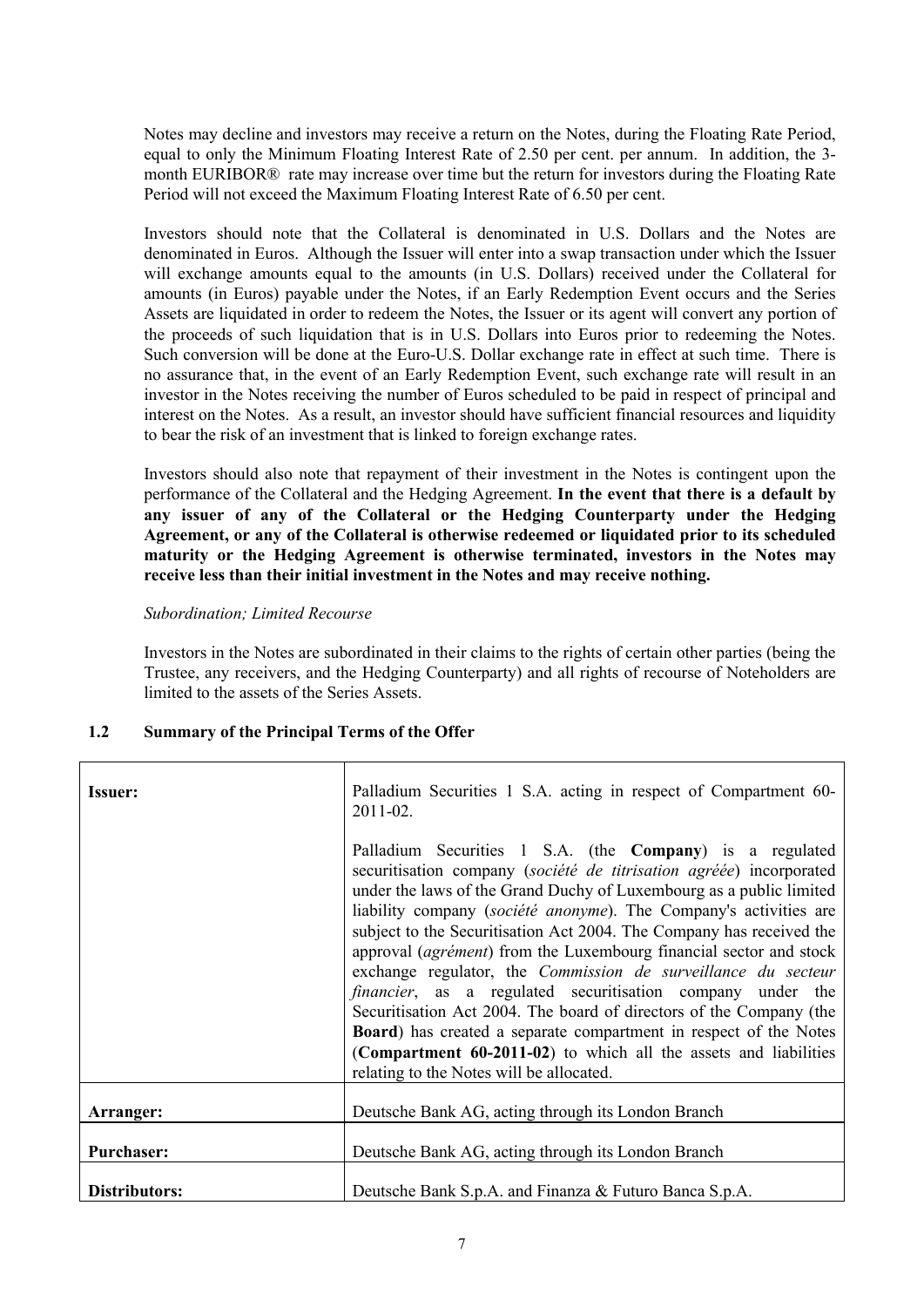| <b>Trustee:</b>                              | Deutsche Trustee Company Limited                                                                                                                                                                                                                                                                                                                                                                                                                                                                                                                                                                                                                                                 |
|----------------------------------------------|----------------------------------------------------------------------------------------------------------------------------------------------------------------------------------------------------------------------------------------------------------------------------------------------------------------------------------------------------------------------------------------------------------------------------------------------------------------------------------------------------------------------------------------------------------------------------------------------------------------------------------------------------------------------------------|
|                                              | The Trustee will hold on trust for itself and on behalf of the<br>Noteholders, the Principal Agent, the Paying Agents, the Custodian,<br>the Servicer, the Calculation Agent, the Selling Agent, the Purchaser<br>and the Hedging Counterparty (all aforementioned parties together<br>with the Trustee, the Series Parties) the security granted by the Issuer<br>pursuant to the Series Instrument.                                                                                                                                                                                                                                                                            |
| <b>Form of Notes:</b>                        | <b>Bearer Notes</b>                                                                                                                                                                                                                                                                                                                                                                                                                                                                                                                                                                                                                                                              |
| <b>Aggregate Nominal Amount</b><br>of Notes: | Up to EUR 67,250,000, subject to reduction following the Issue Date<br>pursuant to Condition 5.2. The Aggregate Nominal Amount of Notes<br>as of the Issue Date will be specified in the Series Instrument.                                                                                                                                                                                                                                                                                                                                                                                                                                                                      |
| <b>Denomination:</b>                         | <b>EUR 1,000</b>                                                                                                                                                                                                                                                                                                                                                                                                                                                                                                                                                                                                                                                                 |
| <b>Issue Price:</b>                          | 100 per cent. of the Nominal Amount                                                                                                                                                                                                                                                                                                                                                                                                                                                                                                                                                                                                                                              |
| <b>Commission:</b>                           | Up to 4.50 per cent. of the Nominal Amount payable by the Purchaser<br>to the Distributors.                                                                                                                                                                                                                                                                                                                                                                                                                                                                                                                                                                                      |
| <b>Series Assets:</b>                        | $(i)$ the Series 1136 USD 100,000,000 5.75 per cent. ACS Instruments<br>due March 2017 (ISIN: XS0308377893) issued by DEPFA ACS<br>Bank, in an aggregate principal amount equal to the Aggregate<br>Nominal Amount of Notes as of the Issue Date, determined using the<br>euro-US dollar exchange rate determined by the<br>Hedging<br>Counterparty during the Offer Period (such aggregate principal<br>amount will be specified in the Series Instrument) (the Collateral),<br>where DEPFA ACS Bank is the Collateral Issuer;<br>(ii) the Issuer's rights under the interest rate swap with Deutsche Bank<br>AG, acting through its London Branch as counterparty (the Hedging |
|                                              | <b>Counterparty</b> ), pursuant to which: (i) on the Issue Date, the Issuer<br>will pay the proceeds of the issuance of the Notes to the Hedging<br>Counterparty in exchange for delivery of the Collateral; and (ii) the<br>Issuer is obliged to pay to the Hedging Counterparty the interest<br>payments and principal payments it is scheduled to receive under the<br>Collateral and the Hedging Counterparty is obliged to pay to the<br>Issuer interest and principal amounts equal to the aggregate interest<br>and principal amounts payable by the Issuer under the Notes (the<br>Hedging Agreement);                                                                   |
|                                              | (iii) all rights of the Issuer under the Agency Agreement and the<br>Purchase Agreement.                                                                                                                                                                                                                                                                                                                                                                                                                                                                                                                                                                                         |
|                                              | Payments received under the Series Assets will be paid to the account<br>of the Issuer with the Custodian and will be used to pay amounts in<br>respect of the Hedging Agreement and to pay Interest Amounts and<br>Redemption Amounts payable in respect of the Notes.                                                                                                                                                                                                                                                                                                                                                                                                          |
| Security:                                    | The Notes are secured under the Series Instrument by the following<br>security created over the Series Assets in favour of the Trustee on<br>behalf of the Series Parties:                                                                                                                                                                                                                                                                                                                                                                                                                                                                                                       |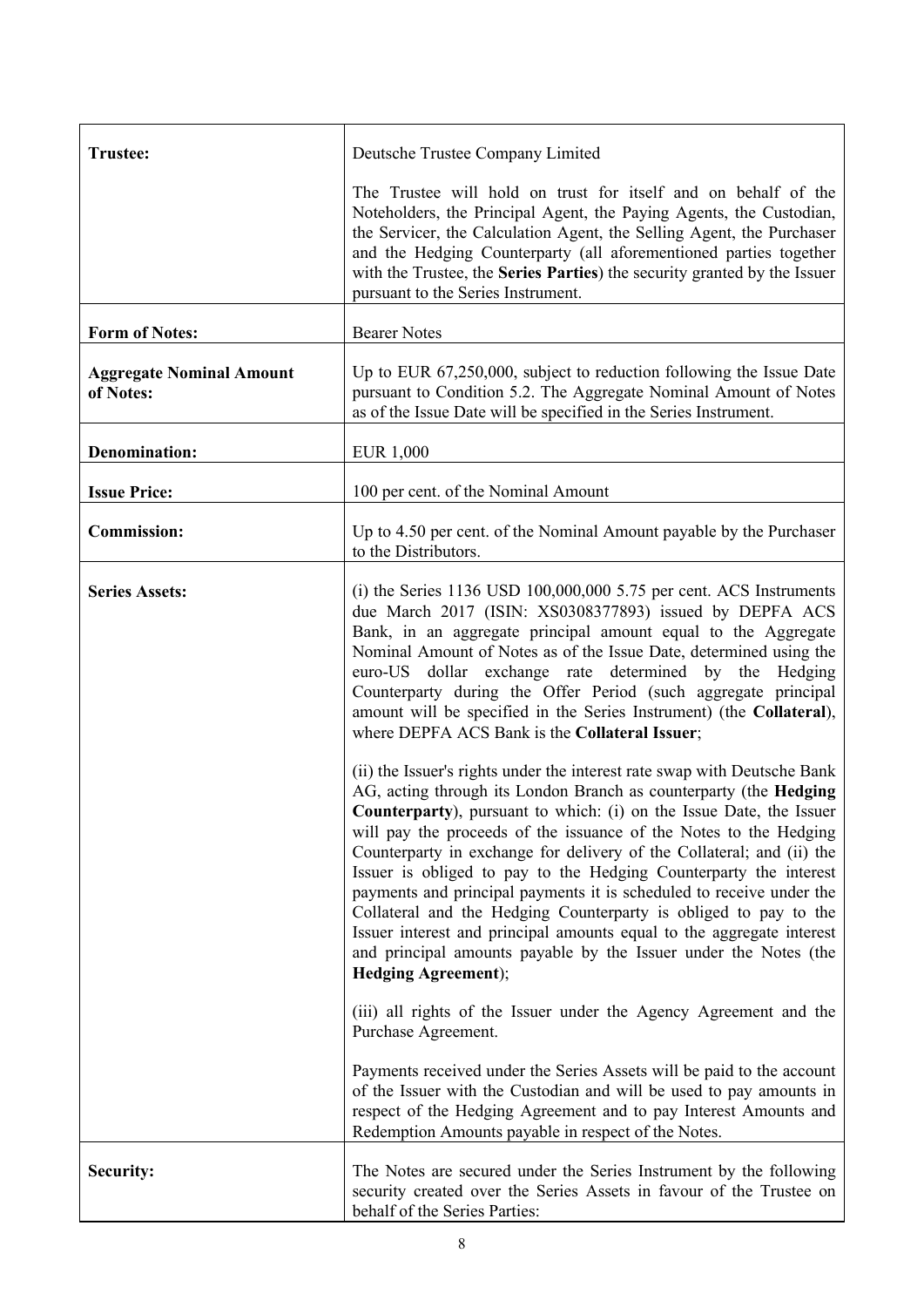|                      | (a) (i) a first fixed charge and/or assignment by way of first fixed<br>charge of the Collateral and all of the Issuer's rights in respect of and<br>sums derived from the Collateral (including, without limitation, any<br>proceeds of the sale thereof) and (ii) an assignment by way of first<br>fixed charge in favour of the Trustee of all of the Issuer's rights in<br>respect of the Collateral against the Custodian;<br>(b) an assignment by way of first fixed charge of all of the Issuer's<br>rights, title and interest under the Hedging Agreement and any sums                                                                                                                                                                                                                                                                                                                                          |
|----------------------|--------------------------------------------------------------------------------------------------------------------------------------------------------------------------------------------------------------------------------------------------------------------------------------------------------------------------------------------------------------------------------------------------------------------------------------------------------------------------------------------------------------------------------------------------------------------------------------------------------------------------------------------------------------------------------------------------------------------------------------------------------------------------------------------------------------------------------------------------------------------------------------------------------------------------|
|                      | of money received or receivable by the Issuer thereunder;<br>(c) a first fixed charge over (i) the Issuer's right to all sums held by the<br>Principal Agent and/or any Paying Agent and/or the Custodian to<br>meet payments due in respect of the Notes or under the Series<br>Instrument and (ii) any sums of money received or receivable by the<br>Issuer under the Hedging Agreement;                                                                                                                                                                                                                                                                                                                                                                                                                                                                                                                              |
|                      | (d) an assignment by way of first fixed charge of all of the Issuer's<br>rights, title and interest under the Agency Agreement and the Purchase<br>Agreement and all sums derived therefrom in respect of the Notes.                                                                                                                                                                                                                                                                                                                                                                                                                                                                                                                                                                                                                                                                                                     |
| <b>Compartment:</b>  | A separate compartment (referred to as "Compartment 60-2011-02")<br>has been created by the Board in respect of the Notes. Compartment<br>60-2011-02 is a separate part of the Company's assets and liabilities.<br>The Series Assets are exclusively available to satisfy the rights of the<br>holders of the Notes and the rights of the creditors whose claims have<br>arisen at the occasion of the creation, the operation or the liquidation<br>of Compartment 60-2011-02, as contemplated by the articles of<br>association of the Company (the Articles).                                                                                                                                                                                                                                                                                                                                                        |
| <b>Public Offer:</b> | The Notes may be offered to the public in the Republic of Italy by<br>Deutsche Bank S.p.A. of Piazza del Calendario 3, 20126, Milan, Italy<br>and Finanza & Futuro Banca S.p.A. of Piazza del Calendario 1,<br>20126, Milan, Italy (each a Distributor and together with any other<br>entities appointed as a distributor in respect of the Notes, the<br>Distributors) during the period from 6 June 2011 to 24 June 2011<br>during the hours in which banks are generally open for business in the<br>Republic of Italy (the <b>Offer Period</b> ).                                                                                                                                                                                                                                                                                                                                                                    |
|                      | The offer of the Notes is conditional on their issue. The Issuer<br>reserves the right for any reason to close the Offer Period early.<br>Notice of early closure will be made to investors by means of a notice<br>published on the website of the Luxembourg Stock Exchange<br>(www.bourse.lu), on the website www.it.investmentprodukte.db.com<br>and in accordance with the relevant Distributor's usual procedures.<br>The Issuer reserves the right to withdraw the offer and/or cancel the<br>issuance of the Notes for any reason at any time on or prior to the<br>Issue Date. Notice of such withdrawal or cancellation of the issuance<br>of the Notes will be made to investors by means of a notice published<br>on the website of the Luxembourg Stock Exchange (www.bourse.lu),<br>on the website www.it.investmentprodukte.db.com and in accordance<br>with the relevant Distributor's usual procedures. |
|                      | The Issuer reserves also the right to appoint other distributors during                                                                                                                                                                                                                                                                                                                                                                                                                                                                                                                                                                                                                                                                                                                                                                                                                                                  |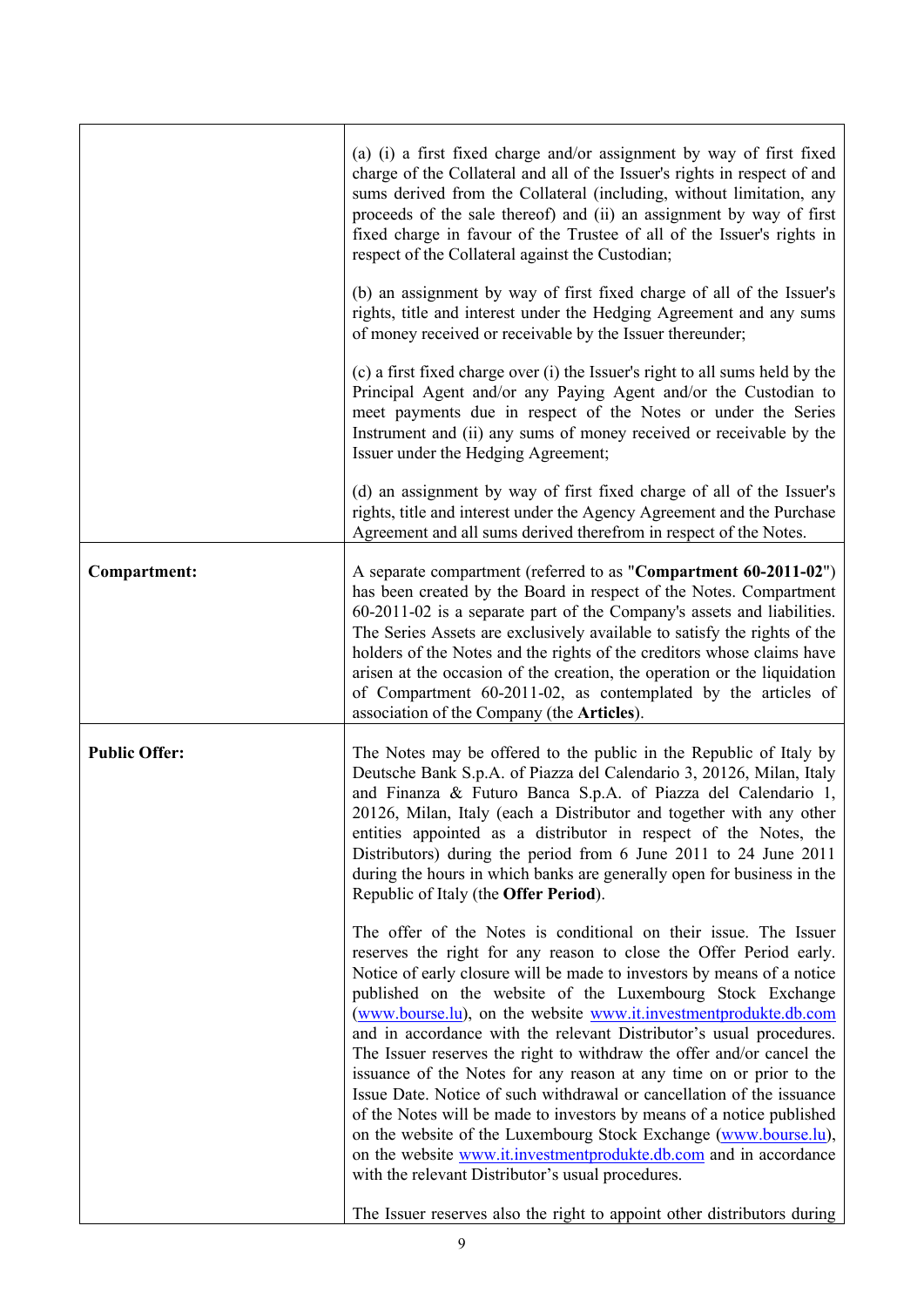|                                | the Offer Period, which will be communicated to investors by means<br>of a notice published on the website of the Luxembourg Stock<br>( <u>www.bourne.lu</u> )<br>Exchange<br>the<br>website<br>and<br>on<br>www.it.investmentprodukte.db.com.                                                                                                                                                                                                                                                                                              |
|--------------------------------|---------------------------------------------------------------------------------------------------------------------------------------------------------------------------------------------------------------------------------------------------------------------------------------------------------------------------------------------------------------------------------------------------------------------------------------------------------------------------------------------------------------------------------------------|
|                                | Amendments to the offer during the Offer Period will be notified to<br>investors by means of a notice published on the website of the<br>Luxembourg Stock Exchange (www.bourse.lu), on the website<br>www.it.investmentprodukte.db.com and in accordance with the<br>relevant Distributor's usual procedures.                                                                                                                                                                                                                               |
|                                | The Notes will be offered at the Issue Price (100 per cent. of the<br>Aggregate Nominal Amount), of which up to 4.50 per cent. is<br>represented by a commission payable to the Distributors.                                                                                                                                                                                                                                                                                                                                               |
|                                | The minimum allocation per investor will be equal to EUR $1,000$ in<br>principal amount of the Notes.                                                                                                                                                                                                                                                                                                                                                                                                                                       |
|                                | There are no pre-identified allotment criteria. All of the Notes<br>requested through the Distributors during the Offer Period will be<br>assigned up to the maximum amount of the offer. Each investor will<br>be notified by the relevant Distributor of its allocation of Notes after<br>the end of the Offer Period and before the Issue Date.                                                                                                                                                                                          |
|                                | The Issuer will in its sole discretion determine the final amount of the<br>Notes to be issued (which will be dependent on the outcome of the<br>offer), up to a limit of EUR 67,250,000. The precise Aggregate<br>Nominal Amount of Notes to be issued will be published on the<br>website of the Luxembourg Stock Exchange (www.bourse.lu) and on<br>the website www.it.investmentprodukte.db.com on or around the Issue<br>Date. Notice of the precise Aggregate Nominal Amount of Notes to be<br>issued will also be given to the CSSF. |
|                                | For provisions and restrictions relating to offers of Notes to the public<br>in the European Economic Area, see "Subscription and Sale-Public<br>Offer".                                                                                                                                                                                                                                                                                                                                                                                    |
| <b>Issue Date:</b>             | 29 June 2011                                                                                                                                                                                                                                                                                                                                                                                                                                                                                                                                |
| <b>Maturity Date:</b>          | 28 March 2017, provided that if such date is not a Business Day, the<br>Maturity Date shall be the first following day that is a Business Day.                                                                                                                                                                                                                                                                                                                                                                                              |
| <b>Redemption Amount:</b>      | 100 per cent. of the Nominal Amount per Note.                                                                                                                                                                                                                                                                                                                                                                                                                                                                                               |
| <b>Interest/Payment Basis:</b> | During the Fixed Rate Period, the Notes bear interest at a rate equal to<br>4.00 per cent. (the Fixed Interest Rate).                                                                                                                                                                                                                                                                                                                                                                                                                       |
|                                | During the Floating Rate Period, the Notes bear interest at (i) the 3-<br>month EURIBOR® rate as at the relevant Floating Interest<br>Determination Date plus 1.00 per cent. (the Underlying Floating<br>Interest Rate), subject to a maximum floating interest rate of 6.50 per<br>cent (the Maximum Floating Interest Rate) or, if higher, (ii) 2.50<br>per cent. (the Minimum Floating Interest Rate) ((i) or (ii), as<br>applicable, the Floating Interest Rate).                                                                       |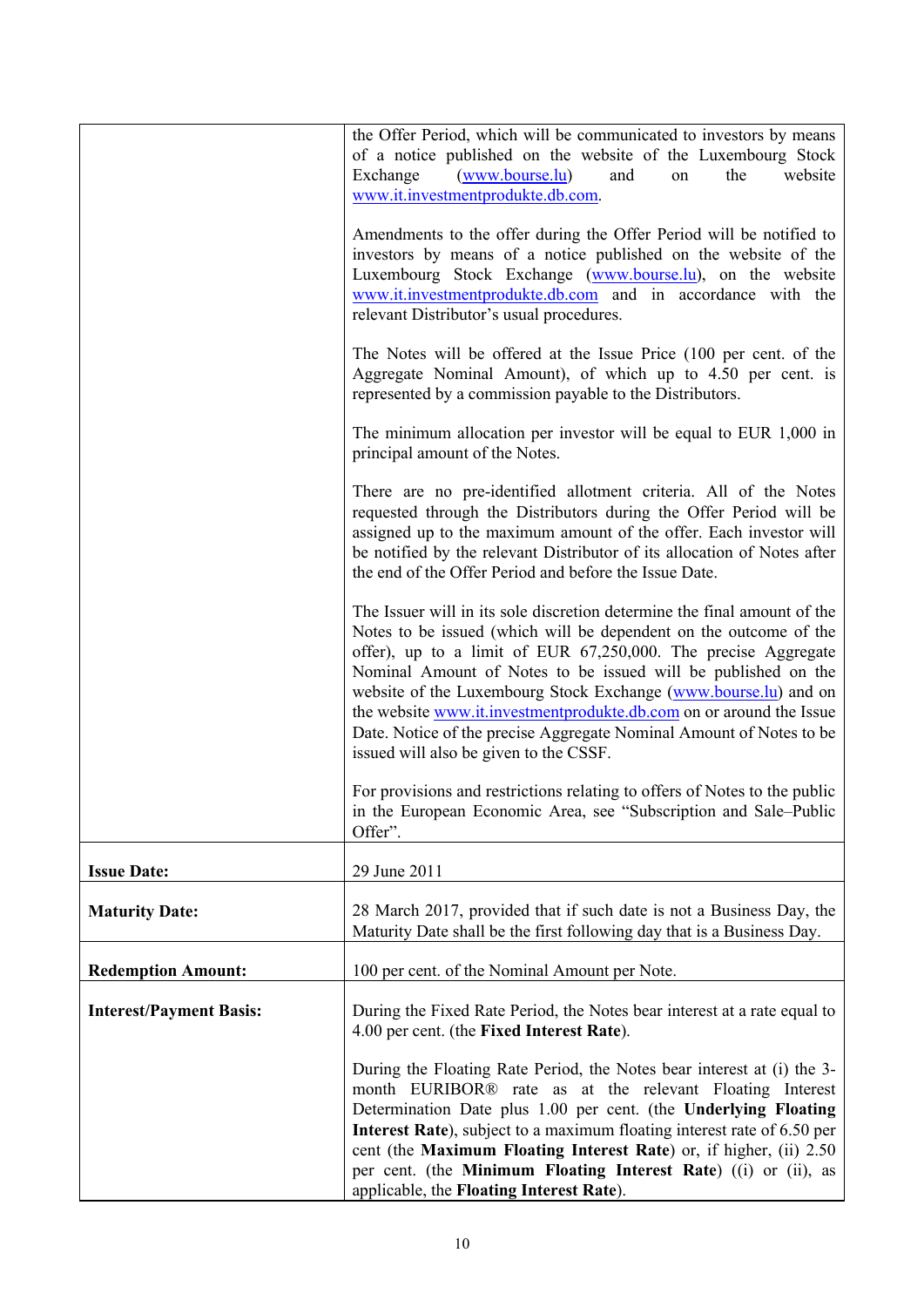|                                                 | The level of the 3-month EURIBOR <sup>®</sup> rate will be determined by the<br>Calculation Agent at the beginning of each interest period on the<br>relevant Floating Interest Determination Date by reference to the<br>Reuters screen page EURIBOR01, subject to certain fallback<br>provisions.                                                                                                                                                                                                                                                                                                               |
|-------------------------------------------------|-------------------------------------------------------------------------------------------------------------------------------------------------------------------------------------------------------------------------------------------------------------------------------------------------------------------------------------------------------------------------------------------------------------------------------------------------------------------------------------------------------------------------------------------------------------------------------------------------------------------|
|                                                 | The Fixed Rate Period is the period from and including the Issue<br>Date, to but excluding the Interest Accrual Date falling in June 2012.                                                                                                                                                                                                                                                                                                                                                                                                                                                                        |
|                                                 | The Floating Rate Period is the period from and including the<br>Interest Accrual Date falling in June 2012 to but excluding the Interest<br>Accrual Date falling on the Maturity Date.                                                                                                                                                                                                                                                                                                                                                                                                                           |
| <b>Interest Amount:</b>                         | In respect of each Interest Period, the interest amount payable in euro<br>per Note will be calculated by the Calculation Agent on the basis of<br>the following formula:                                                                                                                                                                                                                                                                                                                                                                                                                                         |
|                                                 | Interest amount in euro = Nominal Amount per Note in euro * interest<br>rate * Day Count Fraction                                                                                                                                                                                                                                                                                                                                                                                                                                                                                                                 |
|                                                 | The Agency Agreement provides that once the Interest Amount is<br>calculated, the Calculation Agent will cause such amount to be<br>notified to <i>inter alios</i> , the Issuer, the Trustee, the Principal Agent,<br>each Paying Agent, the Noteholders and the Arranger. The Interest<br>Amount will be notified to Noteholders in accordance with Condition<br>15.                                                                                                                                                                                                                                             |
| <b>Interest Period:</b>                         | The period from (and including) the Issue Date to (but excluding) the<br>first Interest Accrual Date, and each time period from (and including)<br>an Interest Accrual Date until (but excluding) the next following<br>Interest Accrual Date until the final Interest Accrual Date.                                                                                                                                                                                                                                                                                                                              |
| <b>Interest Accrual Date</b>                    | 29 March, 29 June, 29 September and 29 December in each year<br>commencing on and including 29 September 2011 to and including 29<br>December 2016 and the Maturity Date. If any Interest Accrual Date<br>would otherwise fall on a day which is not a Business Day, it shall be<br>postponed to the first following day that is a Business Day.                                                                                                                                                                                                                                                                  |
| <b>Floating Interest Determination</b><br>Date: | In relation to an Interest Period during the Floating Rate Period, the<br>day falling two TARGET2 Settlement Days prior to the first day of<br>such Interest Period.                                                                                                                                                                                                                                                                                                                                                                                                                                              |
| <b>Interest Payment Dates:</b>                  | Each Interest Accrual Date.                                                                                                                                                                                                                                                                                                                                                                                                                                                                                                                                                                                       |
| <b>Day Count Fraction:</b>                      | The number of days in the relevant Interest Period divided by 360 (the<br>number of days to be calculated on the basis of a year of 360 days<br>with 12 months each comprising 30 days unless $(A)$ the last day of the<br>Interest Period is the 31st day of a month, in which case the month<br>that includes that last day shall not be considered to be shortened to a<br>month comprising 30 days or (B) the last day of the Interest Period is<br>the last day of the month of February, in which case the month of<br>February shall not be considered to be lengthened to a month<br>comprising 30 days). |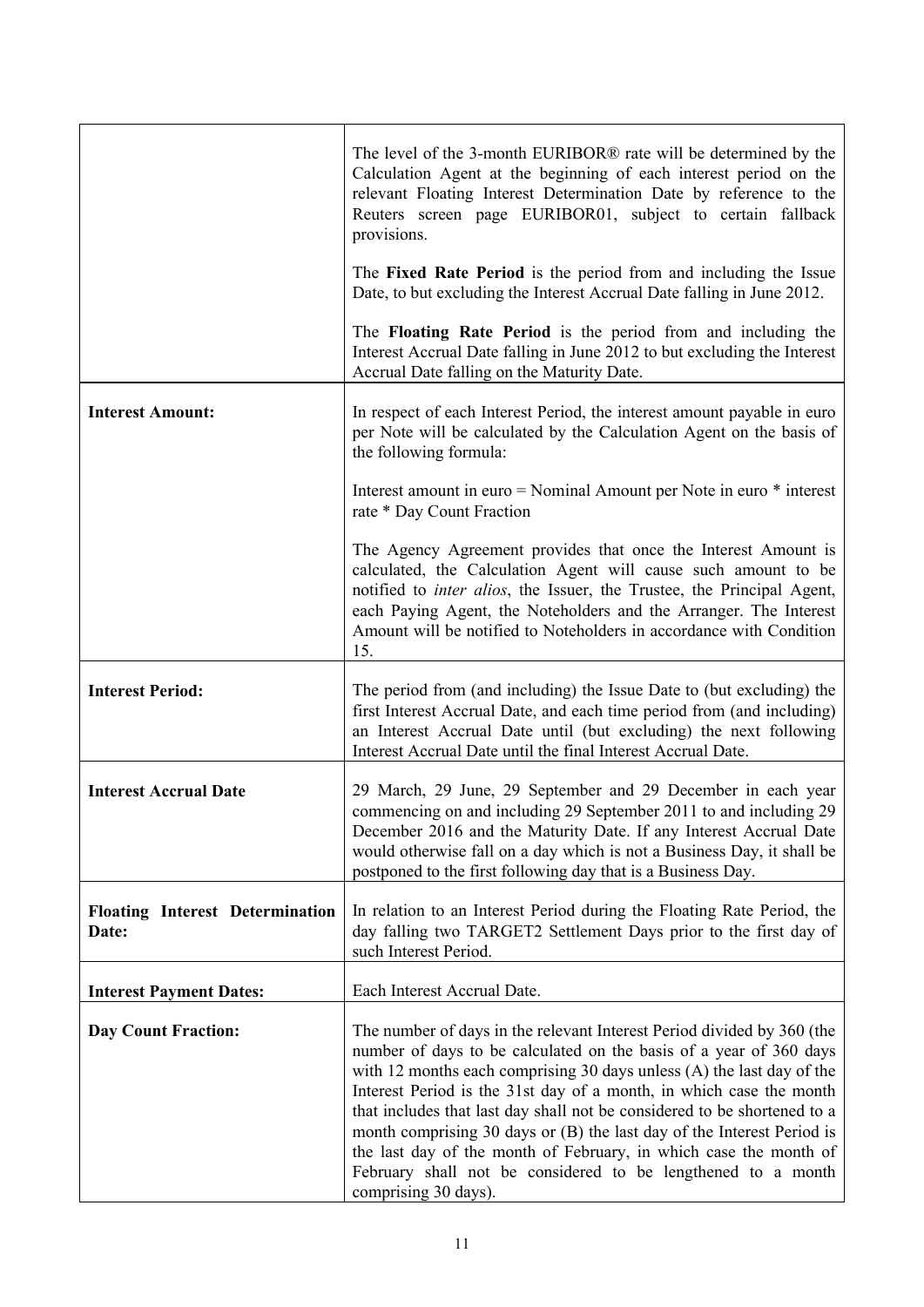| Series:                                             | The Notes form the single tranche of the series of notes issued by the<br>Issuer under this Prospectus (the Series of Notes).                                                                                                                                                                                                                                                                                                                                                                                                                                                                                                                                                                                                                                                                                                      |
|-----------------------------------------------------|------------------------------------------------------------------------------------------------------------------------------------------------------------------------------------------------------------------------------------------------------------------------------------------------------------------------------------------------------------------------------------------------------------------------------------------------------------------------------------------------------------------------------------------------------------------------------------------------------------------------------------------------------------------------------------------------------------------------------------------------------------------------------------------------------------------------------------|
| <b>Mandatory Early Redemption:</b>                  | The Notes will be subject to mandatory early redemption upon the<br>occurrence of certain events (each, an Early Redemption Event) set<br>out in the Conditions. Following the occurrence of any such event the<br>Notes shall be redeemed and the Issuer shall pay the early termination<br>amount (the Early Termination Amount) in respect of each Note.<br>Such events include: (i) any of the Collateral becomes repayable or<br>becomes capable of being declared due and repayable prior to its<br>stated date of maturity for whatever reason, (ii) there is a payment<br>default in respect of any of the Collateral, (iii) any withholding or<br>similar tax is imposed on amounts payable under all or any part of the<br>Collateral or (iv) the Hedging Agreement is terminated in full prior to<br>the Maturity Date. |
|                                                     | The Early Termination Amount payable per Note will be equal to a<br>pro rata share of the proceeds from the realisation of the Series Assets<br>after deduction of all prior ranking amounts (see "Application of<br>Proceeds of Series Assets" below). Such amount may be lower than<br>the Nominal Amount of the Notes and may be zero.                                                                                                                                                                                                                                                                                                                                                                                                                                                                                          |
| <b>Application of Proceeds of Series</b><br>Assets: | The Trustee will apply all moneys received by it in connection with<br>the realisation or enforcement of the Series Assets in accordance with<br>the following order of priority:                                                                                                                                                                                                                                                                                                                                                                                                                                                                                                                                                                                                                                                  |
|                                                     | - first, in payment or satisfaction of all fees, costs, charges, expenses,<br>liabilities and other amounts incurred by or payable to the Trustee or<br>any receiver under or pursuant to the Series Instrument (which shall<br>include any taxes required to be paid, the costs of realising any<br>security and the Trustee's remuneration);                                                                                                                                                                                                                                                                                                                                                                                                                                                                                     |
|                                                     | - secondly, pro rata in payment of any amounts owing to:                                                                                                                                                                                                                                                                                                                                                                                                                                                                                                                                                                                                                                                                                                                                                                           |
|                                                     | (i) the Hedging Counterparty under the Hedging Agreement (which<br>shall include any amounts owing to the Custodian for reimbursement<br>in respect of payments made to the Hedging Counterparty relating to<br>sums receivable on or in respect of the Collateral) and all legal and<br>other ancillary costs (including all costs (if any) in relation to the<br>realisation of the Collateral) incurred by the Hedging Counterparty as<br>a result of an Early Redemption Event); and                                                                                                                                                                                                                                                                                                                                           |
|                                                     | (ii) the Principal Agent for reimbursement in respect of any payment<br>made to holders of the Notes or to a Clearing Agent on behalf of such<br>holders);                                                                                                                                                                                                                                                                                                                                                                                                                                                                                                                                                                                                                                                                         |
|                                                     | - <i>thirdly</i> , pro rata in payment of any amounts owing to the holders of<br>the Notes; and                                                                                                                                                                                                                                                                                                                                                                                                                                                                                                                                                                                                                                                                                                                                    |
|                                                     | <i>-fourthly</i> , in payment of the balance (if any) to the Issuer.                                                                                                                                                                                                                                                                                                                                                                                                                                                                                                                                                                                                                                                                                                                                                               |
| Status:                                             | The Notes will be limited recourse obligations of the Issuer, ranking<br>pari passu without any preference among themselves. The Notes will<br>also be secured in the manner described in Condition 6.3 (Security).                                                                                                                                                                                                                                                                                                                                                                                                                                                                                                                                                                                                                |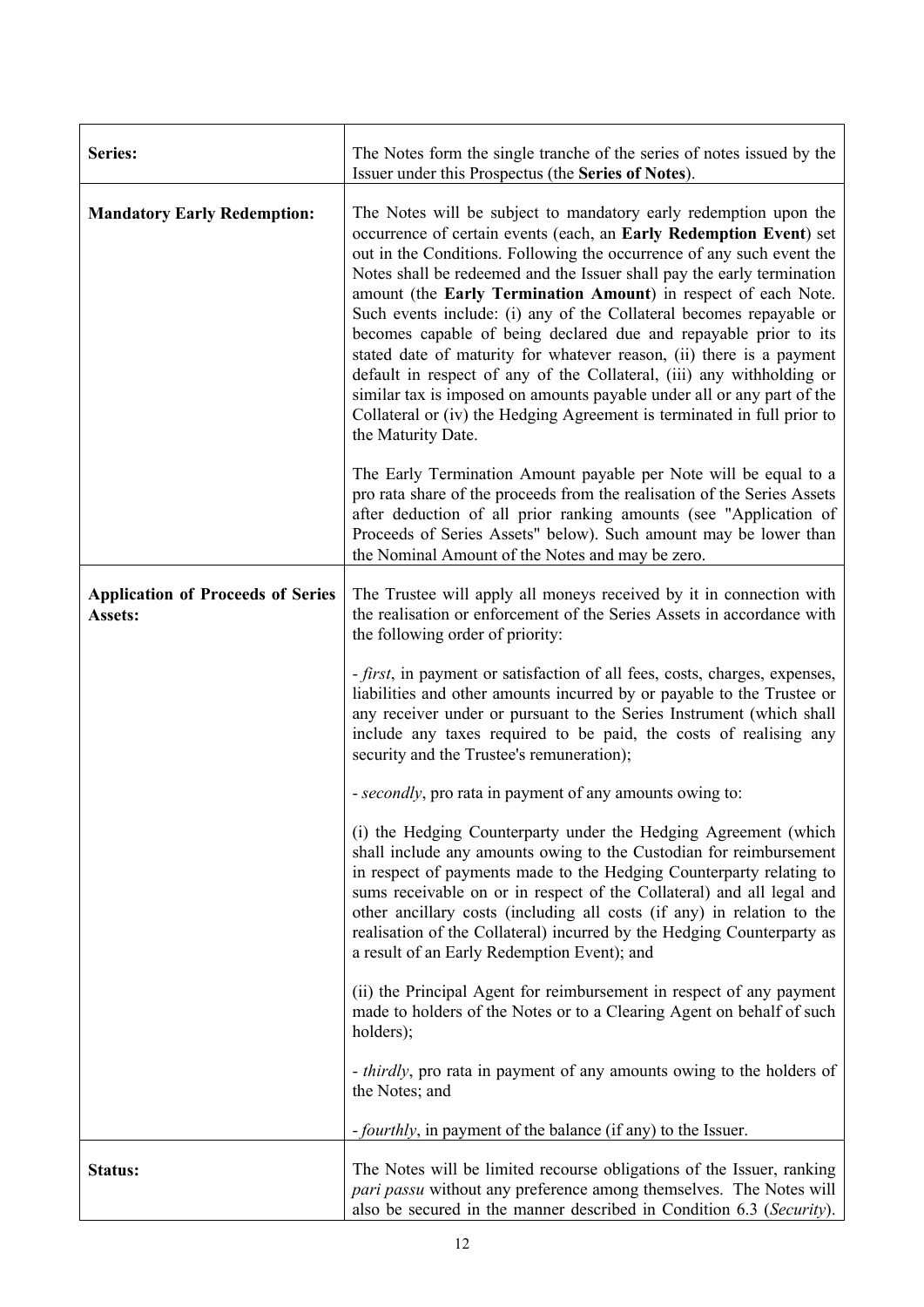|                                      | Claims against the Issuer by Noteholders and each Series Party will be<br>limited to the Series Assets applicable to the Series of Notes. If the net<br>proceeds of the realisation of the Series Assets in respect of the Notes<br>are not sufficient to make all payments due in respect of the Notes and<br>due to each Series Party in relation to the Notes, no other assets of the<br>Issuer will be available to meet such shortfall and the claims of the<br>Noteholders or other Series Parties in respect of any such shortfall<br>shall be extinguished and no party will be able to petition for the<br>winding-up of the Issuer as a consequence of any such shortfall.<br>Claims of the Noteholders in respect of the Series of Notes and each<br>Series Party for such Series shall rank in accordance with Condition<br>6.5 (Application of Proceeds of Series Assets). |
|--------------------------------------|-----------------------------------------------------------------------------------------------------------------------------------------------------------------------------------------------------------------------------------------------------------------------------------------------------------------------------------------------------------------------------------------------------------------------------------------------------------------------------------------------------------------------------------------------------------------------------------------------------------------------------------------------------------------------------------------------------------------------------------------------------------------------------------------------------------------------------------------------------------------------------------------|
| <b>Negative Pledge/Restrictions:</b> | There is no negative pledge. However, so long as any of the Notes<br>remain outstanding, the Issuer will not, among other things, without<br>the prior written consent of the Trustee incur any indebtedness for<br>moneys borrowed or raised other than in respect of Permitted<br>Investments or Permitted Indebtedness (each as defined in Condition<br>8.1.1), engage in any activity other than certain activities related to the<br>Notes or any Permitted Investment or Permitted Indebtedness, as<br>described in Condition 8 (Restrictions), have any employees,<br>purchase, own or otherwise acquire any real property (other than by<br>entering into a lease in respect of office premises, on a strictly limited<br>recourse basis), consolidate or merge with any other person.                                                                                          |
| <b>Cross Default:</b>                | None                                                                                                                                                                                                                                                                                                                                                                                                                                                                                                                                                                                                                                                                                                                                                                                                                                                                                    |
| <b>Withholding Tax:</b>              | All payments by the Issuer in respect of the Notes shall be made<br>subject to any tax, duty, withholding or deduction for, or on account<br>of, any applicable taxation (see Condition 4.7 ( <i>Taxation</i> )).                                                                                                                                                                                                                                                                                                                                                                                                                                                                                                                                                                                                                                                                       |
| <b>Fungible Issues:</b>              | The Issuer may from time to time issue further Notes on the same<br>terms as the Notes issued hereunder and on terms that such further<br>Notes shall be consolidated and form a single series with the Notes<br>issued hereunder; provided that the Issuer shall provide additional<br>assets to form part of the Series Assets and as security for such further<br>Notes and existing Notes in accordance with Condition 14 (Further<br><i>Issues</i> ).                                                                                                                                                                                                                                                                                                                                                                                                                              |
| <b>Rating:</b>                       | The Notes are expected to be rated on or about the Issue Date by<br>Standard & Poor's a McGraw Hill Company (S&P). S&P is<br>established in the European Union and is registered under Regulation<br>(EC) No. 1060/2009 of the European Parliament and of the Council of<br>16 September 2009 on credit rating agencies. The rating of the Notes<br>will be published on the website of the Luxembourg Stock Exchange<br>(www.bourse.lu)<br>the<br>website<br>and<br>on<br>www.it.investmentprodukte.db.com on or about the Issue Date. No<br>assurance is given that the Notes will have a particular rating on or<br>about the Issue Date.                                                                                                                                                                                                                                            |
| <b>Governing Law:</b>                | The Notes and any non-contractual obligations arising out of or in<br>connection with the Notes will be governed by, and construed in<br>accordance with, English law. For the avoidance of doubt, articles 86<br>to 94-8 of the Luxembourg law dated 10 August 1915 on commercial                                                                                                                                                                                                                                                                                                                                                                                                                                                                                                                                                                                                      |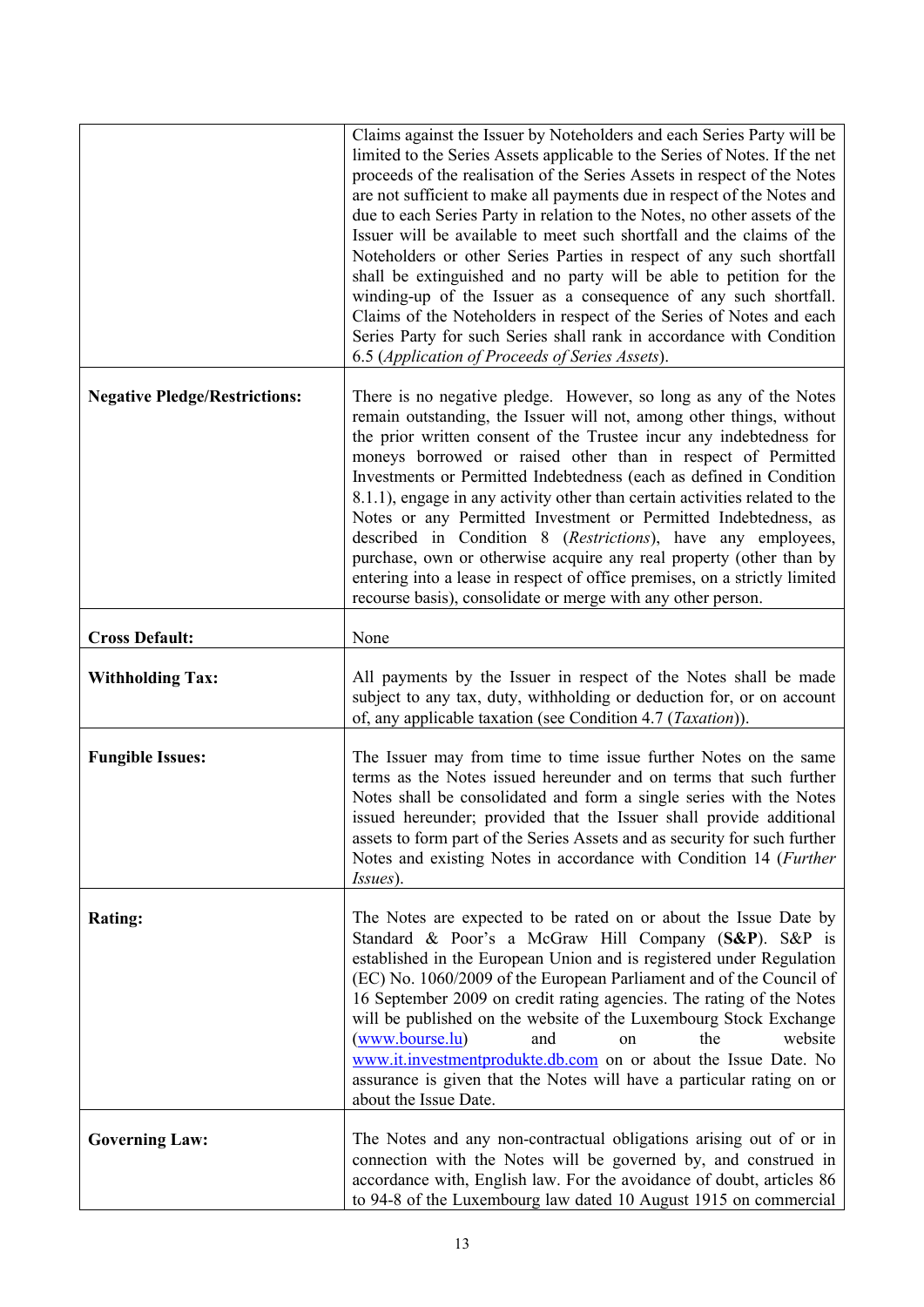|                                                | companies, as amended are excluded.                                                                                                                                                                                                                                                                                         |
|------------------------------------------------|-----------------------------------------------------------------------------------------------------------------------------------------------------------------------------------------------------------------------------------------------------------------------------------------------------------------------------|
| Approval, listing and admission<br>to trading: | Application has been made to the CSSF to approve this document as a<br>prospectus and to the Luxembourg Stock Exchange for the listing of<br>the Notes on the Official List of the Luxembourg Stock Exchange and<br>admission to trading on the Luxembourg Stock Exchange's regulated<br>market on or about the Issue Date. |
|                                                | The Issuer reserves the right to apply for the Notes to be admitted to<br>trading on the multilateral trading facility EuroTLX (managed by<br>EuroTLX SIM S.p.A.).                                                                                                                                                          |
|                                                | The Issuer is not a sponsor of, nor responsible for, the admission and<br>trading of the Notes on the EuroTLX and no assurance can be given<br>that any such application will be successful.                                                                                                                                |
| <b>Selling Restrictions:</b>                   | There are selling restrictions, both general and also specifically in<br>relation to the United States, United Kingdom, the Republic of Italy<br>and the European Economic Area.                                                                                                                                            |
| <b>Listing Agent</b>                           | Deutsche Bank Luxembourg S.A.                                                                                                                                                                                                                                                                                               |
| <b>Principal Agent:</b>                        | Deutsche Bank AG, acting through its London Branch                                                                                                                                                                                                                                                                          |
| <b>Selling Agent</b>                           | Deutsche Bank AG, acting through its London Branch                                                                                                                                                                                                                                                                          |
| <b>Paying Agent(s):</b>                        | Deutsche Bank AG, acting through its London Branch and Deutsche<br>Bank Luxembourg S.A.                                                                                                                                                                                                                                     |
| Custodian:                                     | Deutsche Bank Luxembourg S.A. The Custodian may appoint sub-<br>custodians pursuant to the Agency Agreement.                                                                                                                                                                                                                |
| Servicer:                                      | Deutsche Bank Luxembourg S.A.                                                                                                                                                                                                                                                                                               |
| <b>Calculation Agent:</b>                      | Deutsche Bank AG, acting through its London Branch                                                                                                                                                                                                                                                                          |
| <b>Use of Proceeds:</b>                        | The net proceeds from the issue of the Notes will be used by the<br>Issuer to acquire the Collateral.                                                                                                                                                                                                                       |
| <b>Estimated Net Proceeds:</b>                 | 100 per cent. of the Aggregate Nominal Amount of Notes as of the<br>Issue Date.                                                                                                                                                                                                                                             |
| Settlement:                                    | Euroclear and Clearstream, Luxembourg.                                                                                                                                                                                                                                                                                      |
| ISIN:                                          | XS0630402823                                                                                                                                                                                                                                                                                                                |
| <b>Common Code:</b>                            | 063040282                                                                                                                                                                                                                                                                                                                   |

## **1.3 Summary of Economic Terms**

*The information contained in this section is intended to provide a general description of the economic nature of the Notes. It is qualified by the information set forth elsewhere in this Prospectus (in particular in the section "Terms and Conditions of the Notes" (the Conditions) which constitute the legally binding conditions of the Notes). Words used and not defined in this section have the meaning given to them in the Conditions. Prospective investors should read carefully and*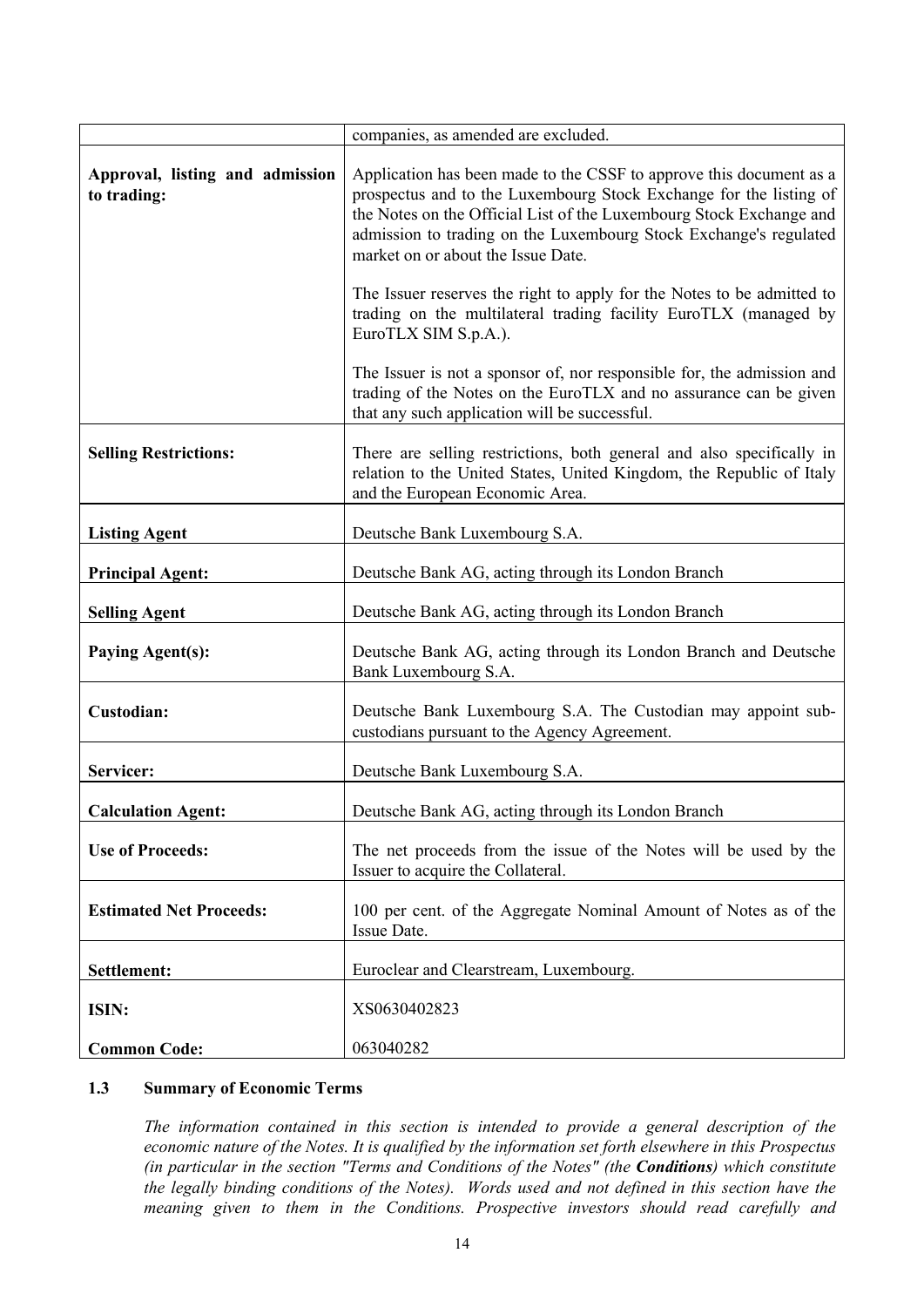*understand the Prospectus (in particular the Conditions and the section "Risk Factors" in this Prospectus) before making any decision to invest in the Notes. The Conditions specify among other things:*

- *The right of the holder of a Note to receive periodic interest payments (referred to as Interest Amounts) and how the Interest Amounts will be determined;*
- *How and when the level of the Underlying Floating Interest Rate is determined for the purposes of calculating an Interest Amount during the Floating Rate Period;*
- *The amount payable on redemption of the Notes; and*
- *How and when the Issuer may redeem the Notes early.*

## **(a) Rights under the Notes**

The Notes represent the right to receive:

- (i) annual interest payments (referred to as **Interest Amounts**) at a rate equal to 4.00 per cent. during the Fixed Rate Period (the **Fixed Interest Rate**);
- (ii) annual interest payments (referred to as **Interest Amounts**) at the floating interest rate equal to the 3 month EURIBOR® rate plus 1.00 per cent (the **Underlying Floating Interest Rate**), subject to a maximum interest rate of 6.50 per cent (the **Maximum Floating Interest Rate**) and a minimum interest rate of 2.50 per cent. (the **Minimum Floating Interest Rate**) during the Floating Rate Period (the **Floating Interest Rate**); and
- (iii) a redemption amount of EUR 1,000 per Note which is equal to the Nominal Amount of each Note (the **Redemption Amount**) payable on the Maturity Date (scheduled to be 28 March 2017).

### *Interest Payments*

Each Interest Amount payable will reflect the specified Nominal Amount of the Note, the interest rate and the day count fraction for the relevant Interest Period. An Interest Amount will be payable on each specified interest payment date (scheduled to be each Interest Accrual Date) (each such date an **Interest Payment Date**)). For the purposes hereof **Interest Accrual Date** means 29 March, 29 June, 29 September and 29 December in each year commencing on and including 29 September 2011 to and including 29 December 2016 and the Maturity Date, save that where any such date does not fall on a Business Day, it shall be postponed to the next day which is a Business Day.

During the Fixed Rate Period, the Interest Amount will be determined by the Calculation Agent. During the Floating Rate Period, the Underlying Floating Interest Rate will be determined by the Calculation Agent in respect of each Interest Period by reference to Reuters screen page: EURIBOR01, subject to certain fallback provisions in the event that such rate does not appear on Reuters screen page: EURIBOR01. In the event the Calculation Agent determines that the level of the Underlying Floating Interest Rate is equal to or lower than the Minimum Floating Interest Rate, the Floating Interest Rate applicable to the relevant Interest Period will be the Minimum Floating Interest Rate. In the event the Calculation Agent determines that the level of the Underlying Floating Interest Rate is equal to or greater than the Maximum Floating Interest Rate, the Floating Interest Rate applicable to the relevant Interest Period will be the Maximum Floating Interest Rate.

*The Agency Agreement provides that once the Interest Amount is calculated, the Calculation Agent will cause such amount to be notified to, amongst others, the Issuer, the Trustee, the Principal Agent,*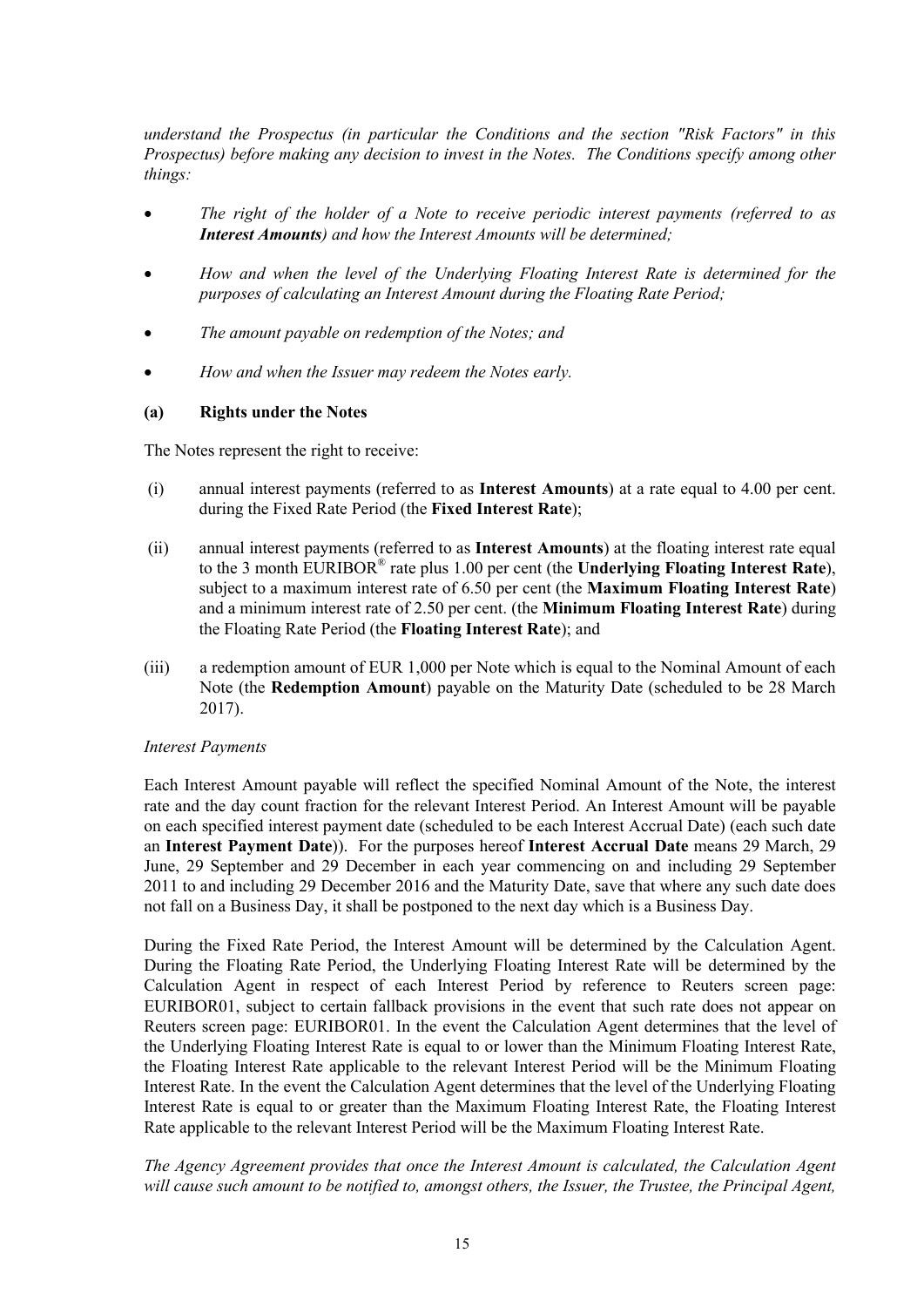*each Paying Agent, the Noteholders and the Arranger. The Interest Amount will be notified to Noteholders in accordance with Condition 15.*

#### *Repayment of Notes at Maturity; Early Redemption*

Unless previously redeemed for any of the reasons set out below, the Notes will be redeemed by the Issuer on the Maturity Date. The Issuer intends to repay the Notes from the proceeds that it has received from the redemption of the Collateral.

If (i) any of the Collateral becomes repayable or becomes capable of being declared due and repayable prior to its stated date of maturity for whatever reason, (ii) there is a payment default in respect of any of the Collateral, (iii) any withholding or similar tax is imposed on amounts payable under all or any part of the Collateral or (iv) the Hedging Agreement is terminated in full prior to the Maturity Date, the Notes shall be mandatorily redeemed and the Series Assets shall be subject to realisation by the Selling Agent. The redemption amount (referred to as the **Early Termination Amount**) payable to Noteholders in these circumstances will be their pro rata share of the proceeds of realisation of the Series Assets after deduction of prior ranking amounts such as the costs and fees of the Trustee, the legal and ancillary costs of the Issuer and the Hedging Counterparty incurred as a result of the event causing such early redemption, and any outstanding claims of the Hedging Counterparty. Furthermore, potential investors should note that the Selling Agent will be able to deduct any of its commissions and/or expenses in connection with the realisation of the Series Assets from the proceeds of realisation of the Series Assets prior to the distribution of such proceeds to the other Series Parties.

#### *Deductions due to taxes, duties, expenses*

Any amounts payable in respect of the Notes are subject to the deduction of certain taxes, duties and/or expenses.

#### **(b) Economic nature of the Notes**

#### *General*

The Notes are designed to enable holders (i) to receive the Interest Amounts on each Interest Payment Date, (ii) during the Floating Rate Period, to participate, through the Interest Amounts, in the variable level of the Underlying Floating Interest Rate, to the extent such rate is above the level of the Minimum Floating Interest Rate and does not exceed the Maximum Floating Interest Rate and (iii) to be repaid their originally invested capital of EUR 1,000 per Note at the end of the approximately 6 year investment term of the Notes.

#### *Accrual of Interest*

During the Floating Rate Period, each Floating Interest Rate and consequently each Interest Amount will be determined by reference to the levels of the Underlying Floating Interest Rate, subject to the Minimum Floating Interest Rate and the Maximum Floating Interest Rate. The Floating Interest Rate applicable to the relevant Interest Period will be determined by comparing the level of the Underlying Floating Interest Rate on the relevant Floating Interest Determination Date to the Minimum Floating Interest Rate and the Maximum Floating Interest Rate. If the level of the Underlying Floating Interest Rate is higher than the Minimum Floating Interest Rate and lower than the Maximum Floating Interest Rate, interest will accrue at the interest rate represented by the Underlying Floating Interest Rate during the relevant Interest Period. If the level of the Underlying Floating Interest Rate is equal to or lower than the Minimum Floating Interest Rate, interest will accrue at the Minimum Floating Interest Rate during the relevant Interest Period. If the level of the Underlying Floating Interest Rate is equal to or higher than the Maximum Floating Interest Rate, interest will accrue at the Maximum Floating Interest Rate during the relevant Interest Period.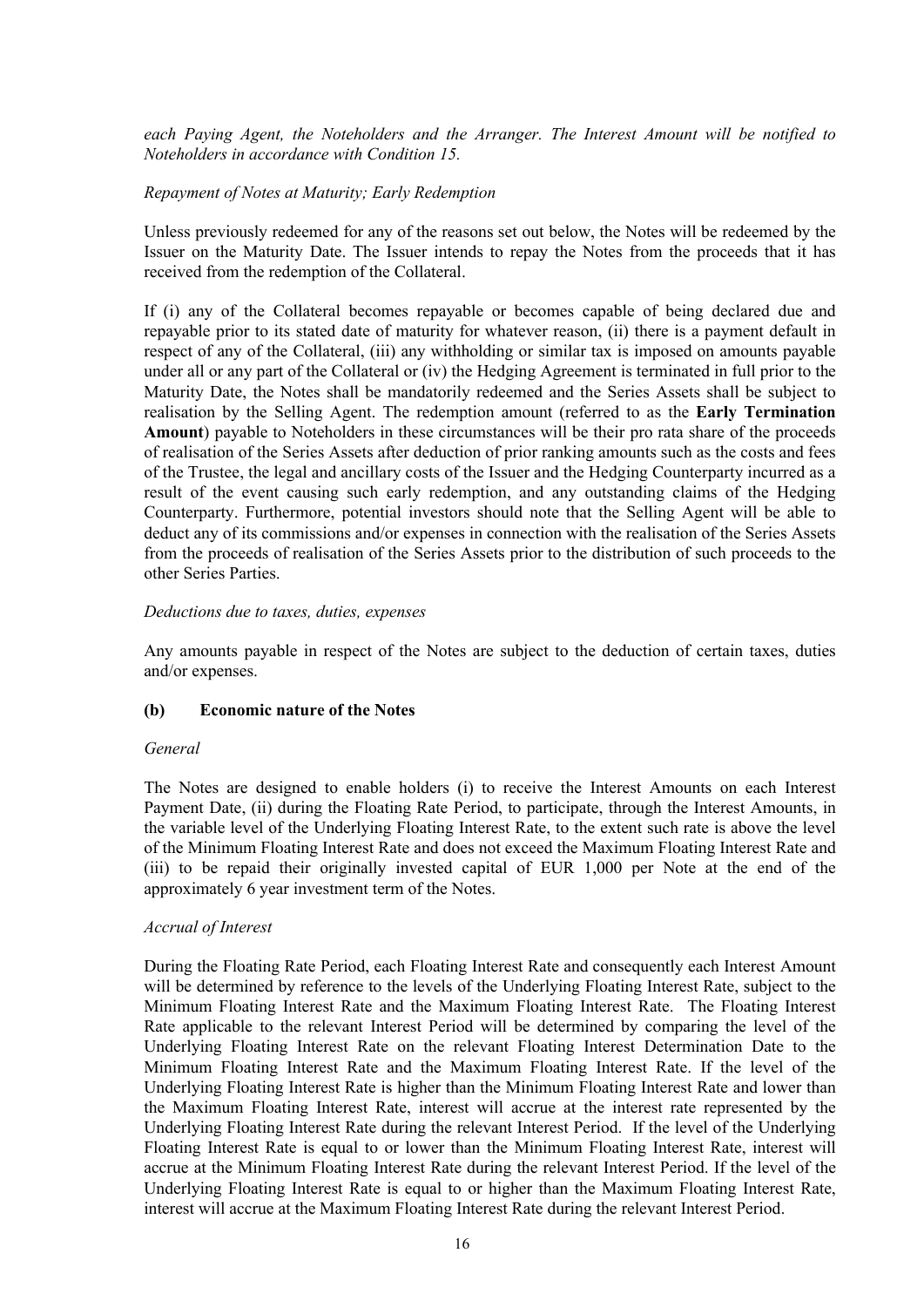The level of the 3-month  $EURIBOR^{\otimes}$  rate applicable to an Interest Period during the Floating Rate Period will be influenced by a wide range of factors, including economic and political factors and market conditions. The determination of the Maximum Floating Interest Rate and the Minimum Floating Interest Rate by the Calculation Agent is dependent on prevailing market conditions on the determination date of the Maximum Floating Interest Rate and the Minimum Floating Interest Rate, which may include the value and volatility of the Collateral, credit spreads applicable to the issuers of the Collateral and the level of interest rates and interest rate swap rates. Investors should review carefully the basis upon which the Interest Amounts are calculated (see above section (a) (*Rights under the Notes*)) and be satisfied that an investment return linked in this manner to the 3-month EURIBOR<sup>®</sup> rate is suitable for them.

### *Investment Return*

Subject to no default occurring with respect to the Collateral and the Hedging Agreement not being terminated early and no other early redemption of the Notes, investors who have bought the Notes on the Issue Date and hold them until the Maturity Date will receive (over the life of the Notes) a return equal to the sum of the Interest Amounts and the repayment of the principal amount invested by them. If there is a default by the issuer of the Collateral or the Hedging Counterparty under the Hedging Agreement or the Collateral is otherwise redeemed or liquidated prior to its scheduled maturity or the Hedging Agreement is otherwise terminated, or the Notes are being redeemed early for other reasons, investors in the Notes may receive less than their initial investment in the Notes and may receive nothing.

## *Secondary Market Trades*

Where an investor sells the Notes on the secondary market during their term, the investor will achieve a positive return only where the sum of the sale proceeds and the Interest Amounts received exceeds the price originally paid for the Notes.

### **(c) Market Value of the Notes during their term**

The market value of the Notes during their term depends primarily on the level and the volatility of the 3-month EURIBOR® rate and the performance of the Collateral and the Hedging Agreement and, since Interest Amounts are payable, the level of interest rates for instruments of comparable maturities. If the performance and/or creditworthiness of the Collateral and/or the Hedging Counterparty changes in such a way as would reduce the likelihood of receiving any Interest Amount or the Redemption Amount and/or there is a market perception that the performance and/or creditworthiness of the Collateral and/or the Hedging Counterparty is likely to change in this way during the remaining life of the Notes, all other factors being equal, the market value of the Notes will fall under normal conditions. The level of the 3-month EURIBOR® rate on any day will reflect a wide range of factors, including economic, political and market conditions.

Investors should note that the market value of the Notes can fall below their Nominal Amount.

Other factors which may influence the market value of the Notes include changes in market expectations regarding the future performance of the 3-month EURIBOR<sup>®</sup> rate, the performance of floating rates applicable to deposits denominated in Euros, the exchange rate between Euros and U.S. Dollars and the performance and/or creditworthiness of the Collateral and/or the Hedging Counterparty and/or the Notes. Volatility will be affected by a wide range of factors, including economic, political and market conditions. Accordingly, investors should note that they could lose part or all of their invested capital if they try to sell the Notes prior to their maturity.

If, following the purchase of the Notes, the market value of the Notes falls below the purchase price paid for the Notes, investors should not expect the market value of the Notes to increase to or above the purchase price paid by the investor during the remainder of the term of the Notes.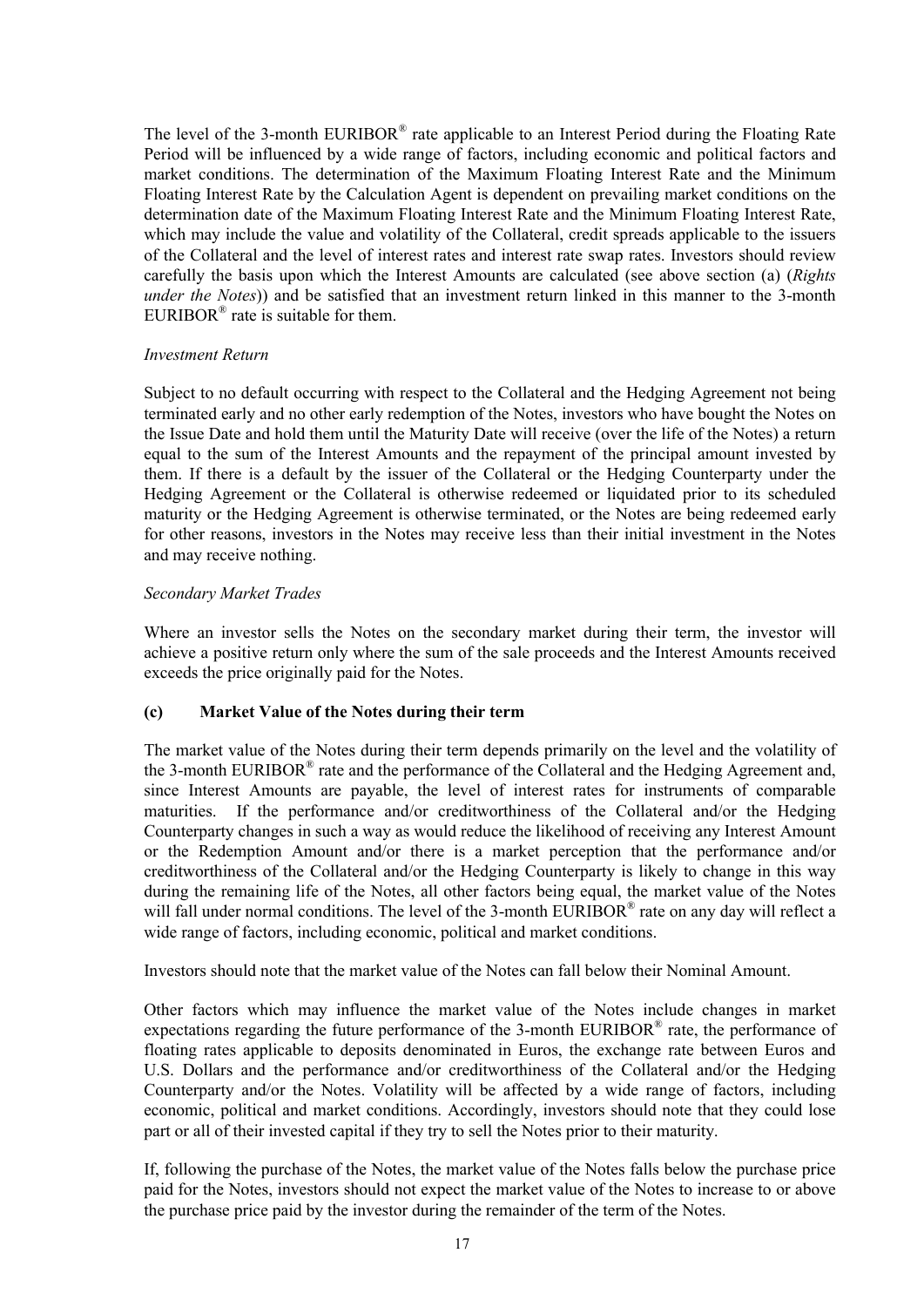## **2. RISK FACTORS**

**Prospective purchasers of the Notes should ensure that they understand fully the nature of the Notes, as well as the extent of their exposure to risks associated with an investment in the Notes and should consider the suitability of an investment in the Notes in light of their own particular financial, fiscal and other circumstances. An investment in the Notes is only suitable for investors who (either alone or in conjunction with an appropriate financial or other adviser) are capable of evaluating the risks of such an investment and who have sufficient resources to be able to bear any losses that result from such an investment. The Notes are not an appropriate investment for investors who are unsophisticated with respect to the applicable interest formulae, or redemption or other rights or options. Prospective investors should be aware that the Notes may decline in value and should be prepared to sustain a total loss of their investment in the Notes if, for example, the issuer of the Collateral fails to fulfil its obligations.** 

**The Notes are not guaranteed by the Arranger or any of its affiliates and neither the Arranger nor any of its affiliates has or will have any obligations in respect of the Notes other than as described in this Prospectus. The Notes will represent secured, limited recourse obligations of the Issuer.** 

## **2.1 Risks Related to the Issuer**

## **(a) Securitisation Act 2004 and Compartments**

The Company is established as a *société de titrisation agréée* within the meaning of the Securitisation Act 2004. The Securitisation Act 2004 provides that claims against the Company acting in respect of a particular Compartment (as defined below) (the **Relevant Issuer**) by holders of each series of Instruments will be limited to the assets of the relevant series included in the relevant Compartment. Further, under the Securitisation Act 2004, the proceeds of the Compartment Series Assets (as defined below) for each series are, in principle, available only for distribution to the specified Instrumentholders and other creditors relating to such series (each such party, a **Series**  Party). A creditor of the Company may have claims against the Company in respect of more than one series, in which case the claims in respect of each individual series will be limited to the Compartment Series Assets relating to such series only.

The board of directors of the Company (the **Board**) may establish one or more compartments (together the **Compartments** and each a **Compartment**) each of which is a separate and distinct part of the Company's estate (*patrimoine*) and which may be distinguished by the nature of acquired risks or assets, the terms and conditions of the Instruments issued in relation to the Compartment, the reference currency or other distinguishing characteristics. The terms and conditions of the Instruments issued in respect of, and the specific objects of, each Compartment shall be determined by the Board. Each holder (an **Instrumentholder**) of Instruments issued by the Relevant Issuer shall be bound by the Conditions applicable to the relevant Instruments. In respect of the Notes, the Board has established Compartment 60-2011-02.

Each Compartment represents a separate and distinct part of the Company's estate (*patrimoine*). The rights of holders of Instruments issued in respect of a Compartment and the rights of creditors are, in principle, limited to the assets of that Compartment (the **Compartment Series Assets**), where these rights relate to that Compartment or have arisen at the occasion of the constitution, the operation or the liquidation of the relevant Compartment. The Compartment Series Assets of a Compartment are, in principle, available only to satisfy the rights of holders of Instruments issued in relation to that Compartment and the rights of creditors whose claims have arisen at the occasion of the constitution, the operation or the liquidation of that Compartment.

In the relationship between the holders of Instruments, each Compartment is deemed to be assets of a separate entity.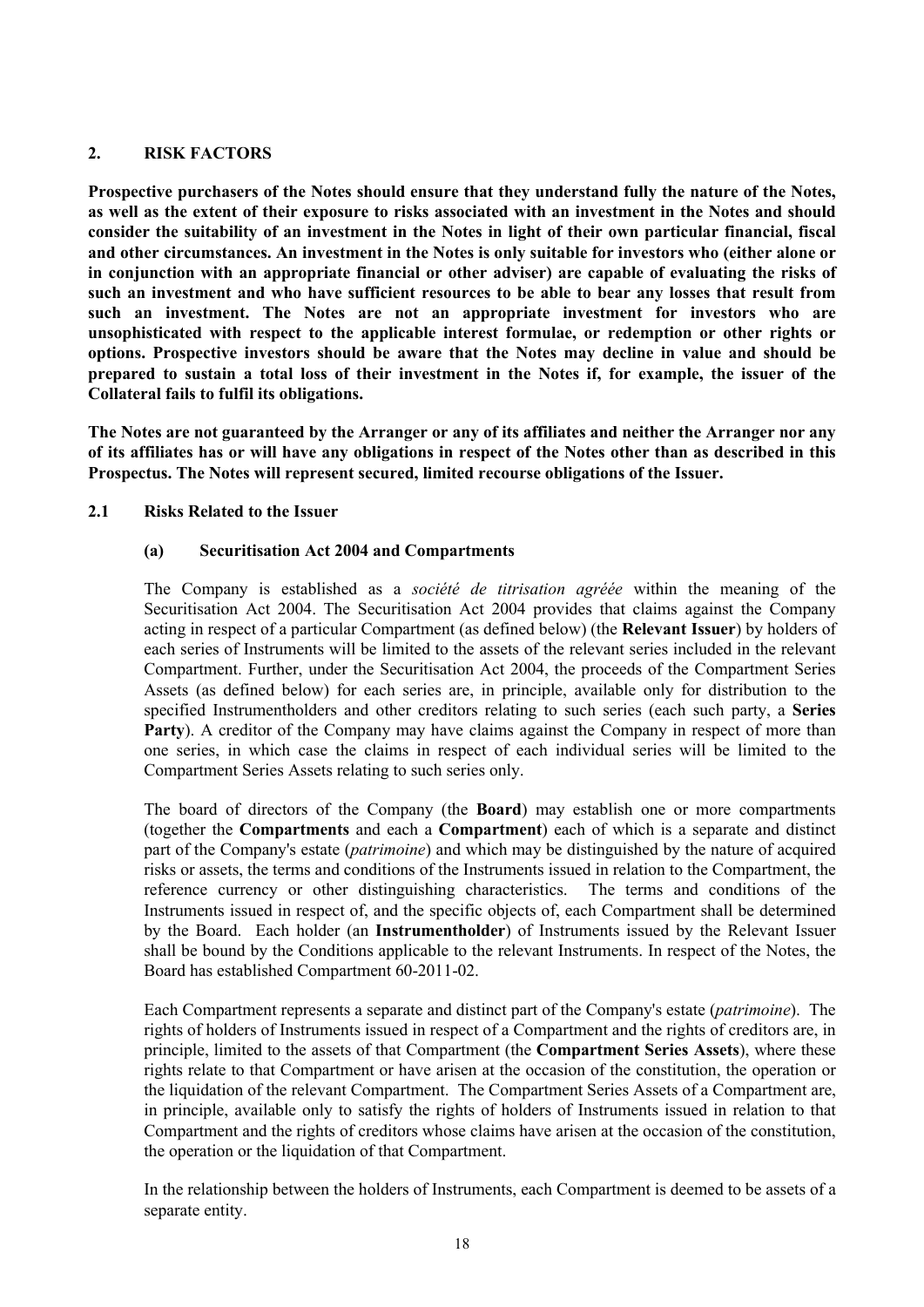Fees, expenses and other liabilities incurred on behalf of the Company but which do not relate specifically to any Compartment may, under certain circumstances, be payable out of the assets allocated to the Compartments. The Board shall ensure, to the extent possible, that creditors of such liabilities expressly waive recourse to the assets of any Compartment. However, there is no guarantee that the Board will be able to achieve this. In this case any such fees, expenses or other liabilities will reduce the amounts received by the holders of Instruments, including the holders of this Series of Notes.

The Board shall establish and maintain separate accounting records for each of the Compartments of the Company for the purposes of ascertaining the rights of holders of Instruments issued in respect of each Compartment for the purposes of the Articles and the Conditions, such accounting records to be conclusive evidence of such rights in the absence of manifest error.

In respect of the issue of Notes described in this Prospectus the Company has established Compartment 60-2011-02. The Series Assets which are allocated to Compartment 60-2011-02, will be in principle available only to satisfy the claims of the Noteholders and the other Series Parties in relation to Compartment 60-2011-02. Potential investors should note that only the assets allocated to Compartment 60-2011-02 will be available to satisfy their claims as set out in more detail in the following section entitled "Limited Recourse". The Series Assets in respect of the Notes to be issued under this Prospectus will be:

- (i) the Collateral;
- (ii) the Issuer's rights under the Hedging Agreement;

(iii) the Issuer's rights under the Agency Agreement and the Purchase Agreement.

**Should these assets not be sufficient to meet amounts payable under the Notes, Noteholders will suffer a loss of their invested capital and/or any interest payments which may be a complete loss.**

### **(b) Limited Recourse**

The right of Noteholders to participate in the assets of the Issuer is limited to the Series Assets which are allocated to Compartment 60-2011-02 of the Company. If the payments received by the Issuer in respect of the Series Assets are not sufficient to make all payments due in respect of the Notes, the Issuer will not be obliged to make any further payment for any Notes in excess of amounts received upon the realisation of the Series Assets. Following application of the proceeds of realisation of the Series Assets in accordance with the Terms and Conditions of the Notes, the claims of the Noteholders, the Hedging Counterparty and the other Series Parties for any shortfall shall be extinguished and the Noteholders, the Hedging Counterparty and the other Series Parties (and any person acting on behalf of any of them) may not take any further action to recover such shortfall.

## **Accordingly, the Noteholders bear the credit risk of the debtors of the Series Assets, including in particular the credit risk of DEPFA ACS Bank and the credit risk of the Hedging Counterparty. Should the Series Assets not be sufficient to meet amounts payable under the Notes, Noteholders will suffer a loss of their invested capital and/or any interest payments which may be a complete loss.**

None of the Noteholders and the other Series Parties will be able to petition or take any other step, for the winding-up, liquidation or the bankruptcy of the Issuer or any other similar insolvency related proceedings. Failure to make any payment in respect of any such shortfall shall in no circumstances constitute an event of default under the relevant Conditions. Any shortfall shall be borne by the Noteholders, the Hedging Counterparty and the other Series Parties according to the priorities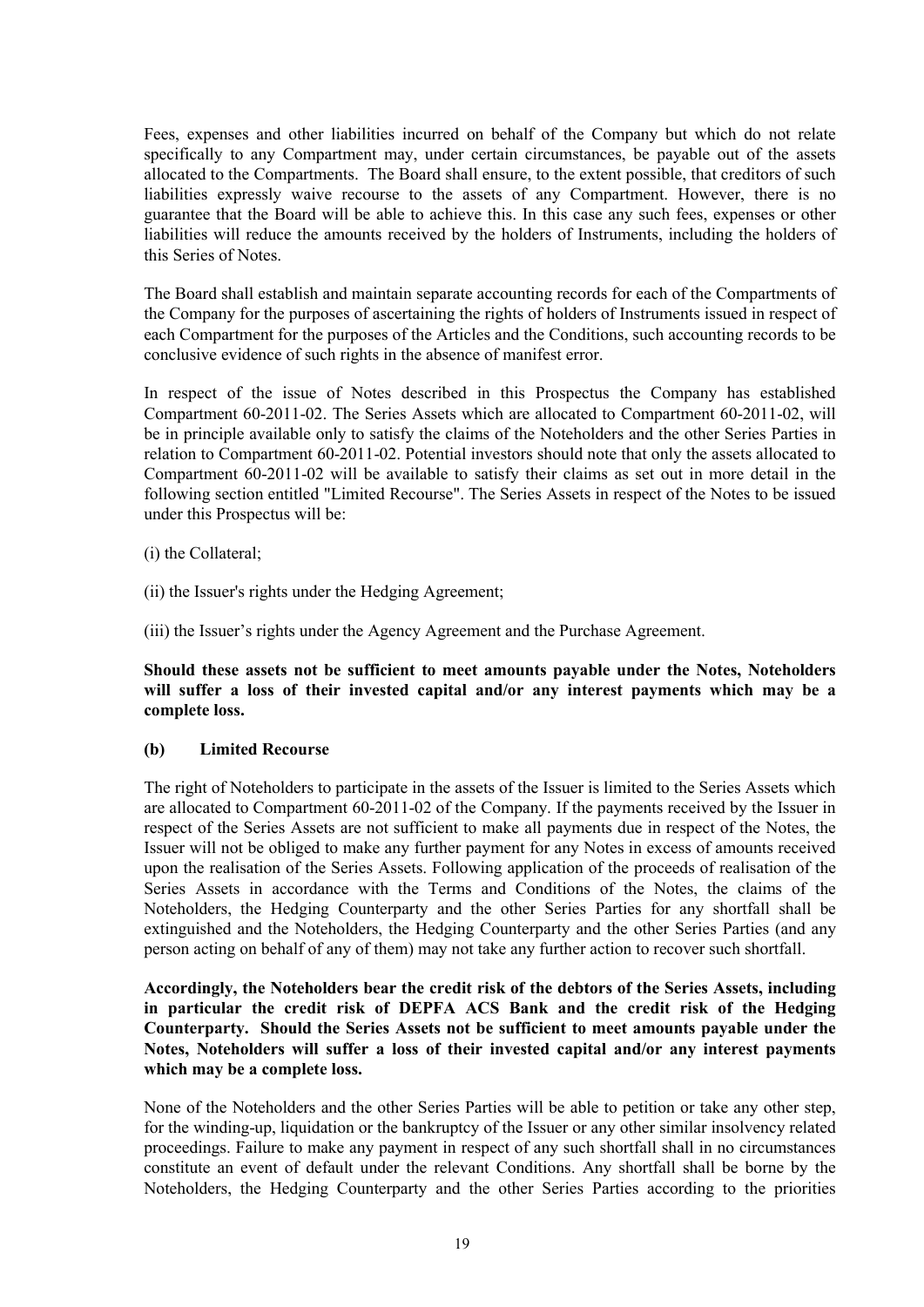specified in the Terms and Conditions. In particular, claims of the Trustee, any receivers and the Hedging Counterparty rank prior to Noteholder claims.

Furthermore, to give effect to the provisions of the Securitisation Act 2004 under which the Compartment Series Assets of a Compartment are available only for the Series Parties for the relevant Series relating to that Compartment, the Relevant Issuer will seek to contract with parties on a "limited recourse" basis such that claims against the Relevant Issuer in relation to each Series would be restricted to the Compartment Series Assets of the Compartment for the relevant Series.

However, there is no guarantee that the Relevant Issuer will be able to contract on a limited recourse basis with respect to all agreements that the Relevant Issuer may enter into from time to time in relation to any particular series and there may be creditors whose claims are preferred by law. In such circumstances the Compartment Series Assets relating to one or more Compartments may be subject to claims by creditors other than the relevant Series Parties for the relevant Series, resulting in a shortfall in the amounts available to meet the claims of the relevant series parties.

The Noteholders may be exposed to competing claims of other creditors of the Company, the claims of which have not arisen in connection with the creation, the operation or the liquidation of Compartment 60-2011-02 if foreign courts which have jurisdiction over the assets of the Company allocated to Compartment 60-2011-02 do not recognise the segregation of assets and the compartmentalisation, as provided for in the Securitisation Act 2004. The claims of these other creditors may affect the scope of assets which are available for the claims of the Noteholders and the Series Parties. If as a result of such claims, a shortfall arises, such shortfall will be borne by the Noteholders and the Series Parties.

#### **(c) Certain Luxembourg law aspects**

The rights of Noteholders and the responsibilities of the Issuer to the Noteholders under Luxembourg law may be materially different from those with regard to equivalent instruments under the laws of the jurisdiction in which the Notes are offered.

The Issuer is structured to be an insolvency-remote vehicle. The Issuer will seek to contract only with parties who agree not to make any application for the commencement of winding-up, liquidation or bankruptcy or similar proceedings against the Issuer. Legal proceedings initiated against the Issuer in breach of these provisions shall, in principle, be declared inadmissible by a Luxembourg court. Notwithstanding the foregoing, if the Issuer fails for any reason to meet its obligations or liabilities (that is, if the Issuer is unable to pay its debts and may obtain no further credit), a creditor who has not (and cannot be deemed to have) accepted non-petition and limited recourse provisions in respect of the Issuer is entitled to make an application for the commencement of insolvency proceedings against the Issuer. In that case, such creditor should however not have recourse to the assets of any Compartment but would have to exercise his rights over the general assets of the Issuer unless his rights arise in connection with the "creation, operation or liquidation" of a Compartment, in which case the creditor would have recourse to the assets allocated to that Compartment but he would not have recourse to the assets of any other Compartment. Furthermore, the commencement of such proceedings may in certain conditions, entitle creditors (including hedging counterparties) to terminate contracts with the Issuer and claim damages for any loss suffered as a result of such early termination. The Issuer is insolvency-remote, not insolvency-proof.

#### **(d) Liquidation**

According to the Securitisation Act 2004, a judgment ordering the liquidation of the Company will suspend all seizures effected by unsecured creditors and creditors not benefiting from preferential rights over movable or immovable property.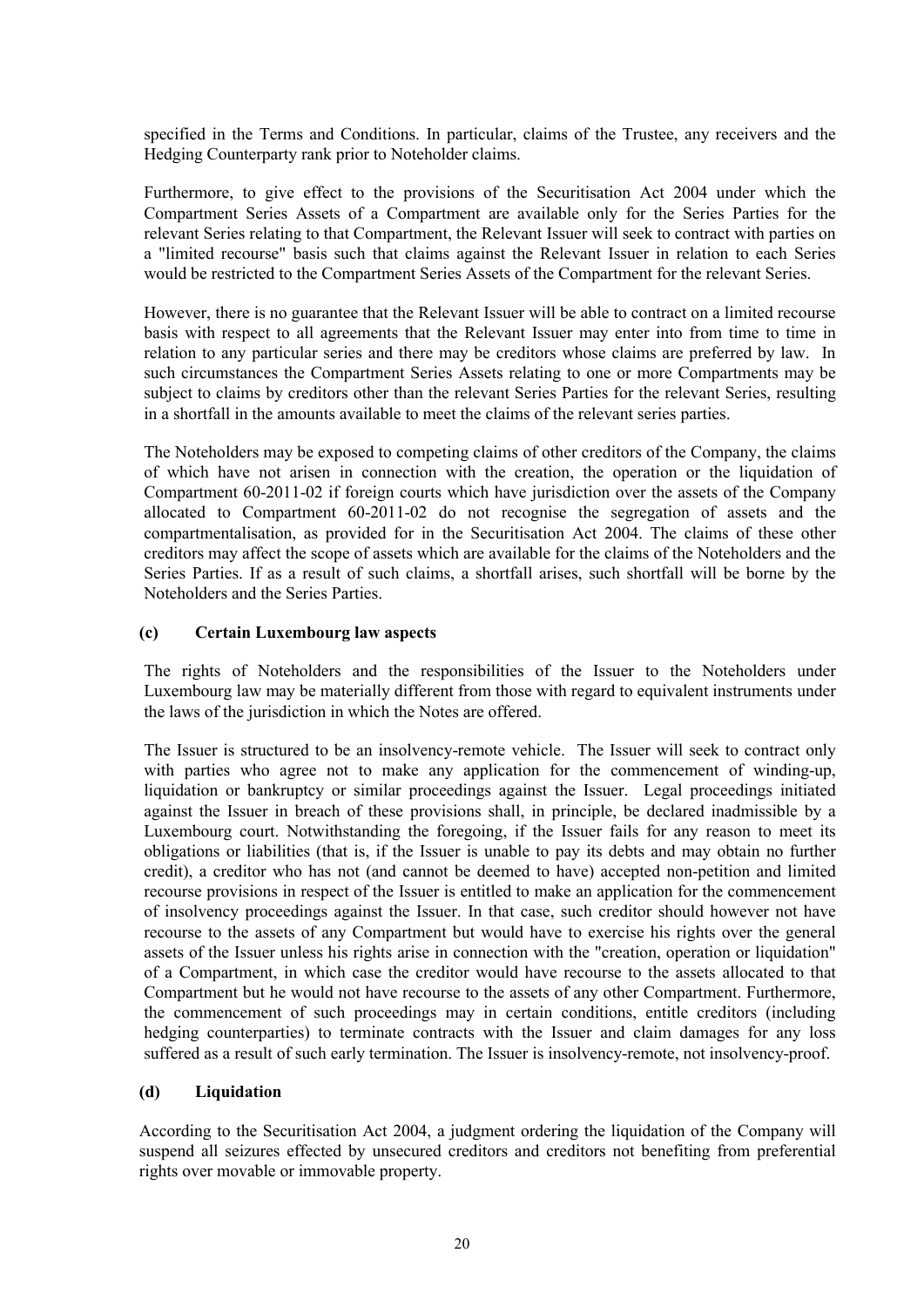The liquidator may not grant security interests over the assets of the Company or transfer such assets for security purposes without the authorisation of a Luxembourg court. The Luxembourg court may grant such authorization to the liquidator at any time during the liquidation proceedings in respect of all or part of the assets of the Company

After payment or deposit with the public trust office (the *Caisse de Consignation*) of sums sufficient to pay the debts, the liquidator will distribute to the investors the sums or assets to which they are entitled.

Such proceedings may have a material adverse effect on the Issuer's business and its obligations under the Notes.

### **(e) Fees and Expenses**

Noteholders should note that, in relation to the Series of Notes described in this Prospectus, certain amounts, including amounts payable to the Trustee, any receivers and the Hedging Counterparty, as set out in the Conditions, rank senior to payments of principal and interest on the Notes. Furthermore, where the Series Assets become subject to realisation by the Selling Agent, potential investors should note that the Selling Agent will be able to deduct any of its commissions or expenses in connection with the realisation of the Series Assets from the proceeds of realisation of the Series Assets prior to the distribution of such proceeds to the other Series Parties.

## **(f) Substitution of the Issuer**

Under the Conditions of the Notes the Trustee may, subject to the prior written consent of the Hedging Counterparty but without the consent of the Noteholders, substitute the Issuer as principal obligor under the Series Instrument and all of the Notes then outstanding with any other company (the **Substitute Company**) provided that certain conditions are met and such substitution would not, in the opinion of the Trustee, be materially prejudicial to the interests of the Noteholders. It is one of the conditions to a substitution of the Issuer that the Substitute Company undertakes to be bound by the terms of the Series Instrument and the Conditions of the Notes. The Substitute Company must also acquire the Series Assets and acknowledge the security created over the Series Assets.

Prospective investors should note that in the case of such substitution the Issuer will be released from any and all of its obligations in respect of the Notes and any relevant agreements and that Noteholders will only be able to claim any amounts payable under the Notes from the Substitute Company.

### **2.2 Risk Factors relating to the Notes**

### **(a) General**

## **By subscribing for the Notes, each Noteholder shall be bound by the Terms and Conditions of the Notes (including, for the avoidance of doubt and without limitation, the provisions on limited recourse, subordination and non-petition and Conditions 6, 9, 10 and 11).**

Purchasers of Notes should conduct such independent investigation and analysis regarding the terms of the Notes, the Issuer, the Underlying Floating Interest Rate, the Fixed Interest Rate, the Collateral, the Hedging Agreement and other Series Assets and the security arrangements as well as any other agreement entered into by the Issuer in respect of the Notes and all other relevant market and economic factors as they deem appropriate to evaluate the merits and risks of an investment in the Notes in light of their own personal circumstances.

Prospective purchasers should understand the risks associated with an investment in the Notes and should only reach an investment decision after careful consideration, with their legal, tax, accounting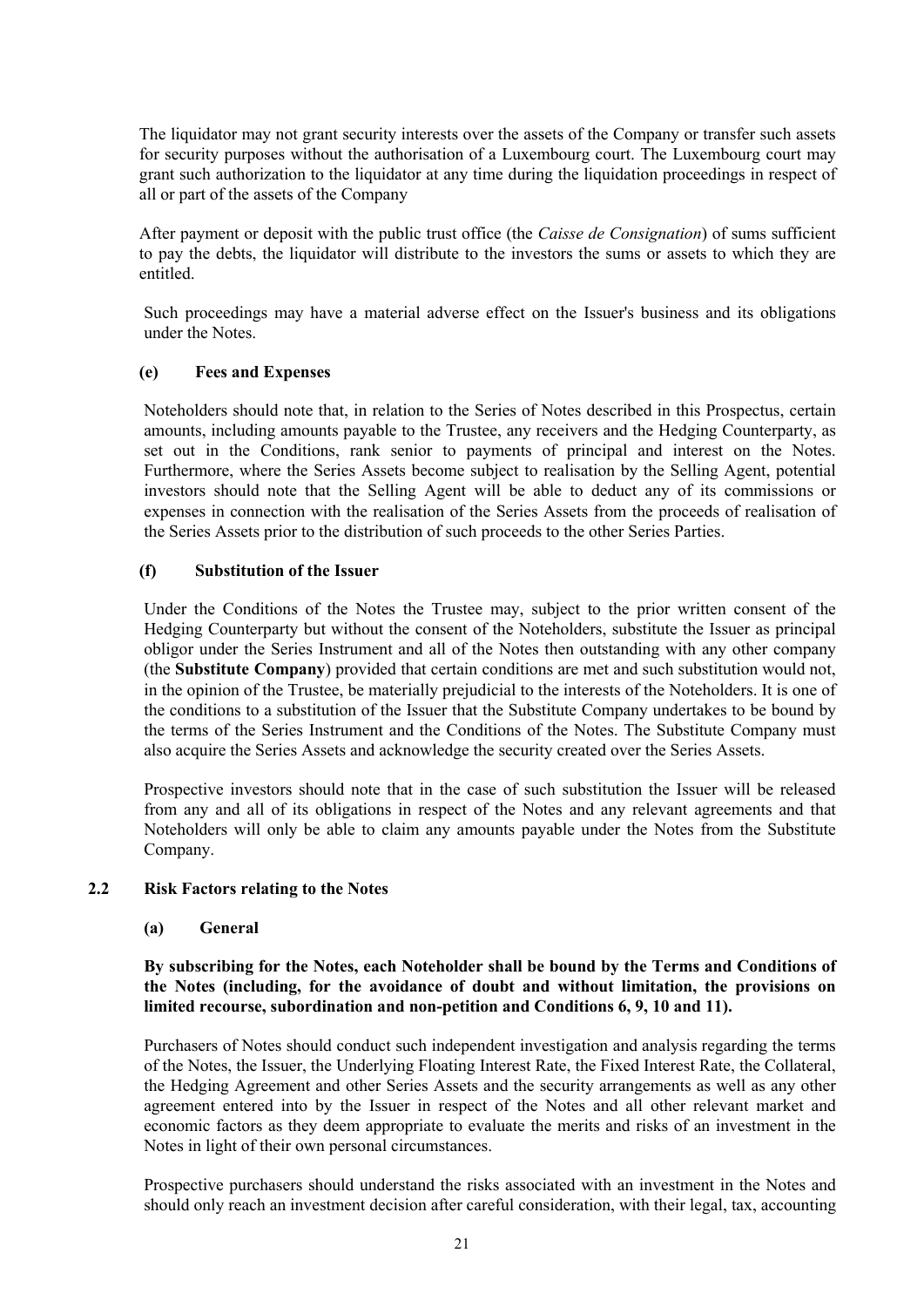and other advisers, of (i) the suitability of an investment in the Notes in the light of their particular financial, fiscal and other circumstances, (ii) the information set out in this Prospectus, (iii) the interest rate in respect of the Notes, (iv) the Collateral, (v) the Hedging Agreement and (vi) other Series Assets. Nothing in this Prospectus should be construed as advice.

Any payment by the Issuer in respect of the Notes is dependent upon the receipt by the Issuer of payments from the Collateral and under the Hedging Agreement. There may be a default in such payments under the Collateral and the Hedging Agreement with the result that any return on the Notes will be similarly limited.

### **Prospective purchasers of the Notes should recognise that the Notes may decline in value and should be prepared to sustain a total loss of their investment in the Notes.**

An investment in the Notes should only be made after assessing the direction, timing and magnitude of potential future changes in the level of the 3-month  $EURIBOR^{\otimes}$  rate, as the return of any such investment will be dependent, amongst other things, upon such changes.

More than one risk factor may have simultaneous effect with regard to the Notes such that the effect of a particular risk factor may not be predictable. In addition, more than one risk factor may have a compounding effect which may not be predictable. No assurance can be given as to the effect that any combination of risk factors may have on the value of the Notes.

## **(b) Risks relating to the Underlying Floating Interest Rate and Market Factors**

Level of the 3-month EURIBOR<sup>®</sup> Rate and Determination of the Maximum Floating Interest Rate *and the Minimum Floating Interest Rate*

Prospective purchasers of the Notes should be aware that an investment in the Notes involves performance risk as regards the 3-month EURIBOR® rate. Prospective purchasers should be experienced with respect to transactions in floating rate notes with a value derived from underlying reference rates.

During the Fixed Rate Period, the Notes bear interest at 4.00 per cent.

During the Floating Rate Period, the Notes bear interest at the higher of:

- (b) 2.50 per cent.; and
- (c) subject to a maximum floating interest rate of 6.50 per cent., the 3-month EURIBOR<sup>®</sup> rate as at the relevant Floating Interest Determination Date plus 1.00 per cent. per annum.

The Maximum Floating Interest Rate is 6.50 per cent. The Minimum Floating Interest Rate is 2.50 per cent.

Potential investors should consider that, during the Floating Rate Period, where the Underlying Floating Interest Rate does not rise above the level of the Minimum Floating Interest Rate, comparable investments in notes which pay interest based on a fixed rate which is higher than the Minimum Floating Interest Rate are likely to be more attractive to potential investors than an investment in the Notes. Under such conditions investors in the Notes may find it difficult to sell their Notes on the secondary market (if any) or may only be able to realise the Notes at a price which may be substantially lower than the Nominal Amount.

Potential investors should also consider that, during the Floating Rate Period, where the Underlying Floating Interest Rate exceeds the Maximum Floating Interest Rate, interest payable under the Notes will be based on the Maximum Floating Interest Rate. In such circumstances, comparable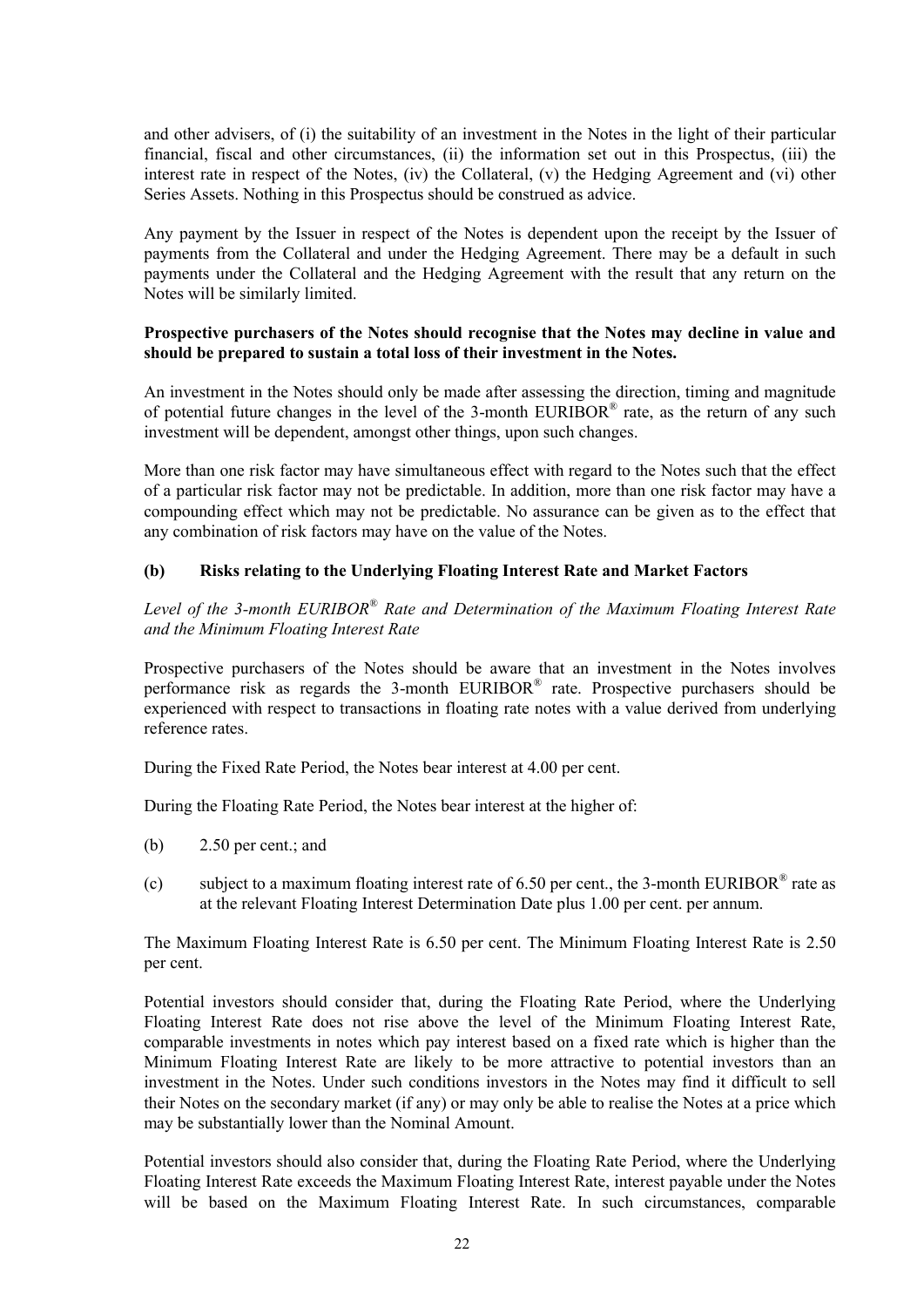investments in notes which pay interest which is higher than the Maximum Floating Interest Rate are likely to be more attractive to potential investors than an investment in the Notes. Under such circumstances investors in the Notes may find it difficult to sell their Notes on the secondary market (if any) or may only be able to realise the Notes at a price which may be substantially lower than the Nominal Amount.

Information with respect to the 3-month EURIBOR<sup>®</sup> rate may be available from publicly available sources, but no representation is made with respect thereto by the Issuer, the Arranger, the Purchaser, the Trustee, the Hedging Counterparty, the Calculation Agent, or any of their respective affiliates as to the accuracy or completeness of any such information.

# *The historical performance of the 3-month EURIBOR® rate is not an indication of its future performance*

The historical level of the 3-month EURIBOR® rate does not indicate the future level of such rate. Changes in the level of the 3-month EURIBOR® rate will affect the trading price of the Notes, but it is impossible to predict whether the level of the 3-month  $EURIBOR^*$  rate will rise or fall.

In respect of the performance of the 3-month EURIBOR® rate potential investors should note that in case of a falling 3-month EURIBOR® rate during the term of the Notes investors may have difficulties in selling the Notes on the secondary market or may only be able to trade the Notes at a price which may be substantially lower than the Nominal Amount.

### *Exchange Rate Risks and Exchange Controls*

Exchange rates between currencies are determined by factors of supply and demand in the international currency markets which are influenced by macro economic factors, speculation and central bank and government intervention (including the imposition of currency controls and restrictions). Fluctuations in exchange rates may affect the value of the Notes.

The Issuer will pay principal and interest on the Notes in EUR. This presents certain risks relating to currency conversions if an investor's financial activities are denominated principally in a currency or currency unit (the **Investor's Currency**) other than EUR. These include the risk that exchange rates may significantly change (including changes due to devaluation of the EUR or revaluation of the Investor's Currency) and the risk that authorities with jurisdiction over the Investor's Currency may impose or modify exchange controls. An appreciation in the value of the Investor's Currency relative to EUR would decrease (1) the Investor's Currency-equivalent yield on the Notes, (2) the Investor's Currency-equivalent value of the principal payable on the Notes and (3) the Investor's Currency-equivalent market value of the Notes.

Government and monetary authorities may impose (as some have done in the past) exchange controls that could adversely affect an applicable exchange rate. As a result, investors may receive less interest or principal than expected, or no interest or principal.

### *Factors affecting the market value of the Notes*

Many factors may affect the value of the Notes, the majority of which are beyond the Issuer's control, including, among others, the following:

- economic, financial, regulatory, political, terrorist and other events that affect capital markets;
- market interest rates;
- market value of the Collateral;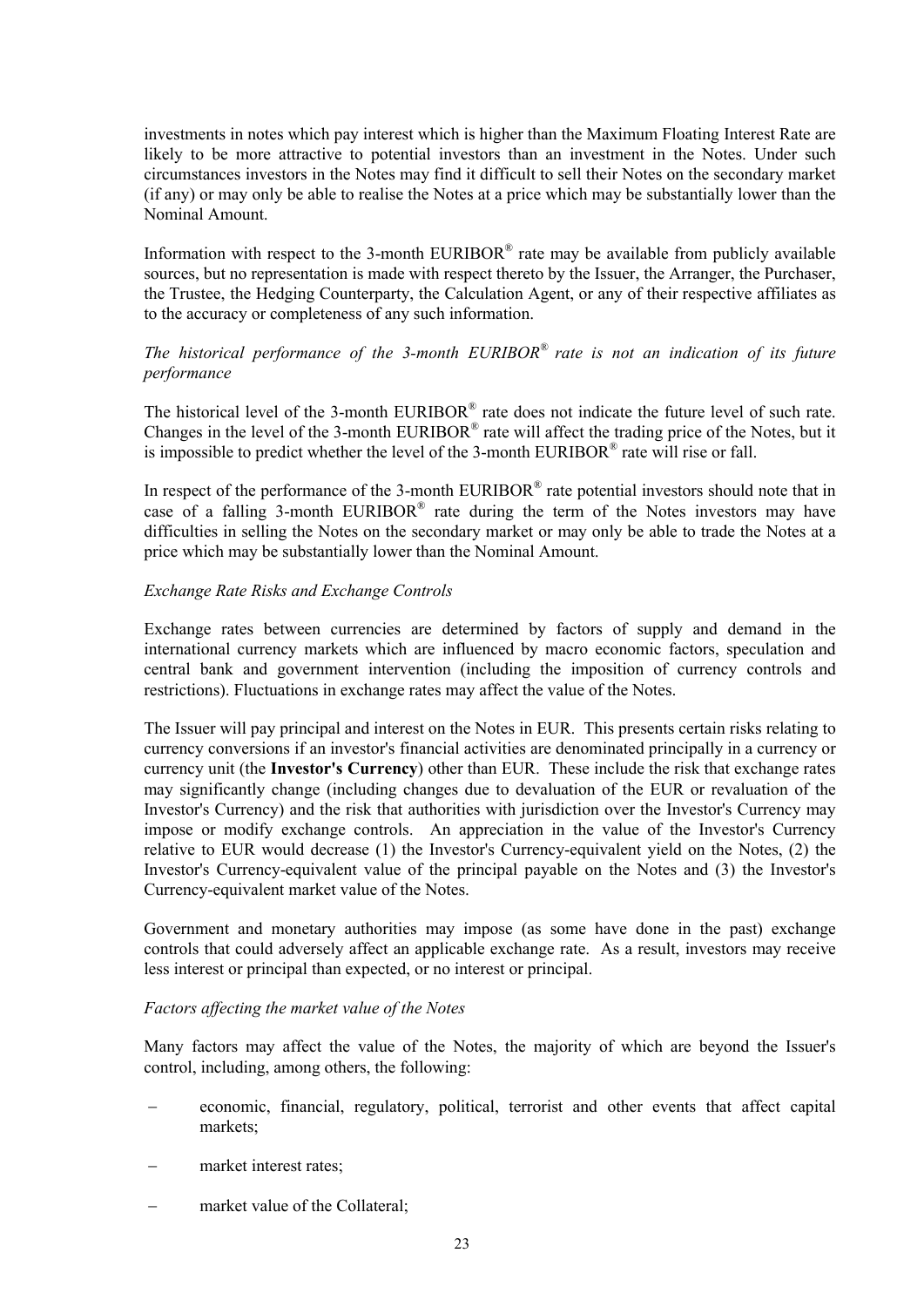the time remaining until the Notes mature.

This is not a complete list of the factors which may have an impact on the market value of the Notes.

As a result of these factors, if investors sell the Notes prior to maturity, they may receive less than their original investment.

# **(c) Interest Rate Risk**

During the Fixed Rate Period, the Notes pay interest at a fixed rate. During the Floating Rate Period, the Notes pay interest at a rate determined by reference to the 3-month EURIBOR® rate. Floating interest rates (such as the 3-month EURIBOR® rate) are determined by factors of supply and demand in the international money markets which are influenced by macro economic factors, speculation and central bank and government intervention. The value of the Notes, on any day, is related to market levels of interest rates applicable to deposits denominated in Euros at such time. Fluctuations in short term and/or long term interest rates may affect the value of the Notes. Fluctuations in interest rates of the currency in which the Notes are denominated may affect the value of the Notes.

# **(d) Market Value**

The market value of the Notes during their term depends primarily on the performance of the Collateral and the Hedging Agreement and, in respect of any Interest Amounts payable, the level of interest rates for instruments of comparable maturities.

The level of market volatility is not purely a measurement of the actual volatility, but is largely determined by the prices for instruments which offer investors protection against such market volatility. The prices of these instruments are determined by forces of supply and demand in the options and derivative markets generally. These forces are, themselves, affected by factors such as actual market volatility, expected volatility, macroeconomic factors and speculation.

If the performance and/or creditworthiness of the Collateral and/or the Hedging Counterparty changes in such a way as would reduce the likelihood of receiving any Interest Amount or the Redemption Amount and/or there is a market perception that the performance and/or creditworthiness of the Collateral and/or the Hedging Counterparty is likely to change in this way during the remaining life of the Notes, all other factors being equal, the market value of the Notes will fall under normal conditions.

Investors should note that the market value of the Notes can fall below their Nominal Amount.

Other factors which may influence the market value of the Notes include floating rates applicable to deposits denominated in Euros, the exchange rate between Euros and U.S. Dollars, changes in market expectations regarding the future performance of the 3-month EURIBOR $^{\circ}$  rate and the performance and/or creditworthiness of the Collateral and/or the Hedging Counterparty and/or the Notes. Volatility will be affected by a wide range of factors, including economic, political and market conditions. Accordingly, investors should note that they could lose part or all of their invested capital if they try to sell the Notes prior to their maturity.

If, following the purchase of the Notes, the market value of the Notes falls below the purchase price paid for the Notes, investors should not expect the market value of the Notes to increase to or above the purchase price paid by the investor during the remainder of the term of the Notes.

# **(e) Certain Hedging Considerations**

Prospective purchasers who intend to purchase the Notes for the purpose of hedging their exposure to the 3-month EURIBOR® rate during the Floating Rate Period or otherwise should recognise the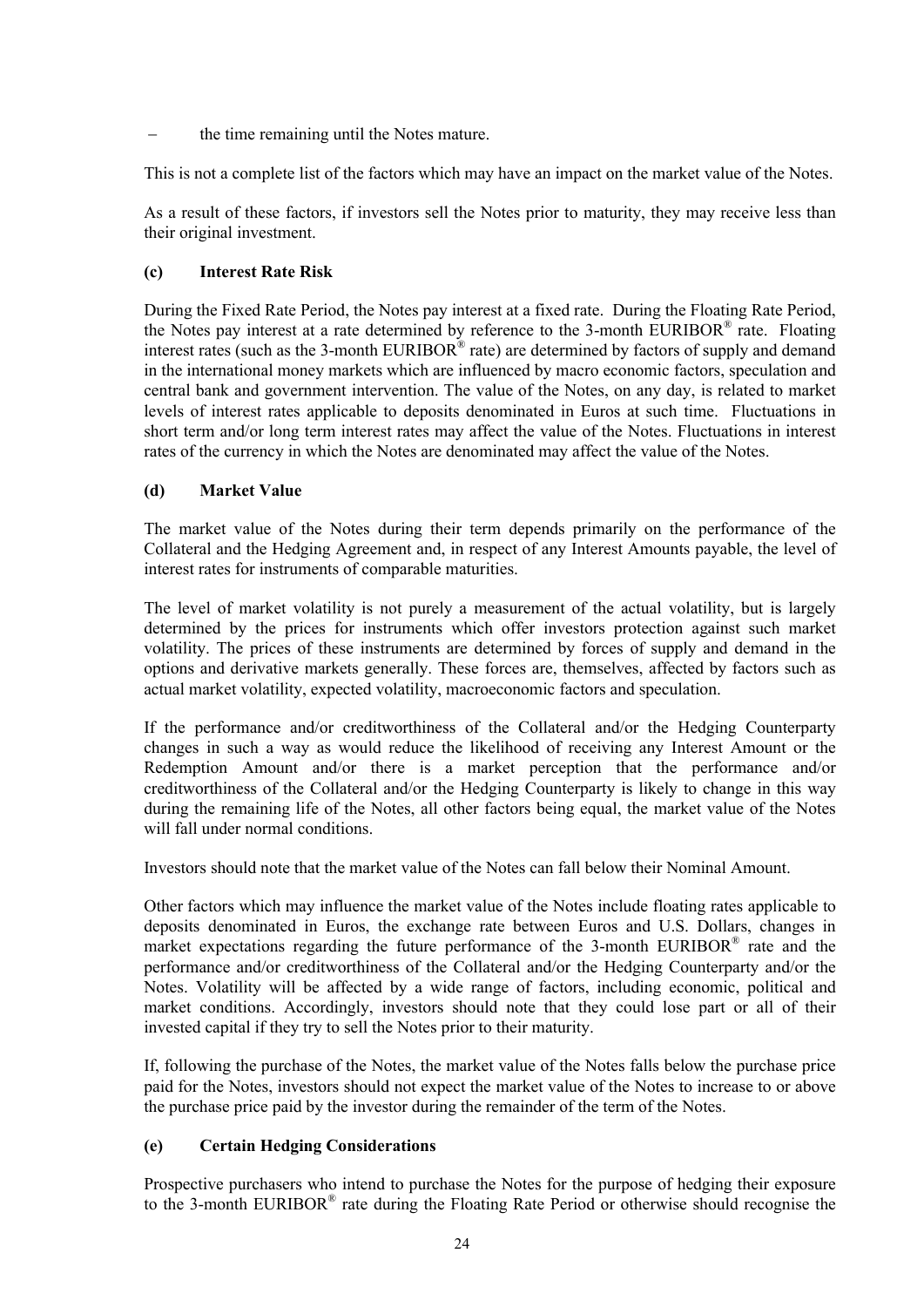risks of utilising the Notes in such manner. No assurance is or can be given that the trading or liquidation value of the Notes will correlate with movements in the levels of the 3-month EURIBOR<sup>®</sup> rate. Therefore, notwithstanding losses suffered by investors with respect to investments in or exposure to the 3-month EURIBOR<sup>®</sup> rate, it is possible that investors could also suffer substantial losses in the Notes.

Prospective purchasers of the Notes should be aware that hedging transactions in order to limit the risks associated with the Notes might not be successful.

## **(f) The Collateral and the Hedging Agreement**

### (i) General

Payments of interest and principal are contingent on the performance of the Collateral and the Hedging Agreement in respect of the Notes. Both the Collateral and the Hedging Agreement are subject to credit, liquidity, foreign exchange and interest rate risks. To the extent that a default occurs with respect to the Collateral and/or the Hedging Agreement and the Selling Agent sells or otherwise realises the Collateral, the proceeds of such sale or realisation plus or minus any termination amount under the Hedging Agreement may not be equal to the unpaid principal and interest under the Notes. The amount of proceeds of such sale or realisation of the Collateral may be affected by various factors, including the liquidity of the Collateral.

## **Should the proceeds from the sale or realisation of the Collateral and any termination amount under the Hedging Agreement not be sufficient to meet all amounts payable under the Notes, Noteholders will suffer a loss of their invested capital and/or any interest payments.**

In the event of an insolvency of the issuer of the Collateral or the Hedging Counterparty, various insolvency and related laws applicable to the issuer of the Collateral or the Hedging Counterparty may limit the amount which can be recovered.

### (ii) Country and Regional Risk

The price and value of the Collateral and the Hedging Agreement may be influenced by the political, financial and economic stability of the country and/or region in which the issuer of the Collateral or the Hedging Counterparty is incorporated or has its principal place of business or of the country in whose currency the Collateral is denominated. The value of securities and other assets issued by entities located in, or governments of, emerging market countries is generally more volatile than the value of similar assets issued by entities in welldeveloped markets. However, in certain cases the price and value of assets originating from countries not ordinarily considered to be emerging markets countries may behave in a manner similar to those of assets originating from emerging markets countries.

### (iii) Foreign Currency Risk

The Collateral is denominated in U.S. Dollars and the Notes are denominated in Euros. Although the Issuer will enter into a swap transaction under which the Issuer will exchange amounts equal to the amounts (in Euros and U.S. Dollars) received under the Collateral for amounts (in Euros) payable under the Notes, if an Early Redemption Event occurs and the Series Assets are liquidated in order to redeem the Notes, the Issuer or its agent will convert any portion of the proceeds of such liquidation that is in U.S. Dollars into Euros prior to redeeming the Notes. Such conversion will be done at the Euro-U.S. Dollar exchange rate in effect at such time. There is no assurance that, in the event of an Early Redemption Event,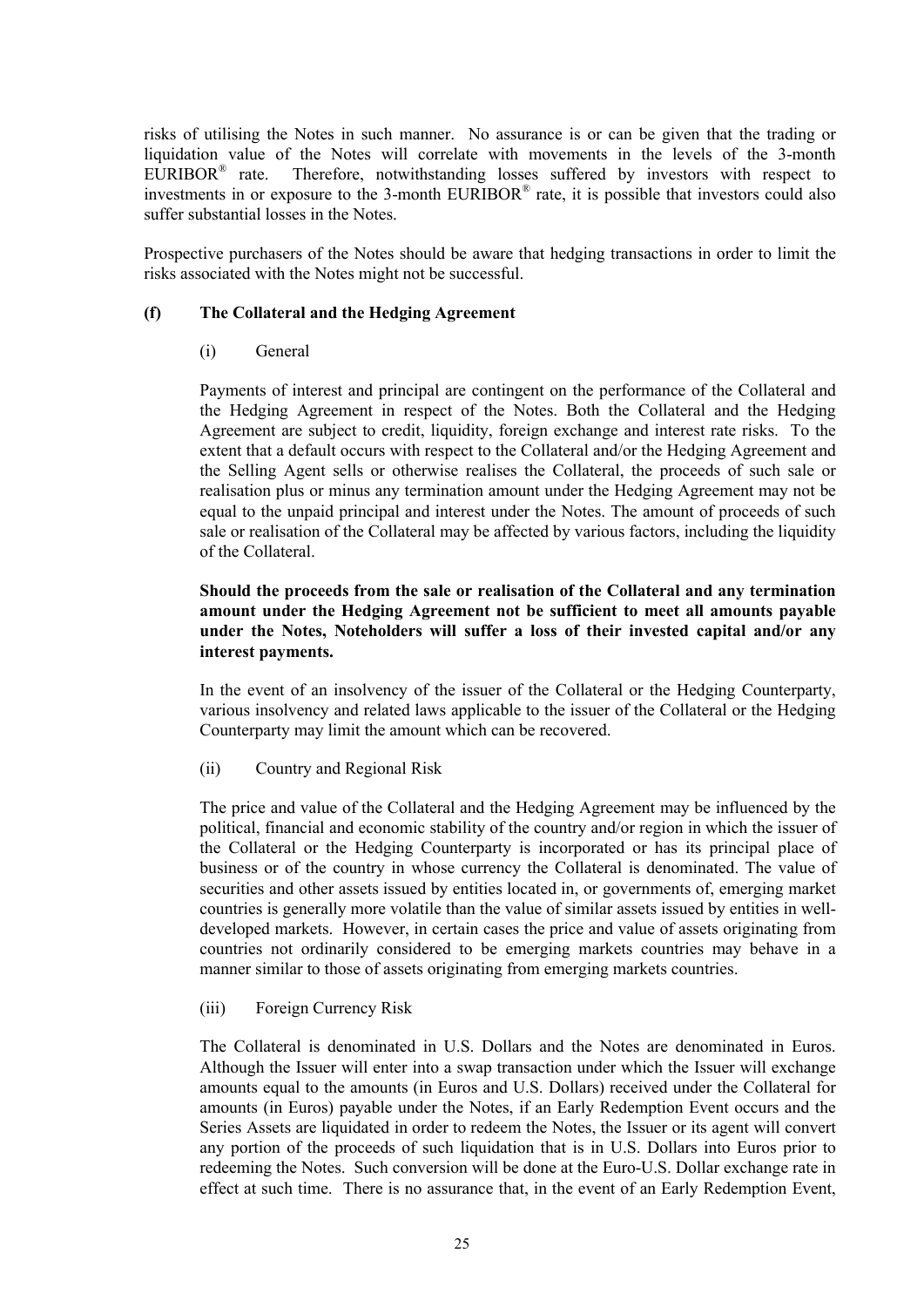such exchange rate will result in an investor in the Notes receiving the number of Euros scheduled to be paid in respect of principal and interest on the Notes.

#### (iv) The Collateral

On or about the Issue Date the Issuer will use the proceeds of the issue to purchase the Series 1136 USD 100,000,000 5.75 per cent. ACS Instruments due March 2017 (ISIN: XS0308377893) issued by DEPFA ACS Bank (the **Collateral**) in an aggregate principal amount equal to the Aggregate Nominal Amount of the Notes as of the Issue Date, determined using the euro-US dollar exchange rate determined by the Hedging Counterparty during the Offer Period.

On the Maturity Date (scheduled to be 28 March 2017) the aggregate redemption proceeds of the Collateral are expected to be equal in principal amount to the principal amount of the Notes and, provided that none of the Collateral has become repayable or capable of being declared due and repayable (other than on their scheduled maturity date) and that no payment default has occurred in respect of, and no withholding or similar tax has been imposed on amounts payable under, the Collateral, the Issuer will use the redemption proceeds thereof to make scheduled payments under the Hedging Agreement on and prior to the Maturity Date, and the Issuer will use the corresponding principal amounts due from the Hedging Counterparty on the Maturity Date under the Hedging Agreement to pay the redemption amount in respect of each Note being the Nominal Amount of a Note (the **Redemption Amount**).

However, if DEPFA ACS Bank is not able to redeem the Collateral held by the Issuer, the Issuer will be unable to redeem the Notes. Potential investors should note in this respect that they are exposed to the credit risk of DEPFA ACS Bank as the issuer of the Collateral and that, upon the default by DEPFA ACS Bank under the Collateral, the Issuer will not be able to redeem the Notes at their principal amount and may not be able to pay all interest scheduled to be paid in respect of the Notes. In this case, to the extent that the Issuer or the Selling Agent is not able to sell or realise the Collateral on the secondary market or is able to do so only at a lower price than the Nominal Amount of the Notes, Noteholders will only receive a pro rata share per Note of the realisation proceeds in respect of the Collateral and the other Series Assets after deduction of all prior ranking amounts. Such amounts may be substantially lower than the Redemption Amount of the Notes and any outstanding Interest Amounts and may be zero. The amount of proceeds of such sale or realisation of the Collateral may be affected by various factors, including the liquidity of the Collateral.

Where any of the Collateral is accelerated or default or the Hedging Agreement is terminated in full prior to the Maturity Date, the Notes will be subject to early redemption. In this case, the Issuer may not receive sufficient proceeds from the realisation of the Collateral and the other Series Assets to repay the Nominal Amount of the Notes and any outstanding Interest Payments. Potential investors should be prepared that the early termination amount payable in the event of a redemption of the Notes prior to the Maturity Date may be substantially lower than the Nominal Amount of the Notes and may be zero.

#### (v) Custodian and Appointment of Sub-Custodians

Investors should note that under the terms of the Agency Agreement the Collateral held by the Custodian may be commingled with the Custodian's own assets in certain limited circumstances. In such circumstances, in the event of the Custodian's insolvency, the Collateral may not be as well protected from claims made on behalf of the general creditors of the Custodian as if the Collateral were not commingled with the Custodian's own assets.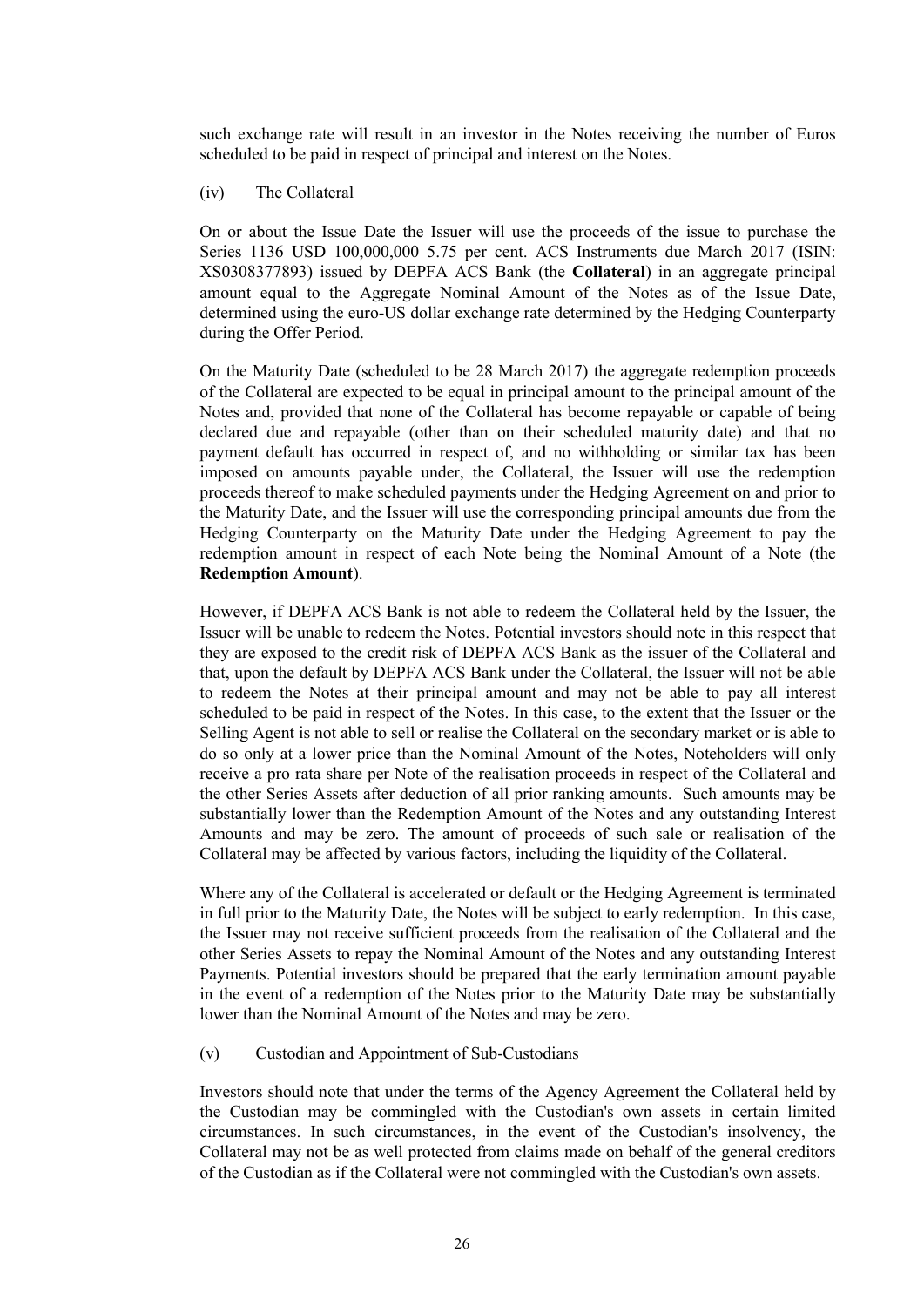Under the terms of the Agency Agreement, the Custodian may appoint one or more subcustodians (the **Sub-Custodian)** to hold the Collateral, but such appointment shall not relieve the Custodian of any of its duties under the Agency Agreement. Investors should note that the Sub-Custodian acts as an agent of the Custodian and not as an agent of the Issuer or of any Agent other than the Custodian. Whilst the Custodian shall have the same level of responsibility to the Issuer for any act or omission on the part of the Sub-Custodian, its agent or any other sub-custodian as the Custodian has for itself and the Custodian shall be liable for any damages or loss from any act or omission by any agent/sub-custodian (including the Sub-Custodian) as if all delegated duties and delegated safekeeping duties were carried out by the Custodian itself and the property of the Issuer was held in Luxembourg, the holding of the Collateral by the Sub-Custodian on behalf of the Custodian would mean that the Issuer may not have any direct claim against the Sub-Custodian in respect of the Collateral. The Issuer may only have a claim against the Custodian in respect of the Collateral even though the Collateral will be held by the Sub-Custodian.

#### (vi) The Hedging Agreement

The Issuer will enter into the Hedging Agreement with Deutsche Bank AG, acting through its London Branch as the Hedging Counterparty pursuant to which the Issuer will be entitled to receive from the Hedging Counterparty as interest an amount equal to the Interest Amounts due on each Interest Payment Date.

In the event of a default by the Hedging Counterparty or the Issuer under the Hedging Agreement or if certain other termination events occur under the Hedging Agreement, the Hedging Agreement will be terminated early and a termination amount will be calculated, and will be payable by either the Issuer or the Hedging Counterparty, in each case in accordance with the terms of the Hedging Agreement. Such termination amount is determined, in part, by reference to the termination value of the interest rate swap as of the date of the early termination of the Hedging Agreement. The termination value of the interest rate swap is determined pursuant to the terms of the Hedging Agreement, which incorporates a 1992 ISDA Master Agreement (the **Master Agreement**). The Master Agreement is a standard form agreement used generally in derivatives markets for swap transactions, and includes procedures for valuing a swap transaction, on its termination, by reference to the cost or benefit to the Issuer of terminating the interest rate swap, which amount can be determined by reference to market participants' quotations for the swap transaction as of the time of the termination. In this case the Notes will be subject to early termination and, as highlighted above, the proceeds received by the Issuer from the realisation of the Series Assets may be less than the Nominal Amount of the Notes and any outstanding Interest Amounts and may be zero.

#### (vii) Information Regarding the Collateral and the Hedging Agreement

Certain information regarding the Collateral, the Hedging Agreement, DEPFA ACS Bank and the Hedging Counterparty is contained in the sections entitled "*Description of the Collateral and the Collateral Issuer*" and "*Description of the Hedging Agreement and Hedging Counterparty*" below. Such information has been extracted from publicly available information published by DEPFA ACS Bank or the Hedging Counterparty, as applicable. The Issuer confirms that such information has been accurately reproduced. No further or other responsibility in respect of such information is accepted by the Issuer. The Issuer has not separately verified such information. Accordingly, other than as stated above, no representation, warranty or undertaking, express or implied, is made, and no responsibility or liability is accepted, by the Issuer as to the accuracy or completeness of the information contained in the sections entitled "*Description of the Collateral and the Collateral Issuer*" and "*Description of the Hedging Agreement and Hedging Counterparty*" below. Purchasers of the Notes should conduct their own investigations and, in deciding whether or not to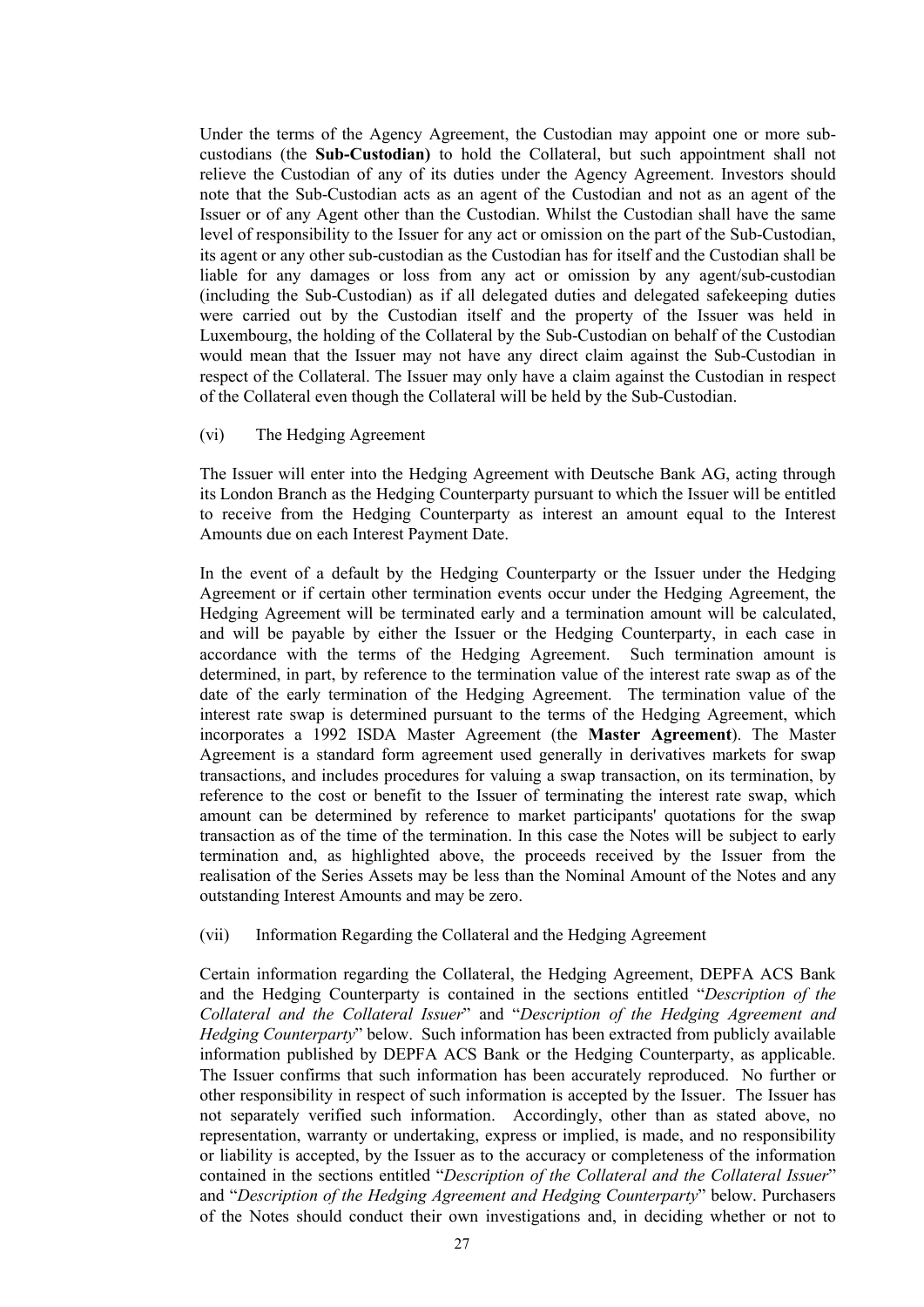purchase Notes, should form their own views on the creditworthiness of DEPFA ACS Bank and the Hedging Counterparty based on such investigations and not in reliance on any information given in this Prospectus.

(viii) Irish asset covered securities legislation is untested

The Asset Covered Securities Act, 2001 of Ireland as amended and supplemented by the Asset Covered Securities (Amendment) Act 2007 (together, the ACS Act) is a recent piece of legislation. The protection afforded to the holders of the Collateral by means of a preference on the Cover Assets (as defined in the section "Description of the Collateral" below) included in the Pool (as defined in the section "Description of the Collateral" below) maintained by DEPFA ACS Bank is based only on the ACS Act. The first asset covered securities issued by DEPFA ACS Bank were issued during March 2003. Since March 2003, DEPFA ACS Bank has been a frequent issuer of asset covered securities and other issuers have joined the market. Nevertheless, there is still only a limited track record for asset covered securities issued in accordance with the ACS Act or in relation to the operation of the ACS Act with respect to DEPFA ACS Bank or other designated credit institutions registered under the ACS Act. In an insolvency of DEPFA ACS Bank, investors would be exposed, amongst other things, to the credit risk of the Covered Assets and to the extent that the Covered Assets do not generate sufficient funds to meet scheduled payments of interest and principal in respect of the Collateral, a mandatory redemption event in respect of the Notes may occur.

### **(g) Realisation of the Series Assets**

Where any of the Collateral becomes due and repayable or becomes capable of being declared due and repayable prior to its maturity or scheduled termination date or where there is a payment default in respect of any of the Collateral or any withholding or similar tax is imposed on amounts payable under all or any part of the Collateral or the Hedging Agreement is terminated in full prior to the Maturity Date, the Notes will be mandatorily redeemed and the Series Assets will be realised by the Selling Agent.

Potential investors should note that the Early Termination Amount payable to Noteholders in these circumstances will be their pro rata share of the proceeds of realisation of the Series Assets which will only rank after certain payments payable to the (i) Trustee, and (ii) the Hedging Counterparty. Potential investors should also note that, if such mandatory redemption of the Notes occurs, any portion of the Series Assets denominated in U.S. Dollars will be sold or otherwise liquidated for an amount in U.S. Dollars, which amount will be exchanged into Euros at the Euro-U.S. Dollar exchange rate applicable at such time.

### **(h) Realisation of Series Assets by Selling Agent**

On an early redemption of the Notes (whether in the case of a mandatory redemption or following an occurrence of an event of default), the Selling Agent shall, if instructed by the Trustee, realise the Series Assets in accordance with the terms of the Agency Agreement as soon as reasonably practicable at its best execution price less any commissions or expenses charged by the Selling Agent and specified for this purpose in the Series Instrument.

The security created over each of the Series Assets in favour of the Trustee shall be immediately released against receipt in full of the relevant realisation proceeds in respect of the relevant Series Assets by the Trustee (subject to deduction of any commission or expenses by the Selling Agent).

Investors should note that neither the Issuer nor the Trustee shall have any responsibility or liability for the performance by the Selling Agent of its duties under the Conditions of the Notes or for the price or time at which any of the Series Assets may be sold or otherwise realised. The amount of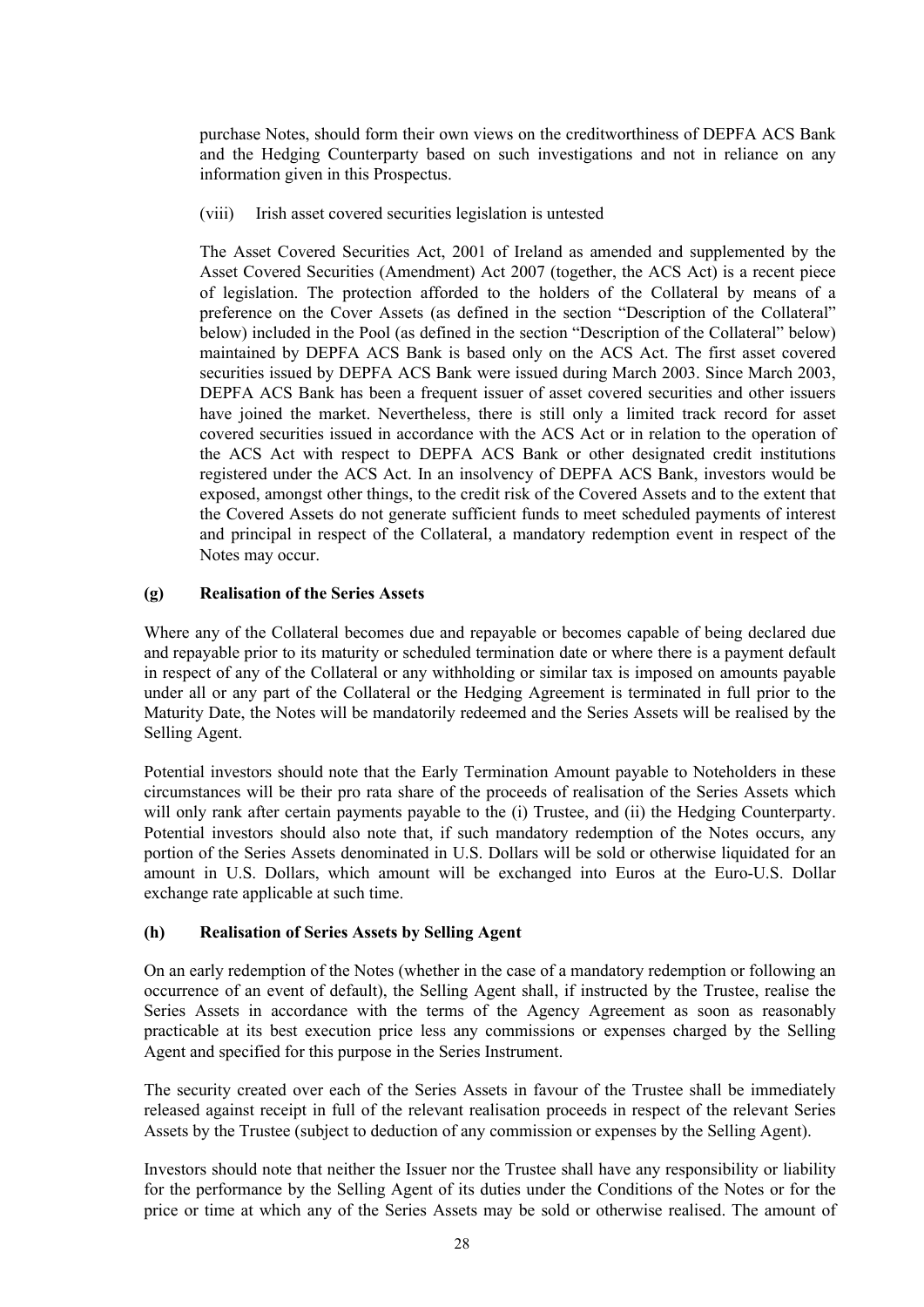realisation proceeds received by the Issuer in respect of the Series Assets will depend on the performance by the Selling Agent of its duties. If the Selling Agent fails to perform its duties, whilst the Trustee may take a number of steps in such event including the realisation of the Series Assets, the Trustee will only act if it is indemnified or secured to its satisfaction. In taking any action the Trustee will not have regard to the effect of such action on individual Noteholders. Investors should also note that any realisation proceeds are subject to deduction of commissions and/or expenses by the Selling Agent. As a result the Early Termination Amount payable to Noteholders following an early redemption of the Notes will be reduced.

## **(i) Acceleration of Notes by Noteholders**

On the occurrence of an Event of Default in respect of the Notes, the holders of at least one-fifth in aggregate nominal amount of the Notes then outstanding may request by written notice to the Issuer and the Trustee that all the Notes shall forthwith become due and repayable at the Early Termination Amount together with any accrued interest. In such a case, all the Notes will be early redeemed, the security created pursuant to the Series Instrument will become enforceable and the Series Assets will be subject to realisation by the Selling Agent.

Prospective investors should note that neither the Trustee nor other Noteholders (regardless of the amount of Notes they hold) will be able to influence or overrule such request made by holders of one-fifth or more in aggregate nominal amount of the Notes. If the Notes become due and repayable prior to the Maturity Date, no further interest will accrue on the Notes. In addition, the Early Termination Amount payable may be less than the Redemption Amount (i.e. the Nominal Amount) that would be due at maturity of the Notes. As a result, a Noteholder may receive less.

Prospective investors should also note that the Trustee shall not be obliged to take any action unless directed or requested to do so in accordance with the Series Instrument and then only if it shall have been indemnified and/or secured and/or pre-funded to its satisfaction.

# **(j) Secondary Market**

Currently, no secondary market exists for the Notes and the Issuer is not under any obligation to make a market in the Notes. It is not possible to predict if and to what extent a secondary market may develop in the Notes or at what price the Notes will trade in the secondary market or whether such market will be liquid or illiquid. Application has been made to the CSSF to approve this document as a prospectus and to the Luxembourg Stock Exchange for the listing of the Notes on the Official List of the Luxembourg Stock Exchange and admission to trading on the Luxembourg Stock Exchange's regulated market on or about the Issue Date. In addition, the Issuer reserves the right to apply for the Notes to be admitted to trading on the multilateral trading facility EuroTLX (managed by EuroTLX SIM S.p.A.). If the Notes are so listed or quoted or admitted to trading, no assurance is given that any such listing or quotation or admission to trading will be maintained. The fact that the Notes may be so listed or quoted or admitted to trading does not necessarily lead to greater liquidity than if they were not so listed or quoted or admitted to trading. There can be no assurance that the Notes being so listed or quoted or admitted to trading will provide the Noteholders with liquidity of investment or that it will continue for the life of the Notes.

If the Notes are not listed or quoted or admitted to trading on any stock exchange or quotation system, pricing information for the Notes may be more difficult to obtain and the liquidity of the Notes may be adversely affected. The liquidity of the Notes may also be affected by restrictions on offers and sales of the Notes in some jurisdictions.

Even where an investor is able to realise its investment in the Notes this may be at a substantially reduced value to its original investment in the Notes.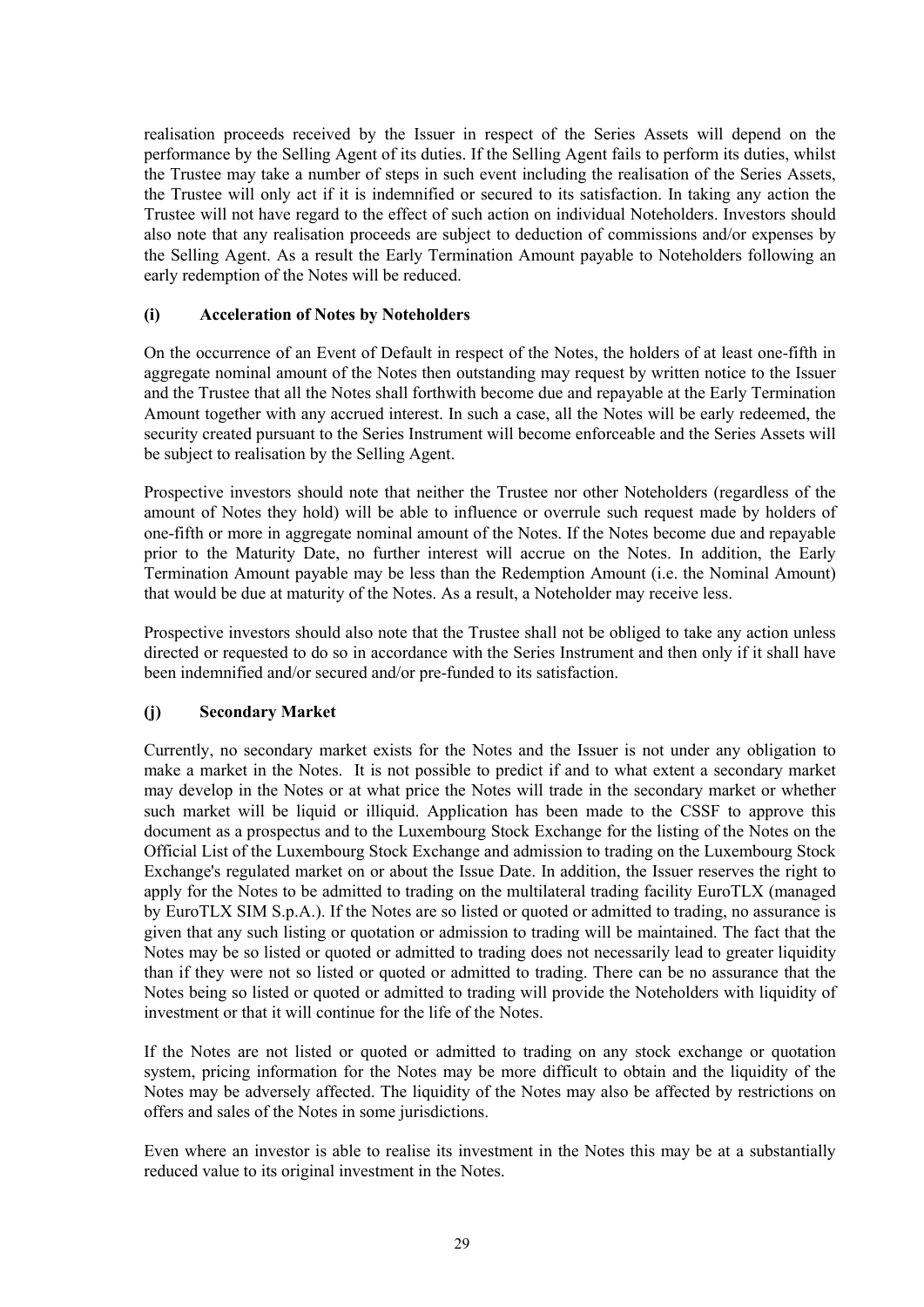The Issuer may, but is not obliged to, at any time purchase Notes at any price in the open market or by tender or private agreement. Any Notes so purchased may be held or resold or surrendered for cancellation. However, since there is not expected to be any market-maker in respect of the Notes, the secondary market may be limited. The more limited the secondary market is, the more difficult it may be for holders of the Notes to realise value for the Notes prior to the maturity of the Notes. Therefore, whether or not a market-maker is appointed and the number and identity of the marketmakers appointed may have a significant effect on the price of the Notes on the secondary market.

Accordingly, the purchase of the Notes is suitable only for investors who can bear the risks associated with a lack of liquidity in the Notes and the financial and other risks associated with an investment in the Notes. Investors must be prepared to hold the Notes until maturity.

The Issuer may issue Notes on the Issue Date in any aggregate nominal amount up to and including EUR 67,250,000. It is not obliged to issue EUR 67,250,000 in aggregate nominal amount of Notes and the issuance of such amount of Notes is not underwritten by the Purchaser or the Arranger. Accordingly, the Issuer may issue a smaller aggregate nominal amount of Notes and such smaller issuance may affect the liquidity of the Notes issued. The Aggregate Nominal Amount of Notes as of the Issue Date will be specified in the Series Instrument.

The Redemption Amount will only be payable on the Maturity Date, subject to the Conditions of the Notes and the risk factors mentioned in this Prospectus. The value of the Series Assets on any other day (or the market price of the Notes on any day) may not necessarily be reflected in the Redemption Amount payable on the Maturity Date.

## **(k) Potential Conflicts of Interest**

Each of the Issuer, the Arranger, the Trustee, the Purchaser, the Hedging Counterparty, the Calculation Agent, the Principal Agent, the Paying Agents, the Selling Agent and the Custodian are or may be affiliates or may be the same entities. Because of these and other relationships, potential conflicts of interest may arise between such parties and the holders of Notes due to certain of the transactions contemplated herein.

The Arranger, the Purchaser, the Calculation Agent, the Hedging Counterparty, the Principal Agent, the Paying Agents, the Selling Agent and the Custodian and their respective affiliates may from time to time engage in transactions involving the Collateral for their proprietary accounts and for accounts under their management. Such transactions may have a positive or negative effect on the value of the Collateral and consequently upon the value of the Notes. In addition, the Arranger, the Purchaser, the Calculation Agent, the Hedging Counterparty, the Principal Agent, the Paying Agents, the Selling Agent and the Custodian and their respective affiliates may from time to time act in other capacities with regard to the Notes.

The Issue Price of the Notes includes certain fees, commissions and expenses payable to, or incurred by Deutsche Bank AG, acting through its London Branch as Arranger and Purchaser and the Distributor. Furthermore, the Arranger, the Purchaser, the Calculation Agent, the Hedging Counterparty, the Principal Agent, the Paying Agents, the Selling Agent and the Custodian and their respective affiliates may (but are not obliged to), in certain cases, act as market-maker for the Collateral. By such market-making, the Arranger, the Purchaser, the Calculation Agent, the Hedging Counterparty, the Principal Agent, the Paying Agents, the Selling Agent and the Custodian or such affiliate will, to a large extent, itself determine the price of the Collateral, and consequently influence the value of the Collateral and consequently the Notes. The prices quoted by the Arranger, the Purchaser, the Calculation Agent, the Hedging Counterparty, the Principal Agent, the Paying Agents, the Selling Agent and the Custodian or such affiliate in its market-making function will not always correspond to the prices which would have formed without such market-making and in a liquid market.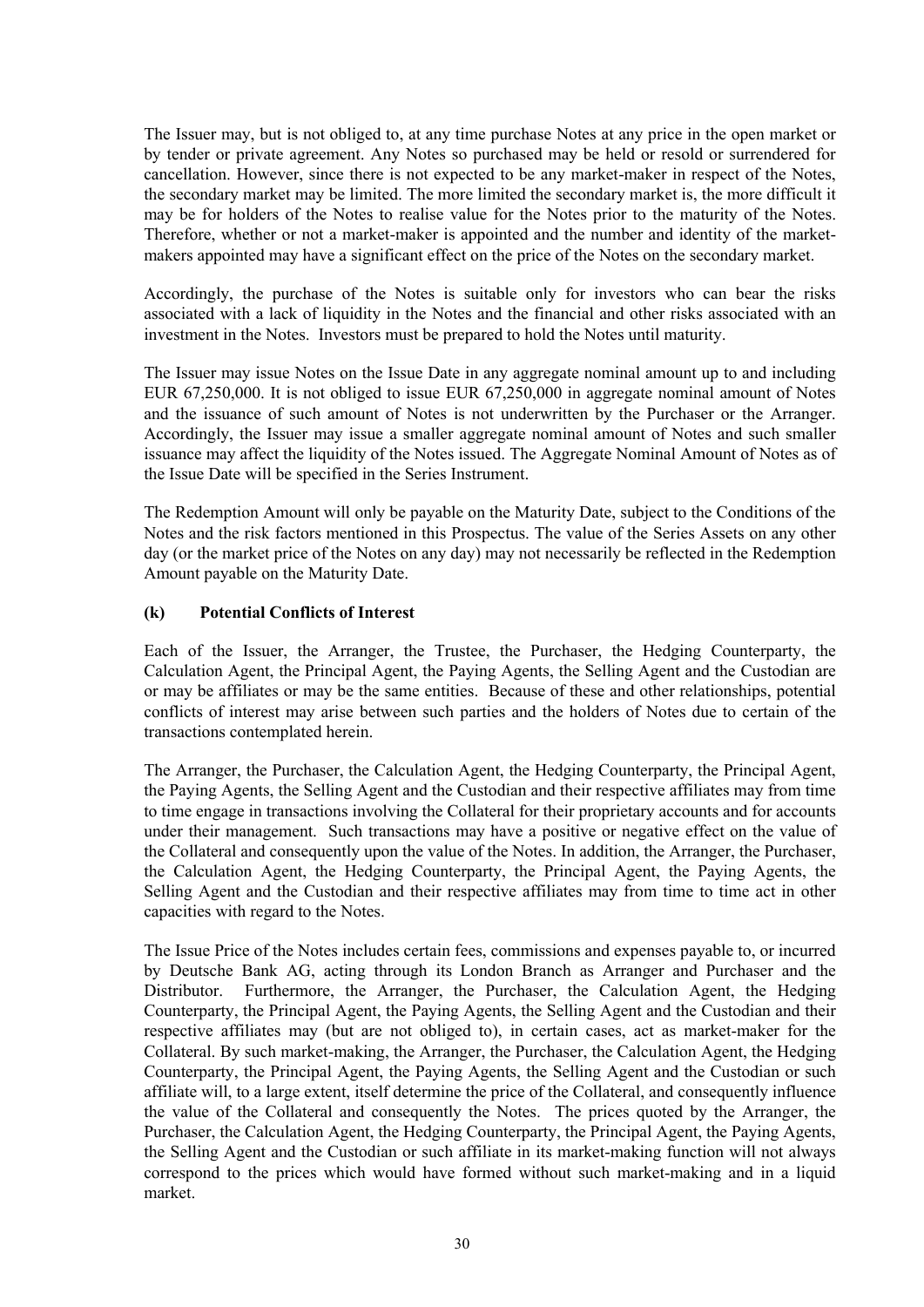The Arranger, the Trustee, the Purchaser, the Calculation Agent, the Hedging Counterparty, the Principal Agent, the Paying Agents, the Selling Agent and the Custodian and their respective affiliates, whether by virtue of the types of relationships described herein or otherwise, may acquire non-public information with respect to the Collateral that is or may be material in the context of the Notes. None of the Arranger, the Trustee, the Purchaser, the Calculation Agent, the Hedging Counterparty, the Principal Agent, the Paying Agents, the Selling Agent and the Custodian and any of their respective affiliates undertakes to disclose any such information to any Noteholder. In addition, one or more of the Arranger, the Purchaser, the Calculation Agent, the Hedging Counterparty, the Principal Agent, the Paying Agents, the Selling Agent and the Custodian and their respective affiliates may publish research reports with respect to the Collateral.

Such activities could present conflicts of interest and may affect the value of the Notes.

### **(l) Taxation**

Investors should note that the Issuer shall not be liable for or otherwise obliged to pay any tax, duty, withholding or other payment which may arise as a result of the ownership, transfer, presentation and surrender for payment, or enforcement of any Note and all payments made by the Issuer shall be made subject to any tax, duty, withholding or other payment which may be required to be made, paid, withheld or deducted.

Potential purchasers and sellers of the Notes should be aware that they may be required to pay stamp taxes or other documentary charges in accordance with the laws and practices of the country where the Notes are transferred. Noteholders are subject to the provisions of Condition 4.7 (*Taxation*).

Potential purchasers who are in any doubt as to their tax position should consult their own independent tax advisers. In addition, potential purchasers should be aware that tax regulations and their application by the relevant taxation authorities change from time to time (maybe with retroactive effect). Accordingly, it is not possible to predict the precise tax treatment which will apply at any given time.

Any change in the Issuer's tax status or in taxation legislation in Luxembourg or any other tax jurisdiction could affect the value of the investments held by the Issuer or affect the Issuer's ability to achieve its investment objective for the Notes or alter the post tax returns to Noteholders. The Issuer will not make any additional payments in the event that any withholding obligation is imposed on payments by the Issuer under the Notes. Disclosure in this Prospectus concerning the taxation of Noteholders resident in Luxembourg and Germany is based upon current Luxembourg and German tax law and practice which is, in principle, subject to change (possibly with retrospective effect). Any such change could adversely affect the ability of the Issuer to pay the amounts due on the Notes on the relevant date for redemption and the net amount of any dividends and/or interest and/or date for redemption amount payable to Noteholders.

Under EC Council Directive 2003/48/EC on the taxation of savings income, Member States are required to provide to the tax authorities of another Member State details of payments of interest (or similar income) paid by a person within its jurisdiction to an individual resident in that other Member State. However, for a transitional period, Luxembourg and Austria are instead required (unless during that period they elect otherwise) to operate a withholding system in relation to such payments (the ending of such transitional period being dependent upon the conclusion of certain other agreements relating to information exchange with certain other countries). A number of non-EU countries and territories including Switzerland have agreed to adopt similar measures (a withholding system in the case of Switzerland) with effect from the same date.

On 15 September 2008 the European Commission issued a report to the Council of the European Union on the operation of the EU Savings Tax Directive, which included the Commission's advice on the need for changes to the EU Savings Tax Directive. On 13 November 2008 the European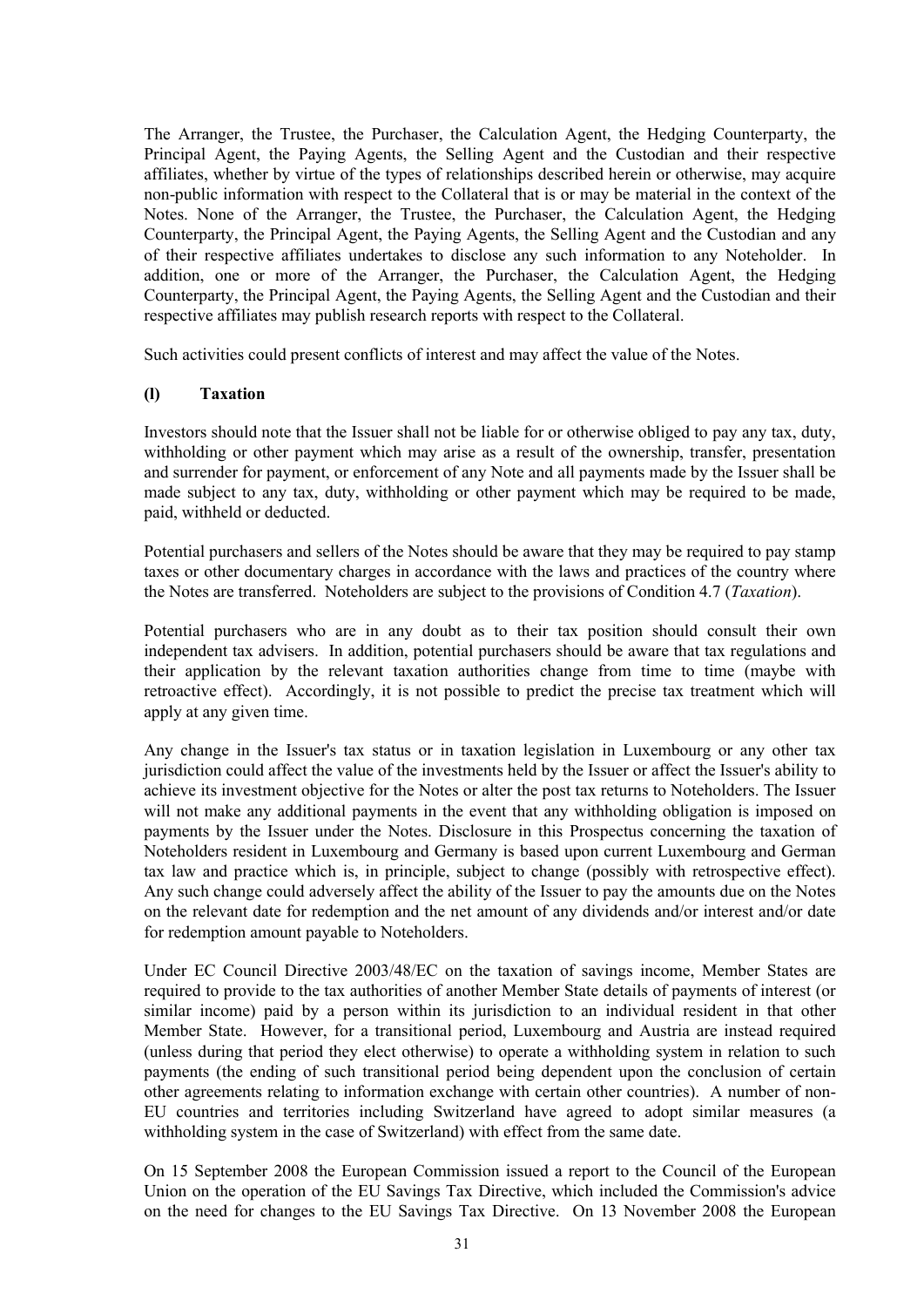Commission published a more detailed proposal for amendments to the EU Savings Tax Directive, which included a number of suggested changes. The European Parliament approved an amended version of this proposal on 24 April 2009. If any of those proposed changes are made in relation to the EU Savings Tax Directive, they may amend or broaden the scope of the requirements described above.

If a payment were to be made or collected through a Member State which has opted for a withholding system and an amount of, or in respect of, tax were to be withheld from that payment, neither the Issuer nor any Paying Agent nor any other person would be obliged to pay additional amounts with respect to any Note as a result of the imposition of such withholding tax. The Issuer is required to maintain a Paying Agent in a Member State that is not obliged to withhold or deduct tax pursuant to the Directive.

In the event that the Notes are redeemed prior to 18 months from the Issue Date, Italian resident Noteholders will be required to pay, by way of a withholding to be applied by the Italian intermediary which intervenes in the payment of interest or the redemption amount of the Notes, an amount equal to 20 per cent. of the interest and other amounts accrued up to the time of the early redemption.

As described in "*Section 5 Taxation - Italian Taxation*" below, the Italian tax regime applying to payments of interest in respect of the Notes is governed by Italian Legislative Decree No. 239 of 1 April 1996, as subsequently amended (**Decree No. 239**) on the basis that the Notes qualify as assetbacked securities for the purposes of Italian law No. 130 of 30 April 1999, as amended from time to time (*Disposizioni sulla cartolarizzazione dei crediti*) (**Law 130**). As a consequence, under the provisions of Decree No. 239, payments of interest in respect of the Notes will be subject to a substitute tax (*imposta sostitutiva*) at the rate of 12.5% in the Republic of Italy depending on the circumstances of the relevant Noteholder. In the case of a foreign investor, payments of interest and other proceeds will not be subject to the "*imposta sostitutiva*" at the rate of 12.5% if such payments are made to beneficial owners who are non-Italian resident entities or individuals with no permanent establishment in the Republic of Italy to which the Notes are effectively connected, provided that, if the Notes are held in Italy, the non-Italian resident Noteholder declares itself to be a non-Italian resident according to Italian tax regulations.

However, in the event that the Italian fiscal authorities in the future decide that the Notes no longer qualify as asset-backed securities for the purposes of Law 130 (which may occur in certain circumstances, including if either (a) no rating is assigned to the Notes on the Issue Date or, subsequent to the Issue Date, the rating is withdrawn, or (b) the Italian fiscal authorities otherwise decide that the Notes no longer qualify as asset-backed securities for the purposes of Law 130), the Notes will instead qualify as atypical securities (titoli atipici) for Italian tax purposes and may be subject to a withholding tax levied at the rate of 27 per cent.

Upon the occurrence of any withholding or deduction for or on account of such withholding or substitute tax from any payments under the Notes, neither the Issuer nor any other person shall be obliged to gross-up or otherwise compensate the Noteholders for the lesser amounts the Noteholders would receive as a result of the imposition of such substitute tax.

### **(m) Further Issues of Notes by the Issuer**

The Issuer may issue further Notes which will form one series with the Series of Notes issued under this Prospectus.

### **(n) Luxembourg Law**

The Company is a public limited liability company (*société anonyme*) incorporated under Luxembourg law.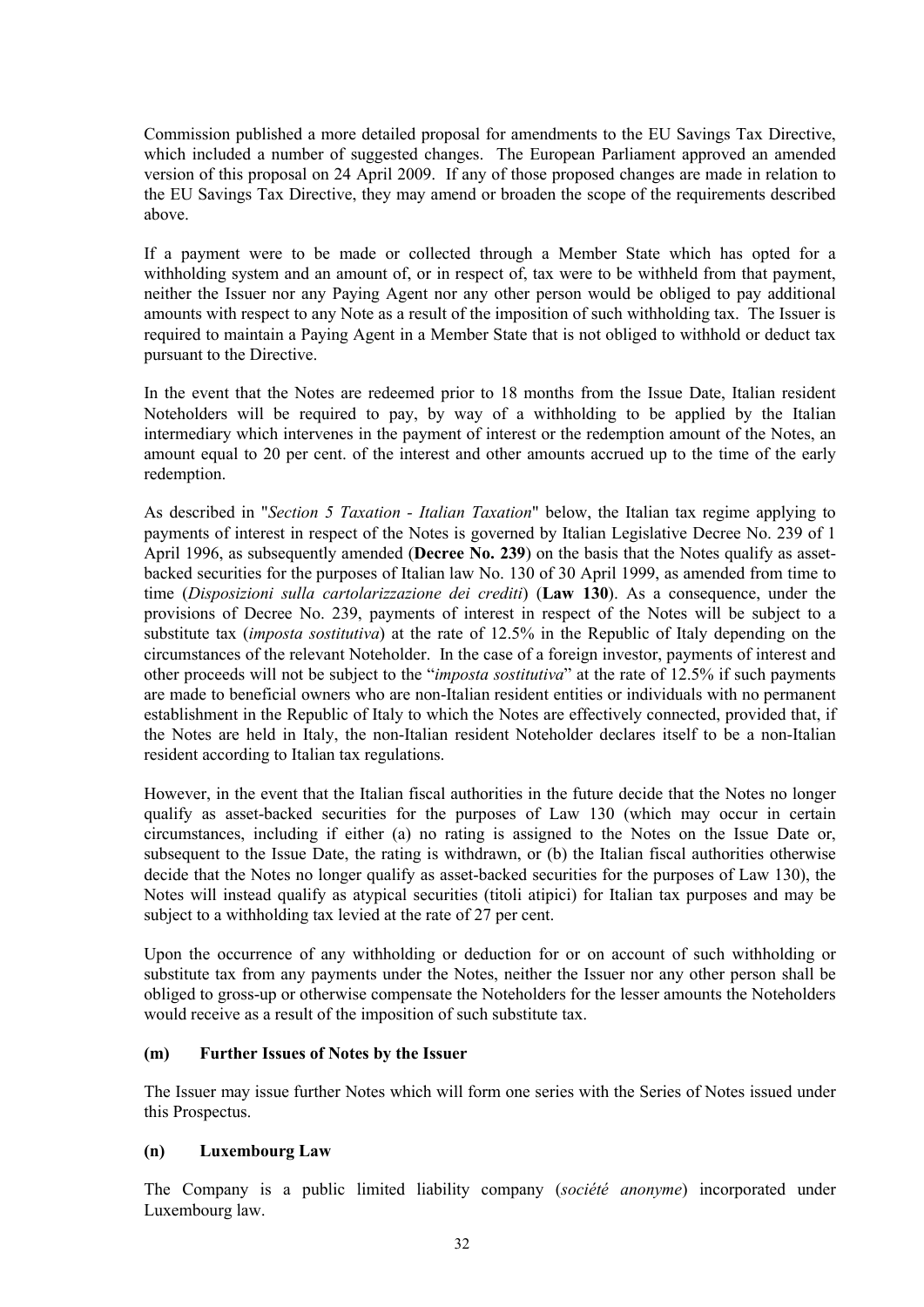Under the Securitisation Act 2004, each Compartment corresponds to a separate and distinct part of the Company's assets and liabilities. As between Noteholders, each Compartment will be deemed to be the property of a separate entity. The rights of holders of Notes issued in respect of a Compartment and the rights of creditors transacting with the Relevant Issuer in respect of a Compartment are limited to the assets of such Compartment, where these rights relate to that Compartment or have arisen upon the constitution, operation or liquidation of the assets of that Compartment. The assets of a Compartment are available exclusively to satisfy the rights of holders of Notes issued in relation to that Compartment and the rights of creditors whose claims relate to or have arisen at the occasion of the constitution, the operation or the liquidation of that Compartment. Fees, costs, expenses and other liabilities generally incurred on behalf of the Company but which do not relate to any particular Compartment shall, unless otherwise determined by the Board, be general liabilities of the Company and shall not be payable out of the assets of any Compartment. The Board shall ensure, to the extent possible, that creditors in respect of such liabilities waive recourse to the assets of any Compartment.

Pursuant to the Securitisation Act 2004, the conditions of issue of the Notes are binding on the Issuer and the Noteholders and are valid as against third parties in the event of the liquidation of one or more Compartments, of bankruptcy proceedings in respect of the Issuer or more generally in determining the competing rights for payment of creditors, except that they are not binding on any creditors of the Issuer who have not expressly agreed to be bound by such conditions.

## **(n) Ratings**

## (i) General

A rating may not reflect the potential impact of all risks related to structure, market and other factors that may affect the value of the Notes. A credit rating is not a recommendation to buy, sell or hold securities and may be subject to suspension, revision or withdrawal at any time by the assigning rating organisation. Prospective Purchasers of the Notes should note that no assurance is given that the Notes will have a particular rating as of the Issue Date.

# (ii) Ratings of the Hedging Counterparty

The Hedging Counterparty has a long-term rating of A+ from S&P, and a short-term rating of A-1, in each case from S&P. An obligation rated 'A' is more susceptible to the adverse effects of changes in circumstances and economic conditions than obligations in higher-rated categories. However, the obligor's capacity to meet its financial commitment on the obligation is still strong. A short-term obligation rated 'A-1' is rated in the highest category by Standard & Poor's. The obligor's capacity to meet its financial commitment on the obligation is strong.

### (iii) General Information regarding S&P Ratings

The risk related to an obligor's ability to fulfil its obligations created may be described by reference to the credit ratings assigned by independent rating agencies. A credit rating is an assessment of the solvency or credit-worthiness of creditors and/or bond-issuers according to established credit review procedures. These ratings and associated research help investors analyse the credit risks associated with fixed-income securities by providing detailed information of the ability of issuers to meet their obligations. The lower the assigned rating is on the respective scale, the higher the respective rating agency assesses the risk that obligations will not be met in full or on time.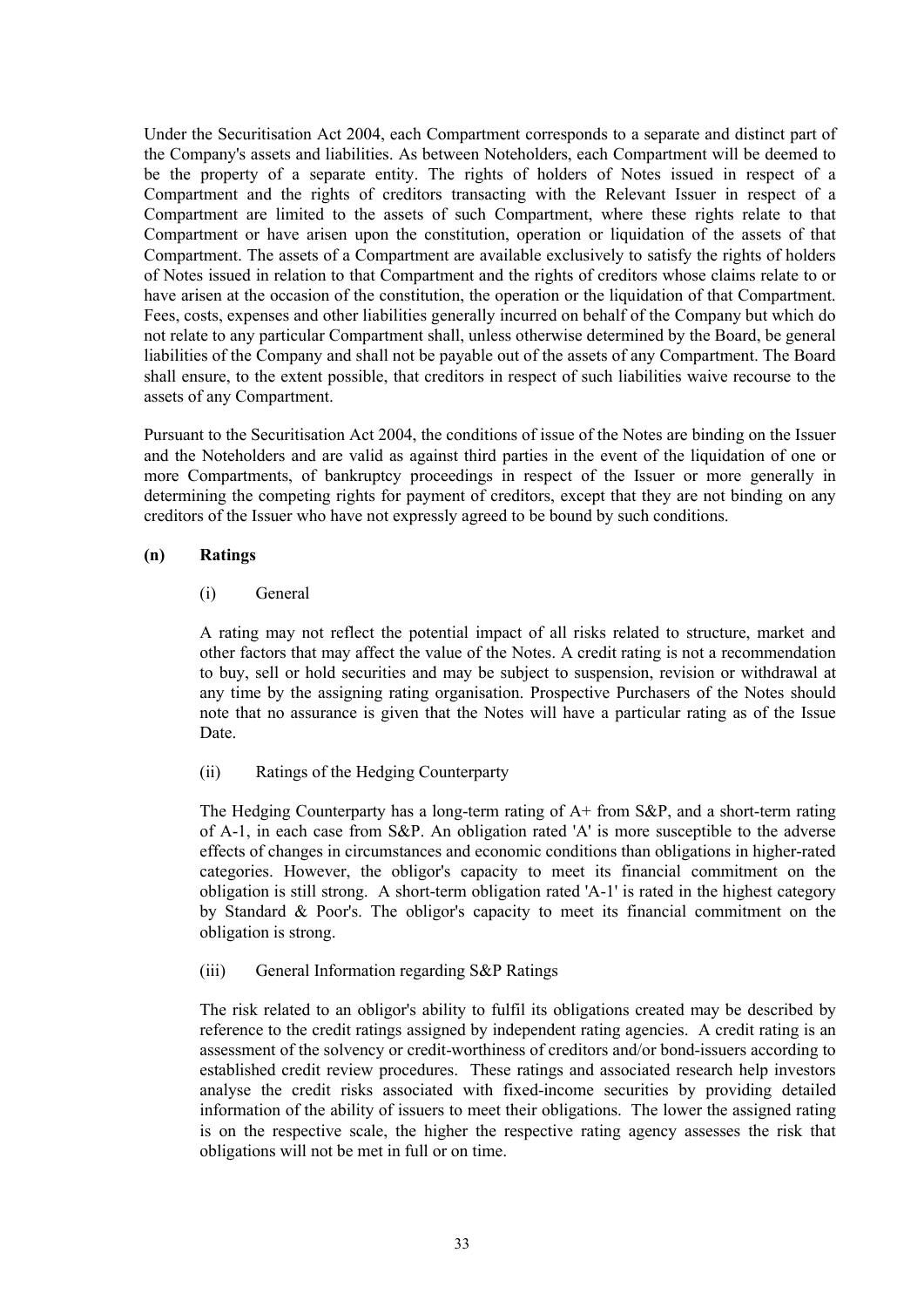Long-term ratings by S&P are divided into several categories ranging from 'AAA', reflecting the strongest creditworthiness, over categories 'AA', 'A', 'BBB', 'BB', 'B' 'CCC', 'CC', 'C' to category 'D', reflecting that an obligation is in payment default.

The ratings from 'AA' to 'CCC' may be modified by the addition of a plus ('+') or minus ('-') sign to show relative standing within the major rating categories. S&P does not modify the rating of 'AAA' by a plus or a minus sign.

Short-term ratings by S&P are divided into several categories ranging from 'A-1', reflecting the strongest creditworthiness, over categories 'A-2', 'A-3', 'B', 'C' to category 'D' reflecting that an obligation is in payment default.

# **(o) Modification and waivers**

The Series Instrument contains provisions for calling meetings of Noteholders to consider matters affecting their interests generally. These provisions permit defined majorities to bind all Noteholders including Noteholders who did not attend and vote at the relevant meeting and Noteholders who voted in a manner contrary to the majority.

## **(p) Change of law**

The conditions of the Notes are based on English law in effect as at the date of this Prospectus. No assurance can be given as to the impact of any possible judicial decision or change to English law or administrative practice after the date of this Prospectus.

## **(q) Certain considerations relating to public offers of the Notes**

The Issuer reserves the right to withdraw the offer and/or cancel the issuance of the Notes for any reason at any time on or prior to the Issue Date. For the avoidance of doubt, if any application has been made by a potential investor and the Issuer exercises such a right, each such potential investor shall not be entitled to subscribe or otherwise purchase any Notes. Any payments made by an applicant investor for Notes that are not issued to such applicant investor for any such reason will be refunded. However, there will be a time lag in making any reimbursement, no interest will be payable in respect of any such amounts and the applicant investor may be subject to reinvestment risk.

### **(r) Implicit fees**

Investors should note that implicit fees (e.g. placement fees, direction fees, structuring fees) are a component of the offer price of the Notes. The type and amount of the implicit fees embedded in the offer price are specified in "Subscription and Sale" below. Investors should note that as a result of such fees being included in the offer price, the price of the Notes in the secondary market is likely to be lower than the offer price.

# **(s) Lack of information following issue**

Following the issue of the Notes, the Issuer will not provide any information on the current market value of the Notes. The Issuer does not intend to provide any post-issuance information in relation to the Notes, except if required by any applicable laws and regulations.

### **(t) The Notes do not benefit from any state or other guarantee**

The Notes are not covered by the "Interbank Fund for Safeguarding of Deposits Redemption" nor by state guarantee. The payment of principal and interest under the Notes is not covered by any specific guarantee, nor is any such guarantee anticipated.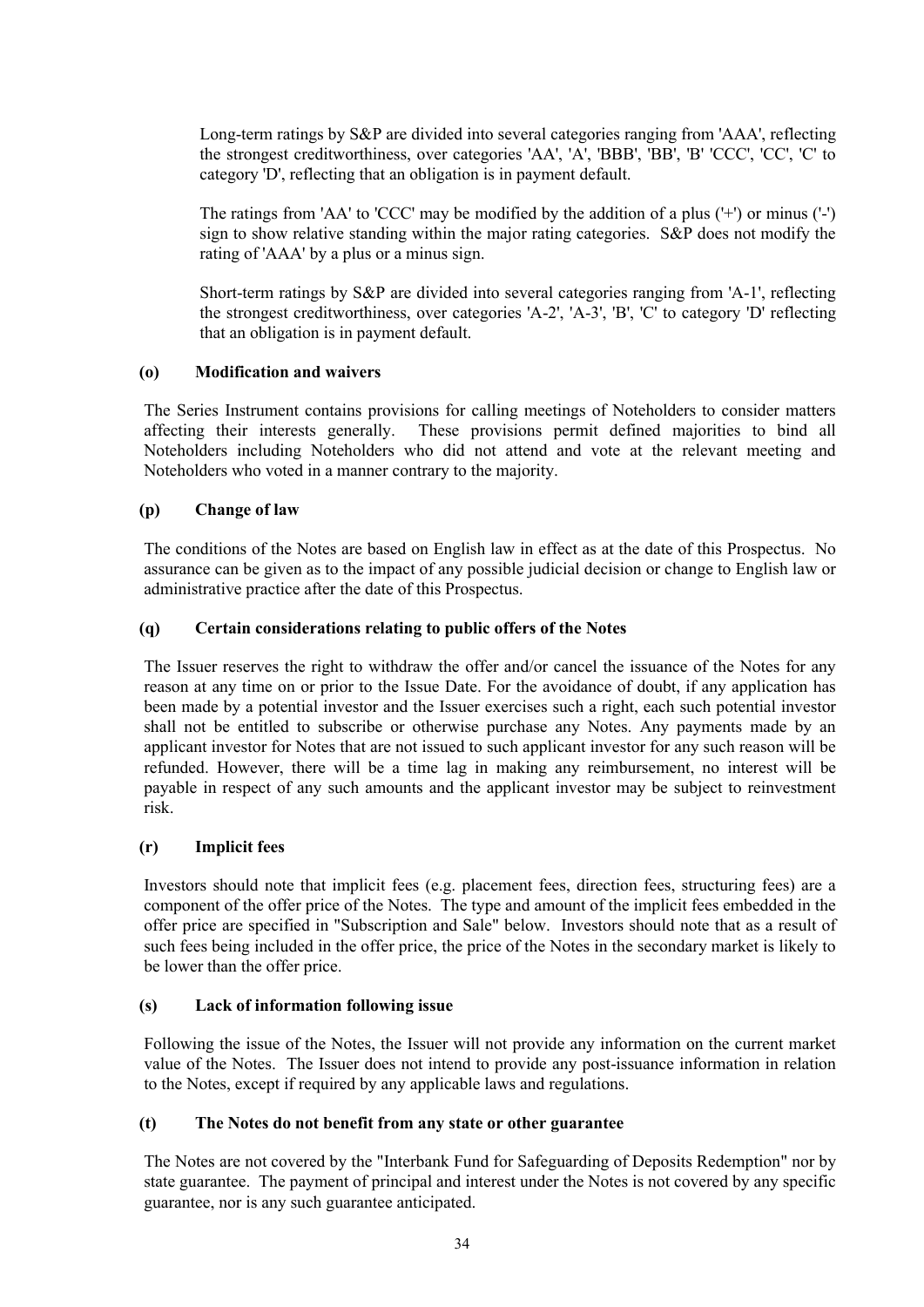## **(u) Insolvency proceedings and subordination provisions**

There is uncertainty as to the validity and/or enforceability of a provision (the "flip clause") which subordinates certain payment rights of a creditor to the payment rights of other creditors of its counterparty (such as noteholders) upon the occurrence of insolvency proceedings relating to that creditor. In particular, recent cases have focused on provisions involving the subordination of a hedging counterparty's payment rights to noteholders' payment rights in respect of certain termination payments upon the occurrence of insolvency proceedings or other default on the part of such hedging counterparty.

In this regard, the English courts have recently affirmed that such a subordination provision is valid under English law. This decision may be subject to the outcome of a further appeal to the UK Supreme Court. However, the US Bankruptcy Court recently held that such a subordination provision is unenforceable under US bankruptcy law. The implications of this conflicting judgment are not yet known.

The impact of this judgment is that if a hedging counterparty (in this case, Deutsche Bank AG, London Branch, which is a branch of Deutsche Bank AG) of the Issuer becomes subject to insolvency proceedings in any jurisdiction outside England and Wales, including but not limited to the US (in which Deutsche Bank AG has a branch), and it is owed a payment by the Issuer under the swap, it is unclear whether the insolvent hedging counterparty or any insolvency official appointed in respect of that hedging counterparty could successfully challenge the validity and/or enforceability of subordination provisions such as the flip clause in the English law governed transaction documents. In this regard, there is a risk that such subordination provisions would not be upheld under US bankruptcy law and, more generally, there can be no assurance that such subordination provisions would be upheld under the insolvency laws of any relevant jurisdiction outside England and Wales. If such provisions are not upheld, it is unclear whether and to what extent the relevant proceedings and corresponding findings would be recognised by the English courts. There is therefore a risk that should the Hedging Counterparty become subject to insolvency proceedings, this could affect the Noteholders' ability to recover all or part of their investment in the Notes.

# **2.3 Representations**

By investing in the Notes each investor is deemed to represent that:

- (a) *Non-Reliance.* It is acting for its own account, and it has made its own independent decisions to invest in the Notes and as to whether the investment in the Notes is appropriate or proper for it based upon its own judgment and upon advice from such advisers as it has deemed necessary. It is not relying on any communication (written or oral) of the Issuer, the Arranger, the Hedging Counterparty or the Trustee as investment advice or as a recommendation to invest in the Notes, it being understood that information and explanations related to the terms and conditions of the Notes shall not be considered to be investment advice or a recommendation to invest in the Notes. No communication (written or oral) received from the Issuer, the Arranger, the Hedging Counterparty or the Trustee shall be deemed to be an assurance or guarantee as to the expected results of the investment in the Notes.
- (b) *Assessment and Understanding.* It is capable of assessing the merits of and understanding (on its own behalf or through independent professional advice), and understands and accepts the terms and conditions and the risks of the investment in the Notes. It is also capable of assuming, and assumes, the risks of the investment in the Notes.

(c) *Status of Parties.* None of the Issuer, the Arranger or the Trustee is acting as a fiduciary for or adviser to it in respect of the investment in the Notes.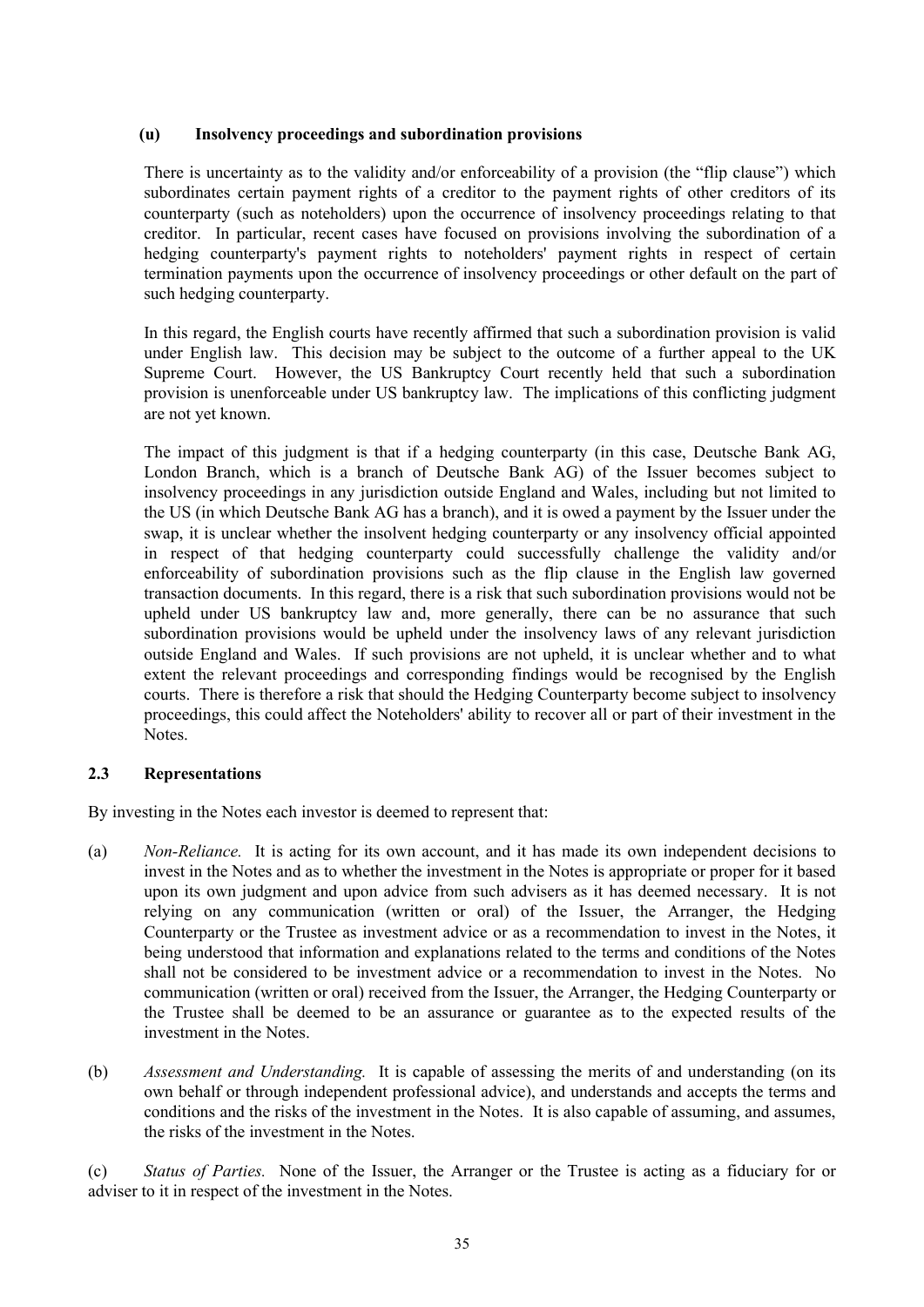**THE CONSIDERATIONS SET OUT ABOVE ARE NOT, AND ARE NOT INTENDED TO BE, A COMPREHENSIVE LIST OF ALL CONSIDERATIONS RELEVANT TO A DECISION TO PURCHASE OR HOLD ANY NOTES.**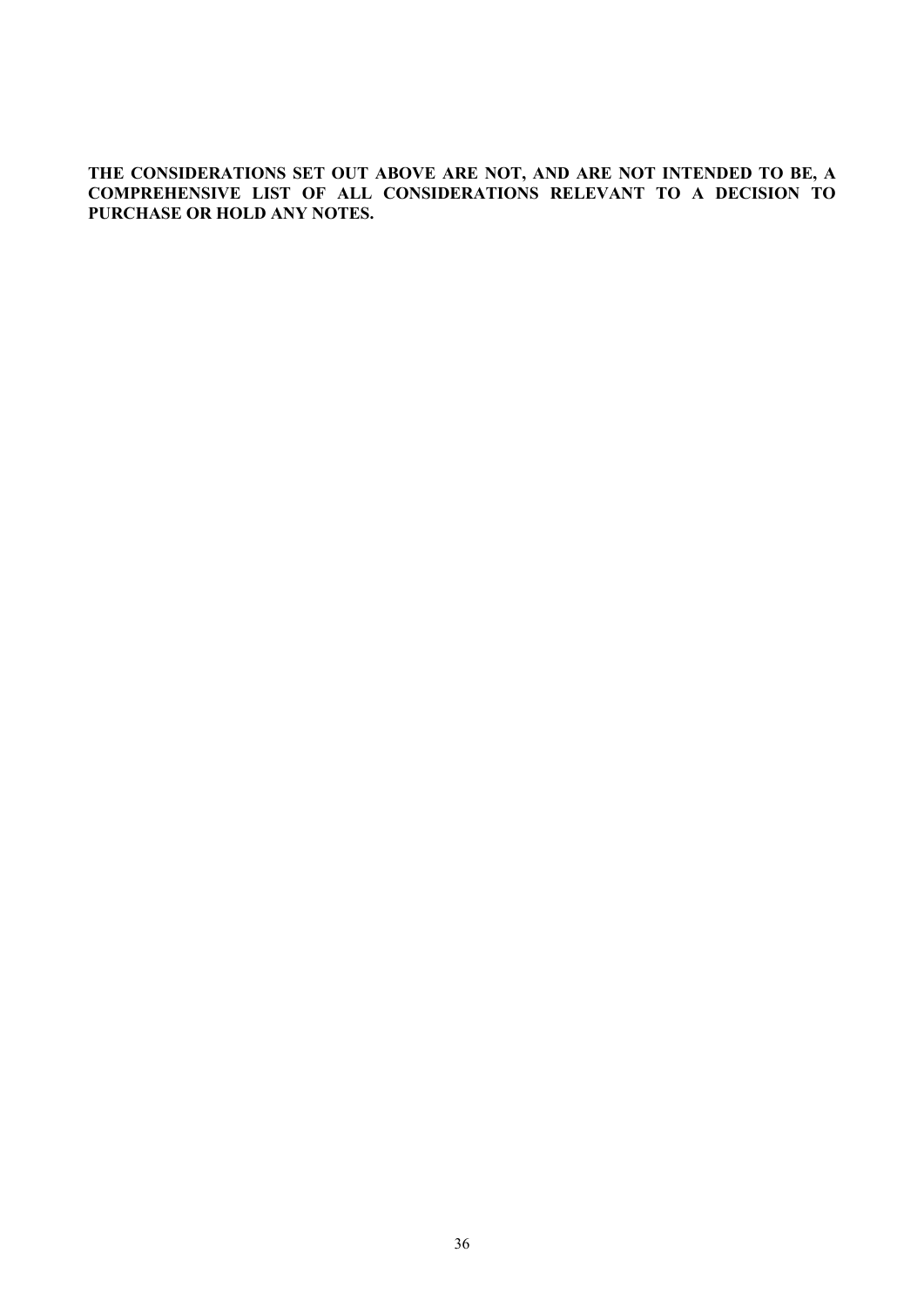# **3. TERMS AND CONDITIONS OF THE NOTES**

The following are the conditions of the Notes (the **Conditions**).

This series of Notes (the **Series**) is constituted and secured by the Series Instrument.

By executing the Series Instrument, (i) the Issuer has appointed the Trustee to act as trustee in respect of the Notes on the trust terms (the **Trust Terms**) and (ii) security is created over the Series Assets in favour of the Trustee on behalf of the Series Parties on the security terms (the **Security Terms**), in each case, as set out and modified in and incorporated by reference into the Series Instrument.

By executing the Series Instrument, the Issuer, the Agents and the Trustee have entered into the Agency Agreement on the terms set out in and incorporated by reference into the Series Instrument with the Principal Agent, the Paying Agents, the Custodian, the Servicer, the Calculation Agent and the Selling Agent.

The Issuer and the Purchaser have, by executing the Series Instrument, entered into the Purchase Agreement. The Issuer and the Hedging Counterparty have, by executing the Series Instrument, entered into the Hedging Agreement.

Copies of the Series Instrument and the documents incorporated by reference therein (including the provisions of the Agency Agreement, the Purchase Agreement and the Hedging Agreement) are available for inspection during normal office hours at the registered office of the Trustee and the specified office of the Paying Agents.

# **1. Definitions and Interpretation**

# **1.1 Definitions**

In these Conditions, unless the context otherwise requires, the following defined terms shall have the meanings set out below:

**Agency Agreement** means the agency agreement in respect of the Notes entered into by the Issuer, the Trustee and the Agents by their execution of the Series Instrument, as amended, restated and/or supplemented from time to time.

**Agents** means the Principal Agent, the Paying Agents, the Custodian, the Servicer, the Calculation Agent, the Selling Agent or any of them and all references to an Agent shall include such further or other person or persons as may be appointed from time to time as agent under the Agency Agreement with the prior written approval of the Trustee under the Series Instrument.

**Aggregate Nominal Amount** means the aggregate of the Nominal Amounts of the Notes issued on the Issue Date, being up to EUR 67,250,000 and subject to reduction following the Issue Date pursuant to Condition 5.2.

**Bearer Global Note** has the meaning given to that term in Condition 2.1 (*Form of Notes*).

**Business Day** means a day (other than a Saturday or Sunday) on which commercial banks and foreign exchange markets settle payments and are open for general business (including dealings in foreign exchange and foreign currency deposits) in London and Luxembourg and a day on which the Clearing Agent is open for business and a TARGET2 Settlement Day.

**Calculation Agent** means Deutsche Bank AG, acting through its London Branch.

**Clearing Agent** means Clearstream, Luxembourg and Euroclear and any successor(s).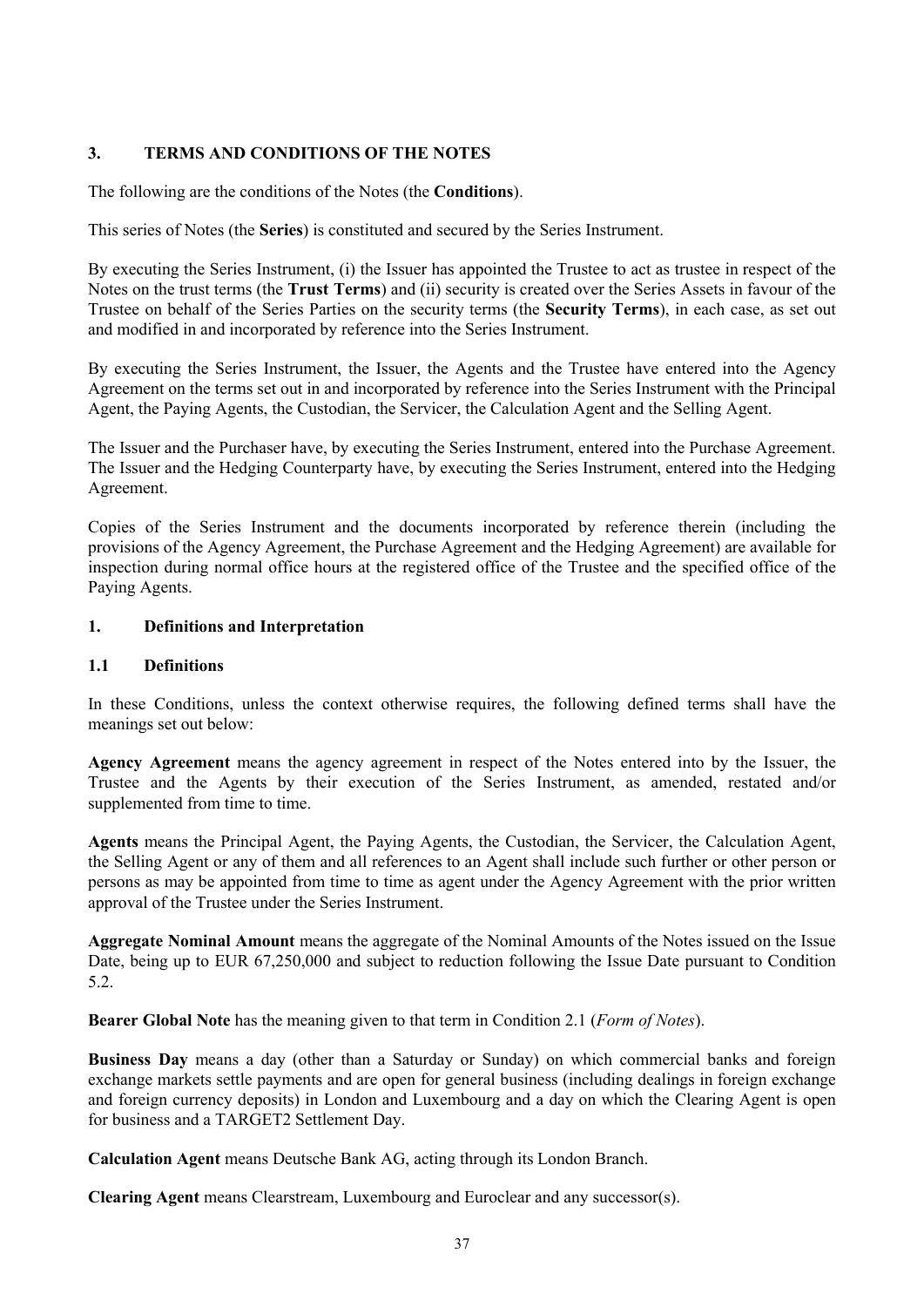**Clearstream, Luxembourg** means Clearstream Banking, société anonyme in Luxembourg.

**Collateral** has the meaning given to that term in Condition 6.1 (*Series Assets*).

**Company** means Palladium Securities 1 S.A.

**Custodian** means Deutsche Bank Luxembourg S.A.

**Day Count Fraction** means the number of days in the relevant Interest Period divided by 360 (the number of days to be calculated on the basis of a year of 360 days with 12 months each comprising 30 days unless (A) the last day of the Interest Period is the 31st day of a month, in which case the month that includes that last day shall not be considered to be shortened to a month comprising 30 days or (B) the last day of the Interest Period is the last day of the month of February, in which case the month of February shall not be considered to be lengthened to a month comprising 30 days).

**Early Closure** means the subscription, in aggregate, for the Aggregate Nominal Amount of Notes prior to 24 June 2011, in which case the Offer Period will end on the date on which the Issuer determines, in its sole discretion, that such subscription, in aggregate, has occurred.

**Early Redemption Event** has the meaning given to that term in Condition 5.1 (*Mandatory Redemption*).

**Early Termination Amount** has the meaning given to that term in Condition 5.1 (*Mandatory Redemption*).

**EC Treaty** means the Treaty on the Functioning of the European Union, as amended.

**Entitled Beneficiary** has the meaning given to that term in Condition 6.6.2 (*Trustee*).

**Euro, euro,**  $\epsilon$  **and EUR** each means the lawful currency of the member states of the European Union that adopt the single currency in accordance with the EC Treaty.

**Euroclear** means Euroclear Bank SA/N.V.

**Event of Default** means each of the events specified as such in Condition 10 (*Events of Default*).

**Exchange Rate** means the euro-US dollar exchange rate determined by the Hedging Counterparty during the Offer Period.

**Extraordinary Resolution** has the meaning given to that term in Condition 12.1.2 (*Subject Matter of Meetings of Noteholders*).

**Fixed Interest Rate** has the meaning given to this term in Condition 3.2 (*Interest Amount*).

**Fixed Rate Period** means the period from and including the Issue Date, to but excluding the Interest Accrual Date falling in June 2012.

**Floating Interest Determination Date** means, in relation to an Interest Period occurring during the Floating Rate Period, the day falling two TARGET2 Settlement Days prior to the first day of such Interest Period.

**Floating Interest Rate** has the meaning given to this term in Condition 3.2 (*Interest Amount*).

**Floating Rate Period** means the period from and including the Interest Accrual Date falling in June 2012 to but excluding the Interest Accrual Date falling on the Maturity Date.

**Hedging Agreement** means the hedging agreement between the Issuer and the Hedging Counterparty in respect of the Notes on the terms of the ISDA Master Agreement schedule incorporated by reference into the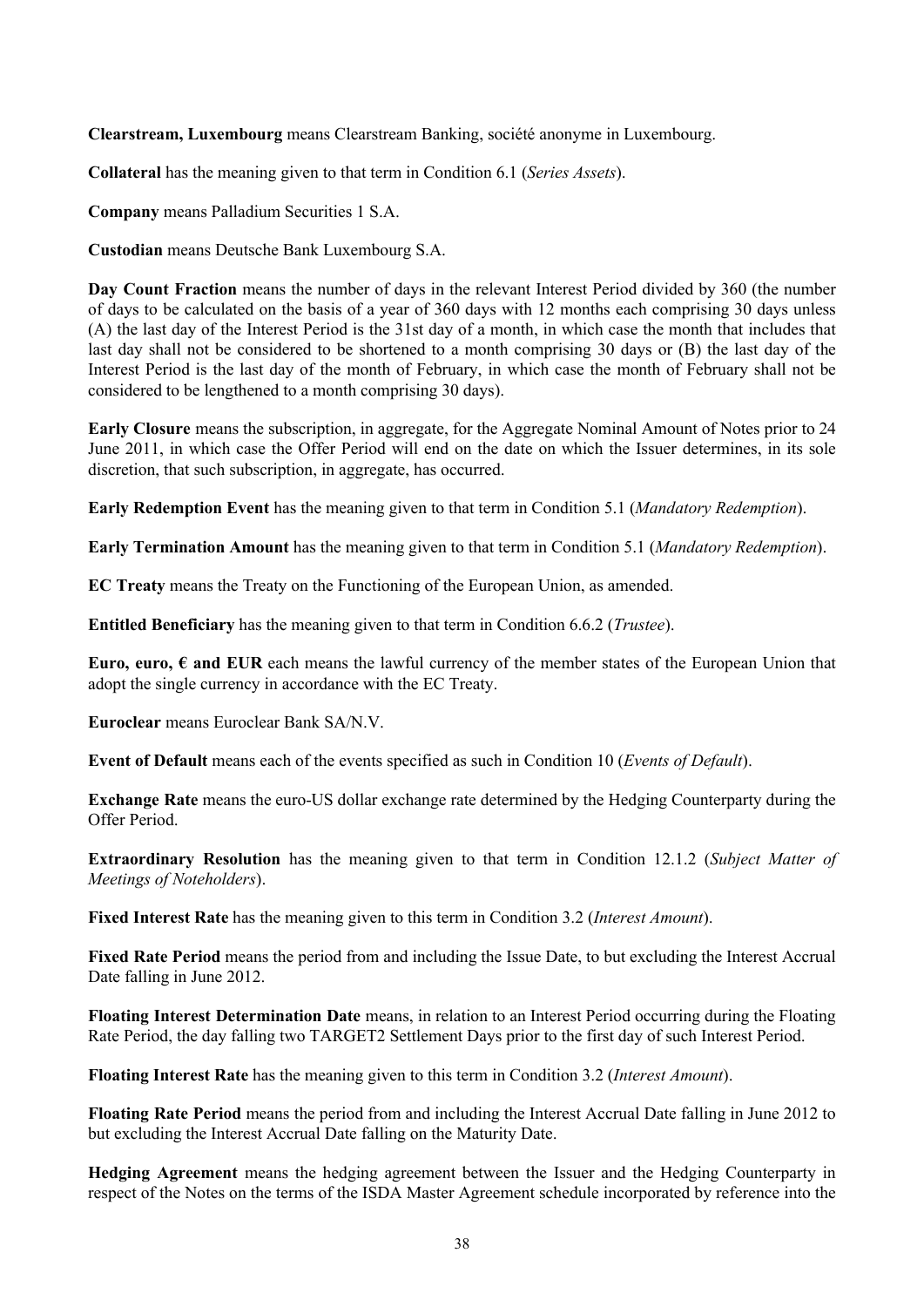Series Instrument, as supplemented by a confirmation relating to an interest rate swap, entered into by the Issuer and the Hedging Counterparty and dated the Issue Date.

**Hedging Counterparty** means Deutsche Bank AG, acting through its London Branch or any successor in such capacity.

**Interbank Market** means the euro-zone interbank market.

**Interest Accrual Date** means 29 March, 29 June, 29 September and 29 December in each year commencing on and including 29 September 2011 to and including 29 December 2016 and the Maturity Date, save that where any such date does not fall on a Business Day, it shall be postponed to the next day which is a Business Day.

**Interest Amount** has the meaning given to that term in Condition 3.2 (*Interest Amount*).

**Interest Payment Date** means each Interest Accrual Date.

**Interest Period** means the period commencing on (and including) the Issue Date to (but excluding) the first Interest Accrual Date and each period commencing on (and including) an Interest Accrual Date to (but excluding) the next following Interest Accrual Date.

**Issue Date** means 29 June 2011.

**Issuer** means the Company acting in respect of Compartment 60-2011-02.

**Luxembourg** means the Grand Duchy of Luxembourg.

**Luxembourg Company Law** means the Luxembourg law dated 10 August 1915 on commercial companies, as amended.

**Luxembourg Paying Agent** means Deutsche Bank Luxembourg S.A.

**Maturity Date** has the meaning given to that term in Condition 3.1 (*Redemption at Maturity*).

**Maximum Floating Interest Rate** means 6.50 per cent.

**Minimum Floating Interest Rate** means 2.50 per cent.

**Net Proceeds** means the net proceeds of the realisation of the Series Assets.

**Nominal Amount** means EUR 1,000.

**Noteholder Expenses** means, in respect of a Note, all taxes, duties and/or expenses, including any applicable depositary charges, transaction or exercise charges, stamp duty, stamp duty reserve tax, issue, registration, securities transfer and/or other taxes or duties, in each case payable or suffered by or on behalf of the Issuer and arising in connection with any payment due following cancellation, repurchase, redemption or otherwise in respect of such Note.

**Offer Period** means 6 June 2011 to 24 June 2011.

**Paying Agents** means the Principal Agent and the Luxembourg Paying Agent.

**Payment Day** means any day which is (i) a day on which commercial banks and foreign exchange markets settle payments and are open for general business (including dealings in foreign exchange and foreign currency deposits) in the relevant place of presentation and London and Luxembourg; and (ii) a day on which TARGET2 is open.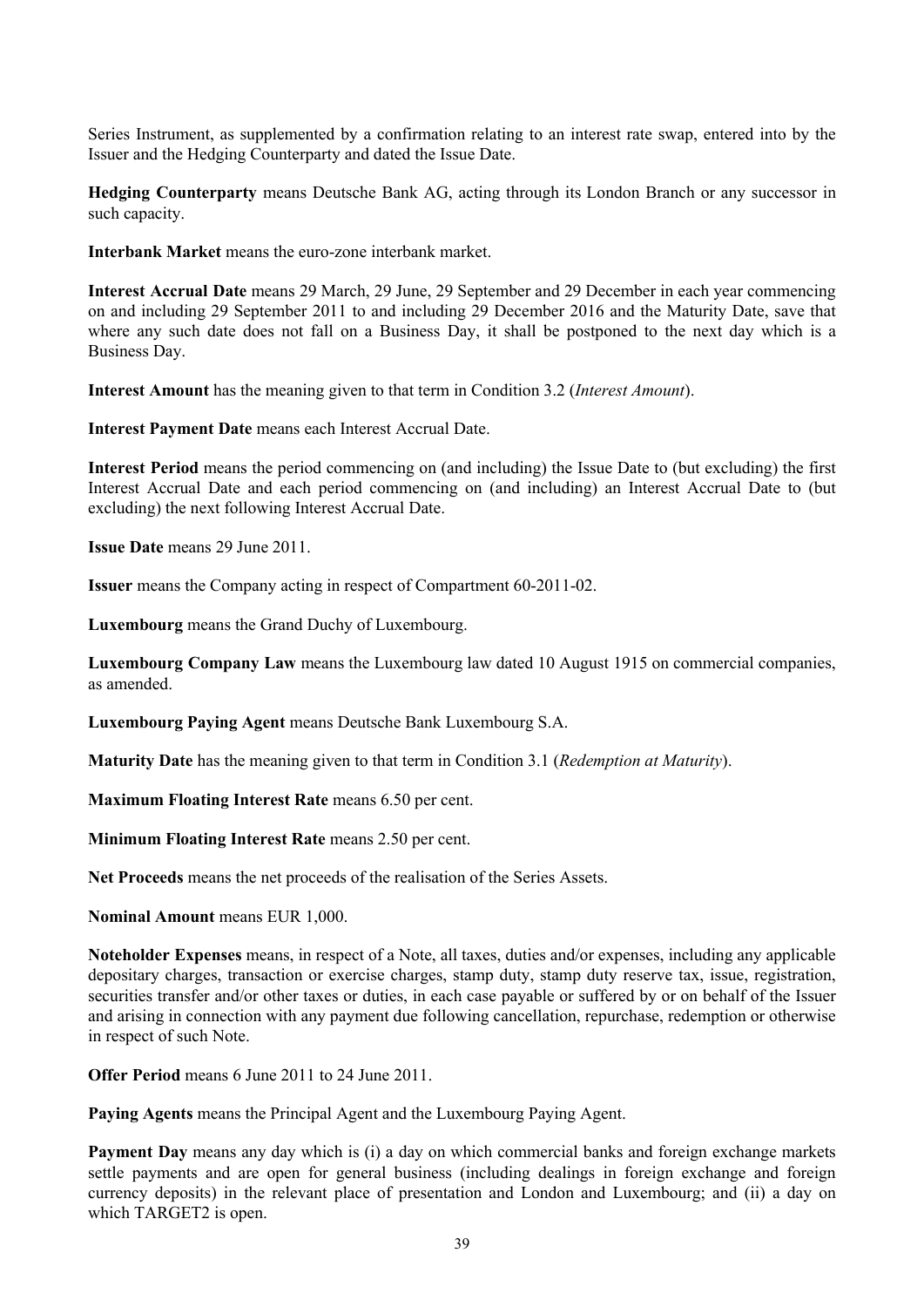**Permitted Indebtedness** has the meaning given to that term in Condition 8.1.1.

**Permitted Investments** has the meaning given to that term in Condition 8.1.1.

**Potential Event of Default** means an event which, with the giving of notice and/or lapse of time and/or the forming of an opinion and/or the giving of any certificate and/or the making of any determination, would become an Event of Default.

**Principal Agent** means Deutsche Bank AG, acting through its London Branch.

**Programme** means the Issuer's programme for the issuance of debt instruments and beneficiary shares under which, among others, this Series of Notes has been issued.

**Purchase Agreement** means the purchase agreement in respect of the Notes pursuant to which the Notes are purchased by the Purchaser on the Issue Date, entered into by the Issuer and the Purchaser on the Issue Date, as amended, restated and/or supplemented from time to time.

**Purchaser** means Deutsche Bank AG, acting through its London Branch or any successor in such capacity.

**Redemption Amount** has the meaning given to this term in Condition 3.1 (*Redemption at Maturity*).

**Reference Banks** means Deutsche Bank AG and two banks designated by the Calculation Agent at the relevant time.

**Relevant Rating Agency** means Standard & Poor's Ratings Services, a division of The McGraw-Hill Companies, Inc.

**Representative Amount** means an amount that is representative for a single transaction in the relevant market at the relevant time.

**Securities Act** means the United States Securities Act of 1933, as amended.

**Securitisation Act 2004** means the Luxembourg act dated 22 March 2004 on securitisation, as amended.

**Selling Agent** means Deutsche Bank AG, acting through its London Branch.

**Series Assets** has the meaning given to that term in Condition 6.1 (*Series Assets*).

**Series Instrument** means the series instrument dated the Issue Date made between, amongst others, the Issuer and the Trustee, by which the Notes are constituted and secured, as amended, restated and/or supplemented from time to time.

**Series Parties** means the Trustee, the Agents, the Purchaser, the Hedging Counterparty and the Noteholders.

**Servicer** means Deutsche Bank Luxembourg S.A.

**Shortfall** means the amount, if any, by which the amount of the Net Proceeds is less than the payments which would, but for the provisions of Condition 6.6 (*Realisation of the Series Assets*), have been due under the Notes and/or to any Series Parties.

**Substitute Company** has the meaning given to that term in Condition 12.4 (*Substitution*).

**Successor Source** means:

(a) the successor display page, other published source, information vendor or provider that has been officially designated by the sponsor of Reuters Screen EURIBOR01 Page; or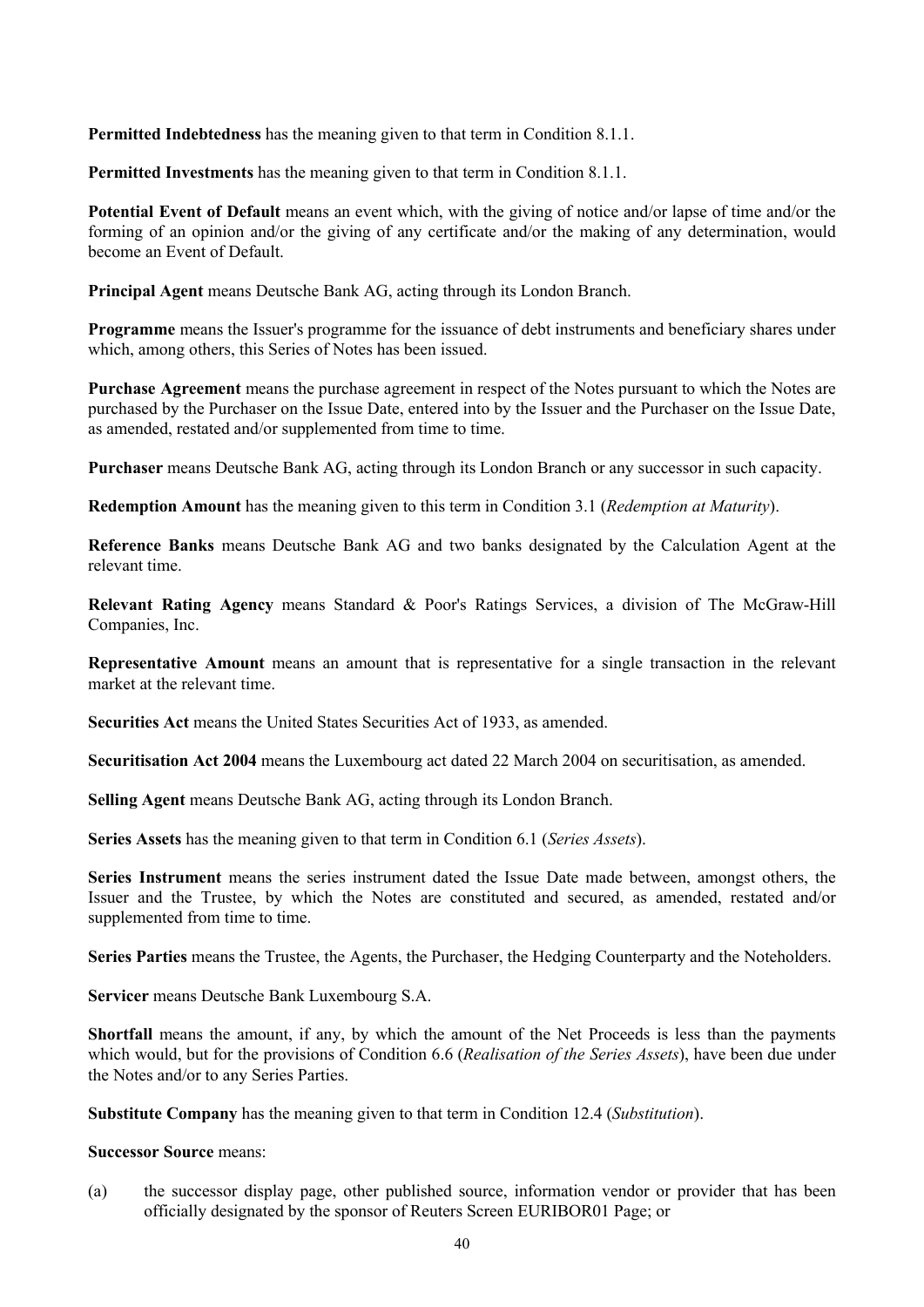(b) if the sponsor has not officially designated a successor display page, other published source, service or provider (as the case may be), the successor display page, other published source, service or provider, if any, designated by the relevant information vendor or provider (if different from the sponsor).

**TARGET2 Settlement Day** means any day on which the Trans-European Automated Real-Time Gross Settlement Express Transfer (TARGET2) System is open.

**Trustee** means Deutsche Trustee Company Limited of Winchester House, 1 Great Winchester Street, London EC2N 2DB and any successor, substitute or additional Trustee from time to time appointed.

**Underlying Floating Interest Rate** means, in respect of an Interest Period occurring during the Floating Rate Period, 3-month EURIBOR® in respect of the Floating Interest Determination Date immediately preceding the start of such Interest Period plus 1.00 per cent. per annum.

**United States** has the meaning given to that term in Rule 902 under the Securities Act.

**USD** or **US dollars** means the currency of the United States.

**US Persons** or individually a US Person has the meaning given to that term in Rule 902 under the Securities Act.

**3-month EURIBOR®** means, in respect of an Interest Payment Date and the related Interest Period, the rate per annum for deposits in euro for a period of three months which appears on the Reuters Screen EURIBOR01 Page (or any Successor Source) as of 11.00 a.m., Brussels time, on the relevant Floating Interest Determination Date. If such rate does not appear on the Reuters Screen EURIBOR01 Page (or such Successor Source as aforesaid) on such day, 3-month  $EURIBOR^{\otimes}$  for the relevant Interest Period shall be determined on the basis of the rates at which deposits in EUR are offered by the Reference Banks at approximately 11.00 a.m., Brussels time, on the relevant Floating Interest Determination Date to prime banks in the Euro-zone interbank market for a period of three months commencing on the first day of the relevant Interest Period and in a Representative Amount assuming an Actual/360 day count basis. The Calculation Agent will request the principal euro-zone office of each of the Reference Banks to provide a quotation of its rate. If at least two quotations are provided as requested, 3-month EURIBOR® for the relevant Interest Period will be the arithmetic mean of the quotations. If fewer than two quotations are provided as requested, 3-month EURIBOR<sup>®</sup> for the relevant Interest Period will be the arithmetic mean of the rates quoted by major banks in the euro-zone, selected by the Calculation Agent, at approximately 11.00 a.m., Brussels time, on the first day of the relevant Interest Period for loans in EUR to leading European banks for a period of three months commencing on the first day of the relevant Interest Period and in a Representative Amount. If no such rates are quoted, 3-month EURIBOR<sup>®</sup> for the relevant Interest Period will be the rate determined by the Calculation Agent in its reasonable discretion by reference to such source(s) and at such time as it deems appropriate.

### **1.2 Interpretation**

Reference in these Conditions to **Notes** means the EUR Variable Rate Notes due 28 March 2017 in an aggregate nominal amount of up to EUR 67,250,000 and linked to the Series 1136 USD 100,000,000 5.75 per cent. ACS Instruments due March 2017 (ISIN: XS0308377893) issued by DEPFA ACS Bank. For the avoidance of doubt, the Issuer shall be under no obligation to issue such aggregate nominal amount of Notes and may issue any aggregate nominal amount of Notes up to, but not exceeding, such amount on the Issue Date.

The terms **Notes**, **holder of Notes** and **Noteholder** shall be construed in accordance with Condition 2.2 (*Title and Transfer*).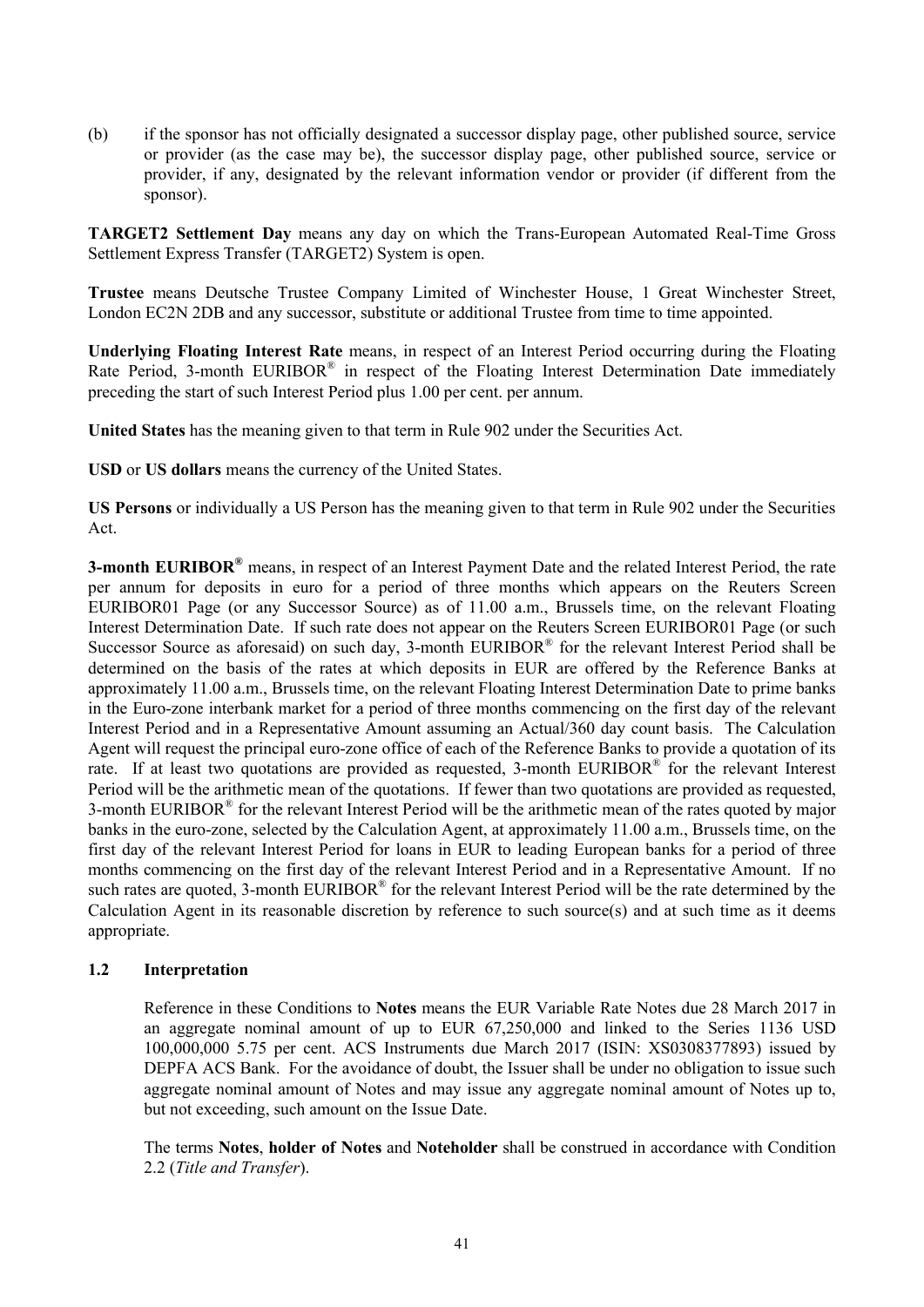In these Conditions and in the Series Instrument, the term **outstanding** means, in relation to the Notes, all the Notes issued except (a) those which have been redeemed in accordance with these Conditions, (b) those in respect of which the date for redemption in accordance with these Conditions has occurred and the redemption moneys (including all interest accrued thereon to the date for such redemption and any interest payable under these Conditions after such date) have been duly paid, (c) those which have become void and those in respect of which claims have become prescribed in accordance with these Conditions, (d) those which have been purchased and cancelled as provided in these Conditions, (e) those mutilated or defaced Notes which have been surrendered in exchange for replacement Notes, and (f) (for the purpose only of determining how many Notes are outstanding and without prejudice to their status for any other purpose) those Notes alleged to have been lost, stolen or destroyed and in respect of which replacement Notes have been issued; provided that for the purposes of (1) the exercise of any right of the Noteholders (other than to payment) and (2) the exercise of any discretion, power or authority which the Trustee is required, expressly or impliedly, to exercise in or by reference to the interests of the Noteholders, those Notes which are beneficially held by or on behalf of the Issuer and not cancelled shall (unless no longer so held) be deemed not to remain outstanding.

#### **2. Form and Title**

#### **2.1 Form of Notes**

The Notes are issued in bearer form, complying with the requirements prescribed by the Luxembourg Company Law, in the denomination of the Nominal Amount.

The Notes will initially be represented by interests in a temporary global note (a **Temporary Bearer Global Note**) in bearer form, without interest coupons, which will be deposited on the relevant Issue Date with the Clearing Agent or its depositary or custodian. The Notes will be issued in compliance with U.S. Treasury Regulation § 1.163-5(c)(2)(i)(D) (the **TEFRA D Rules**).

On and after the date specified in the relevant Temporary Bearer Global Note, the Temporary Bearer Global Note may be exchanged for interests in a permanent global note (a **Permanent Bearer Global Note** and together with a Temporary Bearer Global Note, each a **Bearer Global Note**) in bearer form, without interest coupons, in accordance with the provisions in such Bearer Global Notes.

The following legend will appear on the Bearer Global Notes:

"ANY UNITED STATES PERSON WHO HOLDS THIS OBLIGATION WILL BE SUBJECT TO LIMITATIONS UNDER THE UNITED STATES INCOME TAX LAWS, INCLUDING THE LIMITATIONS PROVIDED IN SECTIONS 165(j) AND 1287(a) OF THE INTERNAL REVENUE CODE.

NO US PERSON (AS DEFINED IN REGULATION S OF THE UNITED STATES SECURITIES ACT OF 1933, AS AMENDED) MAY BENEFICIALLY OWN ANY PORTION OF THIS OBLIGATION AND, AS PROVIDED HEREIN, NO SUCH PERSON SHALL BE ENTITLED TO PAYMENT OF PRINCIPAL OR INTEREST ON OR IN RESPECT OF THIS OBLIGATION."

This legend provides that United States holders, with certain exceptions, will not be entitled to deduct any loss on Notes and will not be entitled to capital gains treatment of any gain on any sale, disposition, redemption or payment of principal in respect of such Notes.

Notes in definitive form will not be issued, save in the limited circumstances described in the Permanent Bearer Global Note.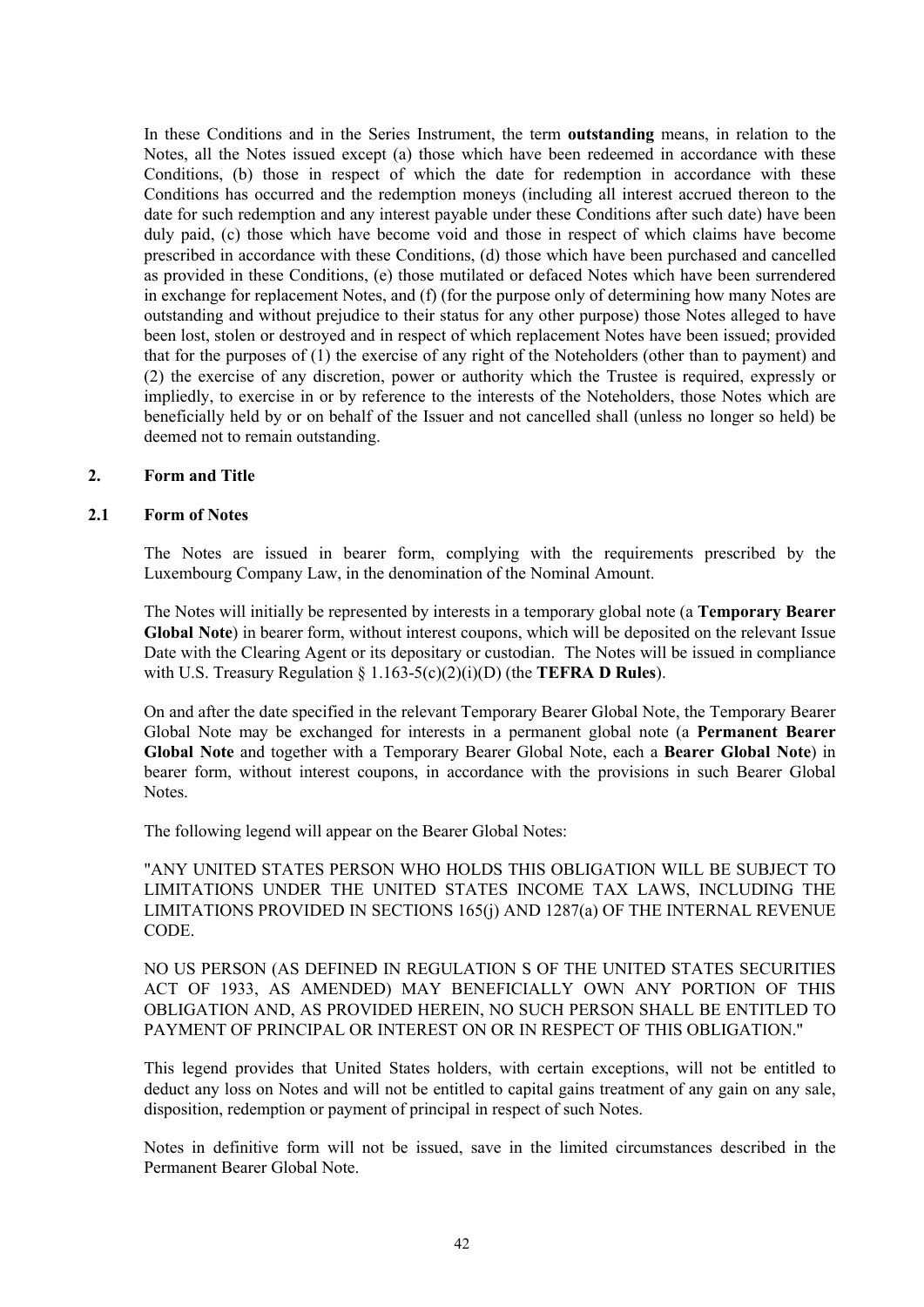# **2.2 Title and Transfer**

Each person (other than another Clearing Agent) who is for the time being shown in the records of the Clearing Agent as the holder of an aggregate nominal amount of the Notes shall be treated to the fullest extent permitted by applicable laws and unless otherwise ordered by a court of competent jurisdiction by the Issuer, the Trustee and the Agents as the holder of such aggregate nominal amount of the Notes and for all purposes other than with respect to the payment of principal or interest on such aggregate nominal amount of the Notes, the rights to which shall be vested solely in the bearer of the Bearer Global Note and for which purpose such bearer shall be deemed to be the holder of such aggregate nominal amount of the Notes (and the terms **Notes**, **holder of Notes**, **Noteholder** and related expressions shall be construed accordingly). Interests in the Bearer Global Note will be transferable in accordance with applicable law and any rules and procedures for the time being of the Clearing Agent.

# **2.3 Transfer and Exchange**

The Notes may not be exchanged for Notes in registered form.

Transfers of the Bearer Global Note shall be limited to transfers of the Bearer Global Note, in whole but not in part, to the Clearing Agent or its custodian or nominee or to a successor to such Clearing Agent.

### **2.4 Status**

The Notes are limited recourse obligations of the Issuer, ranking *pari passu* without any preference among themselves, which are subject to the provisions of the Securitisation Act 2004 and secured in the manner described in Condition 6 (*Series Assets, Collateral and Security*) and recourse in respect of which is limited in the manner described in Condition 6.6 (*Realisation of the Series Assets*).

### **3. Interest and Redemption**

### **3.1 Redemption at Maturity**

Unless previously redeemed or purchased and cancelled and subject as provided in these Conditions, each Note will be redeemed by the Issuer, by payment of the Nominal Amount (the **Redemption Amount**) on 28 March 2017 (the **Maturity Date**). For the purposes of the Luxembourg Company Law, the Notes shall not be redeemable by the drawing of lots.

# **3.2 Interest Amount**

Subject to Condition 4.3 (*Payment Day*), on each Interest Payment Date, the Issuer shall pay, in respect of each Note, the relevant Interest Amount determined in respect of the Interest Period ending immediately prior to such Interest Payment Date.

### **Interest Amount** means:

(a) in relation to an Interest Period during the Fixed Rate Period and each Note equal to the Nominal Amount, an amount calculated by the Calculation Agent as follows:

Nominal Amount x Fixed Interest Rate x Day Count Fraction; and

(b) in relation to an Interest Period during the Floating Rate Period and each Note equal to the Nominal Amount, an amount calculated by the Calculation Agent as follows:

Nominal Amount x Floating Interest Rate x Day Count Fraction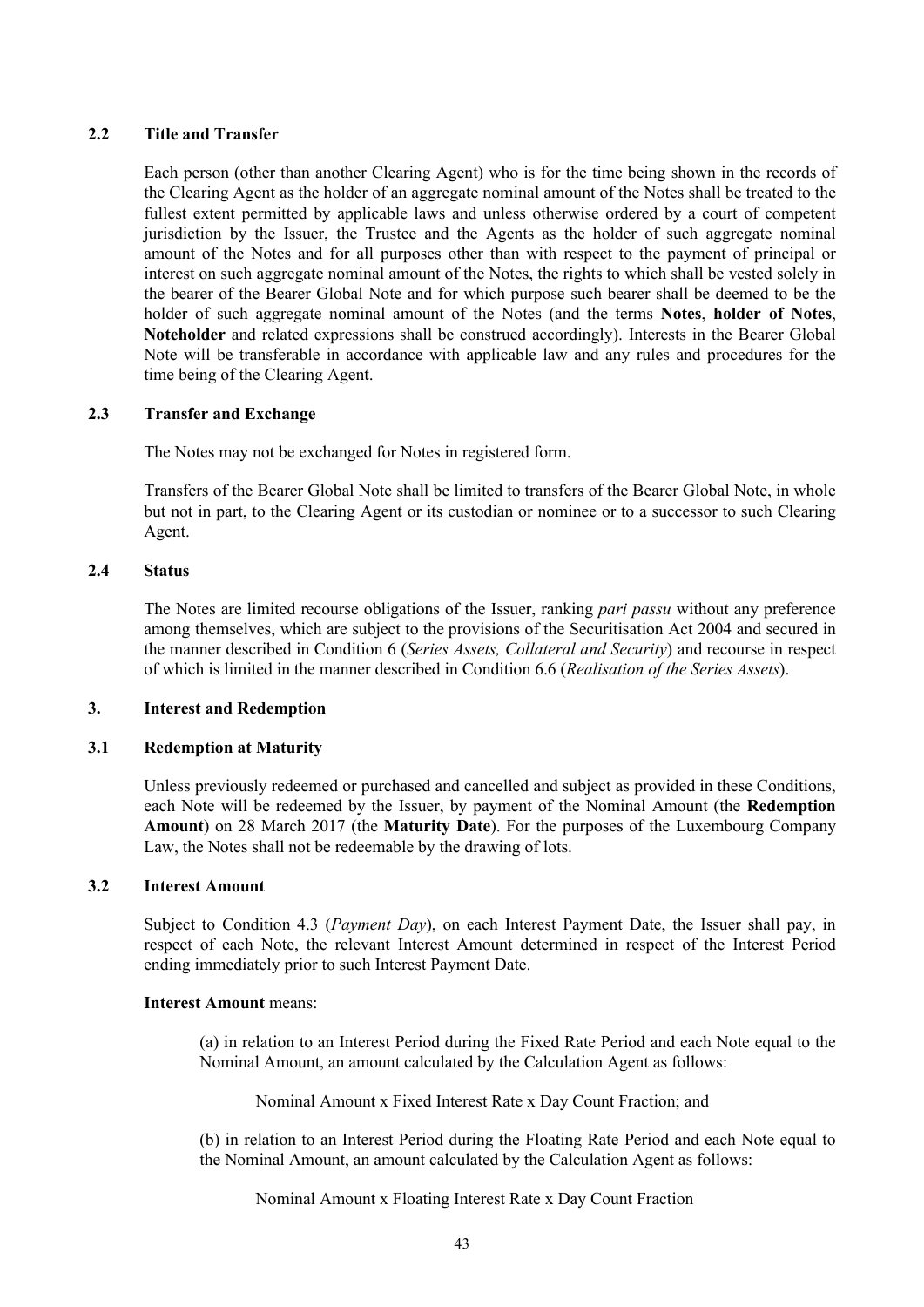Interest Amounts shall be rounded to the nearest whole unit in EUR, with half a unit being rounded downwards.

The Interest Amount (if any) is payable by the Issuer as consideration for the use of the Nominal Amount in respect of a Note.

**Fixed Interest Rate** means a rate equal to 4.00 per cent.

**Floating Interest Rate** means, in relation to an Interest Payment Date, the related Interest Period and each Note (i) the lower of the Underlying Floating Interest Rate and the Maximum Floating Interest Rate or, if higher, (ii) the Minimum Floating Interest Rate, each as determined by the Calculation Agent on the relevant Floating Interest Determination Date.

#### **4. Payments, Noteholder Expenses and Taxation**

#### **4.1 Method of payment**

Payments will be made by the Principal Agent to the Clearing Agent for further credit to the **Noteholders** 

If a payment of any amount to be paid to the bearer of the Bearer Global Note held on behalf of the Clearing Agent, according to the rules of the relevant Clearing Agent, cannot be made in EUR, such payment shall be made in the currency principally used by the Clearing Agent for payments to securityholders holding accounts with such Clearing Agent, following a conversion of the relevant amount from EUR, using the rate of exchange determined by the Calculation Agent by reference to such sources as the Calculation Agent may reasonably determine to be appropriate.

#### **4.2 Presentation**

Payments will, subject as provided below, be made in the manner provided in Condition 4.1 (*Method of Payment*) and otherwise in the manner specified in the Bearer Global Note against presentation or surrender, as the case may be, of the Bearer Global Note at the specified office of any Paying Agent. A record of each payment made against presentation or surrender of the Bearer Global Note will be made on the Bearer Global Note by the relevant Paying Agent and such record shall be prima facie evidence that the payment in question has been made.

The bearer of a Note shall be the only person entitled to receive payments and the Issuer will be discharged by payment to, or to the order of, the bearer of the Bearer Global Note in respect of the amount so paid. Each of the persons shown in the records of the Clearing Agent as the holder of a particular nominal amount of the Notes must look solely to the Clearing Agent for his share of each such payment so made by the Issuer to, or to the order of, the bearer of the Bearer Global Note.

### **4.3 Payment Day**

If any date for payment of any amount in respect of any Note is not a Payment Day, the holder thereof shall not be entitled to payment until the next following Payment Day and shall not be entitled to any interest or other payment in respect of such delay.

#### **4.4 General**

In the absence of negligence (or, in case of the Trustee, gross negligence) or wilful default on its part, none of the Issuer, the Trustee, the Calculation Agent and any other Agent shall have any responsibility for any errors or omissions in the calculation of amounts payable hereunder or in any other determination pursuant to the provisions hereof.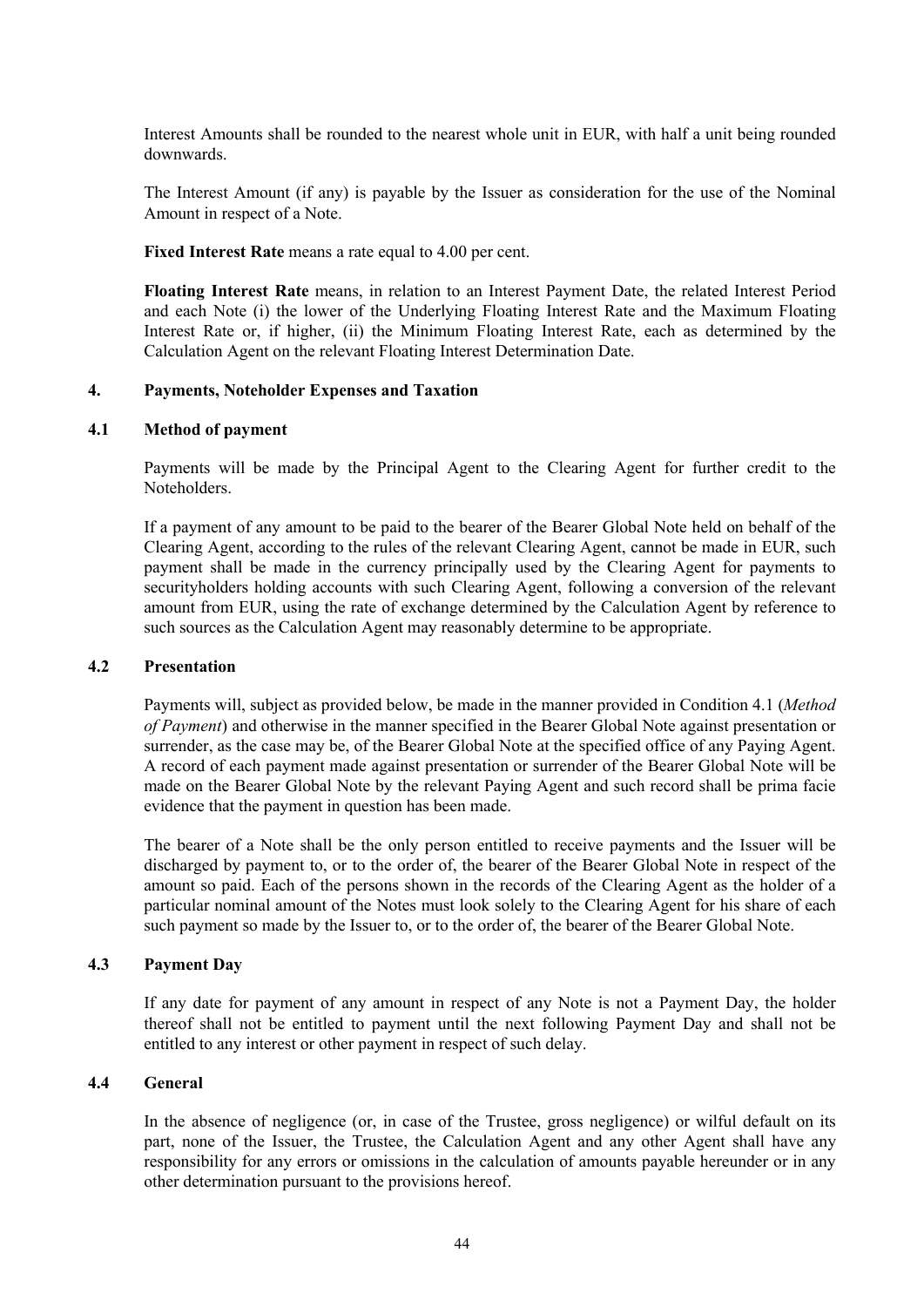### **4.5 Payments subject to law, etc.**

All payments are subject in all cases to any applicable fiscal or other laws, regulations and directives. Redemption of the Notes is subject to all applicable laws, regulations and practices in force on any relevant date of redemption, as the case may be, and neither the Issuer nor the Trustee nor any Agent shall incur any liability whatsoever if the Issuer or the Agent is unable to effect the transactions contemplated, after using all reasonable efforts, as a result of any such laws, regulations or practices. Neither the Issuer nor the Trustee nor the Principal Agent shall under any circumstances be liable for any acts or defaults of any Clearing Agent in relation to the performance of its duties in relation to the Notes.

### **4.6 Noteholder Expenses**

In respect of each Note, all Noteholder Expenses in respect thereof shall be for the account of the relevant Noteholder and any payment in respect of a Note shall only be made after all Noteholder Expenses in respect thereof have been paid or otherwise accounted for to the satisfaction of the Issuer.

### **4.7 Taxation**

All payments in respect of the Notes will be subject in all cases to all applicable fiscal and other laws and regulations (including, where applicable, laws requiring the deduction or withholding for, or on account of, any tax, duty or other charge whatsoever). The Issuer shall not be liable for or otherwise obliged to pay, and the relevant Noteholder shall be liable for and/or pay, any tax, duty, charge, withholding or other payment whatsoever which may arise as a result of, or in connection with, the ownership, any transfer (or agreement to transfer), any payment in respect of the Notes held by such Noteholder. The Issuer shall have the right, but shall not be obliged, to withhold or deduct from any amount payable due to the Noteholder, such amount as shall be necessary to account for or to pay any such tax, duty, charge, withholding or other payment.

### **5. Early Redemption and Purchases**

# **5.1 Mandatory redemption**

The Notes will be redeemed if:

- 5.1.1 any of the Collateral becomes repayable or becomes capable of being declared due and repayable prior to its stated date of maturity for whatever reason;
- 5.1.2 there is a payment default in respect of any of the Collateral;
- 5.1.3 any withholding or similar tax is imposed on amounts payable under all or any part of the Collateral; or
- 5.1.4 the Hedging Agreement is terminated in full prior to the Maturity Date.

Upon the occurrence of any event described in Conditions 5.1.1, 5.1.2, 5.1.3 or 5.1.4 (each, an **Early Redemption Event**), the Issuer shall forthwith give notice to the Trustee, the Selling Agent, the Noteholders and the Luxembourg Stock Exchange specifying the aggregate nominal amount of the Notes to be redeemed and the due date for redemption and upon expiry of such notice (i) the Issuer shall redeem all but not some only of the outstanding Notes at their Early Termination Amount, (ii) the Series Assets will be subject to realisation pursuant to Condition 6.6.1 (*Realisation of Series Assets by Selling Agent*) in accordance with the Securitisation Act 2004 and (iii) following payment of the Early Termination Amount, no further amounts in respect of interest or principal will be payable in respect of the Notes.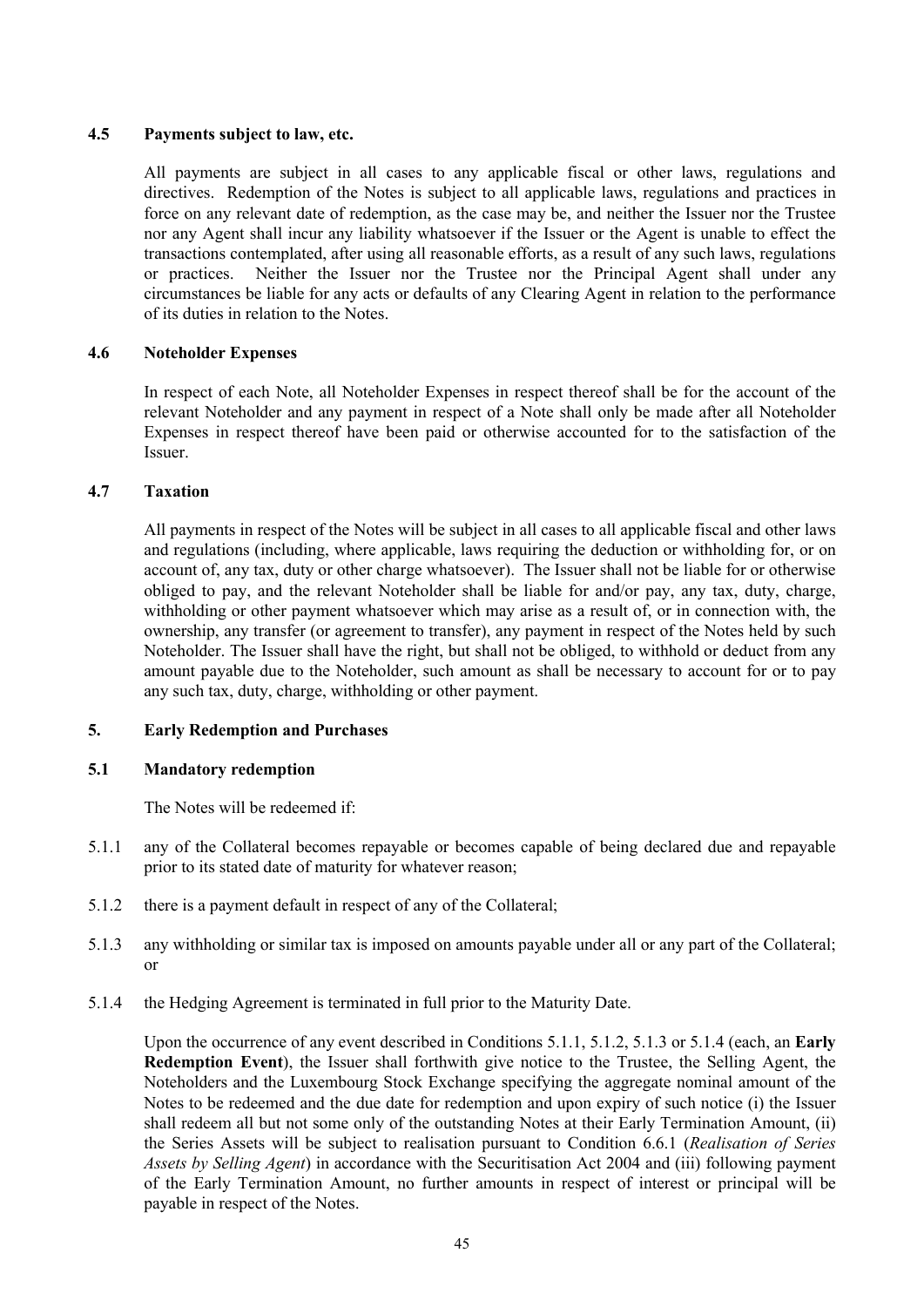In the event of such redemption, the Selling Agent will take such action to realise the Series Assets as is provided in Condition 6.6.1 (*Realisation of Series Assets by Selling Agent*).

**Early Termination Amount** means in respect of each Note, an amount, determined by the Calculation Agent in its reasonable discretion, equal to (a) the net proceeds of the sale or realisation of the Series Assets after deduction of all prior ranking payments in accordance with Condition 6.5 (*Application of Proceeds of Series Assets*) divided by (b) the number of Notes outstanding on the due date for redemption.

#### **5.2 Purchases**

Subject to receipt by the Issuer of an amount (whether by sale of the Collateral (or in the case of a purchase of some only of the Notes, a proportion of the Collateral corresponding to the proportion of the Notes to be purchased) or otherwise) which, plus or minus any termination amount and any expenses payable to or by the Issuer from or to the Hedging Counterparty or other relevant party on the termination (or, as the case may be, partial termination) of the Hedging Agreement, is sufficient to fund the purchase price payable by the Issuer, the Issuer may purchase Notes in the open market or otherwise at any price.

#### **5.3 Cancellation**

All Notes purchased by or on behalf of the Issuer must be cancelled by surrendering the Bearer Global Note for endorsement to, or to the order of, the Principal Agent and, when so surrendered, the Bearer Global Note will be endorsed to reflect such cancellation. Any Notes cancelled or so surrendered for cancellation may not be held, reissued or resold and the obligations of the Issuer in respect of any such Notes shall be discharged.

#### **5.4 Settlement and Settlement Procedure**

#### 5.4.1 Rounding

For the purposes of any calculations required pursuant to the provisions hereof (unless otherwise specified), (x) all percentages resulting from such calculation will be rounded, if necessary, to the nearest one hundred-thousandth of a percentage point (with halves being rounded up) and (y) all currency amounts which fall due and payable will be rounded to the nearest EUR 0.01 (with halves being rounded down).

#### 5.4.2 Determination or Calculation by Trustee

If the Calculation Agent fails at any time for any reason to determine or calculate the Redemption Amount or an Interest Amount or to comply with any other requirement of it in relation to the Notes, the Trustee shall do so (or, at the expense of the Issuer, shall appoint an agent on its behalf to do so) and such determination or calculation shall be deemed to have been made by the Calculation Agent. In doing so, the Trustee shall apply the foregoing provisions of this Condition 5.4 (*Settlement and Settlement Procedure*), with any necessary consequential amendments, to the extent that, in its opinion, it can do so, and, in all other respects, it shall do so in such manner as it shall deem fair and reasonable in all the circumstances.

#### 5.4.3 Certificates to be Final

All certificates, communications, opinions, determinations, calculations, quotations and decisions given, expressed, made or obtained for the purposes of the provisions of this Condition 5.4 (*Settlement and Settlement Procedure*) whether by the Calculation Agent or the Trustee or its appointee shall (in the absence of wilful default, bad faith or manifest error) be binding on the Issuer, the Principal Agent, the Paying Agents, the Calculation Agent and all Noteholders.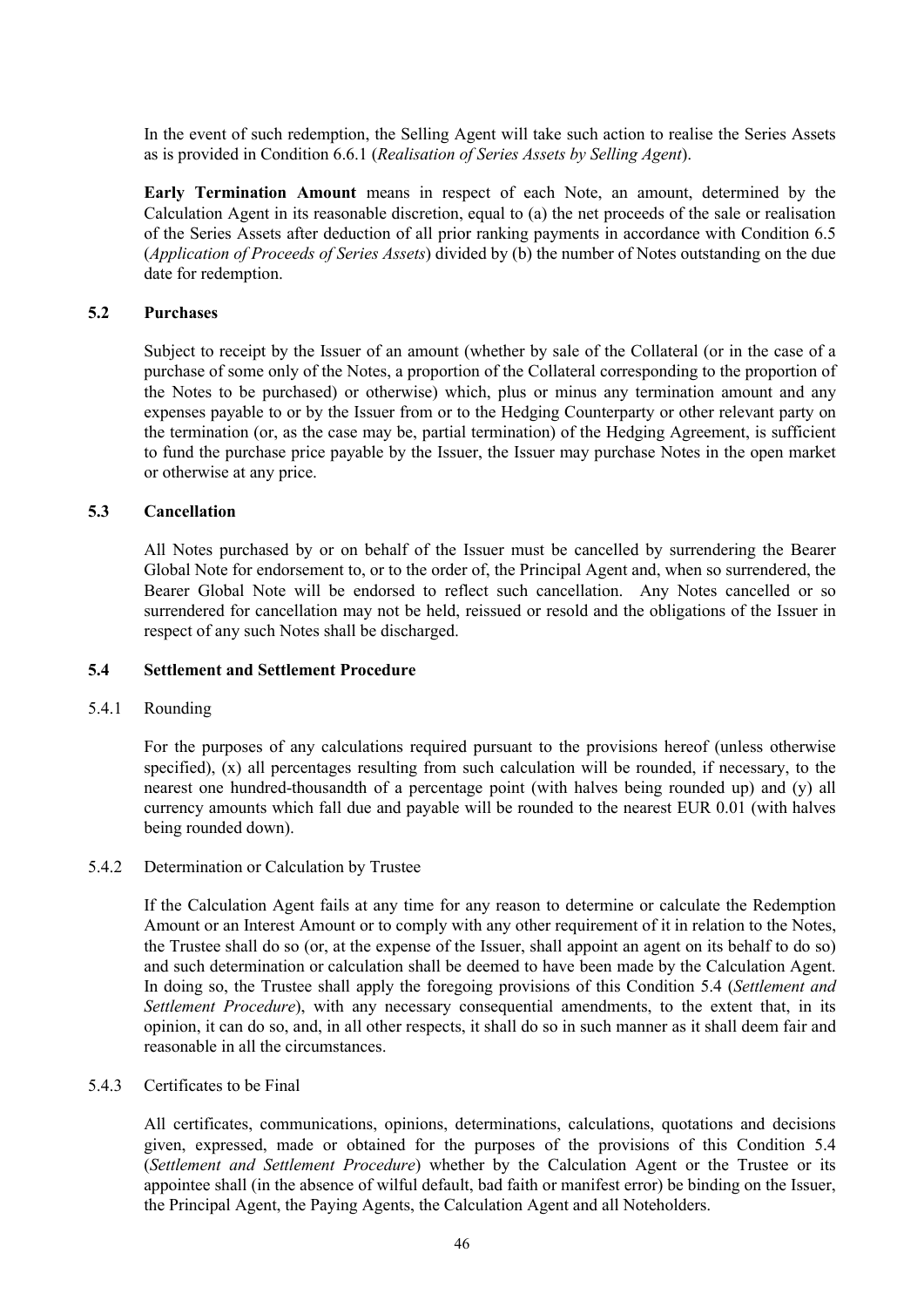# **6. Series Assets, Collateral and Security**

### **6.1 Series Assets**

The Securitisation Act 2004 provides that the Series Assets (and the proceeds thereof) specified below are available solely to meet the claims of the Series Parties.

The **Series Assets** in respect of the Notes are (i) Series 1136 USD 100,000,000 5.75 per cent. ACS Instruments due March 2017 (ISIN: XS0308377893) issued by DEPFA ACS Bank (the **Collateral**), where DEPFA ACS Bank is the **Collateral Issuer** in an aggregate principal amount equal to the Aggregate Nominal Amount of the Notes as of the Issue Date, determined using the Exchange Rate; (ii) the Hedging Agreement; and (iii) the rights of the Issuer under the Agency Agreement and Purchase Agreement.

# **6.2 Collateral**

The Issuer will procure that the Collateral is delivered to the Custodian on the Issue Date and, with effect from such delivery, the Collateral will be held by the Custodian on behalf of the Issuer and subject to the security created (subject to the conditions set out in the Securitisation Act 2004) by or pursuant to the Series Instrument.

# **6.3 Security**

Pursuant to the Series Instrument, the following security is created over the Series Assets in favour of the Trustee on behalf of the Series Parties on the terms of the Security Terms:

- 6.3.1 (i) a first fixed charge and/or assignment by way of first fixed charge in favour of the Trustee of the Collateral and all of the Issuer's rights in respect of and sums derived from the Collateral (including, without limitation, any proceeds of the sale thereof) and (ii) an assignment by way of first fixed charge in favour of the Trustee of all of the Issuer's rights in respect of the Collateral against the Custodian;
- 6.3.2 an assignment by way of first fixed charge in favour of the Trustee of all of the Issuer's rights, title and interest under the Hedging Agreement and any sums of money, securities or other property received or receivable by the Issuer thereunder;
- 6.3.3 a first fixed charge in favour of the Trustee over (i) the Issuer's right to all sums held by the Principal Agent and/or any Paying Agent and/or the Custodian to meet payments due in respect of the Notes or under the Series Instrument and (ii) any sums of money, securities or other property received or receivable by the Issuer under the Hedging Agreement; and
- 6.3.4 an assignment by way of first fixed charge in favour of the Trustee of all of the Issuer's rights, title and interest under the Agency Agreement and the Purchase Agreement and all sums derived therefrom in respect of the Notes.

### **6.4 General provisions relating to security**

The security constituted or created pursuant to the Series Instrument will be granted to the Trustee for itself and as trustee under the Series Instrument as continuing security (i) for the payment of all sums due to the Trustee or any receiver under the Series Instrument, (ii) for the payment of all sums due under the Notes, (iii) for the payment of all sums payable to the Selling Agent pursuant to the Agency Agreement, (iv) for the performance of the Issuer's obligations under the Hedging Agreement and (v) for the payment of all sums payable to the Principal Agent pursuant to any provision of the Agency Agreement which requires the Issuer to reimburse (and to pay interest on the amount reimbursed as provided in the Agency Agreement) the Principal Agent for any amount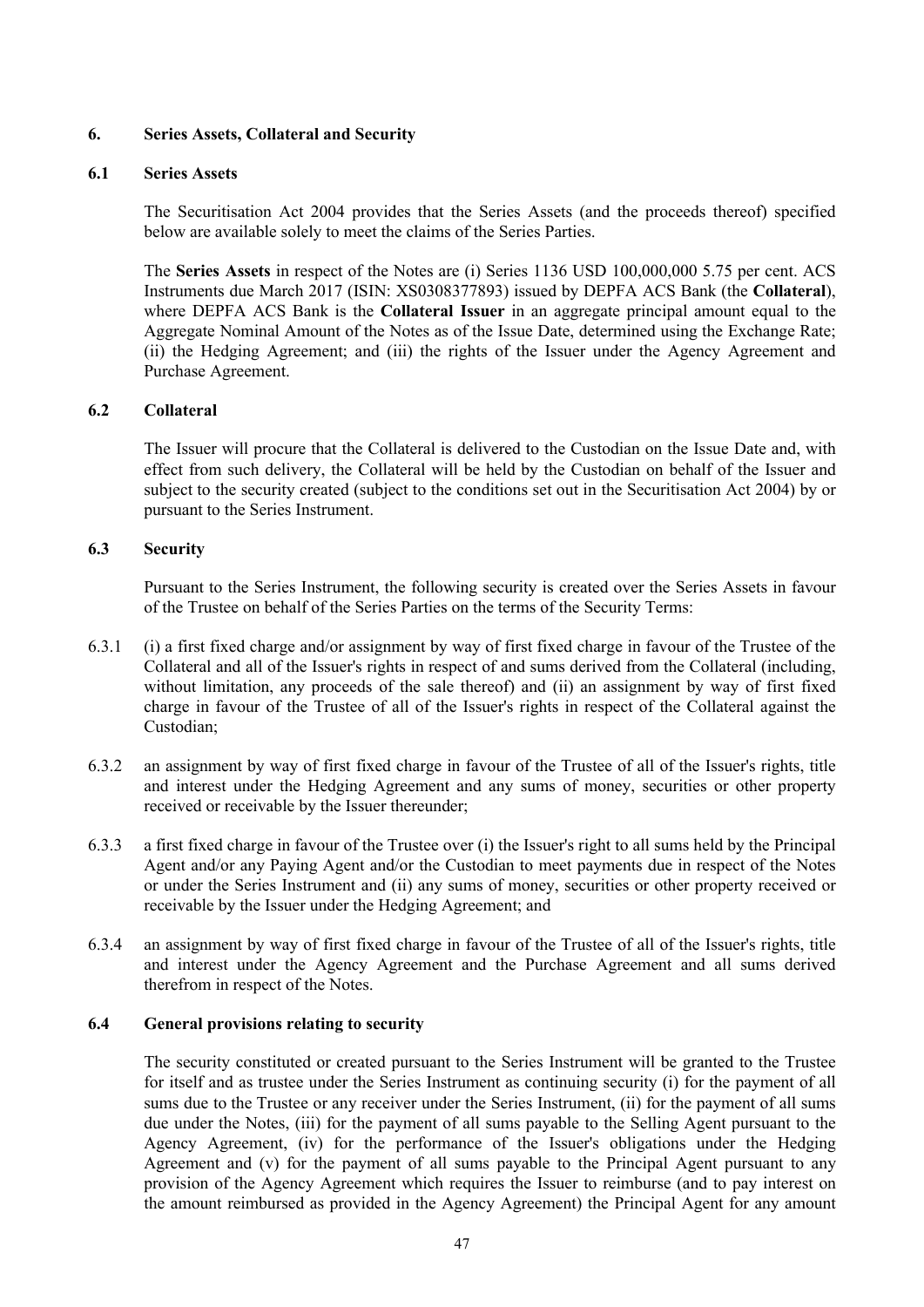paid out by the Principal Agent to the Noteholders before receipt of the corresponding amount due from the Issuer.

#### *Enforceability*

The security constituted by or created pursuant to the Series Instrument shall become enforceable upon the occurrence of an Event of Default (as defined in Condition 10 (*Events of Default*)).

#### *Holder of Collateral*

The Collateral will be held by the Custodian on behalf of the Issuer in accordance with the Agency Agreement and subject to the security referred to in Condition 6.3 (*Security*). The Issuer reserves the right at any time with the prior written consent of the Trustee to change the Custodian, which must however always be a credit institution established or having its registered office in Luxembourg and which needs to be approved beforehand by the Luxembourg *Commission de Surveillance du Secteur Financier* (the **CSSF**) in its capacity as supervisory authority of regulated securitisation undertakings. Notice of such change shall be given to the Noteholders in accordance with Condition 15 (*Notices and Provision of Information*). Under the terms of the Agency Agreement, the Custodian may appoint one or more sub-custodians in relation to the Collateral, but such appointment shall not relieve the Custodian of any of its duties under the Agency Agreement.

#### *Floating Charge*

The obligations of the Issuer in relation to all series of securities issued under the Programme (including this Series of Notes) in relation to which the Issuer appoints the Trustee as the trustee under the series instrument constituting such Series (including the Series Instrument of this Series of Notes) will also be secured pursuant to the Deed of Floating Charge dated 16 December 2004, as supplemented by the First Supplemental Deed of Floating Charge dated 30 May 2007 (together, the **Deed of Floating Charge**), by a floating charge over the whole of its undertaking and assets (other than its share capital and any fees generated in respect of the issue of securities and, for the avoidance of doubt, any moneys available to the Issuer after application of the series assets of any Series in accordance with the priorities set out in the applicable series instrument) to the extent that (i) such undertaking and assets are not effectively encumbered by any security created in favour of the Trustee by or pursuant to any series instrument and/or additional security document entered into in relation to a Series or any security created by or pursuant to any other issue of securities by the Issuer and (ii) such undertaking and assets are not allocated to a compartment (within the meaning of the Securitisation Act 2004) which has been set up by the Issuer in connection with a Series or any other issue of securities by the Issuer. The obligations of the Issuer are, however, limited in recourse as provided in Condition 11 (*Enforcement*), and accordingly, even if the security created by the floating charge may become enforceable, the amounts due to the Noteholders and the Hedging Counterparty will not be increased as a result thereof and shall be limited to the net proceeds of realisation of the Series Assets and subject to the provisions of Condition 6 (*Series Assets, Collateral and Security*) as to application of such net proceeds and to the provisions of Condition 11 (*Enforcement*).

#### *Responsibility of the Trustee*

The Series Instrument provides that the Trustee shall not be bound or concerned to make any investigation into, or be responsible for, amongst others:

(1) the creditworthiness of the Collateral Issuer or any obligor or guarantor in respect of the Collateral or of the Hedging Counterparty or any other person which is a party to any other agreement or document constituting or evidencing any of the Collateral or the other Series Assets; or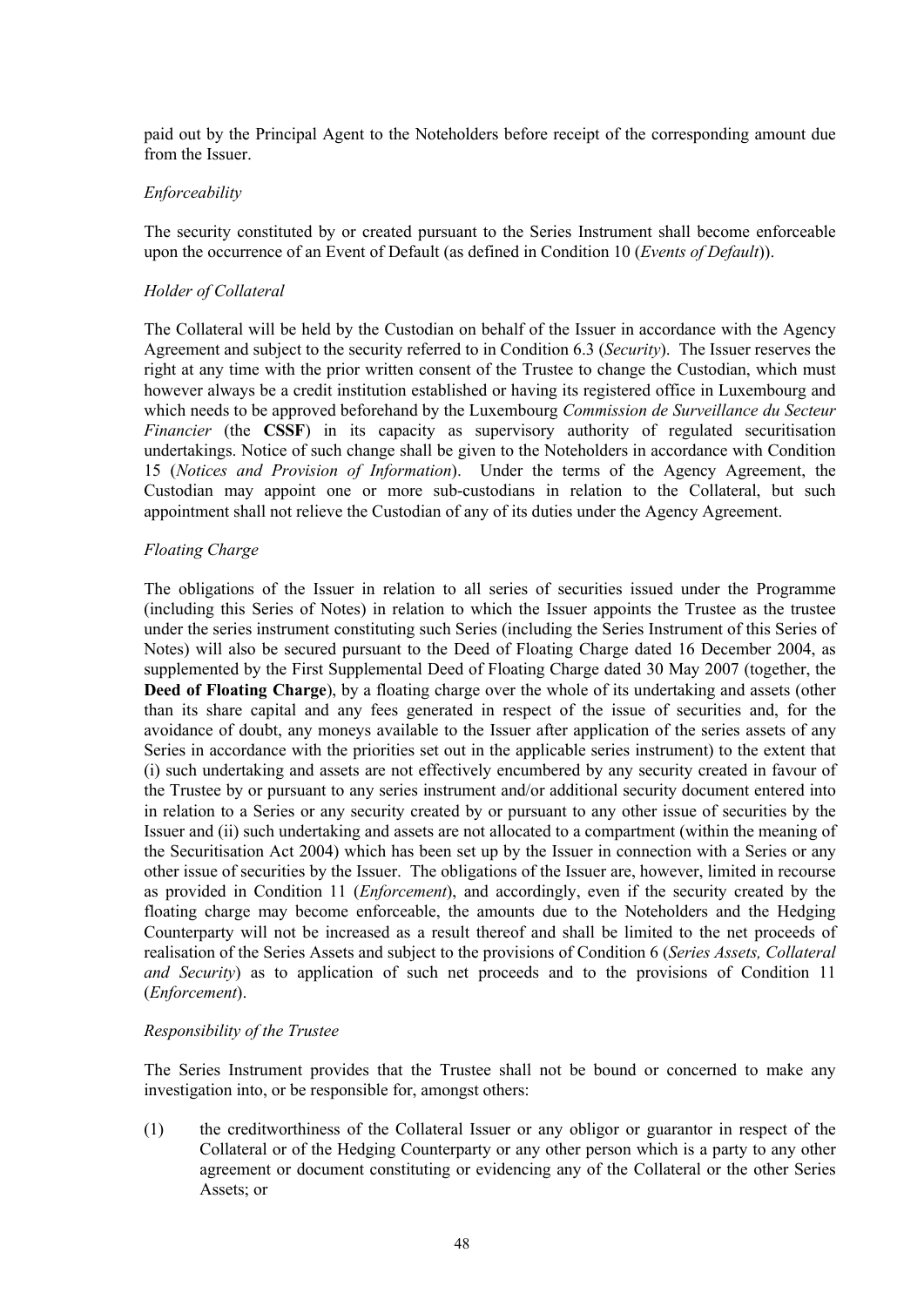- (2) the validity, sufficiency or enforceability of the obligations of any such person as is referred to in sub-paragraph (1) above or of the security constituted by or pursuant to the Series Instrument or any other agreement or document constituting the security for the Notes; or
- (3) whether the cashflows relating to the Collateral and/or the Series Assets and the Notes are matched.

### **6.5 Application of Proceeds of Series Assets**

The Trustee will apply all moneys received by it in connection with the realisation or enforcement of the Series Assets in accordance with the following provisions of this Condition 6.5 (*Application of Proceeds of Series Assets*):

- 6.5.1 *first*, in payment or satisfaction of all fees, costs, charges, expenses, liabilities and other amounts incurred by or payable to the Trustee or any receiver under or pursuant to the Series Instrument (which for the purpose of this Condition 6.5 (*Application of Proceeds of Series Assets*) and the Series Instrument shall include any taxes required to be paid, the costs of realising any security and the Trustee's remuneration);
- 6.5.2 *secondly*, pro rata in payment of any amounts owing to:

(i) the Hedging Counterparty under the Hedging Agreement (which for the purpose of this Condition 6.5 (*Application of Proceeds of Series Assets*) and the Series Instrument shall include any amounts owing to the Custodian for reimbursement in respect of payments made to the Hedging Counterparty relating to sums receivable on or in respect of the Collateral) and all legal and other ancillary costs (including all costs (if any) in relation to the realisation of the Collateral) incurred by the Hedging Counterparty as a result of an Early Redemption Event); and

(ii) the Principal Agent for reimbursement in respect of any payment made to holders of the Notes or to a Clearing Agent on behalf of such holders);

- 6.5.3 *thirdly*, pro rata in payment of any amounts owing to the holders of the Notes; and
- 6.5.4 *fourthly*, in payment of the balance (if any) to the Issuer.

# **6.6 Realisation of the Series Assets**

6.6.1 Realisation of Series Assets

In the event of the realisation of the Series Assets constituted by a Series Instrument the Trustee may, at its discretion, and shall:

- (i) if requested in writing by the holders of at least one-fifth in aggregate Nominal Amount of the Notes then outstanding; or
- (ii) if directed by an Extraordinary Resolution (as defined in the Series Instrument) of the Noteholders; or
- (iii) if directed in writing by the Hedging Counterparty (but only if the Hedging Agreement has terminated in accordance with its terms prior to its scheduled termination date or, on or after the scheduled termination date of the Hedging Agreement, if sums remain owing to any Hedging Counterparty under the Hedging Agreement(s)),

do one or more of the following: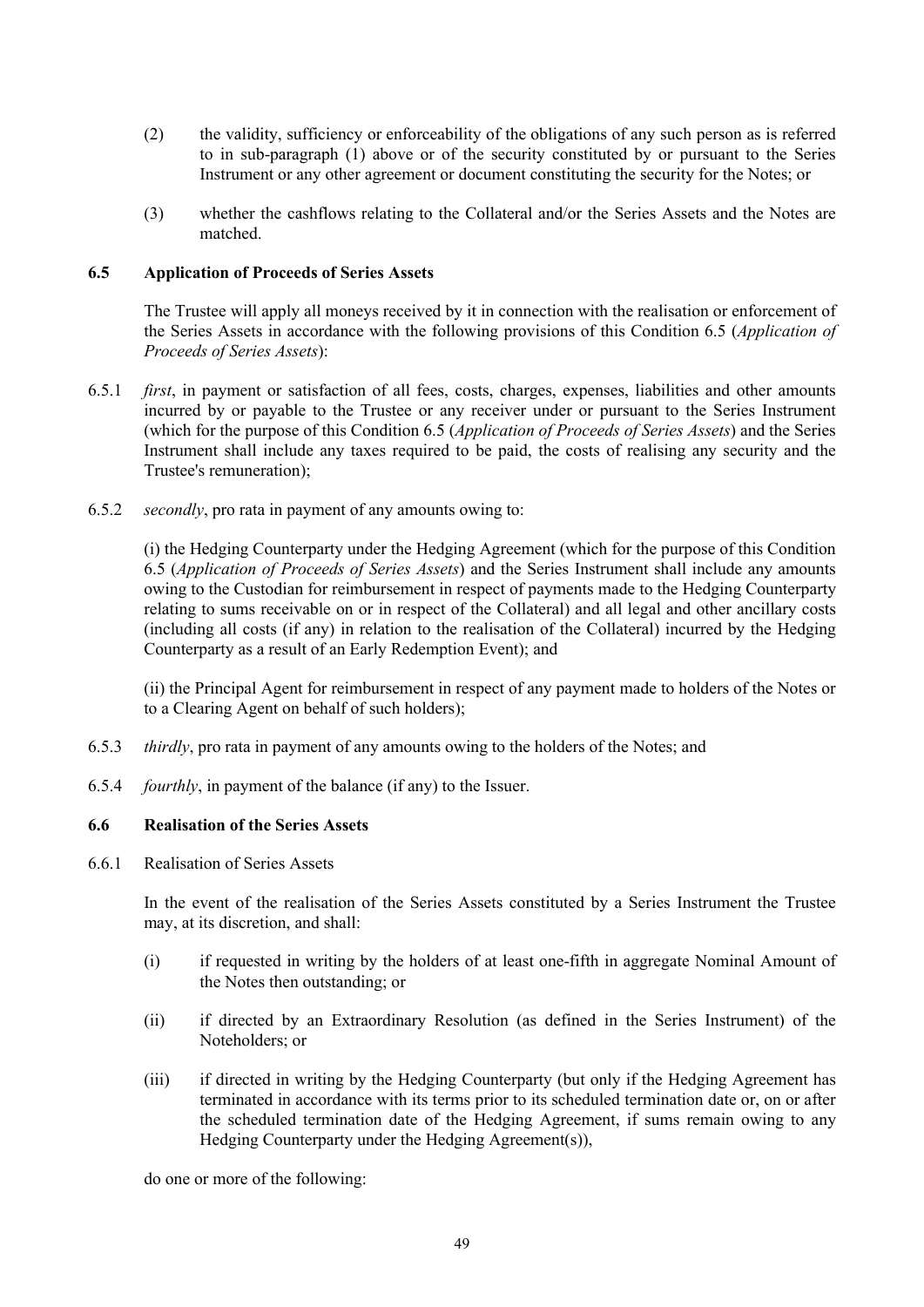- (a) instruct the Selling Agent to endeavour to sell or otherwise realise the Collateral in accordance with Condition 6.6.2 (*Selling Agent*) and the provisions of the Agency Agreement;
- (b) take other steps to realise all or some of the Collateral;
- (c) terminate and/or enforce and/or realise each Hedging Agreement or other agreement entered into by the Issuer, the rights of the Issuer in respect of which form part of the Series Assets; and
- (d) otherwise enforce the security constituted by or pursuant to the Series Instrument,

in each case without any liability as to the consequences of such action and without having regard to the effect of such action on individual Noteholders and provided that the Trustee shall not be required to take any action under this Condition without first being indemnified and/or secured and/or pre-funded to its satisfaction or to do anything which is or may be contrary to any applicable law. Subject as provided in the following paragraph, any request or direction given by the person or persons ranking in priority immediately after the Trustee (the **Entitled Beneficiary**) pursuant to the provisions of Condition 6.5 (*Application of Proceeds of Series Assets*) will have priority over any conflicting direction given under this Condition 6.6.1 and, in the absence of any such request or direction, the Trustee may at its discretion decline to act on any request or discretion given by any other person.

# 6.6.2 Selling Agent

If the Selling Agent is instructed by the Trustee in accordance with Condition 6.6.1 to endeavour to sell or otherwise realise the Collateral, the Selling Agent shall, on behalf of and as the agent of the Trustee pursuant to, and in accordance with, the provisions of the Agency Agreement, use all reasonable endeavours to sell or otherwise realise the Collateral as soon as reasonably practicable on or after the date on which it receives such instruction at its best execution price less any commissions or expenses charged by the Selling Agent and specified for this purpose in the Series Instrument.

If, however, the Selling Agent determines that there is no available market for the Collateral, or if the Selling Agent otherwise determines that it is impossible to sell or otherwise realise the Collateral or any part of it, the Selling Agent will promptly notify the Issuer, the Trustee and each Hedging Counterparty of such lack of availability or impossibility and the Selling Agent shall not be required to effect the sale or other realisation of the Collateral or any further part of it. Any such determination by the Selling Agent shall be in its sole discretion and shall be binding on the Issuer, the Trustee, the Hedging Counterparty and the Noteholders. In the event that the Selling Agent makes such determination, the Trustee may, at its discretion, and shall if so requested or directed in accordance with Condition 6.6.1 (but subject in each case to its first being indemnified and/or secured and/or pre-funded to its satisfaction in accordance with such Condition) realise all or part of the Collateral by other means.

In order to obtain its best execution price for the above purposes, the Selling Agent shall be required to take reasonable care to ascertain the price which is the best available for the sale or other realisation of the Collateral at the time of the sale or other realisation for transactions of the kind and size concerned and, unless circumstances require the Selling Agent to do otherwise in the interests of the Debt Instrumentholders, to deal at a price which is not less advantageous to the Debt Instrumentholders.

*The Trustee shall have no responsibility or liability for the performance by the Selling Agent of its duties under this Condition 6.6.2 or for the price or time at which any of the Collateral may be sold or otherwise realised.*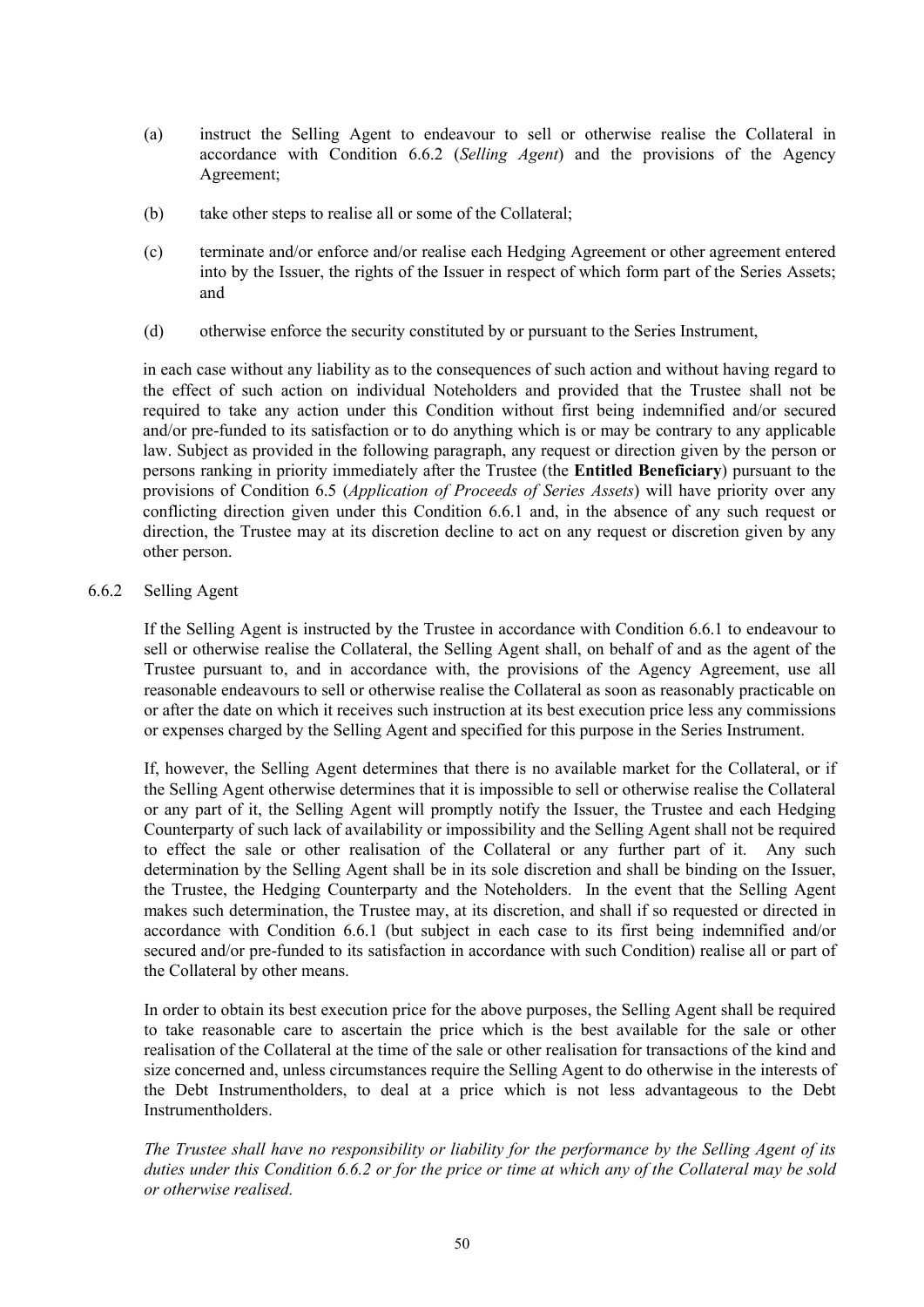*The Issuer expressly agrees with the provisions of this Condition 6.6 and authorises the Trustee to act in accordance with such provisions.*

#### **6.7 Shortfall after application of proceeds**

If the Net Proceeds are not sufficient to make all payments due in respect of the Notes and/or any other obligations secured thereby, then the obligations of the Issuer in respect of the Notes and/or any such other obligations will be limited to such Net Proceeds. The other assets of the Issuer will not be available for payment of any Shortfall arising therefrom.

The Issuer will not be obliged to make any further payment in excess of the Net Proceeds and any right to receive any further sum in each case in respect of any Shortfall remaining after realisation of the Series Assets under Condition 6.6 (*Realisation of the Series Assets*) and application of the proceeds in accordance with the Series Instrument shall be extinguished and neither the Trustee nor any Noteholder nor any Series Party (nor any person acting on behalf of any of them) may take any further action to recover such Shortfall. In particular, no such party will be able to petition for the winding-up of the Issuer. Failure to make any payment in respect of any Shortfall shall in no circumstances constitute an Event of Default under Condition 10 (*Events of Default*).

#### **6.8 Issuer's rights as holder of Collateral**

The Issuer may exercise any rights in its capacity as holder of the Collateral only with the prior written consent of the Hedging Counterparty (which consent may be given or withheld at the discretion of the Hedging Counterparty) and the Trustee (which consent may only be given by the Trustee in its sole discretion if it is satisfied that to do so will not be materially prejudicial to the interests of the Noteholders) or if directed by an Extraordinary Resolution of the Noteholders and, if such consent or direction is given, the Issuer will act only in accordance with such consent or direction. In particular, the Issuer will not attend or vote at any meeting of holders of the Collateral, or give any consent or notification or make any declaration in relation to the Collateral, unless the Hedging Counterparty and the Trustee shall give their prior written consent as aforesaid.

#### **7. Hedging Agreement**

#### **7.1 Conclusion of Hedging Agreement; Nominal Amount**

The Hedging Agreement is entered into between the Issuer and the Hedging Counterparty by the execution of the Series Instrument and a trade confirmation in respect of an interest rate swap under a 1992 ISDA Master Agreement governed by English law. The nominal amount of the Hedging Agreement (the **Hedge Nominal Amount**) will be equal to the Aggregate Nominal Amount of the Notes.

### **7.2 Principal Obligations of the Issuer under the Hedging Agreement**

The Issuer is obliged under the Hedging Agreement to pay to the Hedging Counterparty the interest and principal payments that it is scheduled to receive under the Collateral.

# **7.3 Principal Obligations of the Hedging Counterparty under the Hedging Agreement**

The Hedging Counterparty is obliged under the Hedging Agreement to pay to the Issuer on or prior to each Interest Payment Date interest on the Hedge Nominal Amount in an amount corresponding to the aggregate Interest Amounts and any principal amounts then falling due under the Notes, provided that no Early Redemption Event has occurred.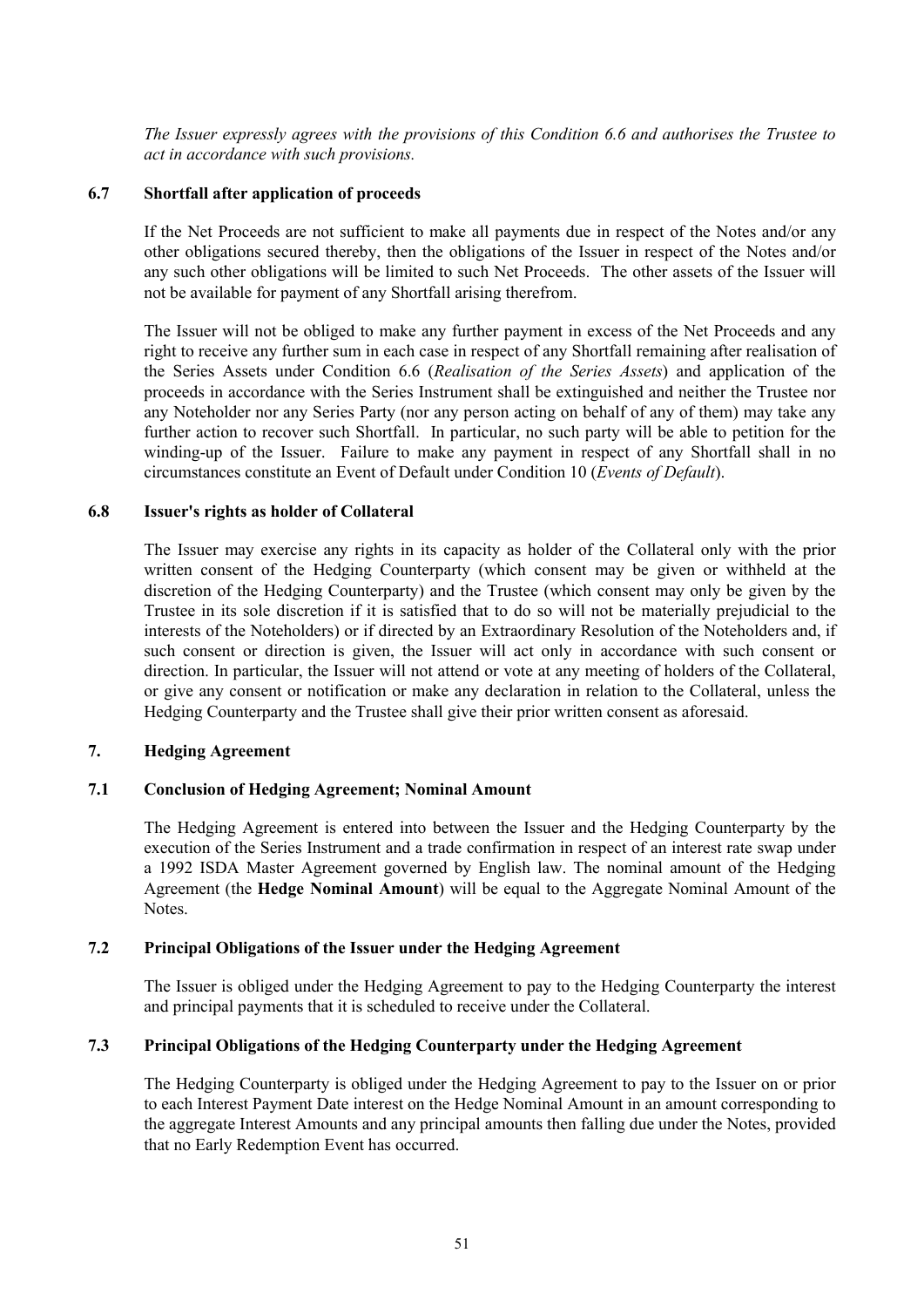# **7.4 Termination**

The Hedging Agreement will terminate on the Maturity Date, unless terminated earlier in accordance with its terms, including due to an event of default or termination event under the Hedging Agreement. The Hedging Agreement will terminate in full if all the Notes are cancelled prior to the Maturity Date pursuant to any provision of Condition 5 (*Early Redemption and Purchases*) or upon the occurrence of an Event of Default and the Hedging Agreement will terminate in part (on a pro rata basis in a proportion of its nominal amount equal to the proportion that the Nominal Amount of the Notes being cancelled bears to the Aggregate Nominal Amount of Notes immediately prior to such cancellation) if some of the Notes are cancelled prior to the Maturity Date pursuant to any provision of Condition 5 (*Early Redemption and Purchases*). Upon the termination of the Hedging Agreement, in full or in part, a termination amount will be calculated, and will be payable by either the Issuer or the Hedging Counterparty, in each case in accordance with the terms of the Hedging Agreement. Such termination amount is determined, in part, by reference to the termination value of the interest rate swap as of the date of the early termination of the Hedging Agreement. The termination value of the interest rate swap is determined pursuant to the terms of the Hedging Agreement, which incorporates a 1992 ISDA Master Agreement (the Master Agreement). The Master Agreement is a standard form agreement used generally in derivatives markets for swap transactions, and includes procedures for valuing a swap transaction, on its termination, by reference to the cost or benefit to the Issuer of terminating the interest rate swap, which amount can be determined by reference to market participants' quotations for the swap transaction as of the time of the termination.

# **7.5 Taxation and Termination of Hedging Agreement for Tax Reasons**

Neither the Issuer nor the Hedging Counterparty is obliged under the Hedging Agreement to gross up payments to be made by it to the other if withholding taxes are imposed on such payments, but the Hedging Agreement is terminable in such event. If the Issuer, on the occasion of the next payment due under the Hedging Agreement, would be required by law to withhold or account for tax such that it would be rendered unable to make payment of the full amount due or would be required to account for tax or would suffer tax on its income in respect of the amount paid to it, the Issuer shall so inform the Trustee in writing.

# **8. Restrictions**

The Issuer has covenanted in the Series Instrument that, *amongst other things*, so long as any of the Notes remain outstanding, it will not, without the consent of the Trustee (which may only be given if the Trustee is of the opinion that to do so will not be materially prejudicial to the interests of the Noteholders):

- 8.1 engage in any activity or do any thing whatsoever except:
- 8.1.1 issue instruments which are subject to the Securitisation Act 2004 and the enforcement and limited recourse provisions contained in the Series Instrument (**Permitted Investments**) or otherwise incur indebtedness in respect of moneys borrowed or raised where such indebtedness is incurred on terms that it is subject to the Securitisation Act 2004 and/or relates to assets or other property which are not part of the Series Assets of any other instruments and on terms which provide for the extinguishment of all claims in respect of such indebtedness after application of the proceeds of the assets on which such indebtedness is secured (**Permitted Indebtedness**);
- 8.1.2 enter into any agency agreement, series instrument, hedging agreement, repurchase agreement, deed of floating charge or any deed or agreement of any other kind related to any Permitted Investment or Permitted Indebtedness, but provided always that any such deed or agreement is entered into on terms that the obligations of the Issuer thereunder relate to a Compartment of specified assets of the Issuer (other than its non-compartmented assets) which do not form part of the Series Assets and on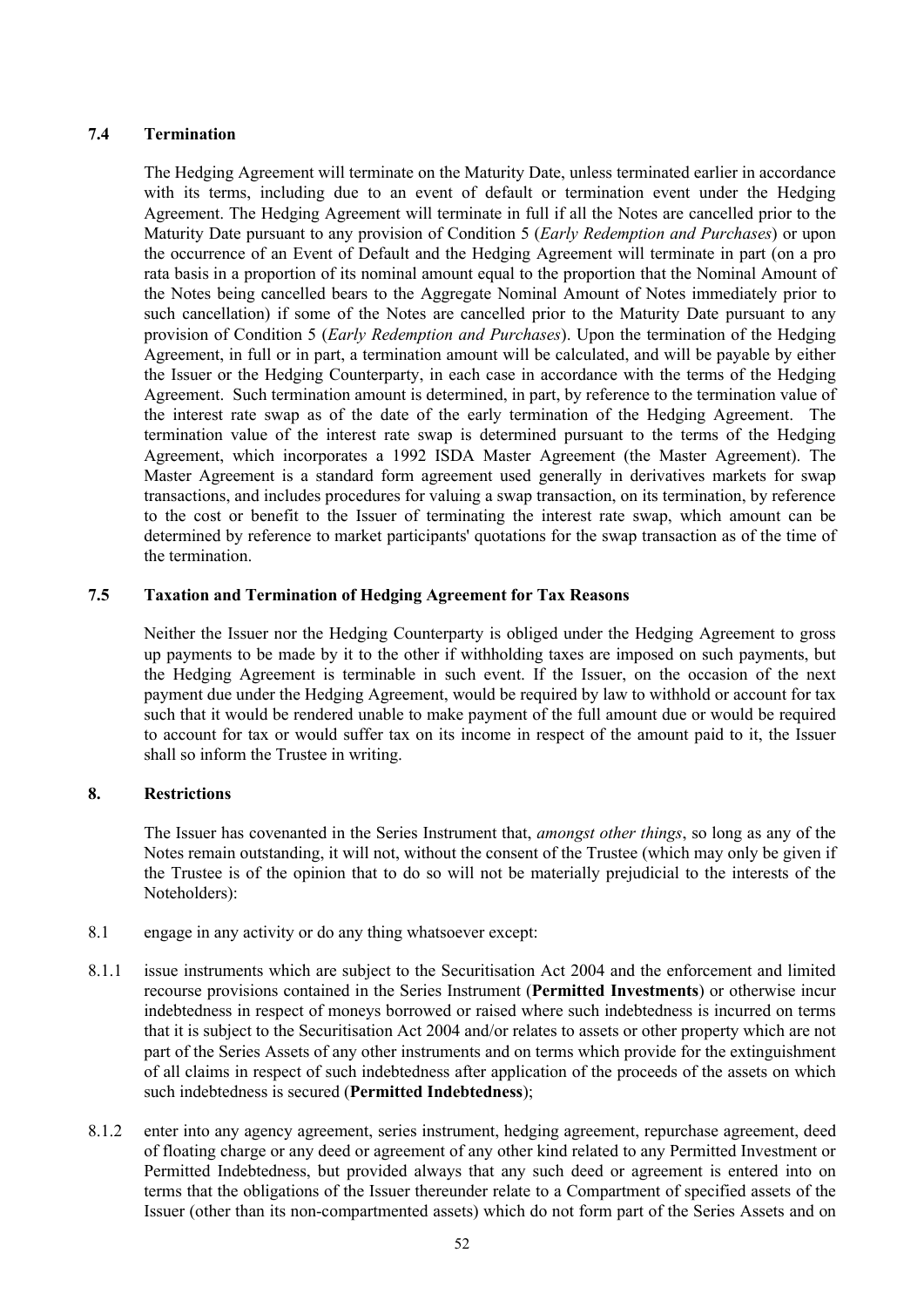terms which provide for extinguishment of all claims in respect of such obligations after application of the proceeds of the assets on which such indebtedness is secured;

- 8.1.3 acquire, or enter into any agreement constituting, the Collateral in respect of any Permitted Investment or the assets securing any Permitted Indebtedness or the agency agreement, series instrument, hedging agreement, repurchase agreement, deed of floating charge or other deeds or any ancillary agreements relating thereto;
- 8.1.4 perform its obligations under each Permitted Investment or Permitted Indebtedness, agency agreement, series instrument, hedging agreement, repurchase agreement, deed of floating charge or other deeds or agreements incidental to the issue and constitution of, or the granting of security for, any Permitted Investment or Permitted Indebtedness;
- 8.1.5 enforce any of its rights under each agency agreement, series instrument, hedging agreement, repurchase agreement, the deed of floating charge or any other deed or agreement entered into in relation to any Permitted Investment or Permitted Indebtedness;
- 8.1.6 perform any act incidental to or necessary in connection with any of the above;
- 8.1.7 as permitted by the Conditions;
- **8.2** have any employees;
- **8.3** subject to Condition 8.1, dispose of any of its property or other assets or any part thereof or interest therein (subject as provided in these Conditions relating to any Permitted Investment or the terms and conditions of any Permitted Indebtedness);
- **8.4** issue or create any other series of instruments unless either (a) the trustee thereof is the same person as the Trustee for the instruments or (b) subject to the provisions of the Securitisation Act 2004, the Trustee has received legal advice satisfactory to it from reputable legal advisers in England and the jurisdiction of incorporation of the Issuer to the effect that the appointment of a person other than the Trustee as trustee of such series of instruments will not adversely affect the ability of the Trustee to appoint an administrative receiver over the assets of the Issuer pursuant to the Deed of Floating Charge, unless the Relevant Rating Agency has confirmed in writing that such issue or creation would not adversely affect its current rating(s) of any of the rated Instruments issued by the Issuer;
- **8.5** following an issue of instruments pursuant to which the Issuer has relied on the exemption from registration as an "investment company" under the Investment Company Act provided by Section 3(c)(7) thereof (**Section 3(c)(7)**), issue additional instruments of such series or another series within the United States, or to or for the account or benefit of, US Persons, unless the Issuer further relies on Section 3(c)(7) to maintain its exemption from registration as an "investment company" under the Investment Company Act;
- 8.6 purchase, own, lease or otherwise acquire any real property (including office premises or like facilities);
- **8.7** consolidate or merge with any other person; or
- **8.8** incur any indebtedness for borrowed money other than in respect of the Notes or any Permitted Investment or any Permitted Indebtedness.

#### **9. Prescription**

Claims against the Issuer for payment in respect of the Notes shall be prescribed and become void unless made within 10 years or, where applicable, five years (in the case of interest) from the date on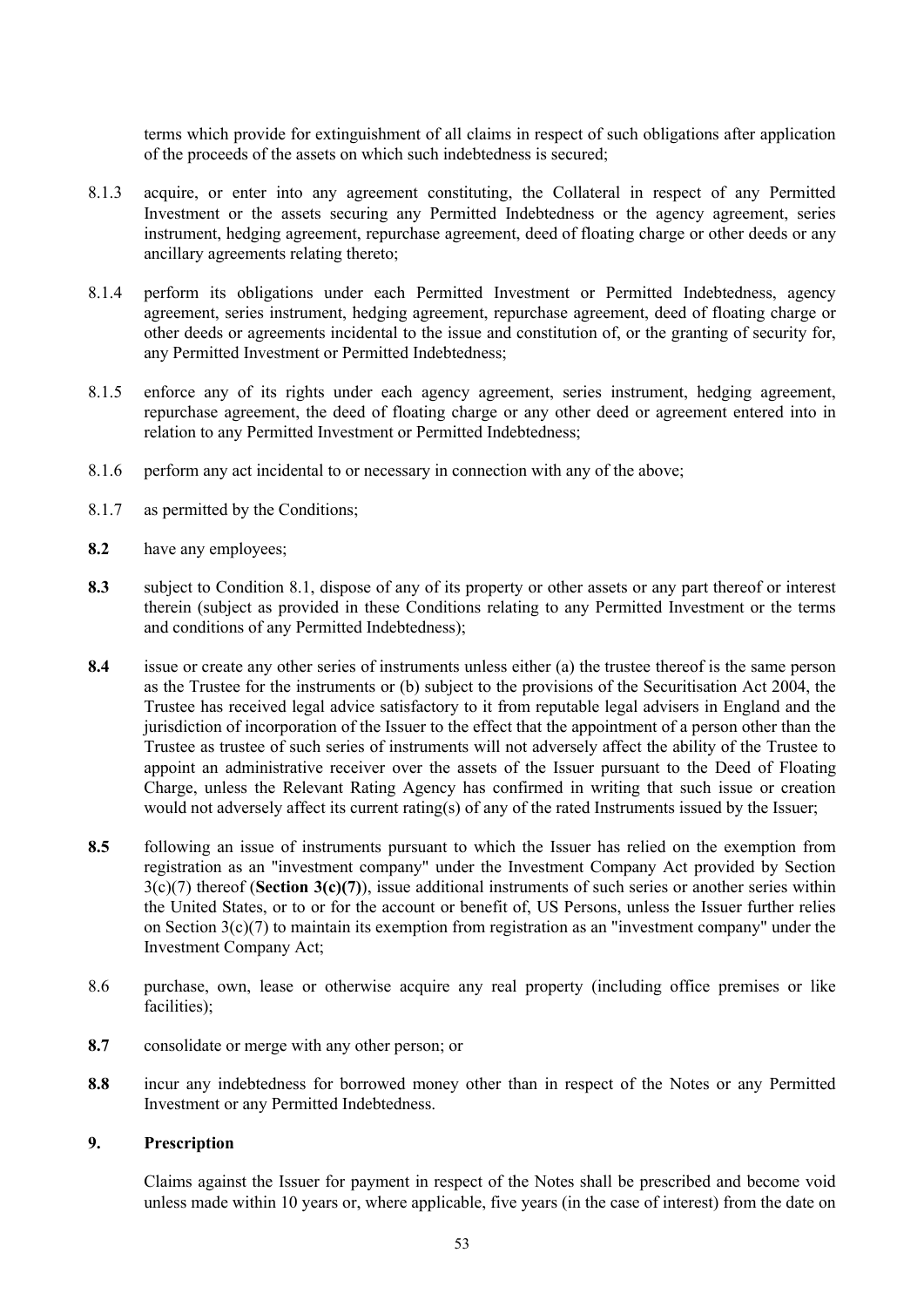which payment in respect thereof first becomes due or (if any amount of the money payable is improperly withheld or refused) the date on which notice is duly given to the Noteholders in accordance with Condition 15 (*Notices and Provision of Information*) that, upon further presentation of the Note being made in accordance with the Conditions, such payment will be made, provided that payment is in fact made upon such presentation.

### **10. Events of Default**

If any of the following events (each an **Event of Default**) shall occur and be continuing:

- **10.1** if default is made for a period of 14 days or more in the payment of any sum due in respect of the Notes; or
- **10.2** if the Issuer fails to perform or observe any of its other obligations under the Notes and the Series Instrument and (unless such failure is, in the opinion of the Trustee, incapable of remedy in which case no such notice as is referred to in this paragraph shall be required) such failure continues for a period of 30 days (or such longer period as the Trustee may permit) following the service by the Trustee on the Issuer of notice requiring the same to be remedied (and for these purposes, a failure to perform or observe an obligation shall be deemed to be remediable notwithstanding that the failure results from not doing an act or thing by a particular time); or
- **10.3** if any order shall be made by any competent court or any resolution passed for the winding-up or dissolution (including, without limitation, any bankruptcy (*faillite*), insolvency, voluntary of judicial liquidation (*liquidation volontaire ou judiciaire*), composition with creditors (*concordat préventif de faillite*), reprieve from payment (*sursis de paiement),* controlled management (*gestion contrôlée),*  fraudulent conveyance (*actio pauliana*), general settlement with creditors or reorganisation proceedings or similar proceedings affecting the rights of creditors generally) of the Company or the Issuer (as appropriate) save for the purposes of amalgamation, merger, consolidation, reorganisation or other similar arrangement on terms previously approved in writing by the Trustee or by an Extraordinary Resolution or formal notice is given of an intention to appoint an administrator (including, without limitation, any receiver (*curateur*), liquidator (*liquidateur*), auditor (*commissaire*), verifier (*expert-vérificateur*), *juge délégué* or *juge commissaire*), or any application is made or petition is lodged or documents are filed with the court or administrator in relation to the Company or the Issuer (as appropriate).

The Issuer has undertaken in the Series Instrument that, on each anniversary of the date of the first entry into of the Series Instrument between the Issuer and the Trustee and also within 14 days upon request by the Trustee, it will send to the Trustee a certificate signed by a director of the Issuer to the effect that, after making all reasonable enquiries by such director, to the best of the knowledge, information and belief of such director there did not exist, as at a date not more than five days prior to the date of the certificate, nor had there existed at any time prior thereto since the date of the Series Instrument or the date as of which the last such certificate was given, if any, any Event of Default or Potential Event of Default or, if such an Event of Default or Potential Event of Default did then exist or had existed, specifying the same and to such other effect as the Trustee may require.

*The Series Instrument provides that the Trustee shall not be under any obligation to monitor whether or not an Event of Default or a Potential Event of Default has occurred or is continuing and until expressly notified to the contrary may assume that no such event has occurred and that the Issuer is complying with all its obligations under the Series Instrument or any other document.*

### **11. Enforcement**

At any time the Trustee may, at its discretion and without further notice, take such action or institute such proceedings, other than insolvency related proceedings, against the Issuer as it may think fit to enforce the terms of the Series Instrument and the Notes and, at any time after the Notes or any of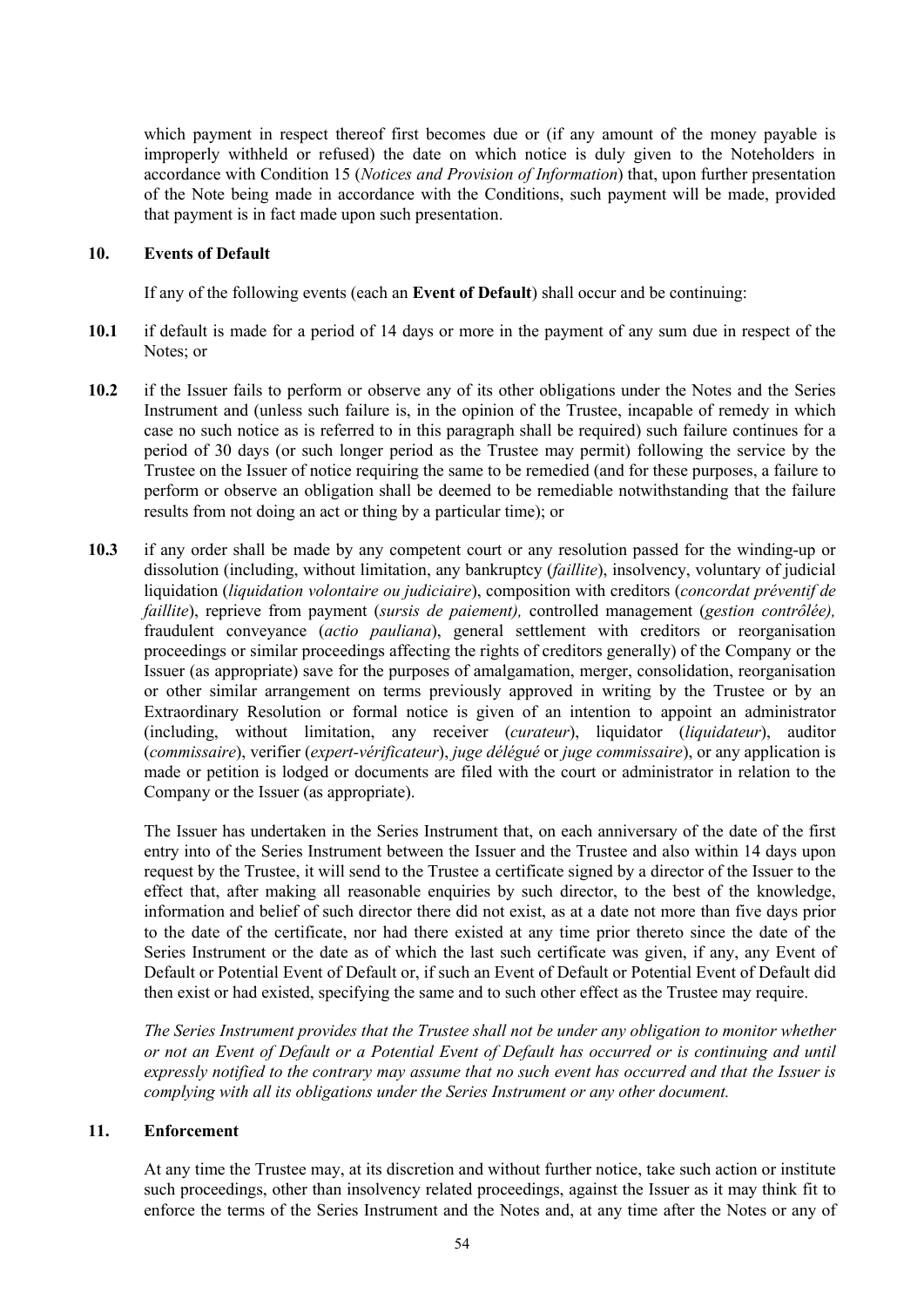them become due and payable or after the security in respect of the Notes becomes enforceable, to the extent provided in the Series Instrument, to enforce the security constituted by the Series Instrument, but it shall not be obliged to take action or any such proceedings unless (a) it shall have been so requested or directed by any person entitled to make such request or give such direction pursuant to Condition 6.6.2 (*Trustee*) and (b) it shall have been indemnified and/or secured to its satisfaction and provided that it shall not be obliged to take any action or bring any proceedings if it would be against any applicable law.

Only the Trustee (or, to the extent provided in Condition 6.6.1 (*Realisation of Series Assets by Selling Agent*), the Selling Agent) may pursue the remedies available under the Series Instrument to enforce the rights of the Series Parties, in respect of the Series Assets and the security and no other Series Party is entitled to proceed against the Issuer with respect to realisation of the Series Assets or the security unless the Trustee, having become bound to proceed in accordance with the terms of the Series Instrument, fails or neglects to do so for a reasonable period.

The Series Parties shall have recourse only to the Series Assets and, upon the Selling Agent or the Trustee having realised the same and distributed the net proceeds in accordance with Condition 6.4 (*General provisions relating to security*), the Series Parties or anyone acting on behalf of any of them shall not be entitled to take any further steps against the Issuer or the Trustee to recover any further sum (save for lodging a claim in the liquidation of the Issuer initiated by another party or taking proceedings to obtain a declaration or judgment as to the obligations of the Issuer) and the right to receive any such sum shall be extinguished. In particular, none of the Series Parties nor any other party to the Series Instrument shall be entitled to petition or take any other step for the winding-up of the Issuer, nor shall any of them have any claim in respect of any asset of the Issuer not forming part of the Series Assets.

The Trustee shall not be obliged to take any action under the Series Instrument or any other document in respect of a Series unless (a) it has been directed by an Extraordinary Resolution of the Noteholders or (b) it has been so requested or directed by the Hedging Counterparty pursuant to Condition 6.6.2 (*Trustee*) provided that in each case, the Trustee shall have been indemnified and/or secured and/or pre-funded to its satisfaction and it shall not be obliged to take any action if it would be against any applicable law.

### **12. Meetings of Noteholders; Modifications; Waiver; Substitution**

### **12.1 Meetings of Noteholders**

The Series Instrument contains provisions for convening meetings of Noteholders to consider any matter affecting their interests, including modification by Extraordinary Resolution of the Notes (including these Conditions or the provisions of the Series Instrument insofar as the same may apply to such Notes). The quorum at any such meeting for passing an Extraordinary Resolution will be one or more persons holding or representing in the aggregate more than 50 per cent. in Aggregate Nominal Amount of the Notes for the time being outstanding or, at any adjourned such meeting, one or more persons being or representing Noteholders, whatever the aggregate Nominal Amount of the Notes so held or represented, and an Extraordinary Resolution duly passed at any such meeting shall be binding on all the Noteholders, whether present or not, except that any Extraordinary Resolution proposed, *amongst other things*:

- (i) to amend the dates of maturity of the Notes, or any date for any payment in respect thereof,
- (ii) to cancel any Note or reduce the Nominal Amount of any Note or reduce any amount payable on redemption or cancellation of, the Notes,
- (iii) to reduce the rate or rates of interest (if any) or to modify (except where such modification is in the opinion of the Trustee bound to result in an increase), the method of calculating the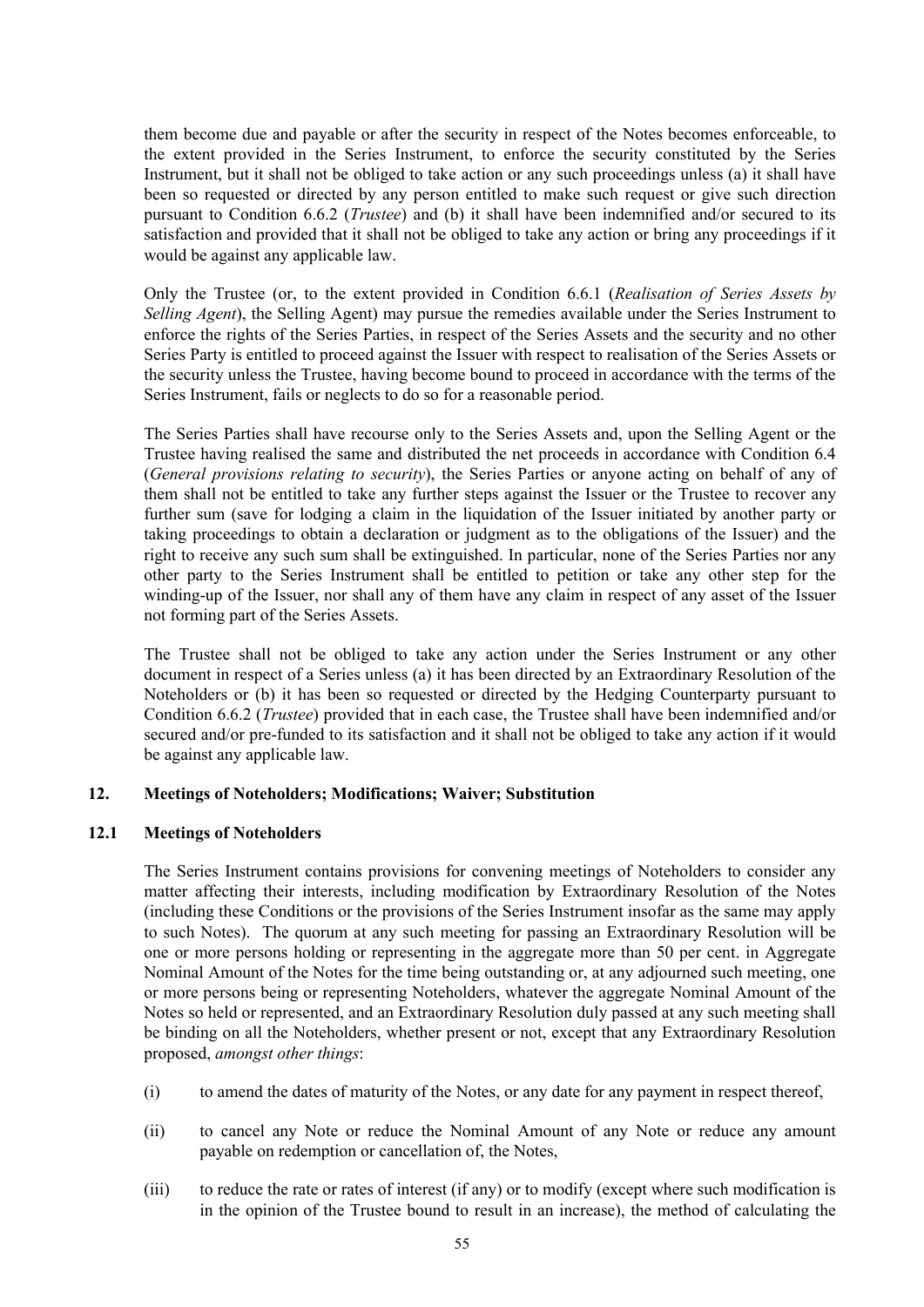amount payable or to modify of the date of payment, or, where applicable the method of calculating the date of payment in respect of any principal, premium or interest (if any) in respect of the Notes,

- (iv) to change the Minimum Floating Interest Rate and/or Maximum Floating Interest Rate,
- (v) to change any method of calculating the Early Termination Amount or, any other amount payable in respect thereof,
- (vi) to change the currency or currencies of payment or denomination of the Notes,
- (vii) to take any steps which as specified in the Series Instrument may only be taken following approval by an Extraordinary Resolution to which the special quorum provisions apply,
- (viii) to modify the provisions concerning the quorum required at any meeting of Noteholders or the majority required to pass an Extraordinary Resolution,
- (ix) to modify the provisions of the Series Instrument concerning this exception, or
- (x) to modify any other provisions specifically identified for this purpose in the Series Instrument,

will only be binding if passed at a meeting of the Noteholders, the quorum at which shall be one or more persons holding or representing 75 per cent. or, at any adjourned meeting, not less than 25 per cent., in Aggregate Nominal Amount of the Notes for the time being outstanding.

Noteholders will be entitled to examine fifteen days before the annual general meeting at the registered office of the Issuer (i) the annual accounts and the list of directors as well as the list of the approved statutory auditors ("*réviseurs d'entreprises agréés*"), (ii) the list of sovereign debt, shares, bonds and other company securities making up the portfolio, (iii) the report of the Board and (iv) the report of the approved statutory auditors.

Noteholders may attend general meetings of the shareholders of Palladium Securities 1 S.A. and shall be entitled to speak but not to vote.

The provisions relating to meetings of bondholders contained in articles 86 to 94-8 of the Luxembourg Company Law will not apply in respect of the Notes.

### **12.2 Modification**

Without prejudice to the need to obtain the consent of each other party to the relevant agreement or deed, the Trustee may, without the consent of the Noteholders but only with the prior written consent of each Hedging Counterparty, agree to (i) any modification to the Series Instrument, the Hedging Agreement or any other agreement or document entered into in relation to the Notes which is of a formal, minor or technical nature or is made to correct a manifest error or an error which is, in the opinion of the Trustee, proven, (ii) any modification of any of the provisions of the Series Instrument, the Hedging Agreement or any other agreement or document entered into in relation to the Notes which in the opinion of the Trustee is not materially prejudicial to the interests of the Noteholders and provided in each case that the Relevant Rating Agency has confirmed in writing that its then current rating of the Notes will not be adversely affected and (iii) any modification of the provisions of the Series Instrument, any Hedging Agreement or any other agreement or document entered into in relation to the Notes which is made to satisfy any requirement of the Relevant Rating Agency or any stock exchange on which the Notes are or are proposed to be, listed and which, in each case, is not in the opinion of the Trustee materially prejudicial to the interests of the Noteholders. The Series Instrument provides that the Issuer shall not agree to any amendment or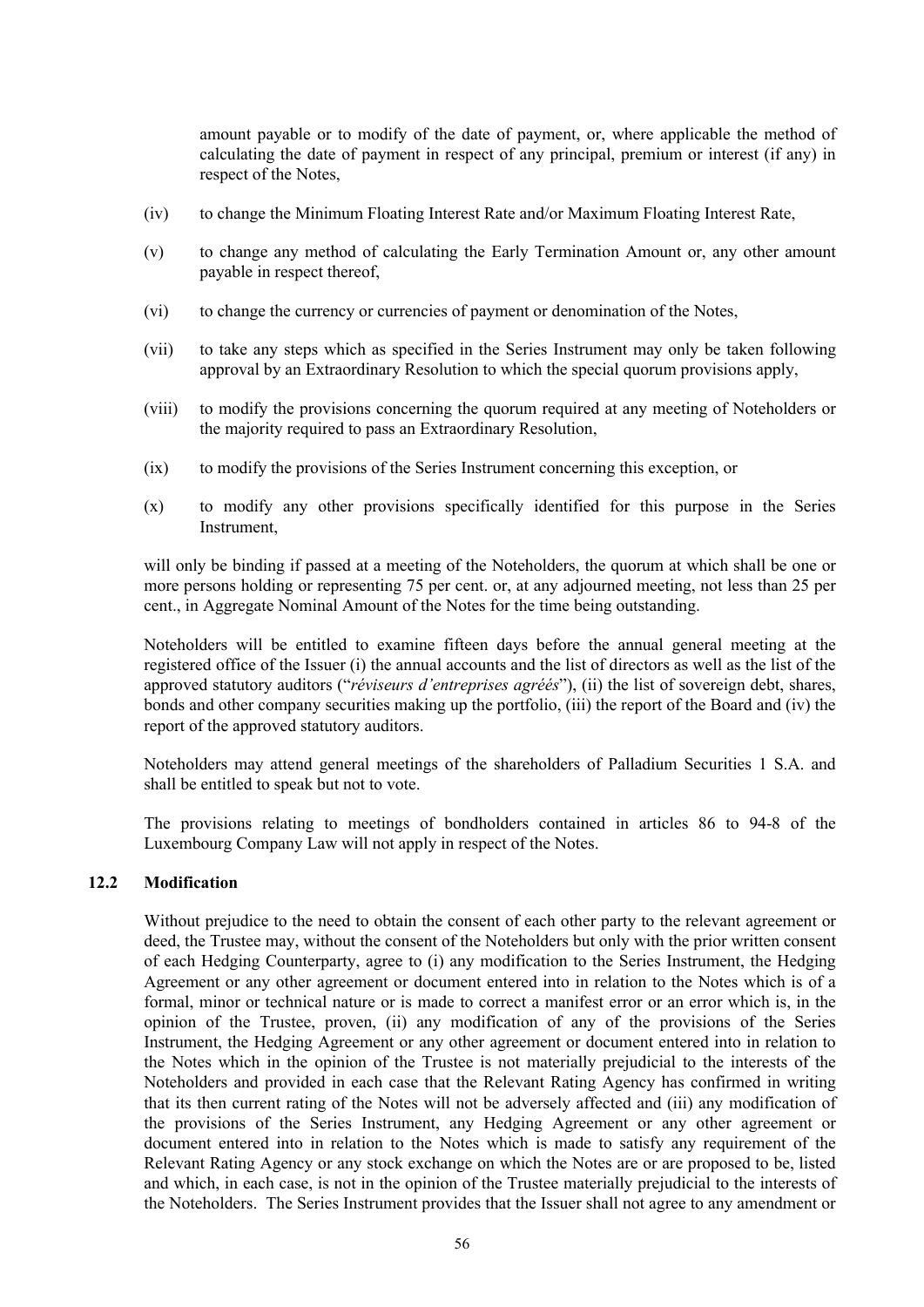modification of the Series Instrument without first obtaining the consent in writing of the Hedging Counterparty, which consent shall not be unreasonably withheld or delayed.

If the Trustee shall so require, any such modification shall be notified by the Issuer to the Noteholders as soon as practicable thereafter in accordance with Condition 15 (*Notices and Provision of Information*).

The Trustee shall be entitled to assume, for the purpose of exercising any power, trust, duty or discretion under or in relation to this Condition 12.2, that any exercise of such power, trust, duty or discretion will not be materially prejudicial to the interests of the relevant Noteholders if the Relevant Rating Agency has confirmed in writing that its current rating(s) of the relevant Notes then in force will not be adversely affected by such exercise.

#### **12.3 Waiver**

The Trustee may, without the consent of the Noteholders but only with the prior written consent of the Hedging Counterparty and without prejudice to its rights in respect of any subsequent breach, from time to time and at any time, but only if and in so far as in its opinion the interests of the Noteholders shall not be materially prejudiced thereby, waive or authorise, on such terms and conditions as to it shall seem expedient, any breach or proposed breach by the Issuer of any of the covenants or provisions in the Series Instrument or these Notes or determine that any Event of Default or Potential Event of Default shall not be treated as such provided always that the Trustee shall not exercise any powers conferred on it by this Condition 12.3 in contravention of any express direction given by an Extraordinary Resolution of the Noteholders but no such direction shall affect any waiver, authorisation or determination previously given or made. Any such waiver, authorisation or determination shall be binding on the Noteholders and the Hedging Counterparty.

#### **12.4 Substitution**

The Trustee may, subject to the prior written consent of the Hedging Counterparty (which consent shall not be unreasonably withheld or delayed) and subject to the Relevant Rating Agency having confirmed in writing that its current rating of the Notes will not be adversely affected, but without the consent of the Noteholders or any other Series Party, agree to the Issuer (or of any previous substituted company) (for the purposes of this Condition 12.4, the **current Issuer**) being substituted as the principal debtor in respect of the Notes by any other company (the **Substitute Company**), provided that:

- (a) an undertaking is given by the Substitute Company to the Trustee in a form satisfactory to the Trustee to be bound by the terms of the Series Instrument and by the Conditions (with any consequential amendments which may be appropriate) as fully as if the Substitute Company had been a party to the Series Instrument and named therein and in any securities or instruments evidencing the Notes as the principal debtor in place of the current Issuer;
- (b) the Substitute Company acquires the current Issuer's equity of redemption in the relevant Series Assets, acknowledges the security created in respect thereof pursuant to the Series Instrument and takes all such action as the Trustee may require so that each such security constitutes a valid first fixed charge or other security interest over the Series Assets for the obligations of the Substitute Company;
- (c) if a Director or other authorised officer of the Substitute Company certifies that the Substitute Company will be solvent immediately after the time at which the said substitution is to be effected, the Trustee shall not have regard to the financial condition, profits or prospects of such Substitute Company or compare the same with those of the current Issuer (or any previous substituted company);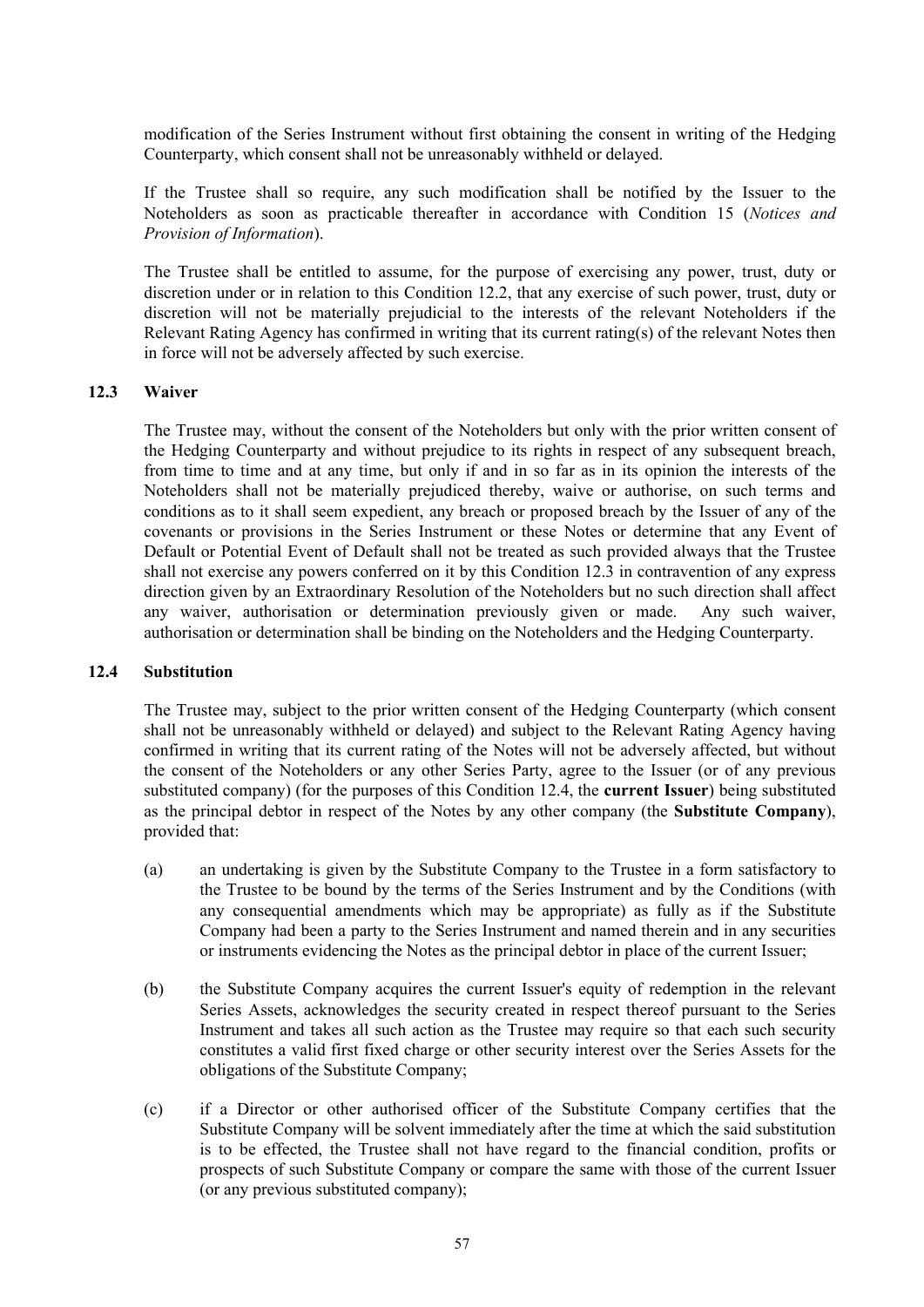- (d) the Trustee shall be satisfied that (i) all necessary governmental and regulatory approvals and consents necessary for or in connection with the assumption by the Substitute Company of liability as principal obligor in respect of, and of its obligations under, the Instruments have been obtained and (ii) such approvals and consents are at the time of substitution in full force and effect:
- (e) the current Issuer and the Substitute Company shall execute such other deeds, documents and instruments (if any) as the Trustee may require in order that such substitution be fully effective and comply with such other requirements in the interests of the Noteholders as the Trustee may direct; and
- (a) such substitution would not, in the opinion of the Trustee, be materially prejudicial to the **Instrumentholders**

*Prospective investors should note that in the case of such substitution the Issuer will be released from any and all of its obligations in respect of the Notes and any relevant agreements and that Noteholders will only be able to claim any amounts payable under the Notes from the Substitute Company.*

*In the case of a substitution of the Issuer in accordance with this Condition 18.4, a notice will, in (and for so long as the rules and regulations of the Luxembourg Stock Exchange or, as the case may be, such other relevant stock exchange so require), be published on the Luxembourg Stock Exchange website or, as the case may be, such other stock exchange. In addition, in the case of a substitution of the Issuer in accordance with this Condition 12.4, for so long as any securities of the Issuer are listed on the Official List of the Luxembourg Stock Exchange so require, the Issuer will prepare any supplement to this Offering Circular in respect of such substitution which will be submitted to the CSSF for its approval.*

*By subscribing to, or otherwise acquiring, the Notes, the Noteholders expressly consent to the substitution of the Issuer and to the release of the Issuer from any and all obligations in respect of the Notes and any relevant agreements and are expressly deemed to have accepted such substitution and the consequences thereof.*

# **12.5 Entitlement of the Trustee**

In connection with the exercise of its functions (including but not limited to those referred to in this Condition) the Trustee shall have regard to the interests of the holders of the Notes as a Series and shall not have regard to the consequences of such exercise for individual Noteholders whatever their number and, in particular but without limitation, shall not have regard to the consequence of any such exercise for individual Noteholders resulting from their being domiciled or resident in, or otherwise connected with, or subject to the jurisdiction of, any particular territory or political subdivision thereof and the Trustee shall not be entitled to require, nor shall any Noteholder be entitled to claim, from the Issuer any indemnification or payment in respect of any tax consequence of any such exercise upon individual holders of such Notes.

# **13. Replacement of Notes**

If a Note is lost, stolen, mutilated, defaced or destroyed, it may be replaced, subject to applicable laws at the specified office of the Principal Agent in London or such other Paying Agent as may from time to time be designated by the Issuer for the purpose and notice of whose designation is given to Noteholders in accordance with Condition 15 (*Notices and Provision of Information*), in each case on payment by the claimant of the fees and costs incurred in connection therewith and on such terms as to evidence, security and indemnity and otherwise as the Issuer may reasonably require. Mutilated or defaced Notes must be surrendered before replacements will be issued.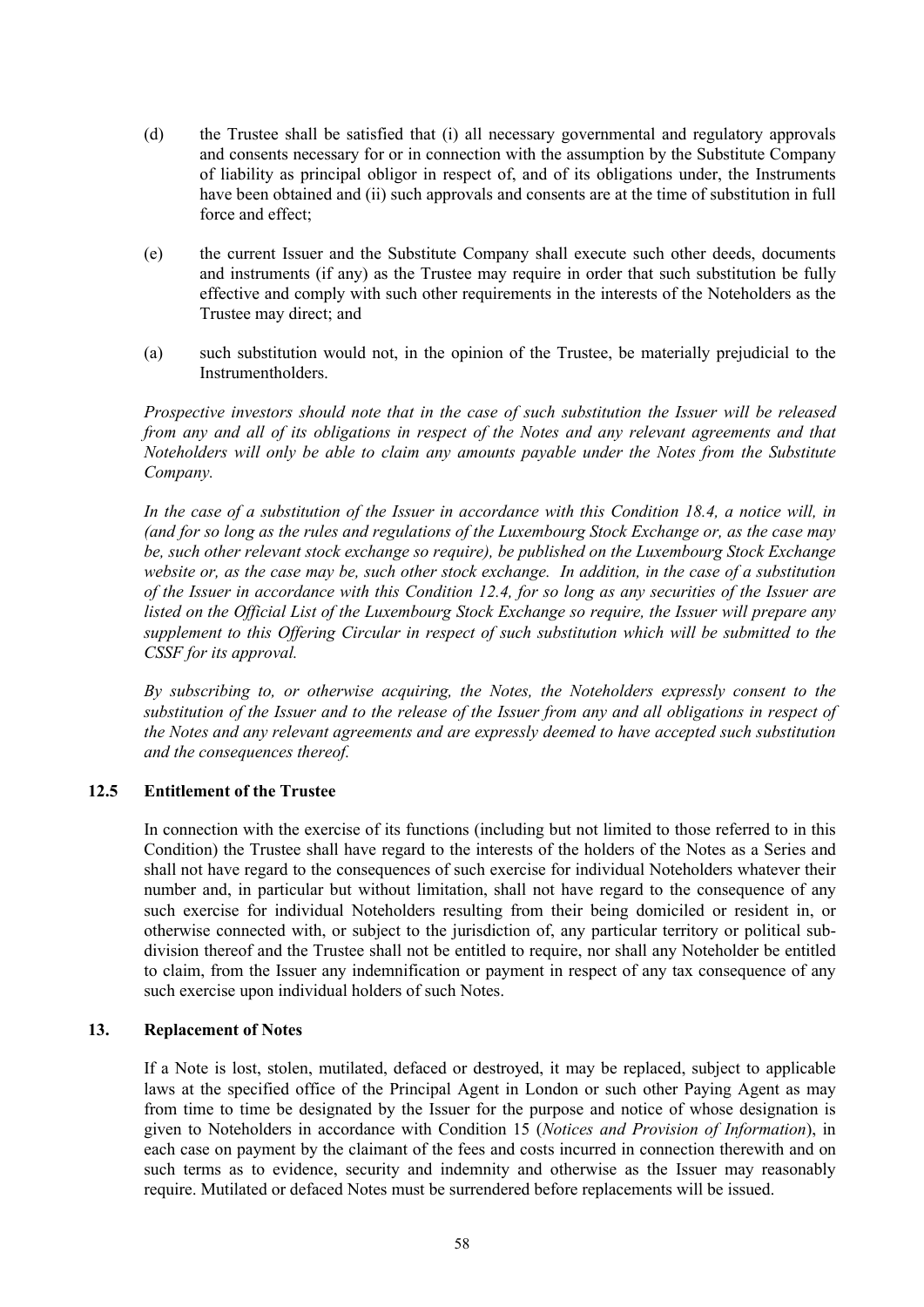# **14. Further Issues**

The Issuer may from time to time without the consent of the Noteholders, create and issue further notes so as to be consolidated and form a single series with the existing Notes subject to Condition 8 (*Restrictions*) and subject to the Trustee being satisfied that the value of the Series Assets relating to the Notes is correspondingly increased .

Any such notes shall be constituted in accordance with the Series Instrument.

# **15. Notices and Provision of Information**

All notices regarding the Notes will be deemed to be validly given if published (a) in a leading English language daily newspaper of general circulation in London (which is expected to be the *Financial Times*), or (b) if and for so long as the Notes are listed on the Official List of the Luxembourg Stock Exchange and admitted to trading on the Luxembourg Stock Exchange's regulated market, and it is a requirement of applicable law or regulations, in a leading newspaper having general circulation in Luxembourg (which is expected to be the *Luxembourger Wort*), or on the Luxembourg Stock Exchange's website ([www.bourse.lu.](www.bourse.lu)), or (c) in either case, on the website w[ww.it.investmentprodukte.db.com or](www.it.investmentprodukte.db.com o) if su[ch publication i](http://www.bourse.lu/)s not practicable, in a leading English [language daily newspaper having g](http://www.it.investmentprodukte.db.com/)eneral circulation in Europe. The Issuer shall also ensure that notices are duly published in a manner which complies with the rules of any stock exchange or other relevant authority on which the Notes are for the time being listed or by which they have been admitted to trading. Any such notice will be deemed to have been given on the date of the first publication or, where required to be published in more than one newspaper or website, on the date of the first publication. If publication as provided above is not practicable, a notice will be given in such other manner, and will be deemed to have been given on such date, as the Trustee shall approve.Notices to be given by any Noteholder shall be in writing and given by lodging the same, together with the relevant Note, with the Principal Agent.

### **16. Agents**

The Agents act solely as agents of the Issuer and do not assume any obligation or duty to, or any relationship of agency or trust for or with, any Noteholder. Subject as provided in Condition 6.5 (*Application of Proceeds of Series Assets*) relating to the Custodian the Issuer reserves the right at any time with the prior written approval of the Trustee to vary or terminate the appointment of any of the Agents and to appoint additional or other Paying Agents, provided that the Issuer will at all times maintain (i) a Principal Agent, (ii) a Calculation Agent, (iii) a Paying Agent qualifying as a credit institution or financial institution under Directive 2006/48/EC and capable of ensuring that the financial service of the Notes is made in Luxembourg (for so long as the Notes are listed on the Official List of the Luxembourg Stock Exchange and the rules of that exchange so require), (iv) a Custodian being a credit institution established or having its registered office in Luxembourg and approved by the CSSF in its capacity as supervisory authority of regulated securitisation undertakings and (v) a Selling Agent (subject to Condition 6.6.1 (*Realisation of Series Assets by Selling Agent*)). Notice of any such change or any change of any specified office of any Paying Agent will promptly be given to the Noteholders in accordance with Condition 15 (*Notices and Provision of Information*).

The Calculation Agent may, without the consent of the Issuer, delegate any of its obligations and functions to a third party as it deems appropriate.

### **17. Indemnification and Obligations of the Trustee; Replacement of the Trustee**

The Series Instrument contains provisions for the indemnification of the Trustee and for its relief from responsibility including for the exercise of any voting rights in respect of the Collateral or for the value, validity and sufficiency of the Series Assets and enforceability (which the Trustee has not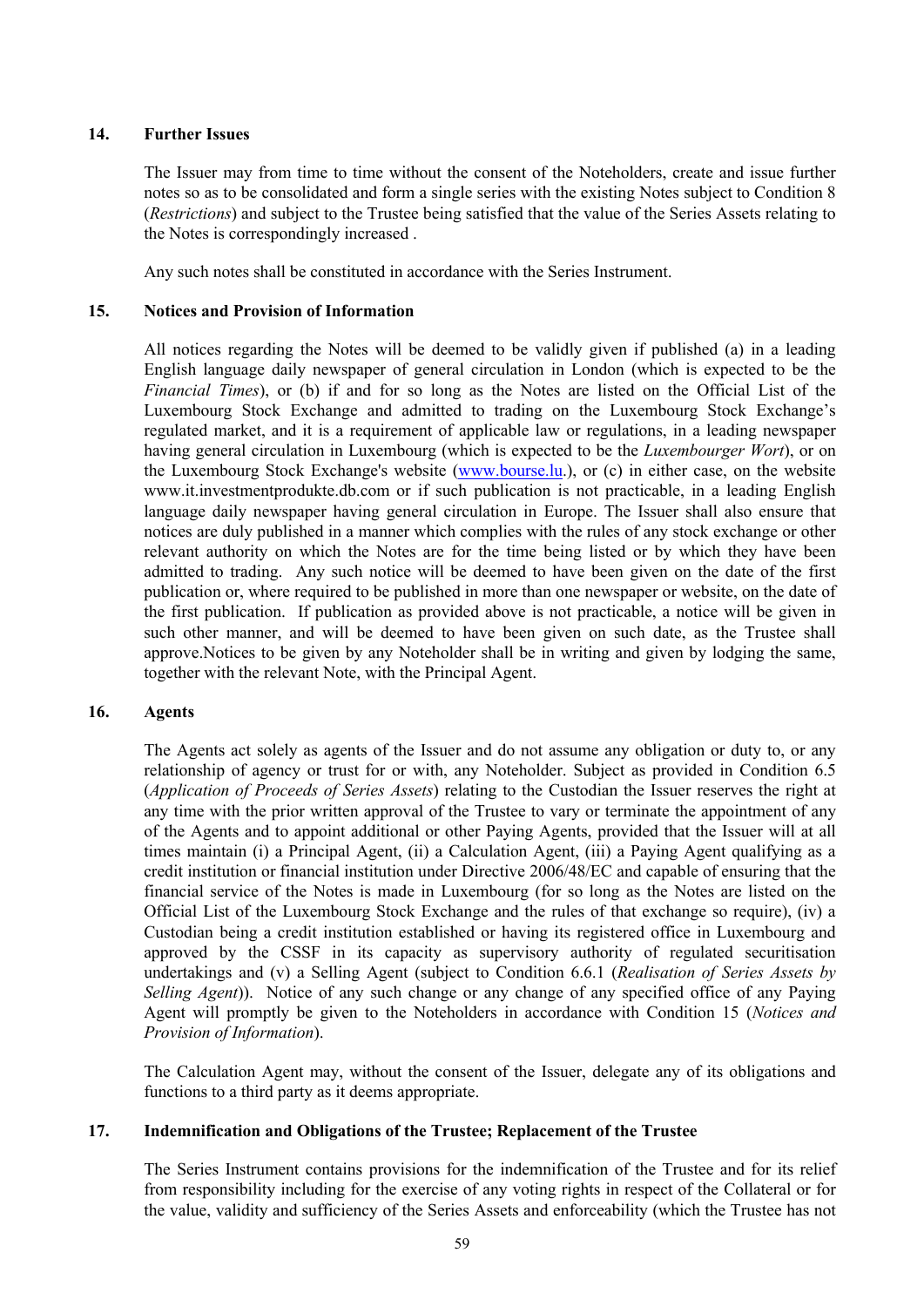investigated) of the security created over the Series Assets. The Trustee is not obliged to take any action under the Series Instrument unless directed or requested as provided in these Conditions and indemnified and/or secured and/or pre-funded to its satisfaction. The Trustee and any affiliate is entitled to enter into business transactions with the Issuer, any issuer or guarantor (where applicable) of any of the Collateral, the Hedging Counterparty, or any of their subsidiary, holding or associated companies without accounting to the Noteholders for profit resulting therefrom.

The Trustee is exempted from liability with respect to any loss or theft or reduction in value of the Collateral, from any obligation to insure or to procure the insuring of the Collateral (or any documents evidencing, constituting or representing the same or transferring any rights or obligations thereunder) and from any claim arising from the fact that the Collateral is held in an account with Euroclear, Clearstream, Luxembourg or any other clearance system in accordance with that system's rules or otherwise held in safe custody by the Custodian or any custodian selected by the Trustee (in each case, if applicable). The Trustee is not responsible for supervising the performance by any other person of their obligations to the Issuer.

The Series Instrument provides that the Trustee will be under no obligation or duty to act on any directions of the Noteholders or the Hedging Counterparty (save in each case as expressly provided in the Series Instrument) and (save as aforesaid) in the event of any conflict between directions given by the Noteholders and the Hedging Counterparty (in any case where it is expressly provided in the Series Instrument that the Noteholders and the Hedging Counterparty are entitled to give directions to the Trustee) it shall be entitled to act in accordance only with the directions of the Noteholders (but without prejudice to the provisions concerning the enforcement of security under Condition 6.6 (*Realisation of the Series Assets*) and Condition 11 (*Enforcement*) and the Series Instrument and to the provisions concerning the application of moneys received by the Trustee upon such enforcement under Condition 6.4 (*General Provisions Relating to Security*) and the Series Instrument) subject in each case to the Trustee being indemnified and/or secured and/or pre-funded to its satisfaction.

The Series Instrument provides that the Issuer may replace the Trustee subject to the prior approval by Extraordinary Resolution of the Noteholders and the consent of each Hedging Counterparty.

The Issuer hereby expressly accepts and confirms, for the purposes of articles 1278 of the Luxembourg civil code, that notwithstanding any assignment, transfer and/or novation permitted under, and made in accordance with the provisions of the Series Instrument, any security created under the Series Instrument shall be preserved for the benefit of the new trustee (for itself and the secured parties) and, for the avoidance of doubt, for the benefit of each of the secured parties.

### **18. Governing Law and Jurisdiction**

### **18.1 Governing Law**

The Series Instrument and the Notes (and any non-contractual obligations arising out of or in connection with the Series Instrument and the Notes) are governed by, and shall be construed in accordance with, English law. For the avoidance of doubt, the provisions of articles 86 to 94-8 of the Luxembourg Company Law are excluded.

### **18.2 Jurisdiction**

The courts of England are to have non-exclusive jurisdiction to settle any disputes which may arise out of or in connection with the Notes (including any disputes relating to any non-contractual obligations arising out of or in connection with the Series Instrument and/or the Notes) and accordingly any legal action or proceedings arising out of or in conjunction with the Notes may be brought in such courts. The Issuer has in the Series Instrument irrevocably submitted to the jurisdiction of such courts.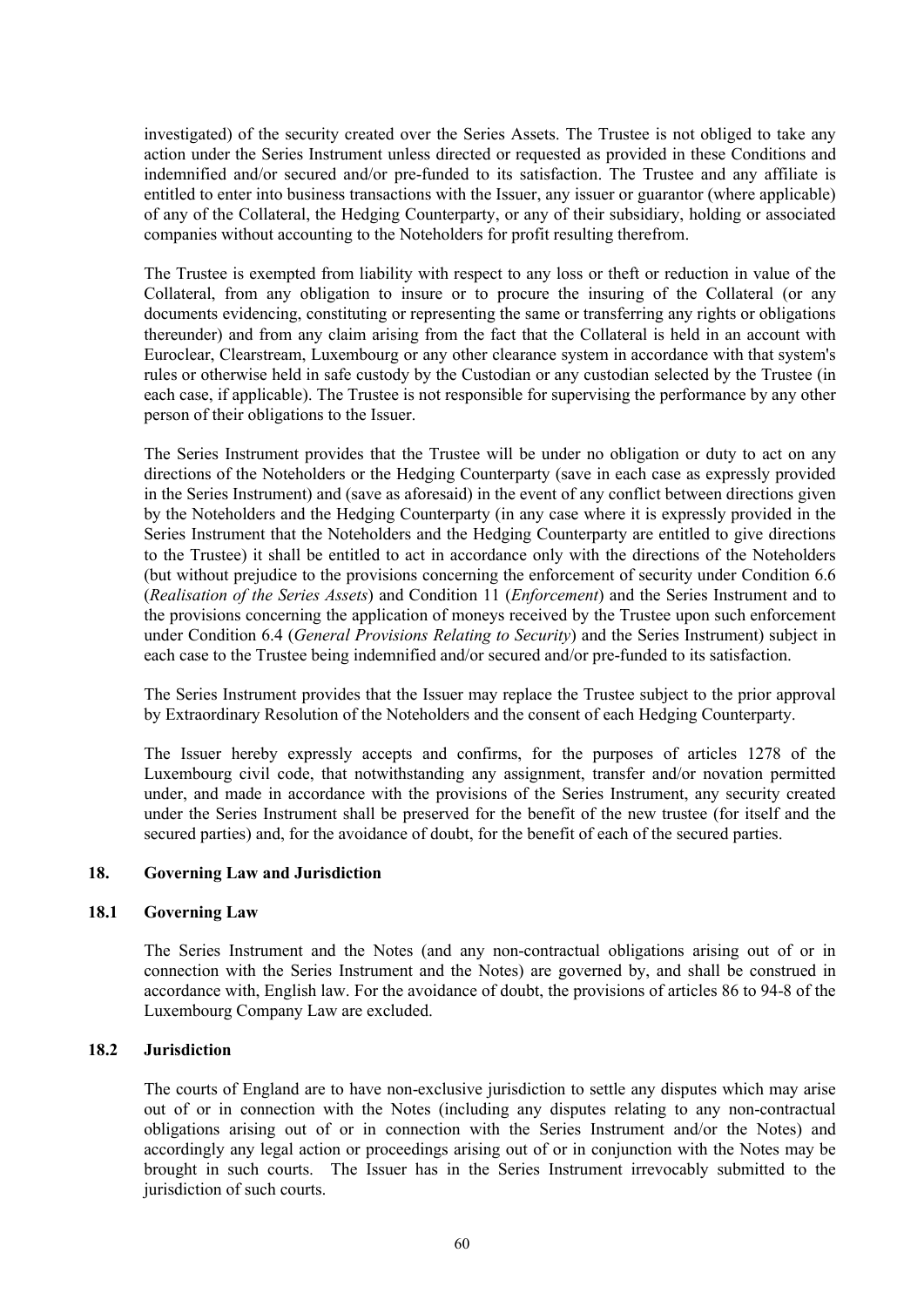# **18.3 Agent for Service of Process**

The Issuer has irrevocably appointed Deutsche Bank AG London, Winchester House, 1 Great Winchester Street, London EC2N 2DB as its Agent for Service of Process, at its registered office for the time being, as its agent to receive, for it and on its behalf, service of process in any proceedings in England.

# **19. Contracts (Rights of Third Parties) Act 1999**

No person shall have any right to enforce any term or condition of the Notes under the Contracts (Right of Third Parties) Act 1999.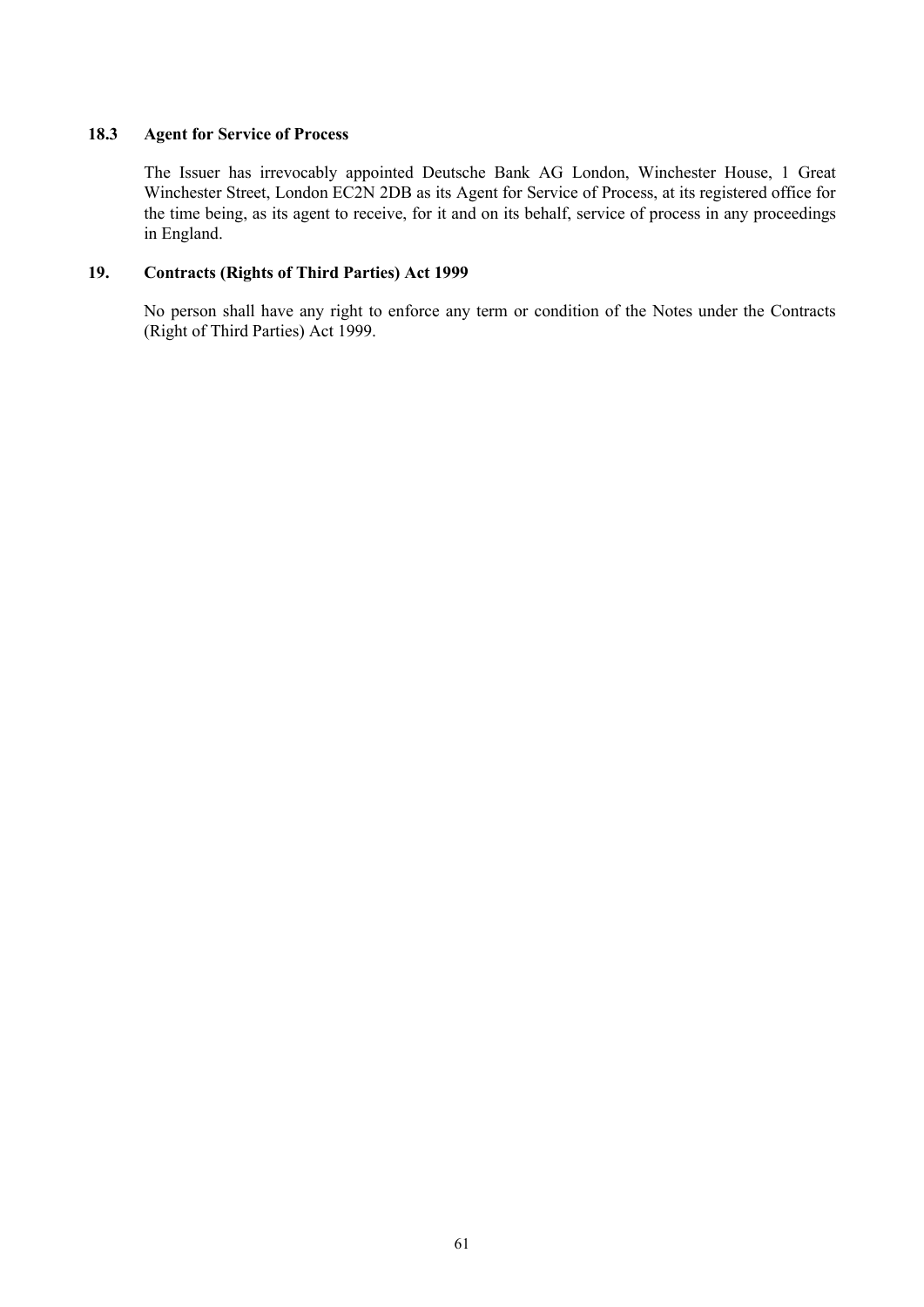# **4. DESCRIPTION OF THE ISSUER**

# **General**

Palladium Securities 1 S.A. (the **Company**) is a special purpose vehicle incorporated as a *société anonyme* (public limited liability company) under the laws of the Grand Duchy of Luxembourg for the purpose of issuing asset backed securities on 8 September 2004 and its activities as regulated securitisation undertaking are subject to the Securitisation Act 2004. A copy of the incorporation deed containing the Articles has been published in the *Mémorial C, Recueil des sociétés et associations* on 22 November 2004 and the Issuer is registered with the Luxembourg trade and companies register (*Registre de commerce et des sociétés, Luxembourg*) under number B.103.036. The Articles were amended on 23 April 2009. Copies of the amended and restated Articles have been published in the *Mémorial C. Recueil des sociétés et associations* number 1012 on 15 May 2009.

The registered office of the Company is at 2, boulevard Konrad Adenauer, L-1115 Luxembourg and its telephone number is  $+35242122 - 1$ .

In accordance with the Securitisation Act 2004, the Company entrusts the custody of its liquid assets and securities with Deutsche Bank Luxembourg S.A., a credit institution established in Luxembourg.

# **Share Capital and Shareholders**

The authorised share capital of the Company is  $\epsilon$ 227,272.50 divided into 181,818 Ordinary Shares (as defined in the Articles) of  $\epsilon$ 1.25 each.

The Company has issued 181,818 Ordinary Shares, all of which are fully paid and are held by the following persons:

| <b>Ordinary Shareholders</b>                                                                                       | No. of Ordinary Shares owned |
|--------------------------------------------------------------------------------------------------------------------|------------------------------|
| The Freesia Charitable Trust<br>Anson House, Havilland Street, St Peter Port,<br>Guernsey, Channel Islands GY1 3GF | 181,816                      |
| Ansons Fund Managers Limited<br>Anson House, Havilland Street, St Peter Port,<br>Guernsey, Channel Islands GY1 3GF | 2                            |

Each of the issued Ordinary Shares is held on trust by the holders thereof (each holder a **Share Trustee** and, together, the **Share Trustees**) under the terms of a declaration of trust (each a **Declaration of Trust** and, together, the **Declarations of Trust**) dated 3 September 2004, under which the relevant Share Trustee holds its Ordinary Shares on trust for charity. The Share Trustees have no beneficial interest in and derive no benefit (other than any expenses for acting as Share Trustee) from their holding of the issued shares. The Share Trustees will apply any income derived by them from the Issuer solely for charitable purposes.

### **Business**

So long as any of the Notes remain outstanding, the Company acting in respect of Compartment 60-2011-02 (the **Issuer**) will be subject to the restrictions set out in the Terms and Conditions of the Notes and the Articles.

The estimated amount of the preliminary expenses of the Company in its capacity as Issuer in respect of the Notes are EUR 100,000 and are payable by the Arranger.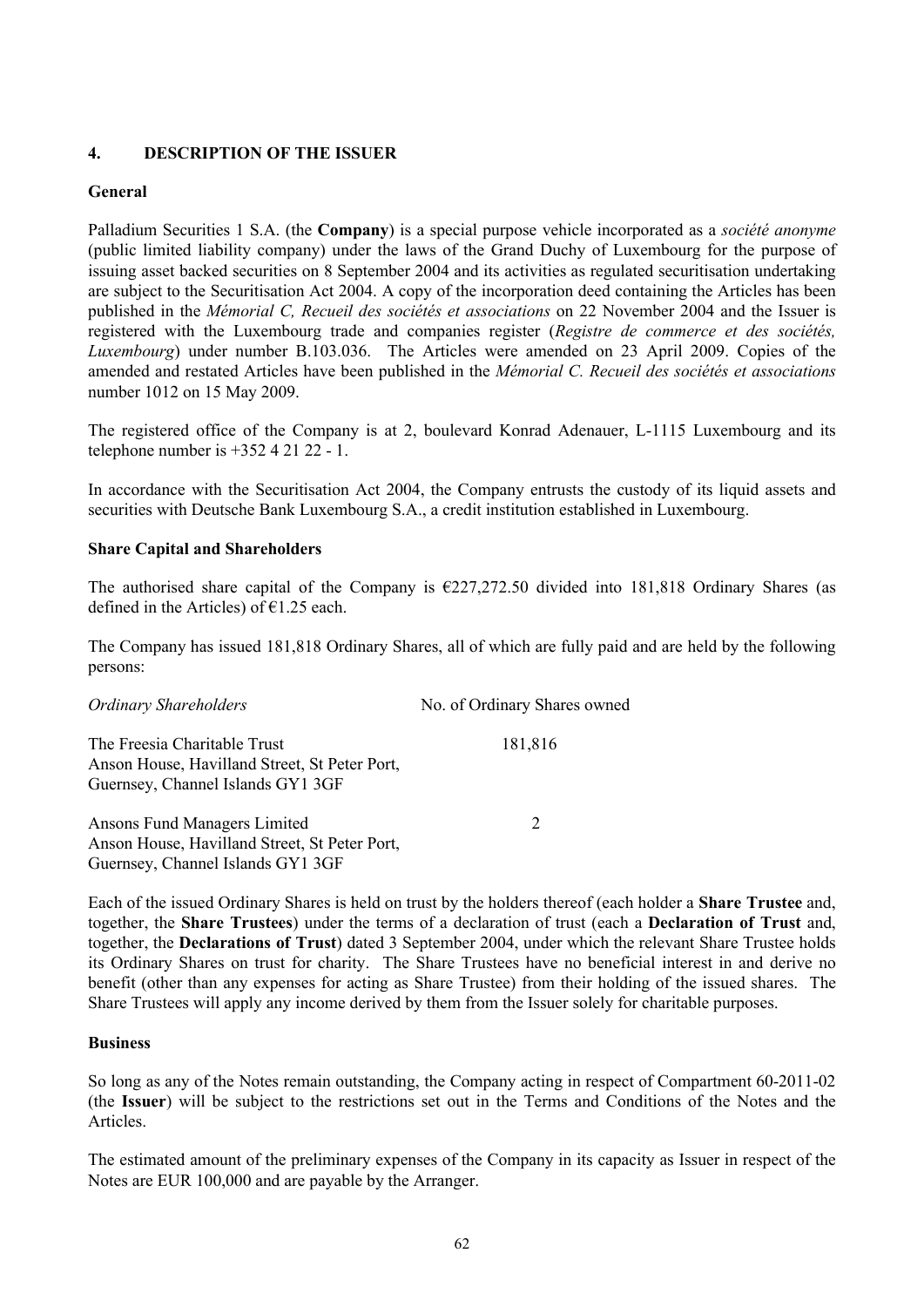The corporate objects of the Company set out in the Articles are to enter into, perform and serve as a vehicle for, any securitisation transactions as permitted under the Securitisation Act 2004.

The Company may acquire or assume, directly or through another entity or vehicle, the risks relating to the holding or ownership of claims, structured deposits, receivables and/or other goods, structured products relating to commodities or assets (including securities of any kind), either movable or immovable, tangible or intangible, and/or risks relating to liabilities or commitments of third parties or which are inherent to all or part of the activities undertaken by third parties, by issuing securities (valeurs mobilières) of any kind whose value or return is linked to these risks. The Company may assume or acquire these risks by acquiring, by any means, claims, deposits, receivables and/or other goods, structured products relating to commodities or assets, by guaranteeing the liabilities or commitments of third parties or by binding itself in any other way. The method that will be used to determine the value of the securitised assets will be set out in the relevant issue documentation proposed by the Issuer.

The Company may, within the limits of the Securitisation Act 2004, proceed, so far as they relate to securitisation transactions, to (i) the acquisition, holding and disposal, in any form, by any means, whether directly or indirectly, of participations, rights and interests in, and obligations of, Luxembourg and foreign companies, (ii) the acquisition by purchase, subscription, or in any other manner, as well as the transfer by sale, exchange or in any other manner of stock, bonds, debentures, notes and other securities or financial instruments of any kind (including notes or parts or units issued by Luxembourg or foreign mutual funds or similar undertakings and exchangeable or convertible securities) and receivables, claims or loans or other credit facilities and agreements or contracts relating thereto, and (iii) the ownership, administration, development and management of a portfolio of assets (including, among other things, the assets referred to in (i) and (ii) above) in accordance with the provisions of the relevant issue documentation.

The Company may, within the limits of the Securitisation Act 2004 and for as long as it is necessary to facilitate the performance of its corporate objects, borrow in any form and enter into any type of loan agreement. It may issue notes, Bonds (including exchangeable or convertible securities and securities linked to an index or a basket of indices or shares), debentures, Certificates, shares, Beneficiary Shares, Warrants and any kind of debt or equity securities, including under one or more issue programmes. The Issuer may lend funds including the proceeds of any borrowings and/or issues of securities, within the limits of the Securitisation Act 2004 and provided such lending or such borrowing relates to securitisation transactions, to its subsidiaries or affiliated companies or to any other company.

The Company may, within the limits of the Securitisation Act 2004, give guarantees and grant security over its assets in order to secure the obligations it has assumed for the securitisation of those assets or for the benefit of investors (including their Trustee or representative, if any) and/or any issuing entity participating in a securitisation transaction of the Issuer. The Issuer may not pledge, transfer, encumber or otherwise create security over some or all of its assets or transfer its assets for guarantee purposes, unless permitted by the Securitisation Act 2004.

The Company may enter into, execute and deliver and perform any swaps, futures, forwards, derivatives, options, repurchase, stock lending and similar transactions for as long as such agreements and transactions are necessary to facilitate the performance of the Company's corporate objects. The Company may generally employ any techniques and instruments relating to investments for the purpose of their efficient management, including, but not limited to, techniques and instruments designed to protect it against credit, currency exchange, interest rate risks and other risks.

The Board is entitled to create one or more Compartments (representing the assets of the Company relating to an issue by the Company of securities), in each case, corresponding to a separate part of the Company's estate.

The descriptions above are to be understood in their broadest sense and their enumeration is not limiting. The corporate objects of the Company shall include any transaction or agreement which is entered into by the Company, provided it is not inconsistent with the foregoing enumerated objects.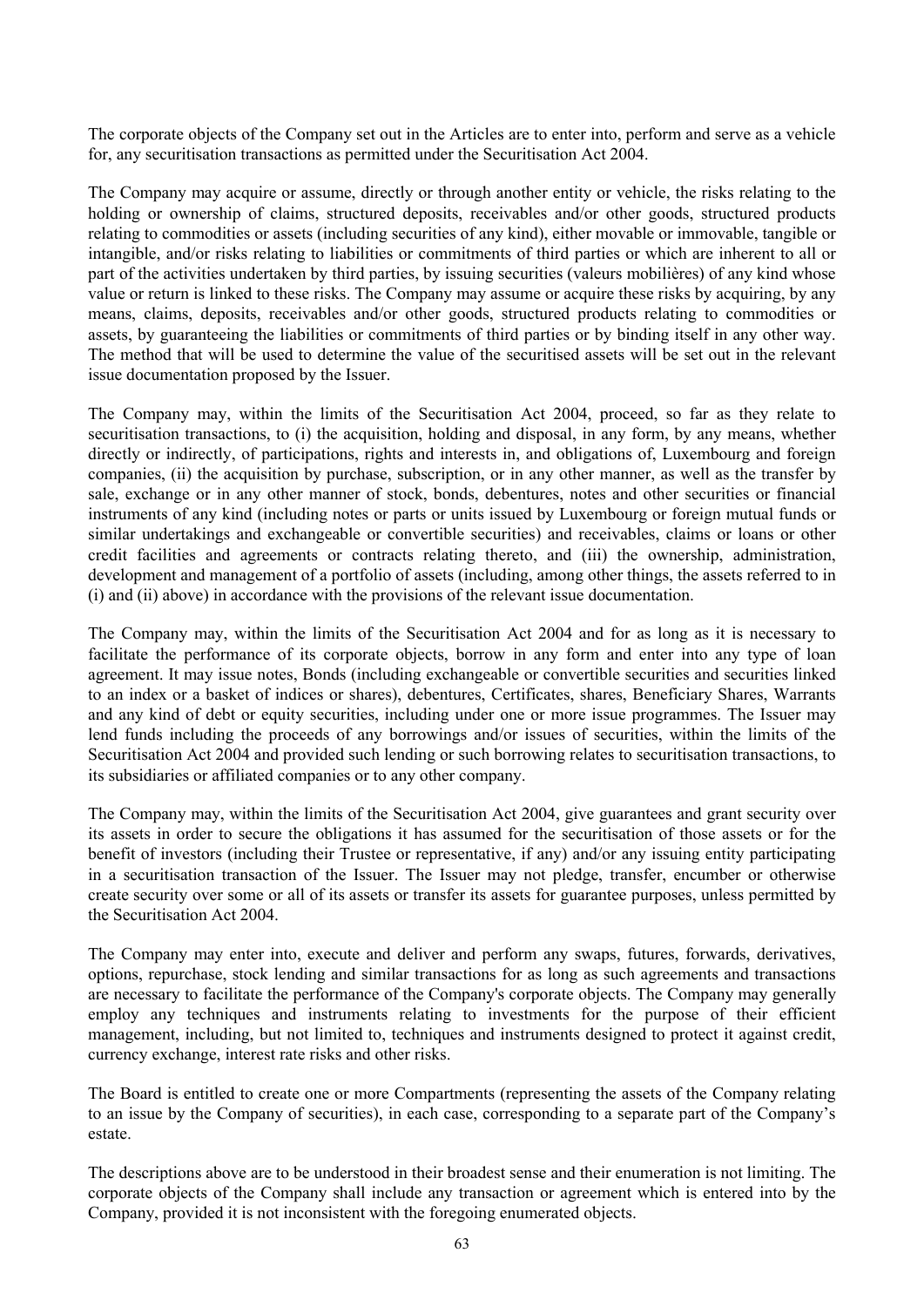In general, the Company may take any controlling and supervisory measures and carry out any operation or transaction which it considers necessary or useful in the accomplishment and development of its corporate objects to the largest extent permitted under the Securitisation Act 2004. The Company has, and will have, no assets other than the sum of €249,999.75 representing the issued and paid-up share capital and share premium, such expenses (as agreed) per issue payable to it in connection with the issue of Instruments or the purchase, sale or incurring of other obligations and any Series Assets. Save in respect of the expenses generated in connection with each issue of Instruments, any related profits and the proceeds of any deposits and investments made from such expenses or from amounts representing the Company's issued and paid-up share capital and share premium, the Company will not accumulate any surpluses.

The Notes are obligations of the Issuer alone and not of, or guaranteed in any way by, the Share Trustees or the Trustee. Furthermore, they are not obligations of, or guaranteed in any way by, the Arranger, the Purchaser or any Agent.

### **Administration, Management and Supervisory Bodies**

The Directors of the Company are as follows:

| Director         | <i>principal outside activities</i>                          |
|------------------|--------------------------------------------------------------|
| Rolf Caspers     | Employee of Deutsche Bank Luxembourg S.A.                    |
| Fabien Rossignol | Managing Director of Lealex Consult S.à r.l.<br>(Luxembourg) |
| Stéphane Weyders | Managing Director of TASL PSF SA                             |

Rolf Caspers has been appointed by the directors of the Company as chairman of the board of directors of the Issuer.

The business address of Rolf Caspers is 2, boulevard Konrad Adenauer, L-1115 Luxembourg, the business address of each of Fabien Rossignol and Stéphane Weyders is 22, rue Goethe, L-1637 Luxembourg. The principal outside activities of Rolf Caspers as an employee of Deutsche Bank may be significant with respect to the Company to the extent that Deutsche Bank Luxembourg S.A. is the Custodian, Servicer and Domiciliation Agent (as defined below) of, and may be an affiliate of any other party participating in, the issuance of a Series of Instruments. To the extent that a conflict between Deutsche Bank Luxembourg S.A. and the Issuer exists, there may be a conflict of interest between the private interests of Rolf Caspers as a director of the Company and chairman of the Board and those of the Issuer.

Deutsche Bank Luxembourg S.A. acts as the domiciliation agent of the Company Issuer (the **Domiciliation Agent**). The office of the Domiciliation Agent will serve as the registered office of the Company which is located at 2, Boulevard Konrad Adenauer, L-1115 Luxembourg. Pursuant to the terms of the Domiciliation Agreement dated 9 September 2004 and entered into between the Domiciliation Agent and the Company, the Domiciliation Agent will perform in Luxembourg certain administrative, accounting and related services. In consideration of the foregoing, the Domiciliation Agent will receive various expenses payable by the Company at rates agreed upon from time to time. The appointment of the Domiciliation Agent may be terminated by either the Company or the Domiciliation Agent upon not less than 2 months' prior written notice. The Domiciliation Agent is an affiliate of the Arranger and Purchaser and may be an affiliate of any other party participating in the issuance of a Series of Instruments. To the extent that a conflict between such party and the Company exists, there may be a conflict of interest between the private interests of the Domiciliation Agent and those of the Company.

No mandatory corporate governance regime to which the Company would be subject exists in Luxembourg as at the date of this Prospectus.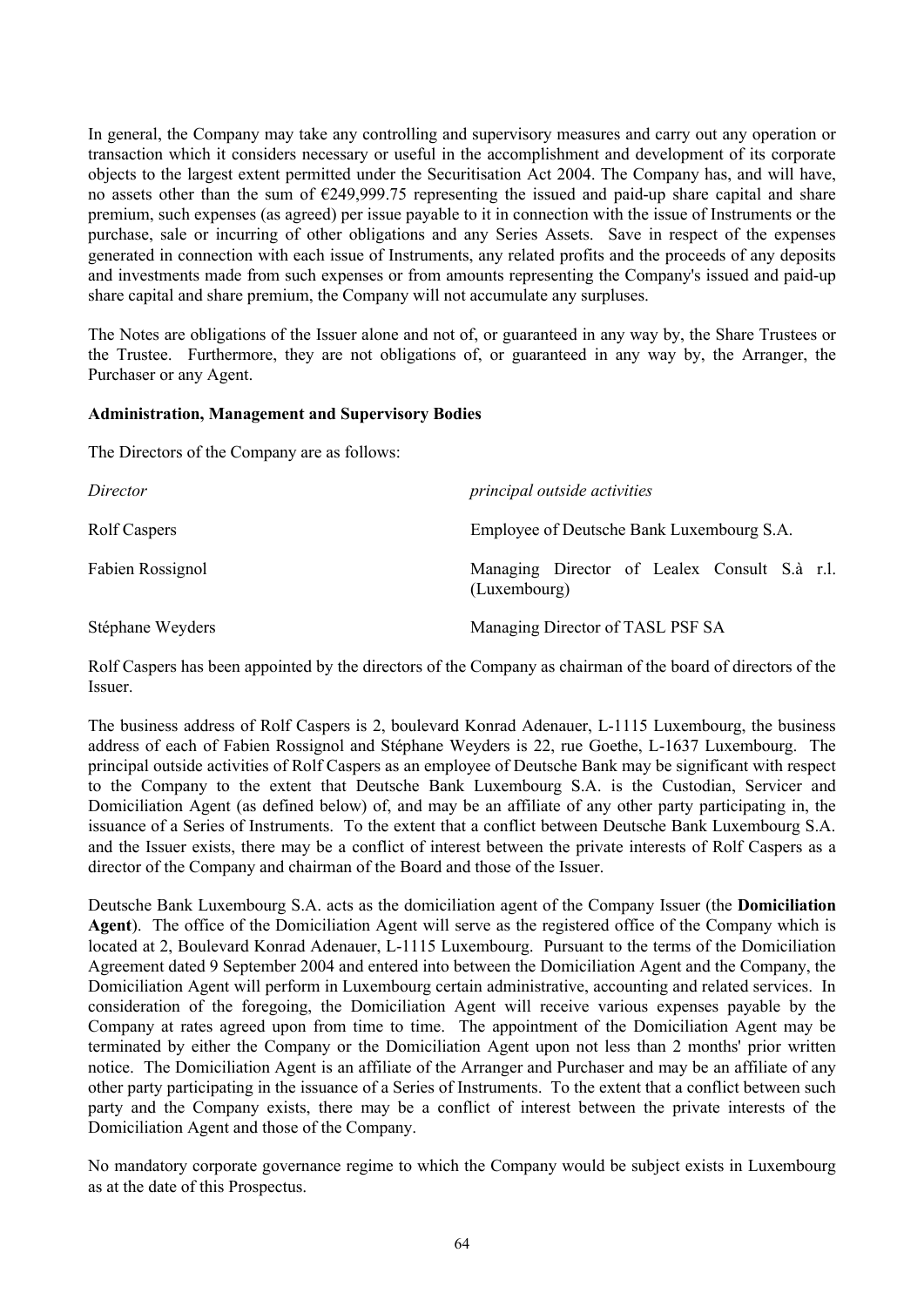### **Financial Statements**

The financial year of the Company begins on 1 February of each year and ends on 31 January of the following year save that the first financial year started on the date of incorporation of the Issuer and ended on 31 January 2006. The Company filed with the Luxembourg trade and companies register on 2 May 2011 its last audited financial statements in respect of the period ending on 31 January 2011.

In accordance with Articles 72, 74 and 75 of the Luxembourg Company Law the Company is obliged to publish its annual accounts on an annual basis following approval of the annual accounts by the annual general meeting of its shareholders. Subject as provided below, the ordinary general meeting of shareholders takes place annually on the fourth Friday of April or the next following Business Day (as defined in the Articles) at 2pm at the registered office of the Issuer or at such other place as may be specified in the convening notice. The last ordinary general meeting of shareholders took place on 26 April 2011.

Any future published annual audited financial statements prepared for the Issuer will be obtainable free of charge from the specified office of the Paying Agents in London and the Grand Duchy of Luxembourg, as described in "General Information".

# **Approved Statutory Auditors**

The approved statutory auditors (*réviseurs d'entreprises agréés*) of the Issuer, which have been appointed by a resolution of the Board dated 2 July 2007 are Ernst & Young S.A., Luxembourg whose address is 7 Parc d'Activité Syrdall, L-5365 Munsbach, Luxembourg and who belong to the Luxembourg institute of auditors (*Instituts des réviseurs d'entreprises*).

Ernst & Young S.A. are entrusted with the auditing of the accounts of the Company. According to the Securitisation Act 2004, they shall inform the Board and also the CSSF of any irregularities and inaccuracies which they detect during the accomplishment of their duties.

# **CSSF supervision**

The Company is supervised by the CSSF which ascertains that it complies with the law and its obligations. This supervision will be continue until such time as the Company is liquidated.

According to the Securitisation Act 2004, the CSSF may request from the Company a periodical statement of its assets and liabilities and its operating results. The CSSF may furthermore require communication of any information or carry out on-site investigations and inspect all the documents of the Company and of the Domiciliation Agent which relate to the organisation, administration, management, or operation of the Company or to the valuation of and return on the assets, in order to verify compliance with the provisions of the Securitisation Act 2004 and the provisions set out in the Articles, and in agreements relating to the issuance of securities (including, for instance, the Notes), and the accuracy of the information it has been provided with.

If the CSSF finds that the Company is not complying with the provisions of the Securitisation Act 2004, the Articles or the agreements relating to the issuance of securities, or that the rights attached to the securities issued by the Company may be impaired, it may summon the Company to remedy the situation within a period it determines. If such summons is not complied with, the CSSF may (i) render public its position regarding the findings it has made, (ii) prohibit the issuance of securities, (iii) request the listing of the securities issued by the Company to be suspended, (iv) request the presiding judge of the chamber of the Luxembourg district court dealing with commercial matters to appoint a provisional administrator for the Company, or (v) withdraw its authorisation.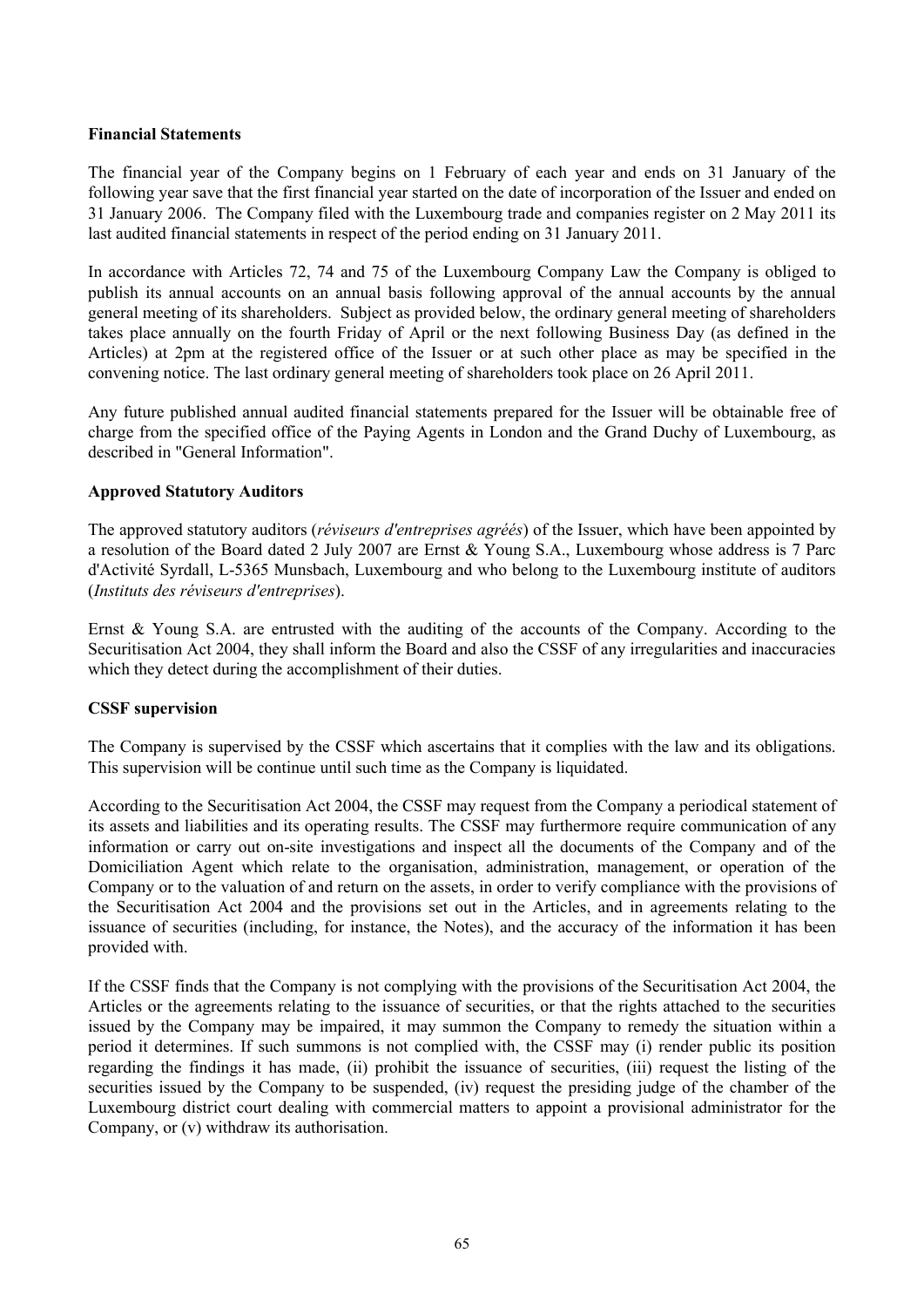# **5. TAXATION**

# **Country Specific Taxation**

Potential purchasers of Notes are advised to consult their own tax advisers as to the tax consequences of transactions involving the Notes.

# **LUXEMBOURG TAXATION**

*The following summary is of a general nature and is included herein solely for information purposes. It is based on the laws presently in force in Luxembourg, though it is not intended to be, nor should it be construed to be, legal or tax advice. Prospective investors in the Notes should therefore consult their own professional advisers as to the effects of state, local or foreign laws, including Luxembourg tax law, to which they may be subject.*

# **Taxation of the Issuer**

A fixed registration duty (*droit fixe spécifique d'enregistrement*) of EUR75 is payable at the moment of the amendment of the Articles. The transfer or sale of securities of the Issuer will not be subject to Luxembourg registration or stamp duty.

The Issuer will be considered a fiscal resident of Luxembourg both for purposes of Luxembourg domestic tax law and for purposes of the tax treaties entered into by Luxembourg and should therefore be able to obtain a residence certificate from the Luxembourg tax authorities.

The Issuer will be liable for Luxembourg corporation taxes. The standard applicable rate in Luxembourg city, including corporate income tax (*impôt sur le revenu des collectivités*), municipal business tax (*impôt commercial communal*) and solidarity taxes, is 28.80 per cent. for the fiscal year ending 31st December, 2011. Liability for such corporation taxes extends to the Issuer's worldwide profits including capital gains, subject to the provisions of any relevant double taxation treaty. The taxable income of the Issuer is computed by application of all rules of the Luxembourg income tax law of 4th December, 1967, as amended (*loi concernant l'impôt sur le revenu*), as commented and currently applied by the Luxembourg tax authorities. Under certain conditions, dividends received by the Issuer from qualifying participations and capital gains realised by the Issuer on the sale of qualifying participations may be exempt from Luxembourg corporation taxes under the Luxembourg participation exemption. The Issuer may further deduct from its taxable profits interest payments made to holders of Notes. For tax purposes, payments made by the Issuer to holders of Notes are always treated as interest.

The Issuer will be exempt from wealth tax (*impôt sur la fortune*).

# **Taxation of the holders of Notes**

### *Withholding tax*

(i) Non-resident holders of Notes

Under Luxembourg general tax laws currently in force and subject to the laws of 21 June 2005 (the **Laws**) mentioned below, there is no withholding tax on payments of principal, premium or interest made to nonresident holders of Notes, nor on accrued but unpaid interest in respect of the Notes, nor is any Luxembourg withholding tax payable upon redemption or repurchase of the Notes held by non-resident holders of Notes.

Under the Laws implementing the Council Directive 2003/48/EC of 3 June 2003 on taxation of savings income in the form of interest payments and ratifying the treaties entered into by Luxembourg and certain dependent and associated territories of EU Member States (the **Territories**), payments of interest or similar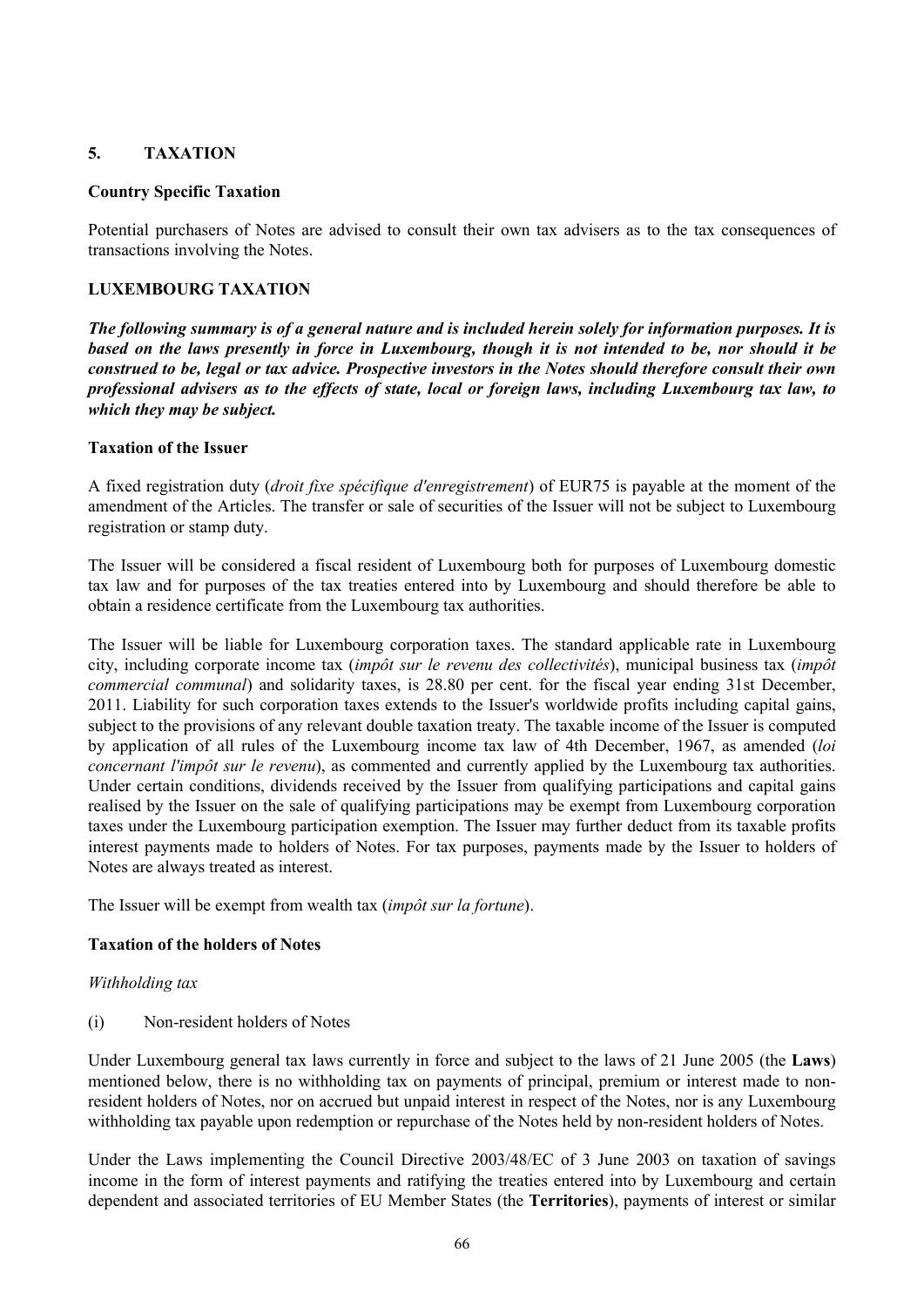income made or ascribed by a paying agent established in Luxembourg to or for the immediate benefit of an individual beneficial owner or a residual entity, as defined by the Laws, which are resident of, or established in, an EU Member State (other than Luxembourg) or one of the Territories will be subject to a withholding tax unless the relevant recipient has adequately instructed the relevant paying agent to provide details of the relevant payments of interest or similar income to the fiscal authorities of his/her/its country of residence or establishment, or, in the case of an individual beneficial owner, has provided a tax certificate issued by the fiscal authorities of his/her country of residence in the required format to the relevant paying agent. Where withholding tax is applied, it is currently levied at a rate of 20 per cent. and will be levied at a rate of 35 per cent. as of 1 July 2011. Responsibility for the withholding of the tax will be assumed by the Luxembourg paying agent. Payments of interest under the Notes are currently subject to withholding tax of 20 per cent and will be subject to a 35 per cent. withholding tax rate as of 1 July 2011.

# (ii) Resident holders of Notes

Under Luxembourg general tax laws currently in force and subject to the law of 23 December 2005, as amended (the **Law**) mentioned below, there is no withholding tax on payments of principal, premium or interest made to Luxembourg resident holders of Notes, nor on accrued but unpaid interest in respect of Notes, nor is any Luxembourg withholding tax payable upon redemption or repurchase of Notes held by Luxembourg resident holders of Notes.

Under the Law payments of interest or similar income made or ascribed by a paying agent established in Luxembourg to or for the benefit of an individual beneficial owner who is resident of Luxembourg will be subject to a withholding tax of 10 per cent. Such withholding tax will be in full discharge of income tax if the beneficial owner is an individual acting in the course of the management of his/her private wealth. Responsibility for the withholding of the tax will be assumed by the Luxembourg paying agent. Payments of interest under the Notes coming within the scope of the Law would be subject to withholding tax of 10 per cent.

# *Income Taxation*

# (i) Non-resident holders of Notes

A non-resident holder of Notes, not having a permanent establishment or permanent representative in Luxembourg to which such Notes are attributable, is not subject to Luxembourg income tax on interest accrued or received under the Notes. A gain realised by such non-resident holder of Notes on the sale or disposal, in any form whatsoever, of the Notes is further not subject to Luxembourg income tax.

A non-resident corporate holder of Notes or an individual holder of Notes acting in the course of the management of a professional or business undertaking, who has a permanent establishment or permanent representative in Luxembourg to which such Notes are attributable, is subject to Luxembourg income tax on interest accrued or received under the Notes and on any gains realised upon the sale or disposal, in any form whatsoever, of the Notes.

### (ii) Resident holders of Notes

A corporate holder of Notes must include any interest accrued or received, as well as any gain realised on the sale or disposal, in any form whatsoever, of the Notes, in its taxable income for Luxembourg income tax assessment purposes. The same inclusion applies to an individual holder of Notes, acting in the course of the management of a professional or business undertaking.

A holder of Notes that is governed by the law of 11 May 2007 on family estate management companies, or by the law of 20 December 2002 or 17 December 2010 on undertakings for collective investment, as amended<sup>1</sup>, or by the law of 13 February 2007 on specialised investment funds, is neither subject to

<sup>&</sup>lt;sup>1</sup> as from 1 July 2011 the reference shall be read as a reference to the law of 17 December 2010 only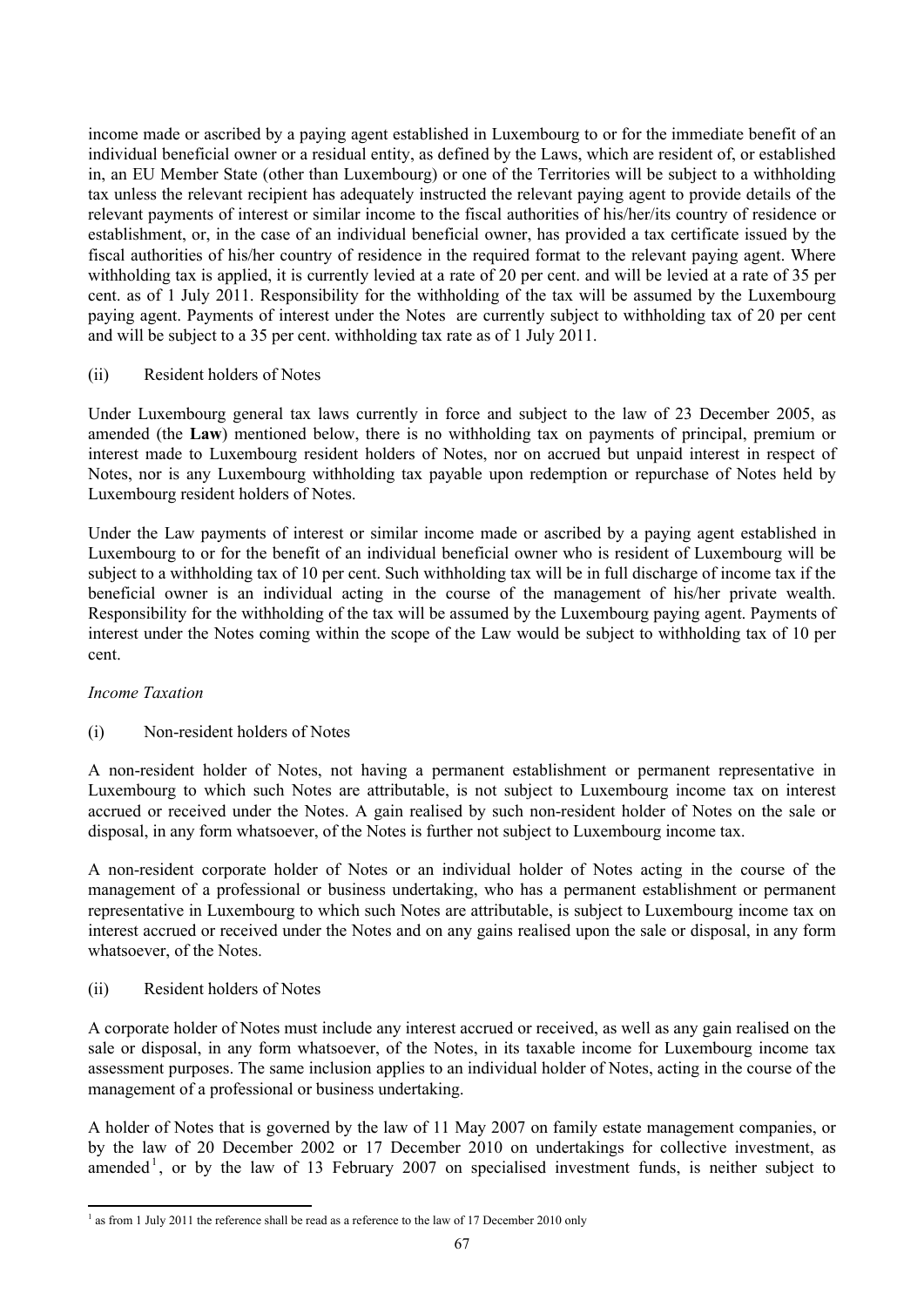Luxembourg income tax in respect of interest accrued or received, nor on gains realised on the sale or disposal, in any form whatsoever, of the Notes.

An individual holder of Notes, acting in the course of the management of his/her private wealth, is subject to Luxembourg income tax in respect of interest received under the Notes, except if (i) withholding tax has been levied on such payments in accordance with the Law, or (ii) the individual holder of the Notes has opted for the application of a 10 per cent. tax in full discharge of income tax in accordance with the Law, which applies if a payment of interest has been made or ascribed by a paying agent established in a EU Member State (other than Luxembourg), or in a Member State of the European Economic Area (other than a EU Member State), or in a state that has entered into a treaty with Luxembourg relating to the Council Directive 2003/48/EC of 3 June 2003. A gain realised by an individual holder of Notes, acting in the course of the management of his/her private wealth, upon the sale or disposal, in any form whatsoever, of Notes is not subject to Luxembourg income tax, provided this sale or disposal took place more than six months after the Notes were acquired. However, any portion of such gain corresponding to accrued but unpaid interest income is subject to Luxembourg income tax, except if tax has been levied on such interest in accordance with the Law.

#### *Wealth tax*

A corporate Noteholder, whether it is resident of Luxembourg for tax purposes or, if not, it maintains a permanent establishment or a permanent representative in Luxembourg to which such Notes are attributable, is subject to Luxembourg wealth tax on such Notes, except if the Noteholder is governed by law of 11 May 2007 on family estate companies by the laws of 20 December 2002 or 17 December 2010 on undertakings for collective investment, as amended<sup>2</sup>, by the law of 13 February 2007 on specialised investment funds, or is a securitisation company governed by the law of 22 March 2004 on securitisation, or a capital company governed by the law of 15 June 2004 on venture capital vehicles, as amended.

An individual Noteholder, whether he/she is resident of Luxembourg or not, is not subject to Luxembourg wealth tax on Notes.

#### *Other Taxes*

Under present Luxembourg tax law, in the case where a Noteholder is a resident for tax purposes of Luxembourg at the time of his death, the Notes are included in his taxable estate, for inheritance tax purposes and gift tax may be due on a gift or donation of Notes, if the gift is recorded in a Luxembourg deed.

### **ITALIAN TAXATION**

#### **Tax treatment of Notes**

The Italian tax regime applying to payments of interest in respect of the Notes is governed by legislative Decree No. 239 of 1 April 1996, as subsequently amended (**Decree No. 239**) on the basis that the Notes qualify as asset-backed securities for the purposes of Italian law No. 130 of 30 April 1999, as amended from time to time (*Disposizioni sulla cartolarizzazione dei crediti*). Decree No. 239 provides for the applicable regime with respect to the tax treatment of interest, premium and other income (including the difference between the redemption amount and the issue price) from notes falling within the category of bonds (*obbligazioni*) or debentures similar to bonds (*titoli similari alle obbligazioni*) issued, amongst others, by non-Italian resident issuers.

Where Notes have an original maturity of at least 18 months and an Italian resident Noteholder is (i) an individual not engaged in an entrepreneurial activity to which the Notes are connected (unless he has opted for the application of the "*risparmio gestito*" regime – see **Capital Gains Tax** below), (ii) a non commercial partnership, (iii) a non-commercial private or public institution, or (iv) an investor exempt from Italian corporate income taxation, interest, premium and other income relating to Notes, accrued during the relevant holding period, are subject to a withholding tax, referred to as "imposta sostitutiva", levied at the rate of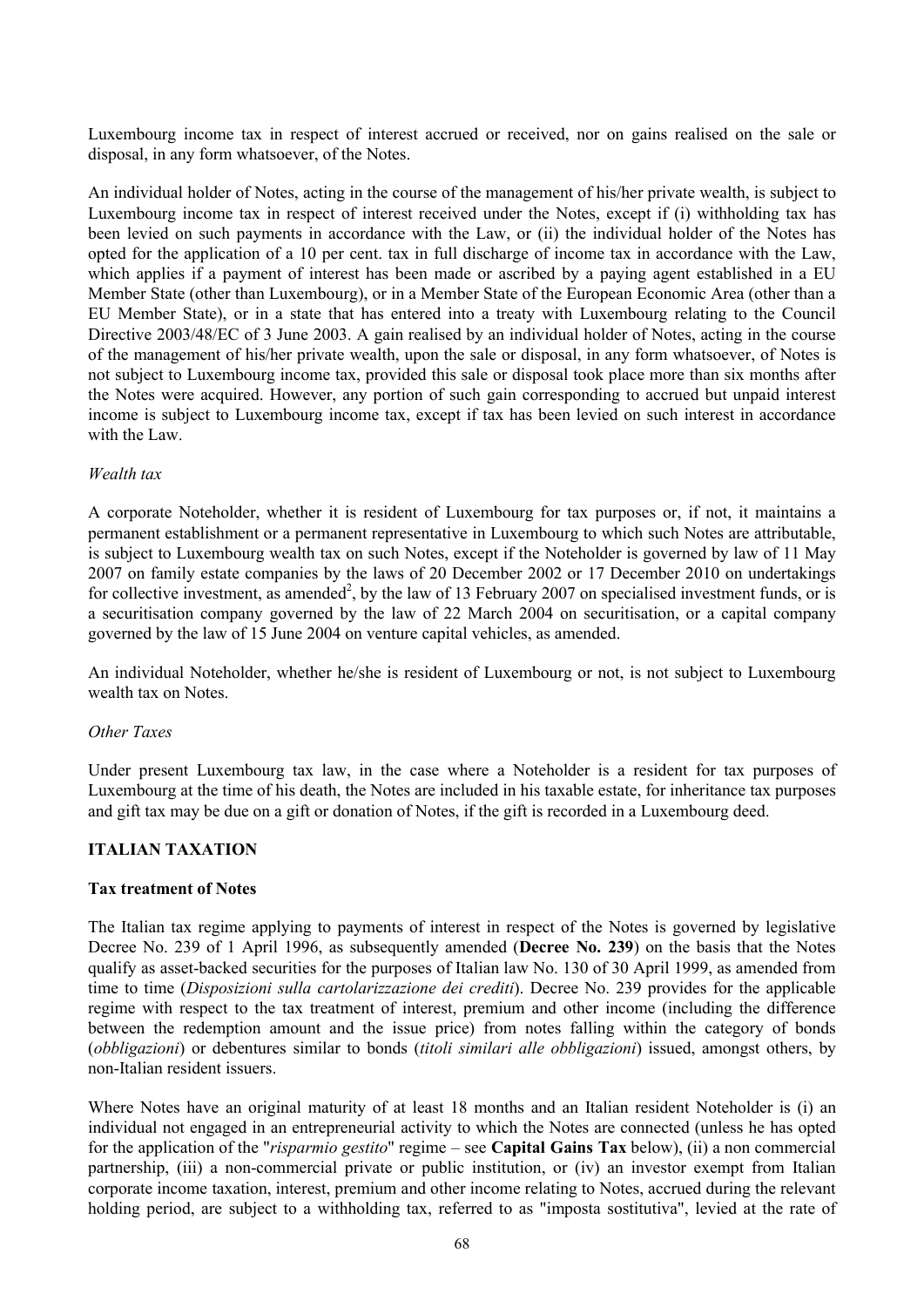12.50 per cent. In the event that Noteholders described under (i) and (iii) above are engaged in an entrepreneurial activity to which the Notes are connected, the imposta sostitutiva applies as a provisional tax.

Where an Italian resident Noteholder is a company or similar commercial entity or a permanent establishment in Italy of a foreign company to which Notes are effectively connected and such Notes are deposited with an authorised intermediary, interest, premium and other income from such Notes will not be subject to imposta sostitutiva, but must be included in the relevant Noteholder's income tax return and are therefore subject to general Italian corporate taxation (and, in certain circumstances, depending on the "status" of the Noteholder, also to IRAP - the regional tax on productive activities).

Under the current regime provided by Law Decree No. 351 of 25 September 2001, as clarified by the Italian Ministry of Economics and Finance through Circular No. 47/E of 8 August 2003, payments of interest in respect of Notes made to Italian resident real estate investment funds established pursuant to Article 37 of Legislative Decree No. 58 of 24 February 1998, as amended and supplemented (the **Financial Services Act**), and Article 14-bis of Law No. 86 of 25 January 1994 are subject neither to substitute tax nor to any other income tax in the hands of the fund. Law Decree No. 70 of 13 May 2011 has introduced a 7 per cent. *imposta sostitutiva* to be calculated on the fund's net assets value as *per* 31 December 2010 and on the income accrued thereafter. Such tax will be due only by real estate investment funds existing at 31 December 2010: (i) which are not entirely participated by one or more of the entities indicated under article 32, paragraph 3, of Law Decree No. 78, of 31 May 2010 (ii) having at least one of the participants different from those indicated under (i) holding more than 5 per cent of the fund's units and (iii) if the fund's management company passes a resolution of winding up of the same fund by 31 December 2011.

If the investor is resident in Italy and is an open-ended or closed-ended investment fund (the **Fund**) or a SICAV, and the relevant Notes are held by an authorised intermediary, interest, premium and other income accrued during the holding period on Notes will not be subject to imposta sostitutiva, but must be included in the management results of the Fund accrued at the end of each tax period, subject to an ad hoc substitute tax applicable at a 12.50 per cent. rate. As of 1 July 2011, the latter substitute tax will be repealed and substituted by a substitute tax of 12.5 per cent. levied on proceeds distributed by the Fund or the SICAV or received by certain categories of unit holders upon redemption or disposal of the units.

Where an Italian resident Noteholder is a pension fund (subject to the regime provided for by article 17 of the Legislative Decree No. 252 of 5 December 2005) and Notes are deposited with an authorised intermediary, interest, premium and other income relating to such Notes and accrued during the holding period will not be subject to *imposta sostitutiva*, but must be included in the result of the relevant portfolio accrued at the end of the tax period, to be subject to a 11.00 per cent. substitute tax.

Pursuant to Decree No. 239, *imposta sostitutiva* is applied by banks, SIMs, fiduciary companies, SGRs, stockbrokers and other entities identified by a decree of the Ministry of Economics and Finance (each an **Intermediary**).

An Intermediary must (i) be resident in Italy or be a permanent establishment in Italy of a non-Italian resident financial intermediary and (ii) intervene, in any way, in the collection of interest or in the transfer of Notes. For the purpose of the application of the *imposta sostitutiva*, a transfer of Notes includes any assignment or other act, either with or without consideration, which results in a change of the ownership of the relevant Notes or in a change of the Intermediary with which such Notes are deposited.

Where the Notes are not deposited with an Intermediary, the *imposta sostitutiva* is applied and withheld by any entity paying interest to a Noteholder.

### **Early Redemption**

Without prejudice to the above provisions, in the event that Notes having an original maturity of at least 18 months are redeemed, in full or in part, prior to 18 months from their issue date, Italian resident Noteholders will be required to pay, by way of a withholding to be applied by the Italian intermediary which intervenes in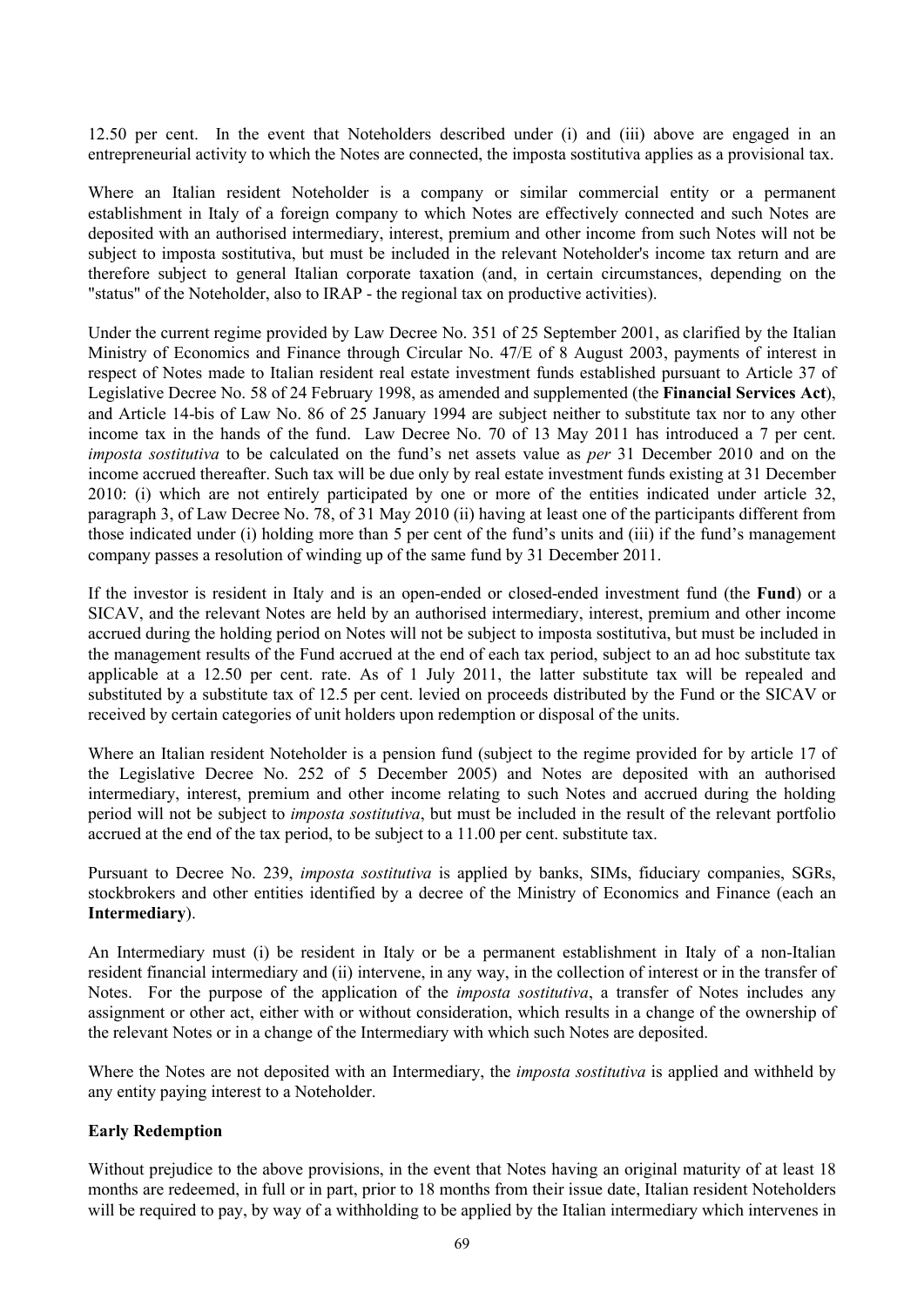the payment of interest or the redemption amount of the Notes, an amount equal to 20 per cent. of the interest and other amounts accrued up to the time of the early redemption.

#### **Non-Italian Resident Noteholders**

No Italian *imposta sostitutiva* is applied on payments to a non-Italian resident Noteholder of interest or premium relating to the Notes provided that, if the Notes are held in Italy, the non-Italian resident Noteholder declares itself to be a non-Italian resident according to Italian tax regulations.

### **Capital Gains Tax**

Any gain obtained from the sale or redemption of Notes would be treated as part of the taxable income (and, in certain circumstances, depending on the "status" of the Noteholder, also as part of the net value of production for IRAP purposes) if realised by an Italian company or a similar commercial entity (including the Italian permanent establishment of foreign entities to which the relevant Notes are connected) or Italian resident individuals engaged in an entrepreneurial activity to which the relevant Notes are connected.

Where an Italian resident Noteholder is an individual not holding Notes in connection with an entrepreneurial activity and certain other persons, any capital gain realised by such Noteholder from the sale or redemption of Notes would be subject to an *imposta sostitutiva*, levied at the current rate of 12.50 per cent. Noteholders may set off losses with gains.

In respect of the application of the *imposta sostitutiva*, taxpayers may opt for one of the three regimes described below.

Under the "tax declaration" regime (*regime della dichiarazione*), which is the default regime for Italian resident individuals not engaged in entrepreneurial activity to which the Notes are connected, the *imposta sostitutiva* on capital gains will be chargeable, on a cumulative basis, on all capital gains, net of any incurred capital loss, realised by the Italian resident individual Noteholder holding Notes not in connection with an entrepreneurial activity pursuant to all sales or redemptions of the Notes carried out during any given tax year. Italian resident individuals holding Notes not in connection with an entrepreneurial activity must indicate the overall capital gains realised in any tax year, net of any relevant incurred capital loss, in the annual tax return and pay *imposta sostitutiva* on such gains together with any balance of income tax due for such year. Capital losses in excess of capital gains may be carried forward against capital gains realised in any of the four succeeding tax years.

As an alternative to the tax declaration regime, Italian resident individual Noteholders holding Notes not in connection with an entrepreneurial activity may elect to pay the *imposta sostitutiva* separately on capital gains realised on each sale or redemption of the Notes (the "*risparmio amministrato*" regime). Such separate taxation of capital gains is allowed subject to (i) the Notes being deposited with Italian banks, SIMs or certain authorised financial intermediaries; and (ii) an express election for the *risparmio amministrato* regime being punctually made in writing by the relevant Noteholder. The depository is responsible for accounting for *imposta sostitutiva* in respect of capital gains realised on each sale or redemption of the Notes (as well as in respect of capital gains realised upon the revocation of its mandate), net of any incurred capital loss, and is required to pay the relevant amount to the Italian tax authorities on behalf of the taxpayer, deducting a corresponding amount from the proceeds to be credited to the Noteholder or using funds provided by the Noteholder for this purpose. Under the *risparmio amministrato* regime, where a sale or redemption of the Notes results in a capital loss, such loss may be deducted from capital gains subsequently realised, within the same securities management, in the same tax year or in the following tax years up to the fourth. Under the *risparmio amministrato* regime, the Noteholder is not required to declare the capital gains in its annual tax return.

Any capital gains realised by Italian resident individuals holding Notes not in connection with an entrepreneurial activity who have entrusted the management of their financial assets, including Notes, to an authorised intermediary and have opted for the so-called "*risparmio gestito*" regime will be included in the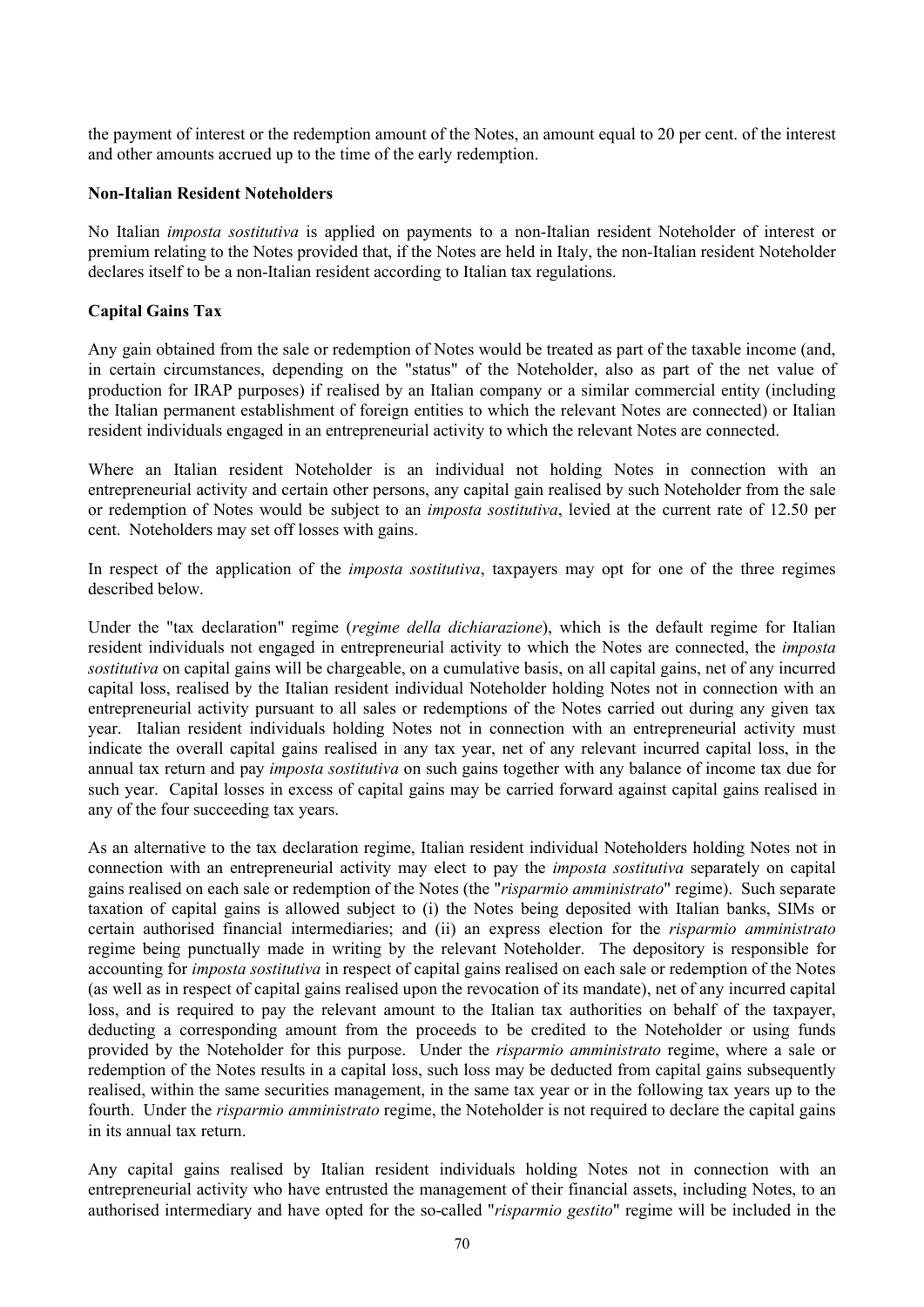computation of the annual increase in value of the managed assets accrued, even if not realised, at year end, subject to a 12.50 per cent. substitute tax, to be paid by the managing authorised intermediary. Under the *risparmio gestito* regime, any depreciation of the managed assets accrued at year end may be carried forward against increase in value of the managed assets accrued in any of the four succeeding tax years. Under the *risparmio gestito* regime, the Noteholder is not required to declare the capital gains realised in its annual tax return.

Any capital gains realised by a Noteholder who is an Italian real estate fund to which the provisions of Law Decree No. 351 as subsequently amended apply will be subject neither to imposta sostitutiva nor to any other income tax at the level of the real estate investment fund. Law Decree No. 70 of 13 May 2011 has introduced a 7 per cent. imposta sostitutiva to be calculated on the fund's net assets value as per 31 December 2010 and on the income accrued thereafter. Such tax will be due only by real estate investment funds existing at 31 December 2010: (i) which are not entirely participated by one or more of the entities indicated under article 32, paragraph 3, of Law Decree No. 78, of 31 May 2010 (ii) having at least one of the participants different from those indicated under (i) holding more than 5 per cent of the fund's units and (iii) if the fund's management company passes a resolution of winding up of the same fund by 31 December 2011.

Any capital gains realised by a Noteholder which is an Italian open ended or a closed-ended investment fund or a SICAV will be included in the result of the relevant portfolio accrued at the end of the tax period, to be subject to the 12.50 per cent. substitute tax. As of 1 July 2011, the latter substitute tax will be repealed and substituted by a substitute tax of 12.5 per cent. levied on proceeds distributed by the Fund or the SICAV or received by certain categories of unit holders upon redemption or disposal of the units.

Any capital gains realised by a Noteholder which is an Italian pension fund (subject to the regime provided for by article 17 of the Legislative Decree No. 252 of 5 December 2005) will be included in the result of the relevant portfolio accrued at the end of the tax period, to be subject to the 11 per cent. substitute tax.

Capital gains realised by non-Italian resident Noteholders from the sale or redemption of the Notes are not subject to Italian taxation, provided that the Notes (i) are traded on regulated markets, or (ii) if not traded on regulated markets, are held outside Italy.

### **Inheritance and gift taxes**

Pursuant to Law Decree No. 262 of 3 October 2006, (**Decree No. 262**), converted into Law No. 286 of 24 November, 2006, the transfers of any valuable asset (including shares, bonds or other securities) as a result of death or donation are taxed as follows:

- (a) transfers in favour of spouses and direct descendants or direct ancestors are subject to an inheritance and gift tax applied at a rate of 4 per cent. on the value of the inheritance or the gift exceeding EUR1,000,000;
- (b) transfers in favour of relatives to the fourth degree or relatives-in-law to the third degree, are subject to an inheritance and gift tax applied at a rate of 6 per cent. on the entire value of the inheritance or the gift. Transfers in favour of brothers/sisters are subject to the 6 per cent. inheritance and gift tax on the value of the inheritance or the gift exceeding EUR 100,000; and
- (c) any other transfer is, in principle, subject to an inheritance and gift tax applied at a rate of 8 per cent. on the entire value of the inheritance or the gift.

### **Transfer Tax**

Article 37 of Law Decree No 248 of 31 December 2007, (**Decree No. 248**) converted into Law No. 31 of 28 February 2008, published on the Italian Official Gazette No. 51 of 29 February 2008, has abolished the Italian transfer tax, provided for by Royal Decree No. 3278 of 30 December 1923, as amended and supplemented by the Legislative Decree No. 435 of 21 November 1997.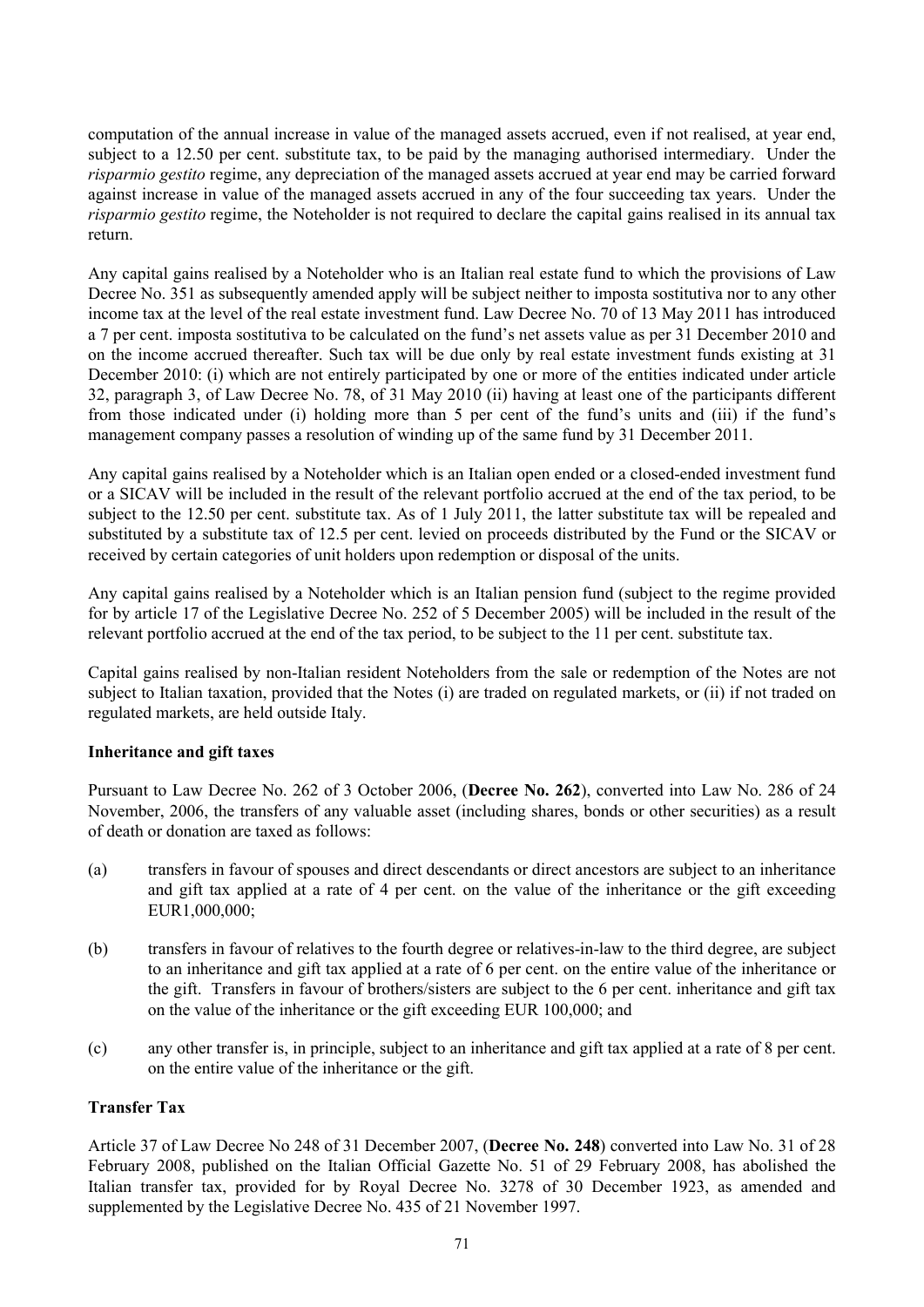Following the repeal of the Italian transfer tax, as from 31 December 2007 contracts relating to the transfer of securities are subject to the registration tax as follows: (i) public deeds and notarized deeds are subject to fixed registration tax at rate of EUR168; (ii) private deeds are subject to registration tax only in case of use, voluntary registration or in the so-called *enunciazione*.

# *Implementation in Italy of the EU Savings Directive*

Italy has implemented the EU Savings Directive through Legislative Decree No. 84 of 18 April, 2005 (the **Decree No. 84**). Under Decree No. 84, subject to a number of important conditions being met, in the case of interest paid to individuals which qualify as beneficial owners of the interest payment and are resident for tax purposes in another Member State, Italian qualified paying agents shall not apply the withholding tax and shall report to the Italian Tax Authorities details of the relevant payments and personal information on the individual beneficial owner. Such information is transmitted by the Italian Tax Authorities to the competent foreign tax authorities of the State of residence of the beneficial owner.

# **EU SAVINGS DIRECTIVE**

Under EC Council Directive 2003/48/EC on the taxation of savings income, Member States are required to provide to the tax authorities of another Member State details of payments of interest (or similar income) paid by a person within its jurisdiction to an individual resident in that other Member State or to certain limited types of entities established in that other Member State. However, for a transitional period, Luxembourg and Austria are instead required (unless during that period they elect otherwise) to operate a withholding system in relation to such payments (the ending of such transitional period being dependent upon the conclusion of certain other agreements relating to information exchange with certain other countries). A number of non-EU countries and territories including Switzerland have adopted similar measures (a withholding system in the case of Switzerland).

On 15 September 2008 the European Commission issued a report to the Council of the European Union on the operation of the Directive, which included the Commission's advice on the need for changes to the Directive. On 13 November 2008 the European Commission published a more detailed proposal for amendments to the Directive, which included a number of suggested changes. The European Parliament approved an amended version of this proposal on 24 April 2009. If any of those proposed changes are made in relation to the Directive, they may amend or broaden the scope of the requirements described above.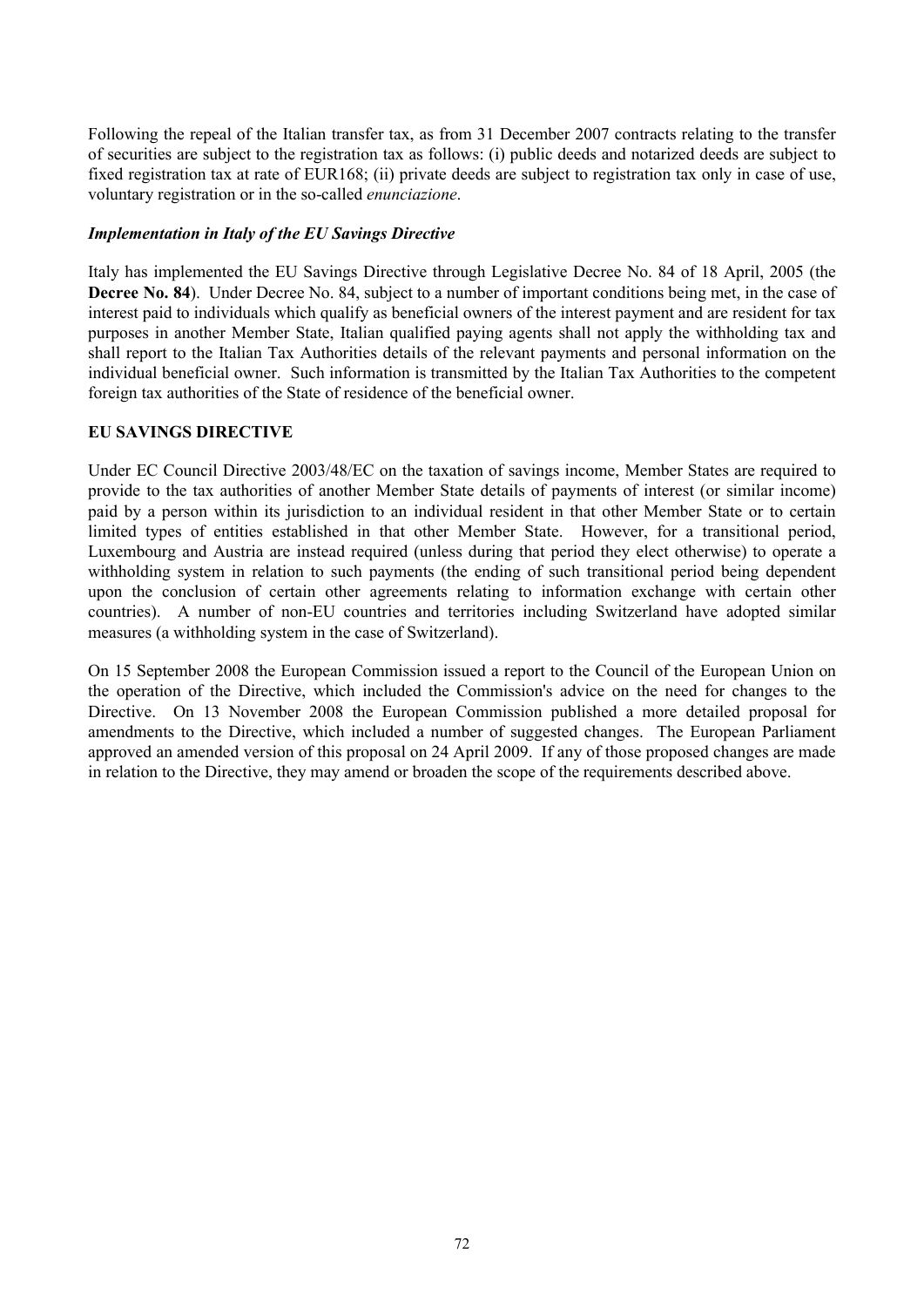## **6. SALES AND TRANSFER RESTRICTIONS AND SUBSCRIPTION**

### **6.1 Sales and Transfer Restrictions**

#### *General*

The distribution of this Prospectus and the offering of the Notes in certain jurisdictions may be restricted by law. Persons into whose possession this Prospectus comes are required by the Issuer to inform themselves about and to observe any such restrictions.

### *United States of America*

The Notes have not been, and will not be, registered under the United States Securities Act of 1933, as amended (the **Securities Act**), and trading in the Notes has not been approved by the United States Commodity Futures Trading Commission (the **CFTC**) under the United States Commodity Exchange Act (the **Commodity Exchange Act**). Any offer or sale of the Notes must be made in a transaction exempt from the registration requirements of the Securities Act pursuant to Regulation S thereunder. No Notes, or interests therein, may at any time be offered, sold, resold or delivered, directly or indirectly, in the United States or to, or for the account or benefit of, any U.S. person or to others for offer, sale, resale or delivery, directly or indirectly, in the United States or to, or for the account or benefit of, any U.S. person. No Notes may redeemed by or on behalf of a U.S. person or a person within the United States. As used herein, **United States** means the United States of America (including the States and the District of Columbia), its territories, its possessions and other areas subject to its jurisdiction; and **U.S. person** means a U.S. person as defined in Regulation S under the Securities Act and a person who does not come within the definition of a non-United States person under Rule 4.7 of the Commodity Exchange Act.

### *United Kingdom*

The Purchaser has represented and agreed that:

- (a) it has only communicated or caused to be communicated and will only communicate or cause to be communicated an invitation or inducement to engage in investment activity (within the meaning of Section 21 of the FSMA) received by it in connection with the issue or sale of any Notes in circumstances in which Section 21(1) of the FSMA does not apply to the Issuer<sup>,</sup> and
- (b) it has complied and will comply with all applicable provisions of the FSMA with respect to anything done by it in relation to any Notes in, from or otherwise involving the United Kingdom.

### *Grand-Duchy of Luxembourg*

In addition to the cases described in the European Economic Area selling restrictions in which the Issuer can make an offer of Notes to the public in an EEA Member State (including the Grand Duchy of Luxembourg), the Issuer may also make an offer of Notes in the Grand Duchy of Luxembourg:

- (a) at any time, to national and regional governments, central banks, international and supranational institutions such as the International Monetary Fund, the European Central Bank, the European Investment Bank and other similar international organisations;
- (b) at any time, to legal entities which are authorised or regulated to operate in the financial markets, and including, credit institutions, investment firms, other authorised or regulated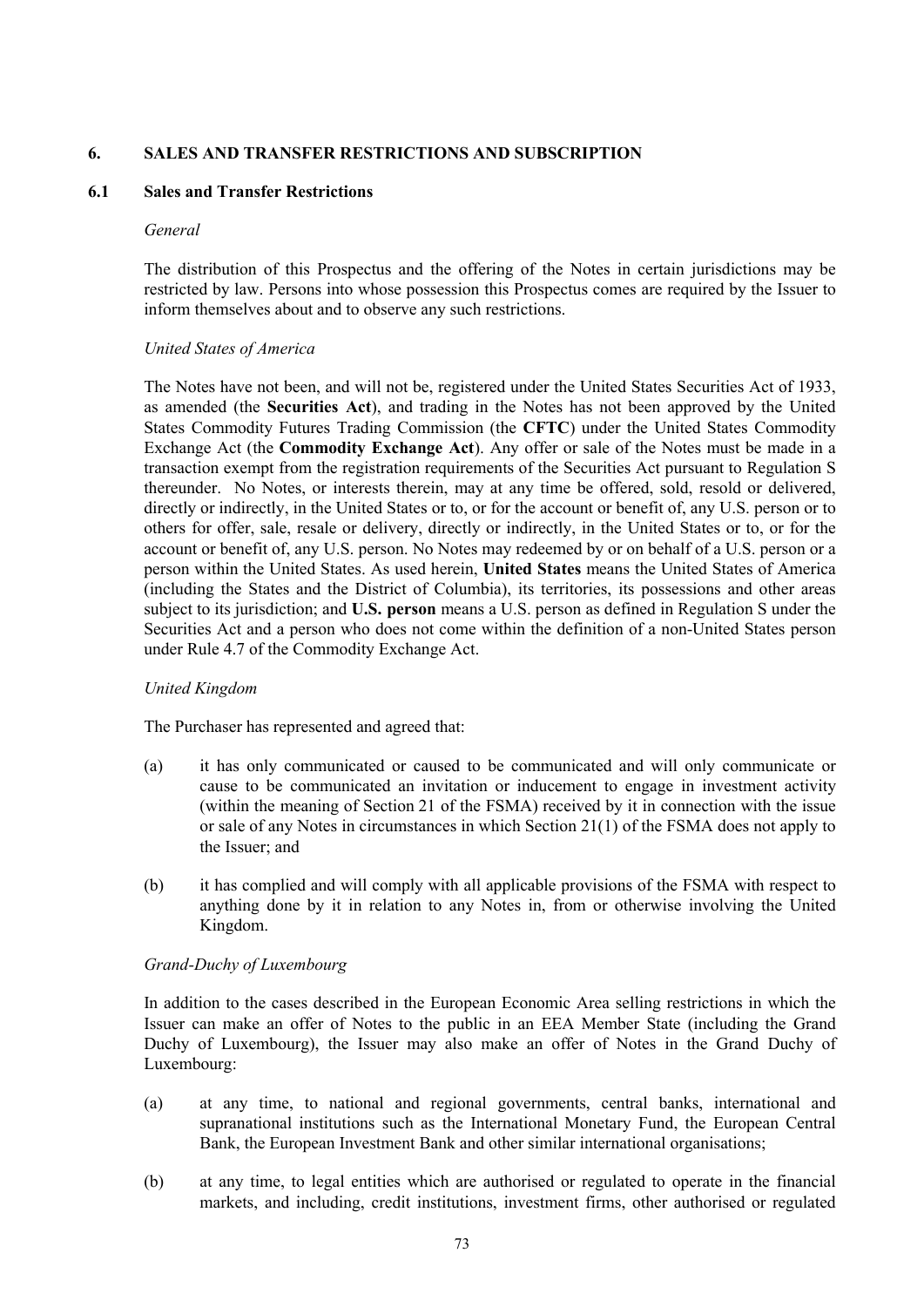financial institutions, insurance undertakings, undertakings for collective investment and their management companies, pension and investment funds and their management companies, stock or raw material dealers as well as entities not so authorised or regulated whose corporate purpose is solely to invest in securities; and

(c) at any time, to certain natural persons or small and medium-sized enterprises (as defined in the Luxembourg act dated 10 July 2005 on prospectuses for securities implementing the Directive 2003/71/EC (the **Prospectus Directive**) into Luxembourg law) recorded in the register of natural persons or small and medium-sized enterprises considered as qualified investors as held by the CSSF as competent authority in Luxembourg in accordance with the Prospectus Directive.

#### *European Economic Area*

In relation to each Member State of the European Economic Area which has implemented the Prospectus Directive (each, a **Relevant Member State**), with effect from and including the date on which the Prospectus Directive is implemented in that Relevant Member State (the **Relevant Implementation Date**) the Purchaser has represented and agreed that the Notes which are the subject of the offering contemplated by this Prospectus have not been offered and will not be offered to the public in that Relevant Member State other than in respect of the offers contemplated in this Prospectus in the Republic of Italy from the time the Prospectus has been approved by the competent authority in Luxembourg and published and notified to the relevant competent authority in accordance with the Prospectus Directive as implemented in the Republic of Italy until the end of the Offer Period specified in this Prospectus, except that it may, with effect from and including the Relevant Implementation Date, make an offer of Notes to the public in that Relevant Member State:

- (c) at any time to legal entities which are authorised or regulated to operate in the financial markets or, if not so authorised or regulated, whose corporate purpose is solely to invest in securities;
- (d) at any time to any legal entity which has two or more of (i) an average of at least 250 employees during the last financial year; (ii) a total balance sheet of more than  $643,000,000$ and (iii) an annual net turnover of more than  $650,000,000$ , as shown in its last annual or consolidated accounts;
- (e) at any time to fewer than 100 natural or legal persons (other than qualified investors as defined in the Prospectus Directive) or
- (f) at any time in any other circumstances falling within Article 3(2) of the Prospectus Directive

provided that no such offer of Notes referred to in (a) to (d) above shall constitute a requirement to publish a prospectus pursuant to Article 3 of the Prospectus Directive or supplement a prospectus pursuant to Article 16 of the Prospectus Directive.

For the purposes of this provision, the expression **offer of Notes to the public** means the communication in any form and by any means of sufficient information on the terms of the offer and the Notes to be offered so as to enable an investor to decide to purchase or subscribe to the Notes, insofar as a measure implementing the Prospectus Directive in that Member State leads to a deviation, and the expression Prospectus Directive means Directive 2003/71/EC and includes any relevant implementing measure in each Relevant Member State.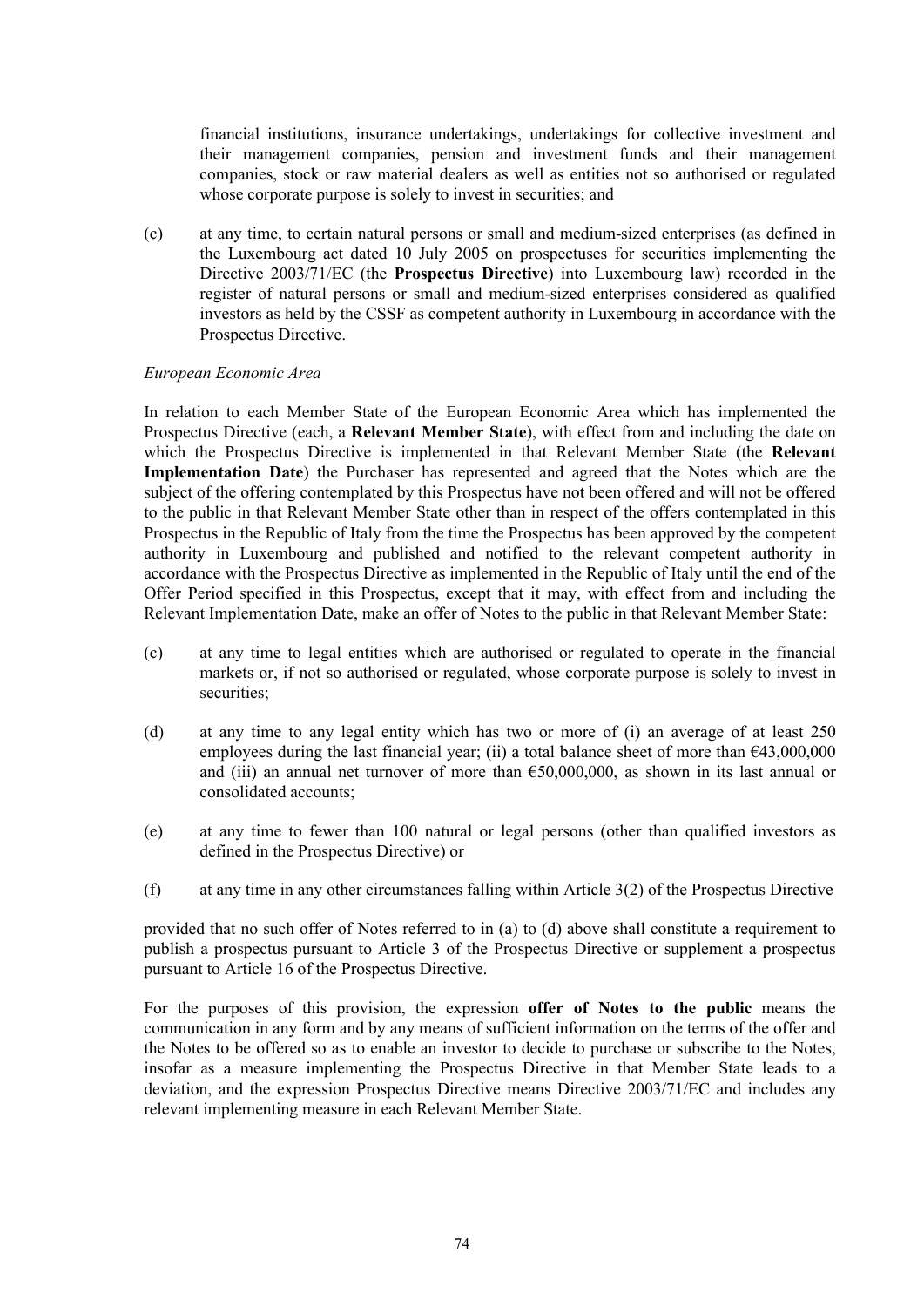# *Republic of Italy*

The offering of the Notes has not been registered pursuant to Italian securities legislation and, accordingly, no Notes may be offered, sold or delivered, nor may copies of the Offering Circular or of any other document relating to the Notes be distributed in the Republic of Italy, except:

- (i) to qualified investors (*investitori qualificati*), as defined pursuant to Article 100 of the Financial Services Act and Article 34-ter, first paragraph, letter (b) of CONSOB Regulation No. 11971 of 14 May 1999, as amended from time to time (Regulation No. 11971); or
- (ii) in other circumstances which are exempted from the rules on public offerings pursuant to Article 100 of the Financial Services Act and Regulation No. 11971.

Any offer, sale or delivery of the Notes or distribution of copies of the Offering Circular or any other document relating to the Notes in the Republic of Italy under (i) or (ii) above must be:

- (a) made by an investment firm, bank or financial intermediary permitted to conduct such activities in the Republic of Italy in accordance with the Financial Services Act, CONSOB Regulation No. 16190 of 29 October 2007 (as amended from time to time) and Legislative Decree No. 385 of 1 September 1993, as amended (the Banking Act); and
- (b) in compliance with Article 129 of the Banking Act, as amended, and the implementing guidelines of the Bank of Italy, as amended from time to time, pursuant to which the Bank of Italy may request information on the issue or the offer of securities in the Republic of Italy; and
- (c) in compliance with any other applicable laws and regulations or requirement imposed by CONSOB or other Italian authority.

Please note that in accordance with Article 100-bis of the Financial Services Act, where no exemption from the rules on public offerings applies under (i) and (ii) above, the subsequent distribution of the Notes on the secondary market in Italy must be made in compliance with the public offer and the prospectus requirement rules provided under the Financial Services Act and Regulation No. 11971. Failure to comply with such rules may result in the sale of such Notes being declared null and void and in the liability of the intermediary transferring the financial instruments for any damages suffered by the investors.

### *General*

Save as described in the section "Public Offer" below, no action has been taken by the Issuer or Deutsche Bank AG, London Bank that would, or is intended to, permit a public offer of the Notes in any country or jurisdiction where any such action for that purpose is required. Accordingly, Deutsche Bank AG, London Bank has undertaken that it will not, directly or indirectly, offer or sell any Notes or distribute or publish any offering circular, prospectus, form of application, advertisement or other document or information in any country or jurisdiction except under circumstances that will, to the best of its knowledge and belief, result in compliance with any applicable laws and regulations and all offers and sales of Notes by it will be made on the same terms.

# *Subscription*

The Issuer will, by executing the Series Instrument, enter into a purchase agreement (the **Purchase Agreement**) with Deutsche Bank AG, London Branch in its capacity as purchaser (the **Purchaser**) in respect of the Notes, pursuant to which the Purchaser will agree, among other things, to purchase the Notes.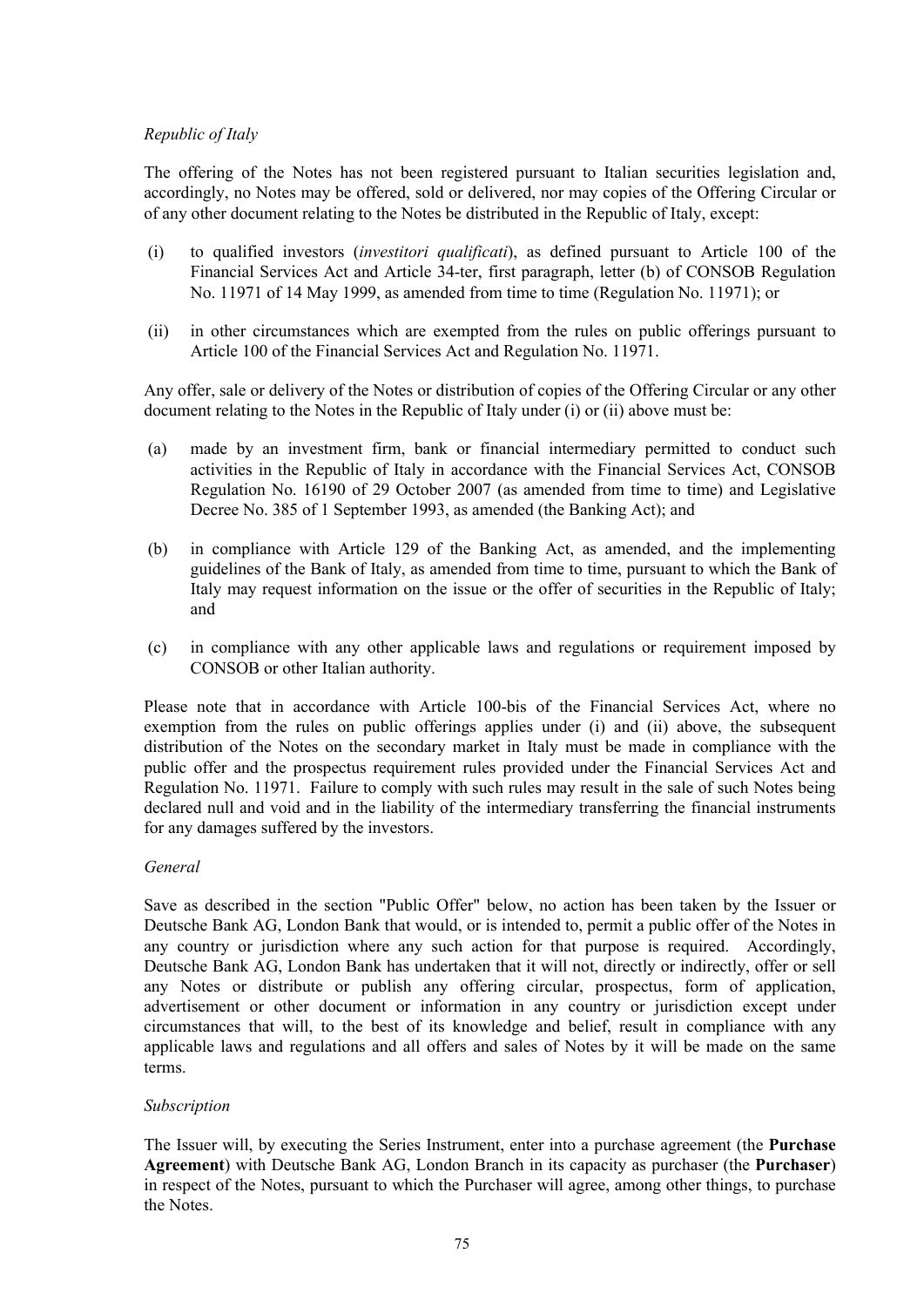The Notes issued will be purchased by the Purchaser at the relevant Issue Price. Such Notes will then be sold by the Purchaser at such times and at such prices as the Purchaser may select provided that where the Notes are listed on any stock exchange this shall be subject to applicable rules and regulations of any such stock exchange. The Notes may be offered or sold from time to time in one or more transactions, in the over-the-counter market or otherwise at prevailing market prices or in negotiated transactions, in each case at the discretion of the Purchaser. Neither the Issuer nor the Purchaser shall be obliged to sell all or any of the Notes issued.

**THE PURCHASER WILL IN THE PURCHASE AGREEMENT AGREE THAT IT WILL, TO THE BEST OF ITS KNOWLEDGE, COMPLY WITH ALL RELEVANT LAWS, REGULATIONS AND DIRECTIVES IN EACH JURISDICTION IN WHICH IT PURCHASES, OFFERS, SELLS OR DELIVERS THE NOTES OR HAS IN ITS POSSESSION OR DISTRIBUTES THIS OFFERING CIRCULAR OR ANY PART THEREOF OR ANY OTHER OFFERING MATERIAL IN ALL CASES AT ITS OWN EXPENSE UNLESS OTHERWISE AGREED AND THE ISSUER SHALL HAVE NO RESPONSIBILITY THEREFOR.**

#### **Public Offer**

Upon submission of this Offering Circular to the CSSF for approval, the Issuer intends to request that the CSSF provides to the competent authority in the Republic of Italy (the **Public Offer Jurisdiction**) a certificate of approval attesting that the Offering Circular has been drawn up in accordance with the Prospectus Directive. Upon provision of such certificate, an offer of the Notes may be made by Deutsche Bank S.p.A. of Piazza del Calendario 3, 20126, Milan, Italy and Finanza & Futuro Banca S.p.A. of Piazza del Calendario 1, 20126, Milan, Italy (each a **Distributor** and together with any other entities appointed as a distributor in respect of the Notes during the Offer Period, the **Distributors**) other than pursuant to Article 3(2) of the Prospectus Directive in the Public Offer Jurisdiction during the period set out in paragraph (a) below. The Notes may only be offered or sold in any jurisdictions (including, without limitation, the Public Offer Jurisdiction), in accordance with the requirements of the relevant securities laws and regulations applicable in such jurisdiction. In particular the Notes may be offered in the Public Offer Jurisdiction only in accordance with applicable laws and regulations including the Legislative Decree of February 24, 1998, n. 58, as subsequently amended, (the **Financial Services Act**), its implementing CONSOB Regulation May 14, 1999, n. 11971, as amended (the **Regulation**), including Articles 9 and 11 of the Regulation, as well as Articles 14, 17 and 18 of the Prospectus Directive and in accordance with this Offering Circular.

(a) Offer Period:

From 6 June 2011 to 24 June 2011 during the hours in which banks are generally open for business in the Republic of Italy. The Issuer reserves the right for any reason to close the Offer Period early. Notice of the early closure of the Offer Period will be made to investors by means of a notice published on the website of the Luxembourg Stock Exchange (w[ww.bourse.lu\), on](www.bourse.lu), on ) the website w[ww.it.investmentprodukte.db.com and](www.it.investmentprodukte.db.com and ) in accordance with the relevant Distributor's usual procedures. The Issuer reserves the right to appoint other distributors during the Offer Period, which will be communicated to investors by means of a notice published on the website of the Luxembourg Stock Exchange ([www.bourse.lu\) and on the website www.it.investmentprodukte.db.com.](www.bourse.lu) and on the website www.it.investmentprodukte.db.com.)

(b) Offer Price:

The Notes will be offered at the Issue Price (of which up to 4.50 per cent. is represented by a commission payable to the Distributors).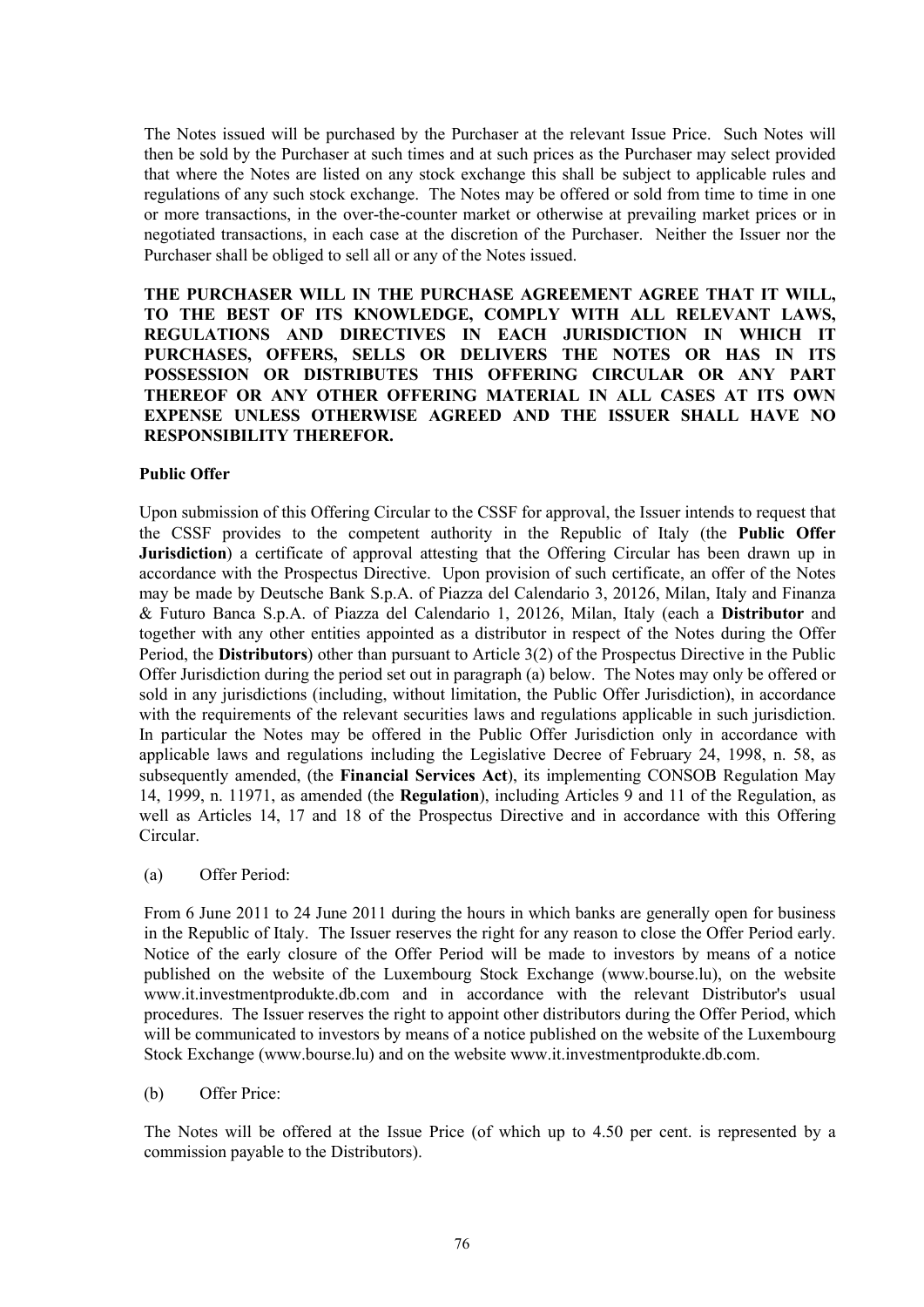(c) Conditions to which the offer is subject:

The offer of the Notes is conditional on their issue. The Issuer reserves the right to withdraw the offer and/or cancel the issuance of the Notes for any reason at any time on or prior to the Issue Date. For the avoidance of doubt, if any application has been made by a potential investor and the Issuer exercises such a right, each such potential investor shall not be entitled to subscribe or otherwise purchase any Notes. Notice of such withdrawal or cancellation of the issuance of the Notes will be made to investors by means of a notice published on the website of the Luxembourg Stock Exchange ([www.bourse.lu\), on](www.bourse.lu), on ) the website [www.it.investmentprodukte.db.com and](www.it.investmentprodukte.db.com and ) in accordance with the relevant Distributor's usual procedures.

(d) The time period, including any possible amendments, during which the offer will be open and description of the application process:

The offer will be open during the Offer Period. Applications for the Notes can be made in the Republic of Italy at participating branches of a Distributor. Applications will be in accordance with the relevant Distributor's usual procedures, notified to investors by the relevant Distributor. Amendments to the offer during the Offer Period will be notified to investors by means of a notice published on the website of the Luxembourg Stock Exchange (w[ww.bourse.lu\), on](www.bourse.lu), on ) the website w[ww.it.investmentprodukte.db.com and](www.it.investmentprodukte.db.com and ) in accordance with the relevant Distributor's usual procedures. Prospective investors will not be required to enter into any contractual arrangements directly with the Issuer relating to the subscription for the Notes.

(e) Details of the minimum and/or maximum amount of application:

The minimum allocation per investor will be equal to EUR 1,000 in principal amount of the Notes. The maximum allocation of Notes will be subject only to availability at the time of the application.

There are no pre-identified allotment criteria. The Distributors will adopt allotment criteria that ensures equal treatment of prospective investors. All of the Notes requested through the Distributors during the Offer Period will be assigned up to the maximum amount of the offer.

(f) Description of possibility to reduce subscriptions and manner for refunding excess amount paid by applicants:

Not Applicable.

(g) Details of the method and time limits for paying up and delivering the Notes:

The Notes will be issued on the Issue Date against payment to the Issuer through the Distributors of the net subscription moneys. Each investor will be notified by the relevant Distributor of the settlement arrangements in respect of the Notes at the time of such investor's application.

(h) Manner and date in which results of the offer are to be made public:

The Issuer will in its sole discretion determine the final amount of Notes to be issued (which will be dependent on the outcome of the offer), up to a limit of EUR 67,250,000. The precise Aggregate Nominal Amount of Notes to be issued will be published on the website of the Luxembourg Stock Exchange (w[ww.bourse.lu\) in accordance w](www.bourse.lu) in accordance )ith article 10 of the Luxembourg law of 10 July 2005 on prospectus (the **Prospectus Act 2005**) and on the website w[ww.it.investmentprodukte.db.com on](www.it.investmentprodukte.db.com on ) or around the Issue Date. Notice of the precise Aggregate Nominal Amount of Notes to be issued will also be given to the CSSF.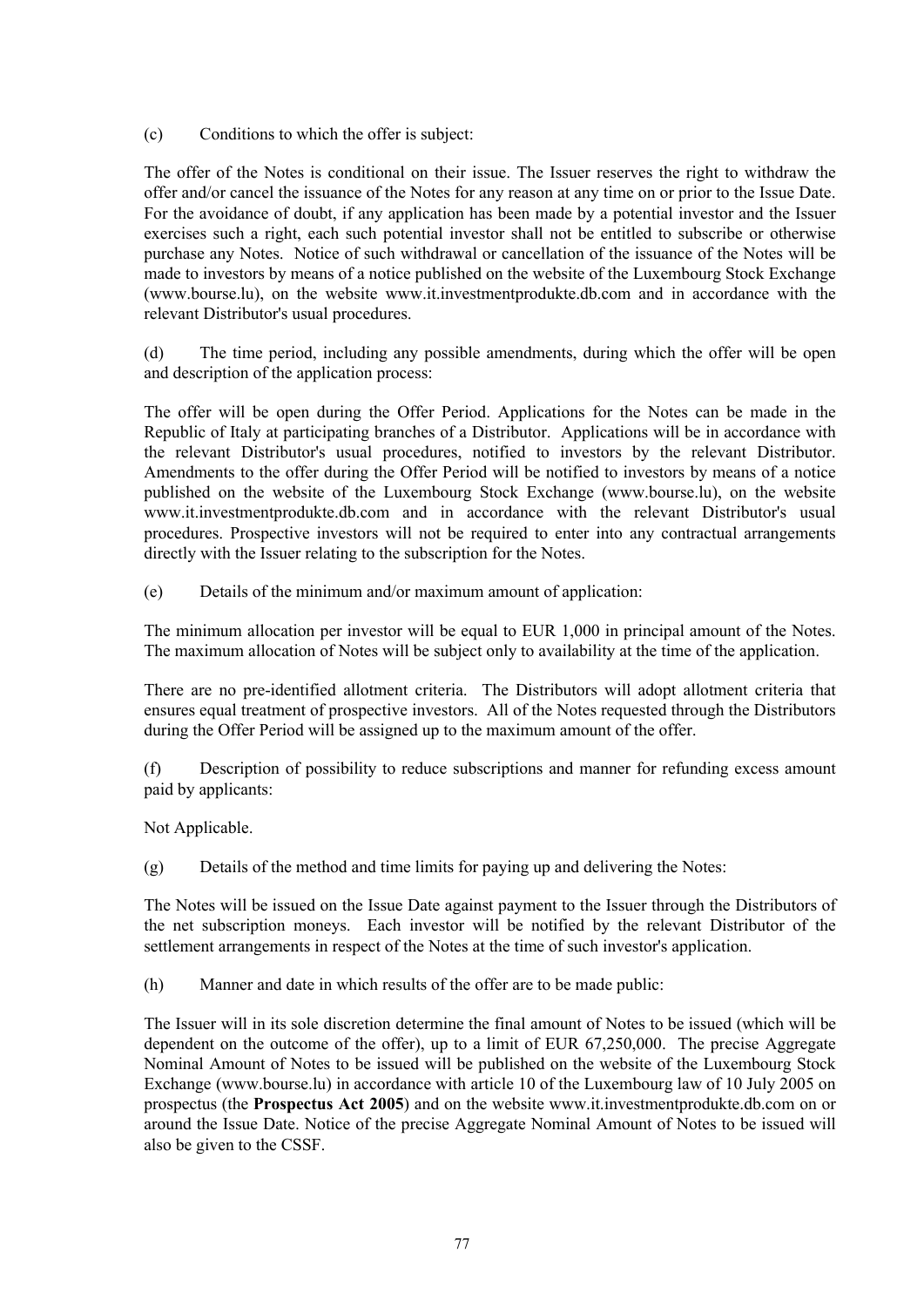(i) Categories of potential investors to which the Notes are offered:

Offers may be made through each Distributor in the Republic of Italy to any person. Qualified Investors (investitori qualificati, as defined in Article 100 of Legislative Decree No. 58 of 24 February 1998) may be assigned only those Notes remaining after the allocation of all the Notes requested by the public in Italy during the Offer Period. Offers (if any) in other EEA countries will only be made by Deutsche Bank AG, London Bank or a Distributor pursuant to an exemption from the obligation under the Prospectus Directive as implemented in such countries to publish a Offering Circular. For the avoidance of doubt, Deutsche Bank AG, London Bank will not place any Notes to the public in the Republic of Italy.

Any investor not located in the Republic of Italy should contact its financial adviser for more information, and may only purchase the Notes, remaining after the allocation of all the Notes requested by the public in the Republic of Italy during the Offer Period, from its financial adviser, bank or financial intermediary.

(j) Process for notification to applicants of the amount allotted and indication whether dealing may begin before notification is made:

Each investor will be notified by the relevant Distributor of its allocation of Notes after the end of the Offer Period and before the Issue Date. No dealings in the Notes may take place prior to the Issue Date.

(k) Amount of any expenses and taxes specifically charged to the subscriber or purchaser:

The Issuer is not aware of any expenses and taxes specifically charged to the subscriber or purchaser.

For details of the Offer Price, which includes the commissions payable to the Distributors, see the section above entitled "Offer Price".

Taxes charged in connection with the subscription, transfer, purchase or holding of Notes must be paid by the relevant investor and the Issuer shall not have any obligation in relation thereto. Investors should consult their professional tax advisers to determine the tax regime applicable to their particular situation.

For details of the tax regime applicable to subscribers in the Republic of Italy, see "Taxation – Republic of Italy" in this Offering Circular.

(l) Name(s) and address(es) of the placers in the various countries where the offer takes place:

The address of Deutsche Bank S.p.A. as Distributor is Piazza del Calendario 3, 20126 Milan, Italy and the address of Finanza & Futuro Banca S.p.A. as Distributor is Piazza del Calendario 1, 20126 Milan, Italy.

(m) Listing and admission to trading

Application has been made to the Luxembourg Stock Exchange for the Notes to be admitted to trading on the Luxembourg Stock Exchange's regulated market and to be listed on the Official List of the Luxembourg Stock Exchange.

The Issuer reserves the right to apply for the Notes to be admitted to trading on the multilateral trading facility EuroTLX (managed by EuroTLX SIM S.p.A.).

The Issuer is not a sponsor of, nor is responsible for, the admission and trading of the Notes on the EuroTLX and no assurance can be given that any such application will be successful.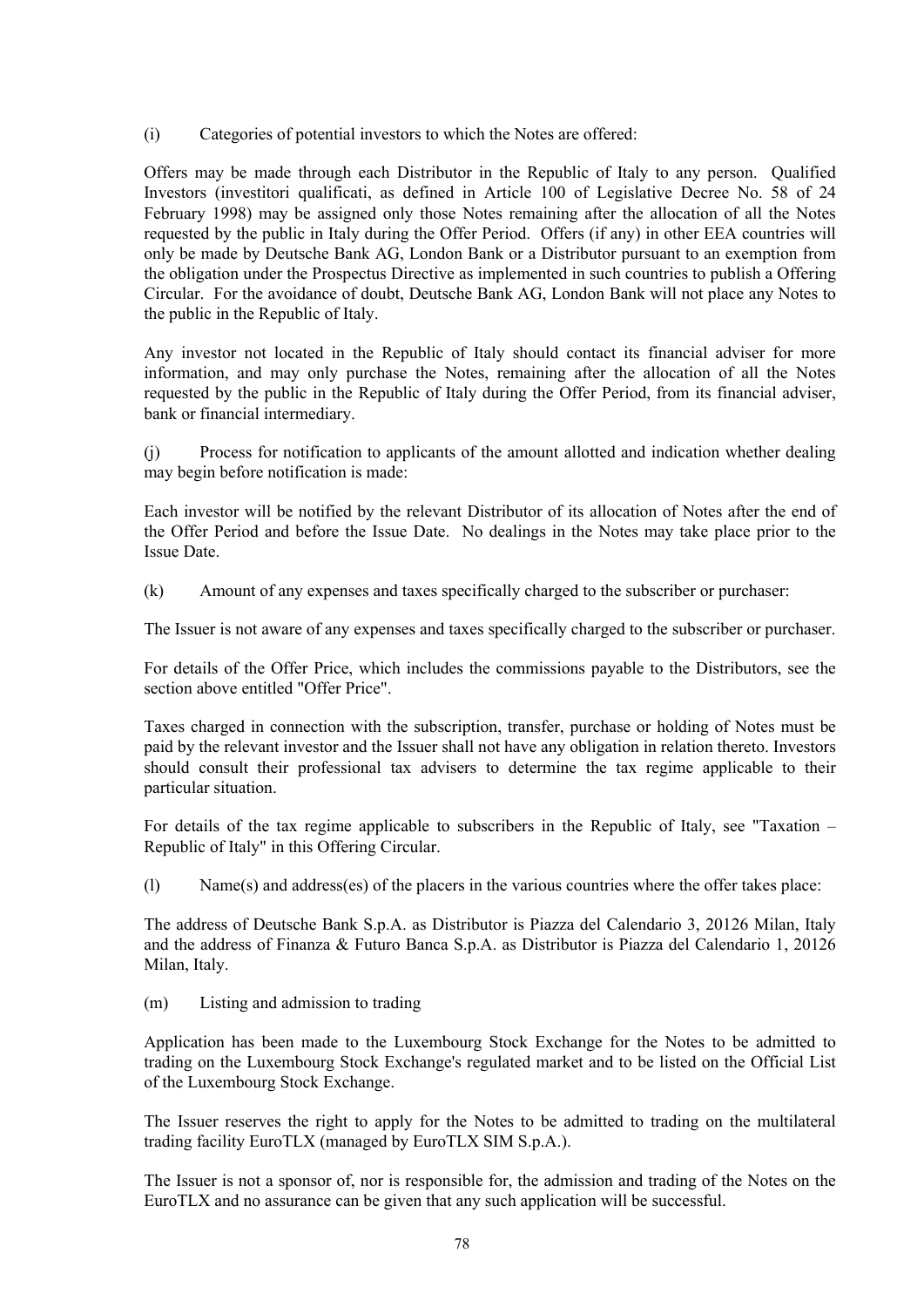## **7. DESCRIPTION OF ISSUE STRUCTURE, CASH FLOWS AND AGENTS OF THE ISSUER**

#### **7.1 General description of the structure**

The Issuer will use the proceeds from the issue of the Notes to purchase the Collateral which will form part of the Series Assets. The Series Assets are exclusively allocated to Compartment 60-2011- 02 established by the Board in respect of the Notes and will be kept separate from the other assets of the Issuer.

The Series Assets underlying the Notes, as specified in Condition 6.1 (*Series Assets*), essentially consist of bonds bearing interest at a fixed rate (referred to as the **Collateral**), an interest rate swap transaction (referred to as the **Hedging Agreement**) and rights of the Issuer under the Agency Agreement and the Purchase Agreement.

The issuer of the Collateral is DEPFA ACS Bank (the **Collateral Issuer**).

The counterparty of the Issuer under the Hedging Agreement is Deutsche Bank AG, acting through its London Branch (the **Hedging Counterparty**).

The Issuer will purchase Collateral in an amount sufficient to ensure that, unless an Early Redemption Event has occurred, it is in a position to meet its obligation under the Notes to repay the Nominal Amount on the Maturity Date. This will be achieved by the Issuer purchasing, on the Issue Date and under the Hedging Agreement, Collateral with an aggregate principal amount corresponding to the Aggregate Nominal Amount of Notes as of the Issue Date**,** determined using the Exchange Rate. The Collateral and the Collateral Issuer are described in greater detail in the section entitled "*Description of the Collateral and the Collateral Issuer*" below.

The Issuer will further enter into the Hedging Agreement in respect of this issue of Notes with the Hedging Counterparty, on or prior to the Issue Date. Under the Hedging Agreement the Hedging Counterparty undertakes to make periodic payments to the Issuer equalling the interest and principal payments payable by the Issuer in respect of the Notes. In return, the Issuer undertakes to make payments to the Hedging Counterparty equalling the interest and principal payments (in each case, howsoever described) received under the Collateral. This is to ensure that the Issuer is in a position to meet its interest payment obligations under the Notes. The Hedging Agreement and the Hedging Counterparty are described in greater detail in the section entitled "*Description of the Hedging Agreement and Hedging Counterparty*" below.

On or before the Maturity Date of the Notes, the Collateral is scheduled to be redeemed by the Collateral Issuer and the Hedging Agreement will terminate on the Maturity Date of the Notes. Provided that no Early Redemption Event has occurred, the Issuer intends to use the proceeds from redemption of the Collateral to make scheduled payments under the Hedging Agreement, and the Issuer will use the corresponding principal amounts due from the Hedging Counterparty under the Hedging Agreement to pay the Redemption Amount, and any outstanding Interest Amount, to the Noteholders.

In the event of an early termination of the Notes in accordance with the Terms and Conditions of the Notes, the Issuer or the Selling Agent will be required to sell or otherwise realise the Collateral and terminate the Hedging Agreement. In such a case, the Issuer will pay to the Noteholders, subject to the priority of payments specified in Condition 6.5 (*Application of Proceeds of Series Assets*), the Early Termination Amount in respect of each of the Notes. The Early Termination Amount payable to the Noteholders will be their pro rata share of the proceeds of realisation of the Series Assets minus all prior ranking payments and any commissions or expenses due to the Selling Agent in connection with the realisation of the Series Assets. The Early Termination Amount may be lower than the Nominal Amount of the Notes and may be zero.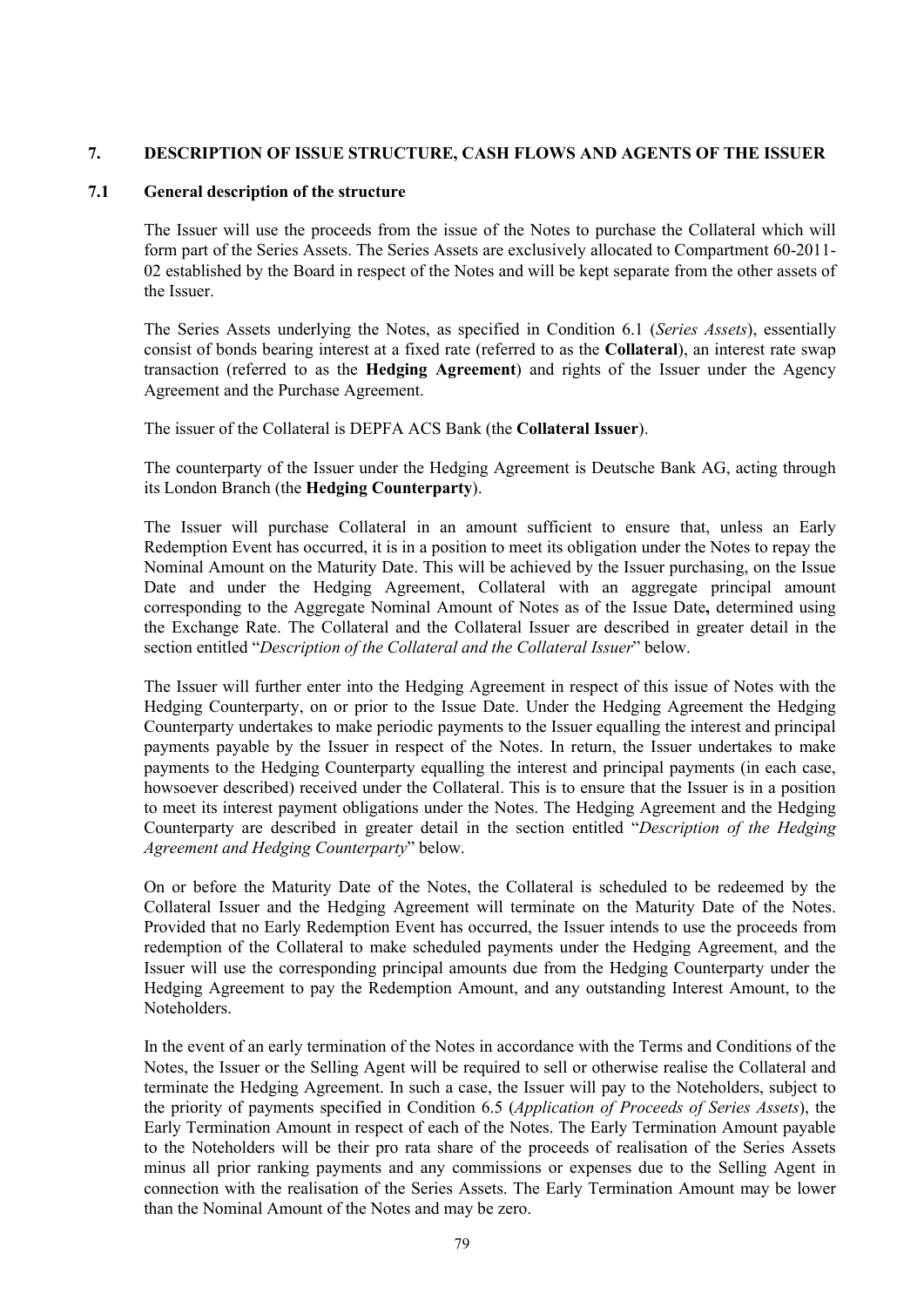## **7.2 Confirmation concerning the assets**

The Issuer confirms that the Series Assets pertaining to the Notes have features which are intended to ensure that sufficient funds will be generated by the Series Assets to be used to make the payments that have become due under the Notes.

However, if the Collateral Issuer or the Hedging Counterparty fail to meet their obligations under the Collateral or the Hedging Agreement, as applicable, the Issuer will not be able to meet its scheduled payment obligations under the Notes to the same extent.

## **7.3 Description of the security structure**

The Issuer will enter on the Issue Date with Deutsche Trustee Company Limited as Trustee into a Series Instrument under English law pursuant to which the Notes will be constituted and secured. In accordance with such Series Instrument the Trustee is granted security for itself and as trustee over, amongst other things, the Collateral and the rights of the Issuer under the Hedging Agreement as continuing security for, amongst other things, the payment of all sums due under the Notes.

Under the Series Instrument, the Trustee undertakes to hold on trust the security granted to it for, amongst other things, the benefit of the Noteholders and has the right to enforce the security upon the occurrence of an Event of Default, e.g. in the event of a non-payment of an interest or any other amount due under the Notes within fourteen days from the relevant due date.

The Trustee is obliged to pay to the Series Parties (as defined in the Terms and Conditions of the Notes) the proceeds from the realisation or enforcement of the Series Assets with the priority set out below:

- (a) *first*, in payment or satisfaction of all fees, costs, charges, expenses, liabilities and other amounts incurred by or payable to the Trustee or any receiver under or pursuant to the Series Instrument (which shall include any taxes required to be paid, the costs of realising any security and the Trustee's remuneration);
- (b) *secondly*, pro rata in payment of any amounts owing to:

(i) the Hedging Counterparty under the Hedging Agreement (which shall include any amounts owing to the Custodian for reimbursement in respect of payments made to the Hedging Counterparty relating to sums receivable on or in respect of the Collateral) and all legal and other ancillary costs (including all costs (if any) in relation to the realisation of the Collateral) incurred by the Hedging Counterparty as a result of an Early Redemption Event); and

(ii) the Principal Agent for reimbursement in respect of any payment made to holders of the Notes or to a Clearing Agent on behalf of such holders;

- (c) *thirdly*, pro rata in payment of any amounts owing to the holders of the Notes; and
- (d) *fourthly*, in payment of the balance (if any) to the Issuer.

This means that the realisation proceeds, after deduction of the costs of realisation and fees and expenses incurred by the Trustee, any receivers and the Hedging Counterparty, will be used to satisfy on a pro rata basis the claims of the Noteholders and certain claims of the Principal Agent. In addition, the Selling Agent will be able to deduct any of its commissions or expenses in connection with the realisation of the Series Assets from the aforementioned realisation proceeds prior to the distribution of such proceeds to the other Series Parties.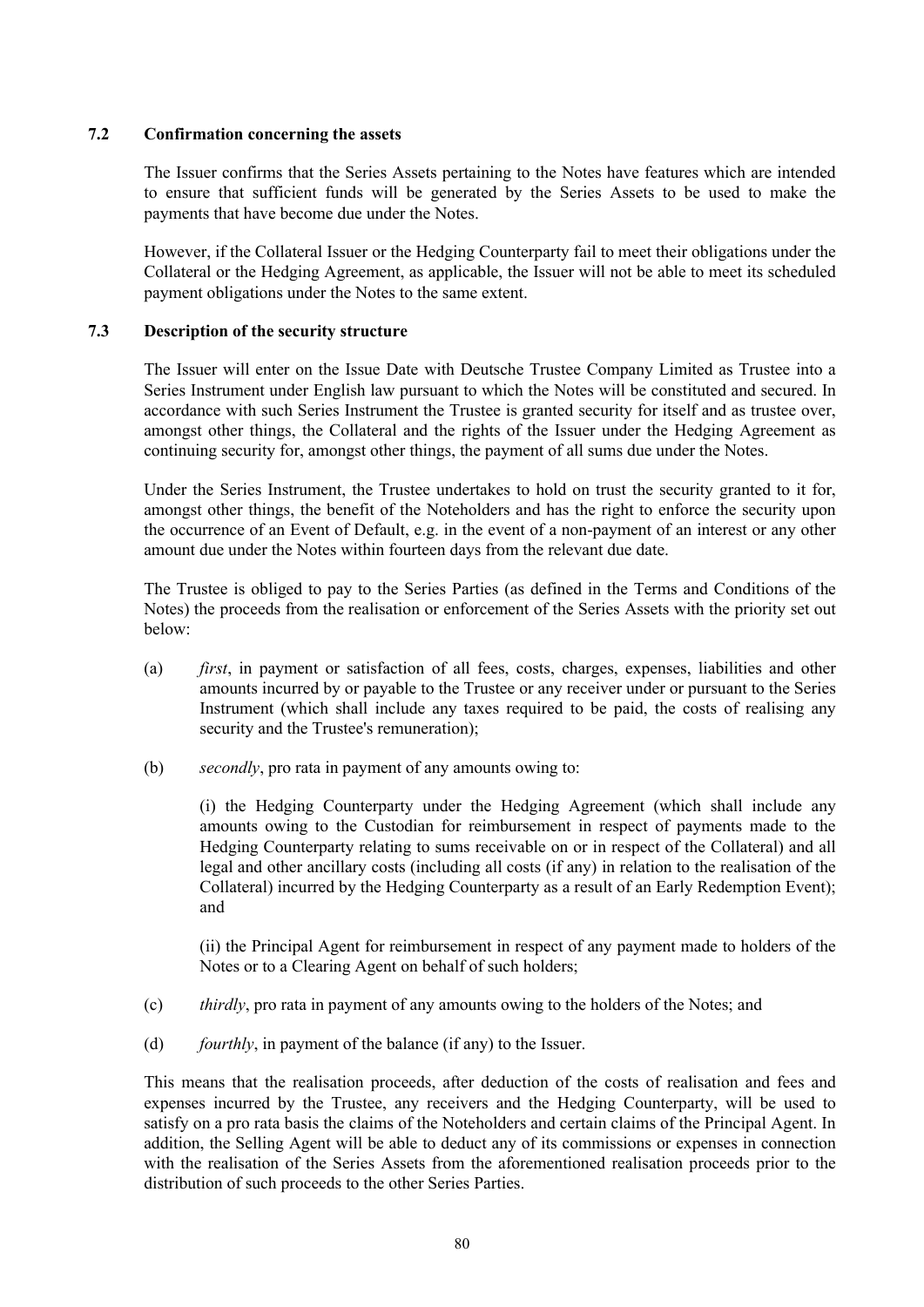According to Condition 17 and the Series Instrument the Trustee may be replaced by the Issuer subject to the prior approval by an Extraordinary Resolution of the Noteholders and the consent of the Hedging Counterparty.

### **7.4 Principal Agent, Calculation Agent, Selling Agent, Purchaser and Distributor**

Deutsche Bank AG, acting through its London Branch, located at Winchester House, 1 Great Winchester Street, London EC2N 2DB, United Kingdom, will act as Principal Agent, Calculation Agent, Selling Agent, Purchaser and Distributor in respect of the Notes. On 12th January, 1973, Deutsche Bank AG filed in the United Kingdom the documents required pursuant to section 407 of the Companies Act 1948 to establish a place of business within Great Britain. On 14th January, 1993, Deutsche Bank AG registered under Schedule 21A to the Companies Act 1985 as having established a branch (Registration No. BR000005) in England and Wales. Deutsche Bank AG, acting through its London Branch is an authorised person for the purposes of section 19 of the Financial Services and Markets Act 2000. In the United Kingdom, it conducts wholesale banking business and through its Private Wealth Management division, it provides holistic wealth management advice and integrated financial solutions for wealthy individuals, their families and selected institutions. Deutsche Bank AG, acting through its London Branch is a member of the Deutsche Bank Group (as defined in the section entitled "*Description of the Hedging Agreement and Hedging Counterparty*" below, where further information on the Deutsche Bank Group can be found).

### **7.5 Custodian, Servicer and Paying Agent**

Deutsche Bank Luxembourg S.A. will act as Custodian, Servicer and Paying Agent in respect of the Notes. Deutsche Bank Luxembourg S.A. was founded in 1970 as the first foreign subsidiary of Deutsche Bank AG, Frankfurt since the second world war. The Bank's activities are based on three main pillars: Private Wealth Management, International Loans and Treasury & Global Markets. Deutsche Bank Luxembourg S.A. is a member of the Deutsche Bank Group (as defined in the section entitled "*Description of the Hedging Agreement and Hedging Counterparty*" below, where further information on the Deutsche Bank Group can be found).

# **8. DESCRIPTION OF THE COLLATERAL AND THE COLLATERAL ISSUER**

## **8.1 General description**

| 1. | <b>Nature of the Collateral:</b> | On the Issue Date, the Collateral will comprise up to USD<br>100,000,000 principal amount which will be equivalent to the<br>Aggregate Nominal Amount of the Notes issued, determined using the<br>euro-USD exchange rate determined by the Swap Counterparty during<br>the Offer Period (the Exchange Rate), of the Series 1136 USD<br>100,000,000 5.75 per cent. ACS Instruments due March 2017 (ISIN:<br>XS0308377893) issued by DEPFA ACS Bank governed by, and<br>construed in accordance with, Irish law. |
|----|----------------------------------|-----------------------------------------------------------------------------------------------------------------------------------------------------------------------------------------------------------------------------------------------------------------------------------------------------------------------------------------------------------------------------------------------------------------------------------------------------------------------------------------------------------------|
|    |                                  | The DEPFA Bonds constitute recourse obligations of DEPFA ACS<br>Bank. They are secured by a statutory preference under the Asset<br>Covered Securities Act, 2001 of Ireland as amended and<br>supplemented by the Asset Covered Securities (Amendment) Act<br>2007 (together, the ACS Act) on the assets comprised in a defined<br>pool of public credit assets and limited classes of other assets<br>maintained by DEPFA ACS Bank.                                                                            |
|    | Maturity or expiry date(s)       | The maturity date of the Collateral will be 28 March 2017.                                                                                                                                                                                                                                                                                                                                                                                                                                                      |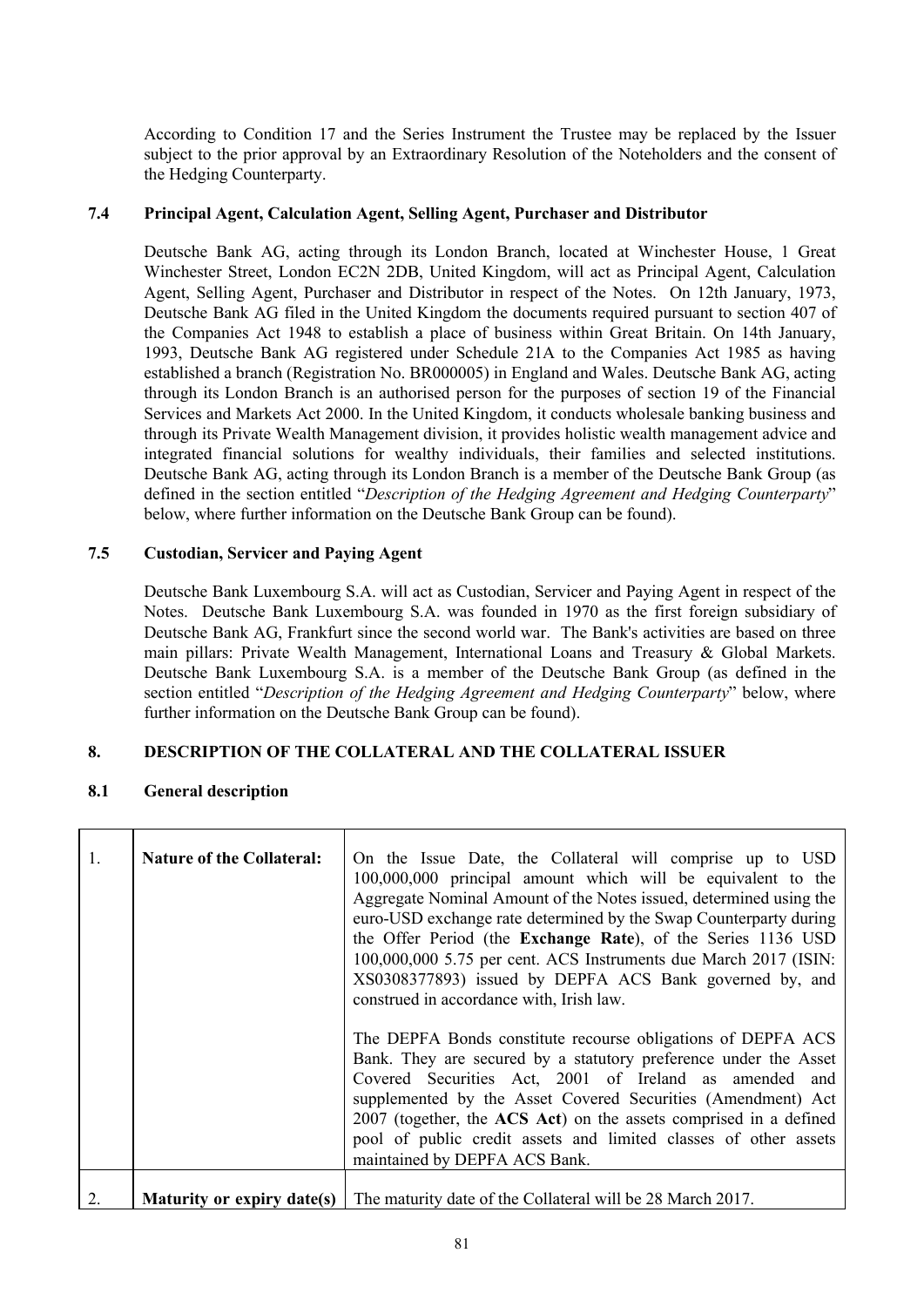|     | of the Collateral                                                                                                                                                                                         |                                                                                                                                                                                                                                                                                                                                                                                                                                                                                                                                        |
|-----|-----------------------------------------------------------------------------------------------------------------------------------------------------------------------------------------------------------|----------------------------------------------------------------------------------------------------------------------------------------------------------------------------------------------------------------------------------------------------------------------------------------------------------------------------------------------------------------------------------------------------------------------------------------------------------------------------------------------------------------------------------------|
| 3.  | The<br>amount<br>of<br>the<br><b>Collateral</b>                                                                                                                                                           | On issue the aggregate principal amount was USD 100,000,000;<br>When purchased by the Issuer pursuant to the Asset Swap Transaction<br>to form part of the Series Assets for the Notes, the Collateral will have<br>a principal amount of up to USD 100,000,000 principal amount,<br>determined using the Exchange Rate.                                                                                                                                                                                                               |
| 4.  | The loan to value ratio or<br>collateralisation level                                                                                                                                                     | The Collateral will have a principal amount of up to USD<br>100,000,000 principal amount, determined using the Exchange Rate.                                                                                                                                                                                                                                                                                                                                                                                                          |
| 5.  | Method of creation of the<br><b>Collateral</b>                                                                                                                                                            | The Collateral has been issued by the issuer of the Collateral in the<br>normal course of its business.                                                                                                                                                                                                                                                                                                                                                                                                                                |
| 6.  | and/or<br>Replacement<br>substitution<br>of<br>the<br><b>Collateral</b>                                                                                                                                   | Not applicable                                                                                                                                                                                                                                                                                                                                                                                                                                                                                                                         |
| 7.  | <b>Material</b><br>relationships<br>between the Issuer and<br>any obligor                                                                                                                                 | Other than the payment of fees and normal payments in connection<br>with the Notes, the Issuer has no material relationships with DEPFA<br>ACS Bank.                                                                                                                                                                                                                                                                                                                                                                                   |
| 8.  | Principal<br>terms<br>and<br>conditions<br>of<br>the<br><b>Collateral</b><br>where<br>they<br>traded<br>on a<br>have not<br>or equivalent<br>regulated<br>market                                          | The issue date of the Collateral was 28 June 2007.<br>The Collateral bears interest at 5.75 per cent. per annum, payable<br>semi-annually in arrear on 28 March and 28 September in each year,<br>commencing on 28 September 2007 and ending on 28 March 2017.<br>On the maturity date of the Collateral, it is anticipated that each USD<br>100,000 in nominal amount thereof will be redeemed by payment of<br>USD 100,000 plus any accrued but unpaid interest.<br>The Collateral is not admitted to trading on a regulated market. |
| 9.  | <b>Description</b><br><sub>of</sub><br>the<br>Collateral,<br>if<br>the<br><b>Collateral comprise equity</b><br>securities<br>that<br>are<br>admitted to trading on a<br>regulated or equivalent<br>market | Not applicable                                                                                                                                                                                                                                                                                                                                                                                                                                                                                                                         |
| 10. | <b>Description of Collateral</b><br>10%<br>if<br>more<br>than<br>comprises<br>equity<br>securities, which are not<br>traded on a regulated<br>market                                                      | Not applicable                                                                                                                                                                                                                                                                                                                                                                                                                                                                                                                         |
| 11. | <b>Details</b><br>Collateral,<br>of<br>where the Collateral is<br>actively managed                                                                                                                        | Not applicable                                                                                                                                                                                                                                                                                                                                                                                                                                                                                                                         |
| 12. | Details of the Portfolio                                                                                                                                                                                  | Not applicable                                                                                                                                                                                                                                                                                                                                                                                                                                                                                                                         |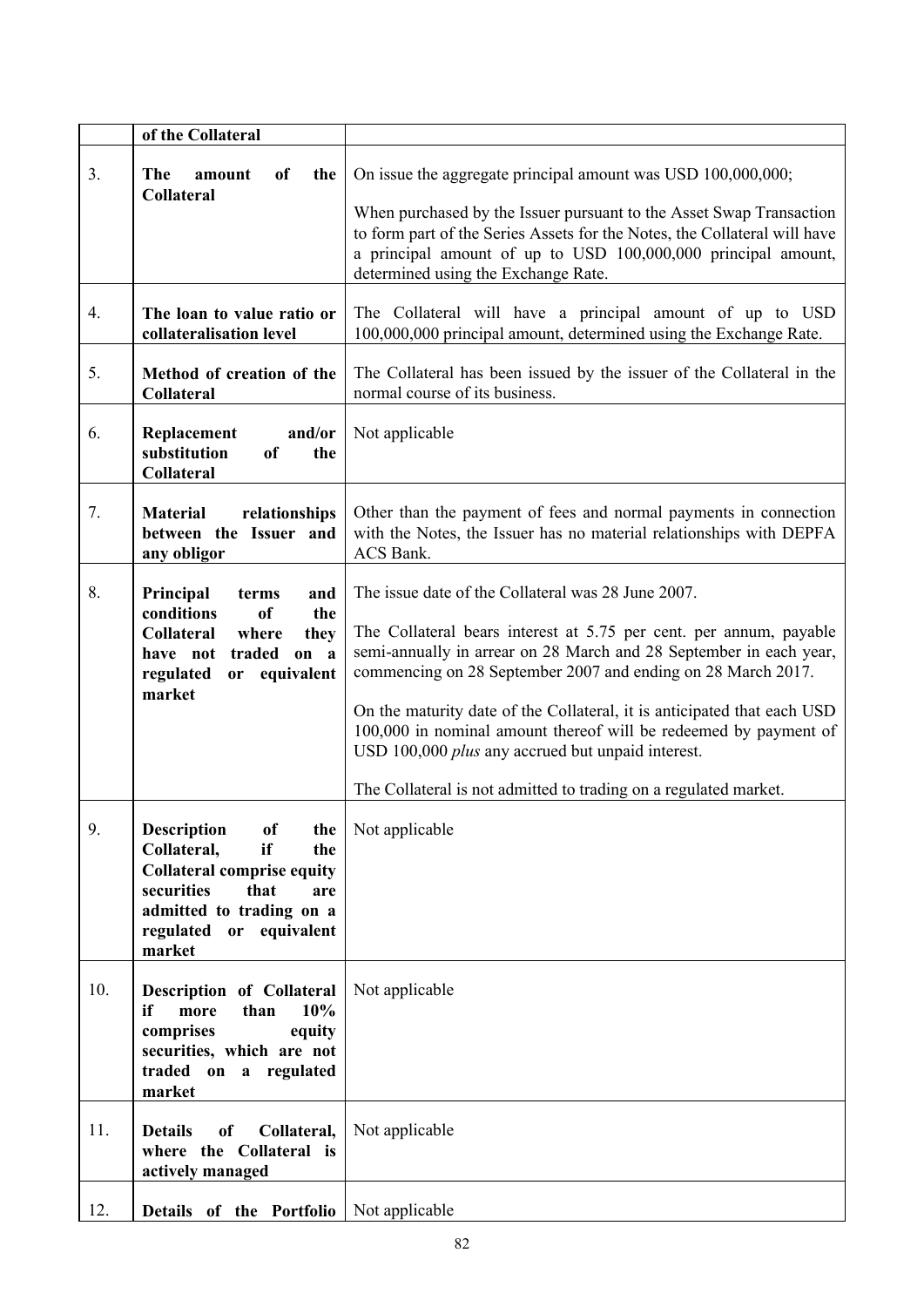|     | <b>Manager</b>                                                         |                                                                                                                                                                             |
|-----|------------------------------------------------------------------------|-----------------------------------------------------------------------------------------------------------------------------------------------------------------------------|
| 13. | <b>Transfer of the Collateral</b>                                      | It is anticipated that the Collateral will be acquired by the Issuer on or<br>about the Issue Date from the Hedging Counterparty under the Asset<br><b>Swap Transaction</b> |
| 14. | <b>Originators</b><br>of<br>the<br><b>Collateral</b>                   | <b>DEPFA ACS Bank</b>                                                                                                                                                       |
| 15. | Governing<br>law<br>of the<br><b>Collateral</b>                        | The Collateral are governed by and construed in accordance with the<br>laws of Ireland.                                                                                     |
| 16. | market<br>Nature of<br>on<br>which securities of the<br>obligor traded | Amongst others, Irish Stock Exchange, Frankfurt Stock Exchange,<br>Luxembourg Stock Exchange and London Stock Exchange                                                      |

# **8.2 Description of DEPFA ACS Bank**

#### *General Information*

DEPFA ACS Bank (**DEPFA**) has its registered office in 1 Commons Street, Dublin 1, Ireland, telephone number +353 (0)1 792 2222. DEPFA was incorporated in Ireland on March 13, 2002 as a public limited company under the name of DePfa ACS plc with registration number 354382. It was subsequently re-registered as a public unlimited company under the Irish Companies Acts, 1963 to 2003, and changed its name to DEPFA ACS Bank. DEPFA is a wholly-owned subsidiary of DEPFA BANK plc, which is the parent company of the DEPFA BANK group of companies comprising DEPFA BANK plc and its consolidated subsidiaries (the "**DEPFA Group**"). The DEPFA Group is a specialist provider of financial services to public sector clients. The DEPFA Group has a presence in the following cities throughout its network of branches, agencies, representative offices and subsidiaries: Amsterdam, Chicago, Copenhagen, Dublin, Frankfurt am Main, Hong Kong, London, Madrid, New York, Nicosia, Paris, Rome, San Francisco, Tokyo and Warsaw

### *Principal business activities of DEPFA*

The DEPFA Group provides a broad range of products and services to public sector entities, from government budget financing and financing of infrastructure projects, to the placing of public sector assets and advisory services. DEPFA was established with the purpose of issuing Asset Covered Securities in order to finance public sector assets. Accordingly, the core activities of DEPFA are the acquisition of public sector assets and the issuance and ongoing administration of Asset Covered **Securities** 

### **8.3 Additional information**

*The following information in this section 17 has been extracted from the Base Prospectus (as approved as a base prospectus for the purposes of the Prospectus Directive by the Irish Financial Services Regulatory Authority) dated 23 June 2010 (being the most recent Base Prospectus issued by DEPFA ACS Bank in connection with its programme for issuance of Irish law governed covered bond securities) (the DEPFA ACS Base Prospectus)*.

### *Overview of ACS Act*

The ACS Act introduced into Irish law a framework for the issuance of asset covered securities. Asset covered securities can only be issued by Irish credit institutions which are registered under the ACS Act and restrict their principal activities to public sector or property financing. Those credit institutions, such as DEPFA ACS Bank, which are registered under the ACS Act and restrict their principal activities to public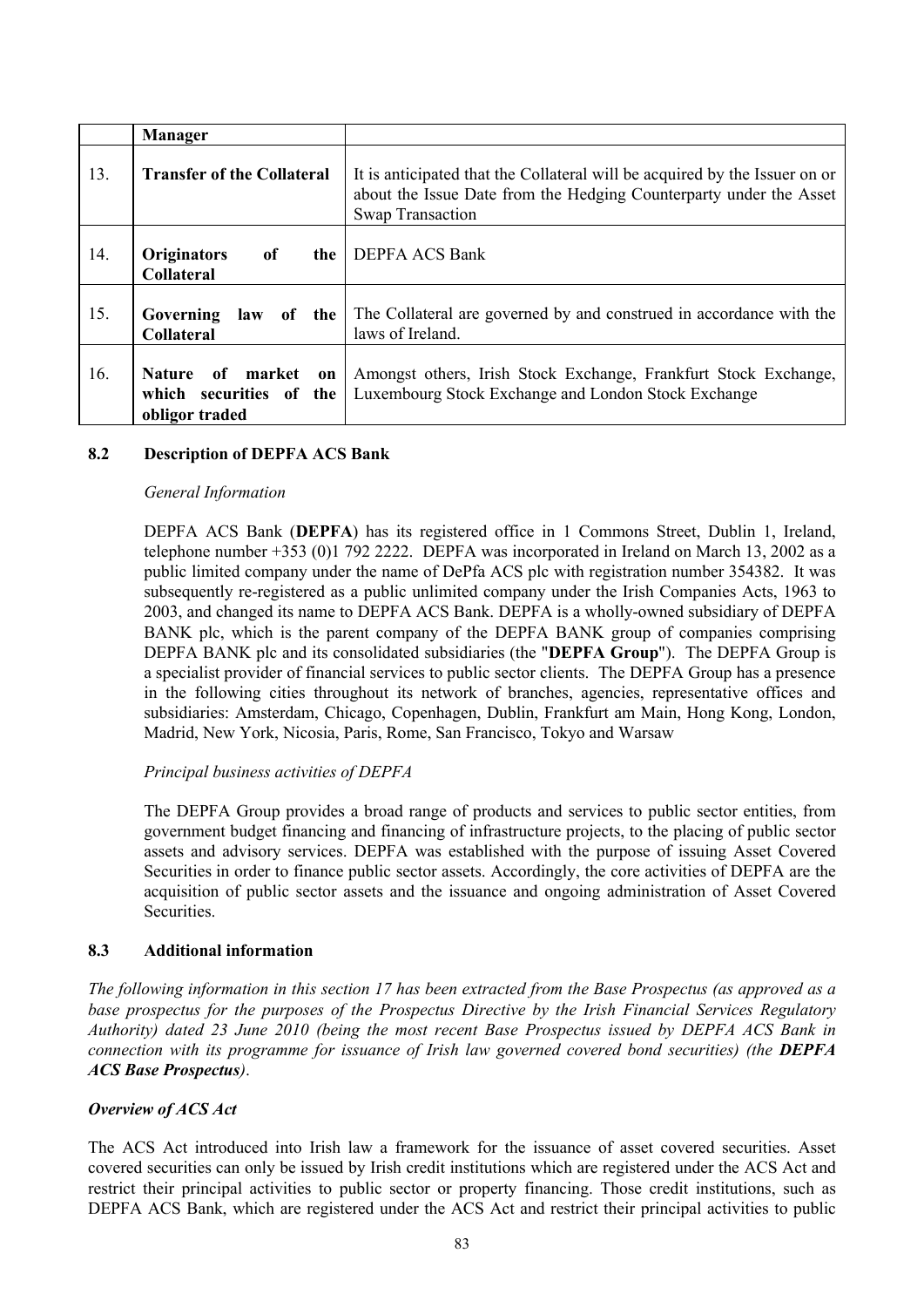sector financing are called designated public credit institutions (**Institutions**). The ACS Act provides, among other things, for the registration of eligible credit institutions as Institutions, the maintenance by Institutions of a defined pool of prescribed public credit assets and limited classes of other assets, known as a cover assets pool (**Pool**) and the issuance by Institutions of certain asset covered securities secured by a statutory preference under the ACS Act on the assets (**Cover Assets**) comprised in the Pool. Asset covered securities issued by Institutions in accordance with the ACS Act are called public credit covered securities (**Asset Covered Securities**).

The ACS Act varies the general provisions of Irish insolvency law which would otherwise apply with respect to Cover Assets and Asset Covered Securities on the insolvency of an Institution. See "*Insolvency of Institutions*" below. The ACS Act further provides for the supervision and regulation of Institutions by the Irish Financial Services Regulatory Authority, as part of the Central Bank and Financial Services Authority of Ireland (the **Authority**), for the role of the cover-assets monitor (the **Monitor**) in respect of each Institution, for asset/ liability management between the Pool and Asset Covered Securities and, in certain circumstances, for the role with respect to an Institution and its Pool and Asset Covered Securities of the National Treasury Management Agency or a manager appointed by the Authority.

A more detailed examination of the ACS Act and regulations made thereunder is set out in the DEPFA ACS Base Prospectus.

### *Cover Assets Pool*

An Institution may only issue Asset Covered Securities if it maintains a Pool in compliance with the ACS Act.

A Pool maintained by an Institution may include only certain public credit assets, substitution assets and cover assets hedge contracts as described below.

### *Public Credit Assets*

A "public credit asset" is defined as an asset or property held by an Institution that comprises one or more public credits.

The ACS Act defines "public credit" as any kind of financial obligation in respect of money borrowed or raised (for this purpose a financial obligation includes one that is in the form of a security that represents other public credit that is securitised as well as one that is not, and an obligation given as a surety or guarantee), where the person who has the obligation is:

- (a) central governments, central banks, public sector entities, regional governments or local authorities in Ireland or in any other EEA country;
- (b) central governments and central banks in Australia, Canada, Japan, New Zealand, the Swiss Confederation, the United States of America or a country specified in an order made by the Minister for Finance of Ireland (a **section 5(1)(b) asset**);
- (c) public sector entities (as defined below), regional governments and local authorities in Australia, Canada, Japan, New Zealand, the Swiss Confederation, the United States of America or a country specified in an order made by the Minister for Finance of Ireland (a **section 5(1)(c) asset**);
- (d) (i) multilateral development banks which qualify as such for the purposes of the Directive 2006/48/EC of the European Parliament and of the Council of 14 June 2006 relating to the taking up and pursuit of the business of credit institutions (recast) (the **Capital Requirements Directive** or **CRD**); or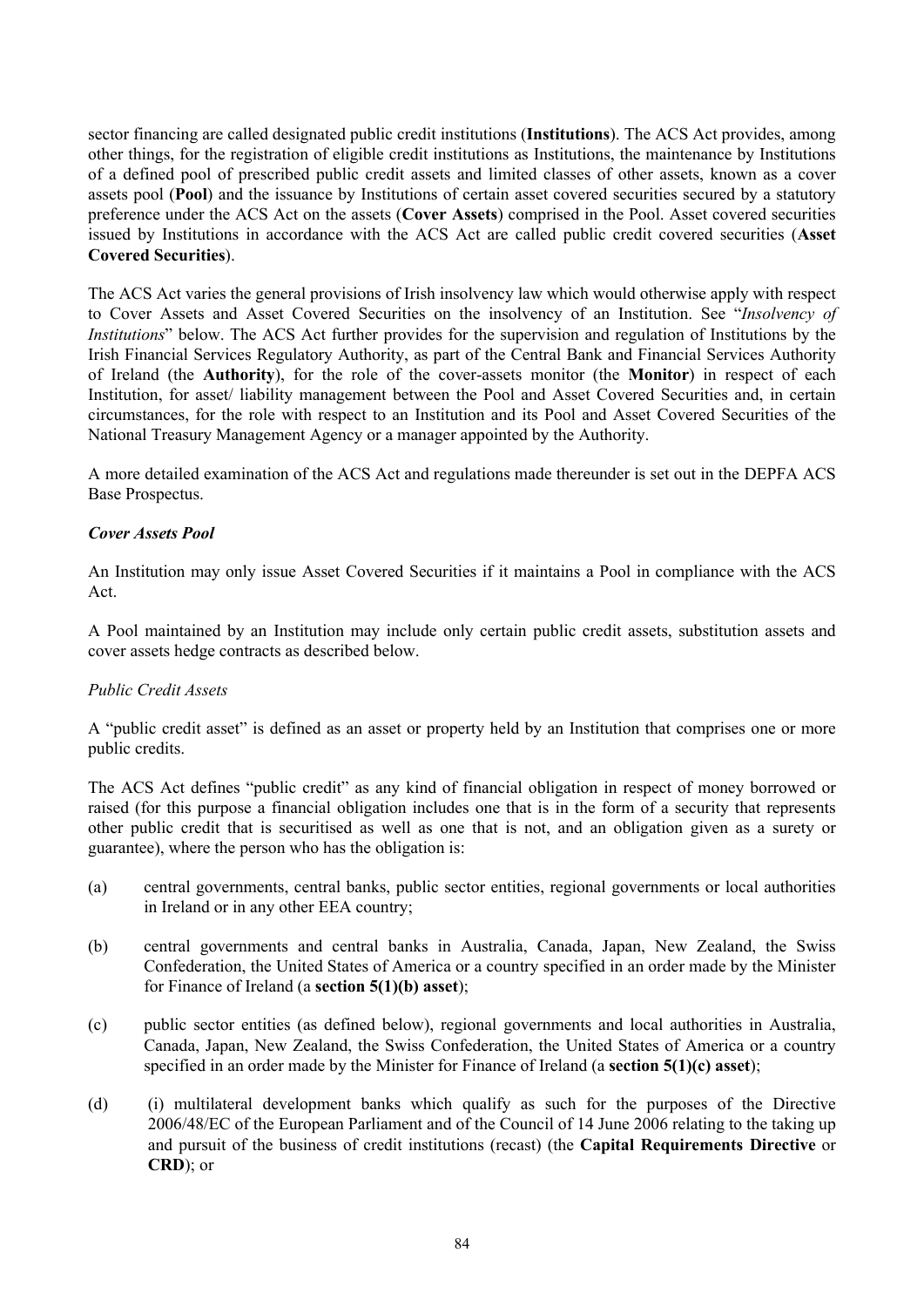(ii) international organisations which qualify as such for the purposes of the Capital Requirements Directive,

(each a "section  $5(1)(d)$  asset");

- (e) central governments, central banks, public sector entities, regional governments or local authorities in a category B country (as defined below); or
- (f) any other entity established in a country to which paragraph (a), (b) or (e) relates that is prescribed by order of the Minister for Finance of Ireland.

The ACS Act defines "public sector entities" as:

- (a) non-commercial administrative bodies (which is defined to include commercial undertakings, or undertakings with non-commercial and commercial activities, owned or controlled by central governments or regional governments or local authorities where the debt concerned of the undertaking is used directly or indirectly for the purpose of complying with public service obligations) responsible to –
	- (i) central governments, regional governments or local authorities, or

(ii) authorities that are regarded by the competent authority (within the meaning of Regulation 2 of the European Communities (Capital Adequacy of Credit Institutions) Regulations 2006 of Ireland), for the purposes of the Recast Codified Banking Directive, as exercising the same responsibilities as regional governments or local authorities,

- (b) non-commercial undertakings owned by central governments that have explicit guarantee arrangements, or
- (c) self-administered bodies governed by law that are under public supervision.

#### *Substitution Assets*

The ACS Act defines "substitution assets" as:

- (a) deposits with an eligible financial institution (see below); and
- (b) any specified kind of property (being an exposure to an institution within the meaning of Article 4(6) of the Recast Codified Banking Directive) designated a substitution asset in an order made by the Minister for Finance (as at the date of the DEPFA ACS Base Prospectus no assets had been so designated by Ministerial order).

For the purposes of (a) above, the Authority's regulations made before the date of the DEPFA ACS Base Prospectus provide that the following financial institutions are eligible financial institutions:

- (i) Any credit institution which is authorised in Ireland or any other EEA country; or
- (ii) A bank which is authorised to receive deposits or other repayable funds from the public and is located in Australia, Canada, Japan, New Zealand, the Swiss Confederation or the United States of America, which has, from an eligible ECAI, a minimum credit quality assessment of Credit Quality Step 2 (as such terms are defined in the laws of Ireland which implement the Recast Codified Banking Directive).

*Cover Assets Hedge Contracts*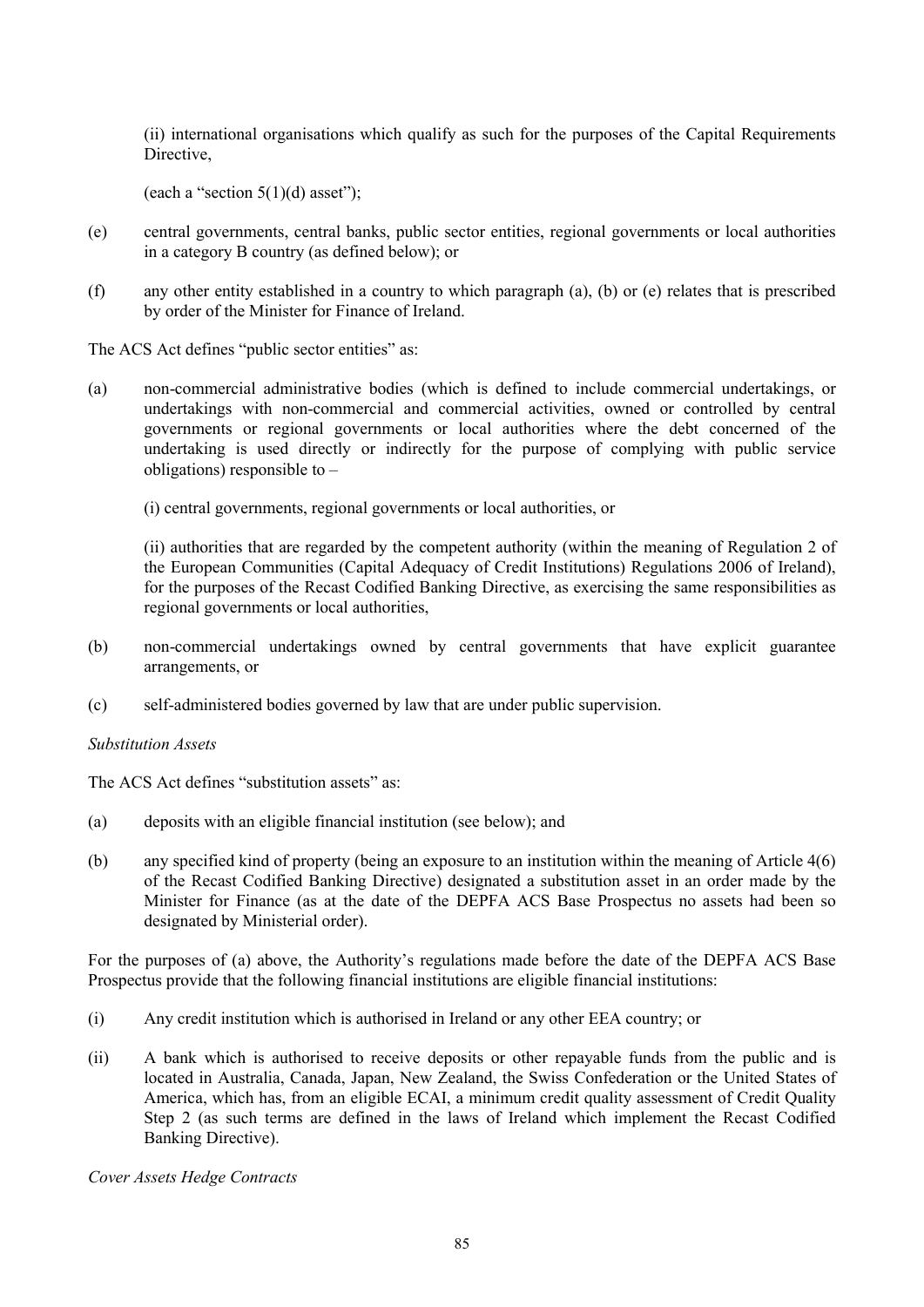An Institution is permitted under the ACS Act to enter into certain hedging contracts related to its permitted activities including the maintenance of its Pool and the issuance of Asset Covered Securities. The definition of "cover assets hedge contracts" in the ACS Act encompasses certain hedging contracts that relate directly or indirectly only to (i) Asset Covered Securities, or (ii) certain Cover Assets, or (iii) both Asset Covered Securities and certain Cover Assets, provided in all cases that the Institution and the counterparty have agreed that the contract is to be comprised in the Pool.

A cover assets hedge contract must state, among other things, that it is a cover assets hedge contract entered into in accordance with the ACS Act, and a cover assets hedge contract must comply with the requirements (if any) specified in any relevant regulatory notice published by the Authority. As of the date of the DEPFA ACS Base Prospectus, the Authority has not published a regulatory notice specifying any such requirements.

As soon as practicable after entering into a cover assets hedge contract, an Institution is required to ensure that particulars of the contract are entered into the register of public credit covered securities business maintained by the Institution (the **Business Register**). An Institution must remove from its Business Register a cover assets hedge contract if the contract has been discharged or the counterparty has so agreed.

An Institution is required to establish and keep a register in respect of any pool hedge collateral that it holds (the **Pool Hedge Collateral Register**).

"Pool hedge collateral" in relation to a cover assets hedge contract means any asset or property provided to an Institution by or on behalf of any other contracting party to that contract where the terms of the contract provide for an absolute transfer of the asset or property to the Institution by way of collateral (but not by way of security), or both provide for the transfer of the asset or property to the Institution by way of security and give the Institution the right to deal with the asset or property as if the Institution were the absolute owner of that asset or property.

For other details in respect of the assets which may be included in the Pool, reference should be made to the section "Cover Assets Pool" in the DEPFA ACS Base Prospectus.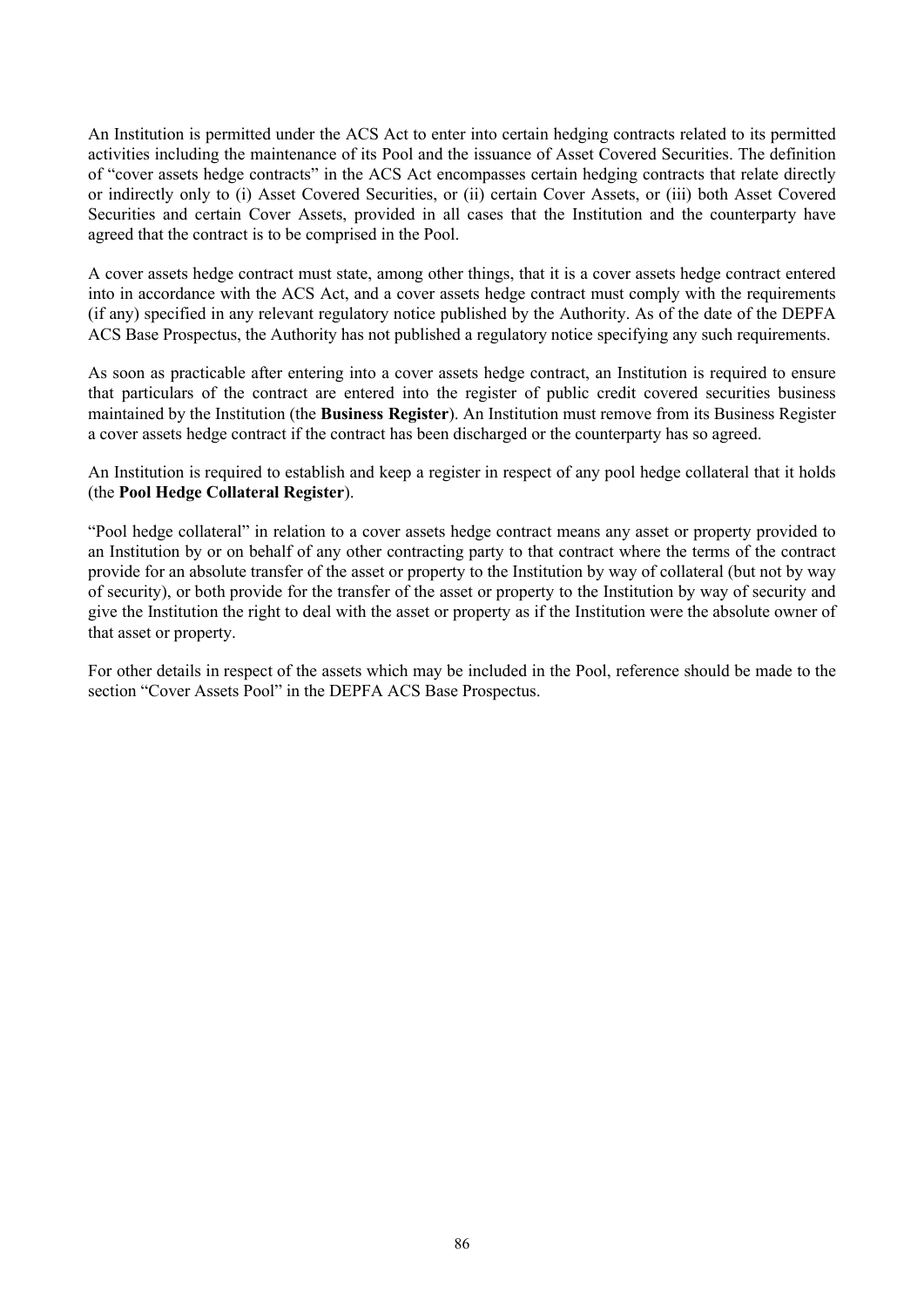# **9. DESCRIPTION OF THE HEDGING AGREEMENT AND THE HEDGING COUNTERPARTY**

## **9.1 Description of the Hedging Agreement**

The Issuer and Deutsche Bank AG, acting through its London Branch (the **Hedging Counterparty**) will enter into a Hedging Agreement on the basis of a 1992 Master Agreement (Multicurrency-Cross Border) and schedule under English law, as published by the International Swaps and Derivatives Association, Inc. (ISDA), as supplemented by a confirmation in respect of the interest rate swap and a credit support annex. The Hedging Agreement will be entered into on the Issue Date.

The Hedging Agreement is an interest rate swap transaction related to the Notes and the Collateral and for the purposes of which both the Issuer and the Hedging Counterparty undertake to make periodic payments.

The payments which the Hedging Counterparty undertakes to make under the Hedging Agreement equal the Issuer's interest and principal payments in respect of the Notes. In return, the Issuer will pay to the Hedging Counterparty the fixed rate interest payments, and all principal amounts (in each case, howsoever described), that it receives under the Collateral. Also under the Hedging Agreement, on the Issue Date the Issuer will pay to the Hedging Counterparty the proceeds of the issuance of the Notes and the Hedging Counterparty will deliver the Collateral.

The Hedging Agreement will be terminated on or about the Maturity Date of the Notes unless terminated earlier in accordance with its terms, including due to an event of default or termination event under the Hedging Agreement. An event of default under the Hedging Agreement includes, amongst other things, (subject to applicable grace period) a failure by a party to pay any amount due under the Hedging Agreement, (subject to applicable grace period) a failure by the Hedging Counterparty to perform any obligation under the Hedging Agreement or the bankruptcy of a party.

The Hedging Agreement will terminate in full if all Notes are cancelled prior to the Maturity Date or if an Event of Default occurs in respect of the Notes. Events of Default in respect of the Notes include:

- (i) a payment default by the Issuer in respect of the Notes which continues unremedied for a period of 14 days or more;
- (ii) failure by the Issuer to perform or observe any of its other obligations under the Notes and the Series Instrument which failure continues unremedied for a period of 30 days (or such longer period as the Trustee may permit) following the service by the Trustee on the Issuer of notice requiring the same to be remedied (unless such failure is, in the opinion of the Trustee, incapable of remedy in which case no such notice is required); and
- (iii) if any order shall be made by any competent court or any resolution passed for the windingup or dissolution (including, without limitation, any bankruptcy (*faillite*), insolvency, voluntary of judicial liquidation (*liquidation volontaire ou judiciaire*), composition with creditors (*concordat préventif de faillite*), reprieve from payment (*sursis de paiement),*  controlled management (*gestion contrôlée),* fraudulent conveyance (*actio pauliana*), general settlement with creditors or reorganisation proceedings or similar proceedings affecting the rights of creditors generally) of the Company or the Issuer (as appropriate) save for the purposes of amalgamation, merger, consolidation, reorganisation or other similar arrangement on terms previously approved in writing by the Trustee or by an Extraordinary Resolution or formal notice is given of an intention to appoint an administrator (including, without limitation, any receiver (*curateur*), liquidator (*liquidateur*), auditor (*commissaire*), verifier (*expert-vérificateur*), *juge délégué* or *juge commissaire*), or any application is made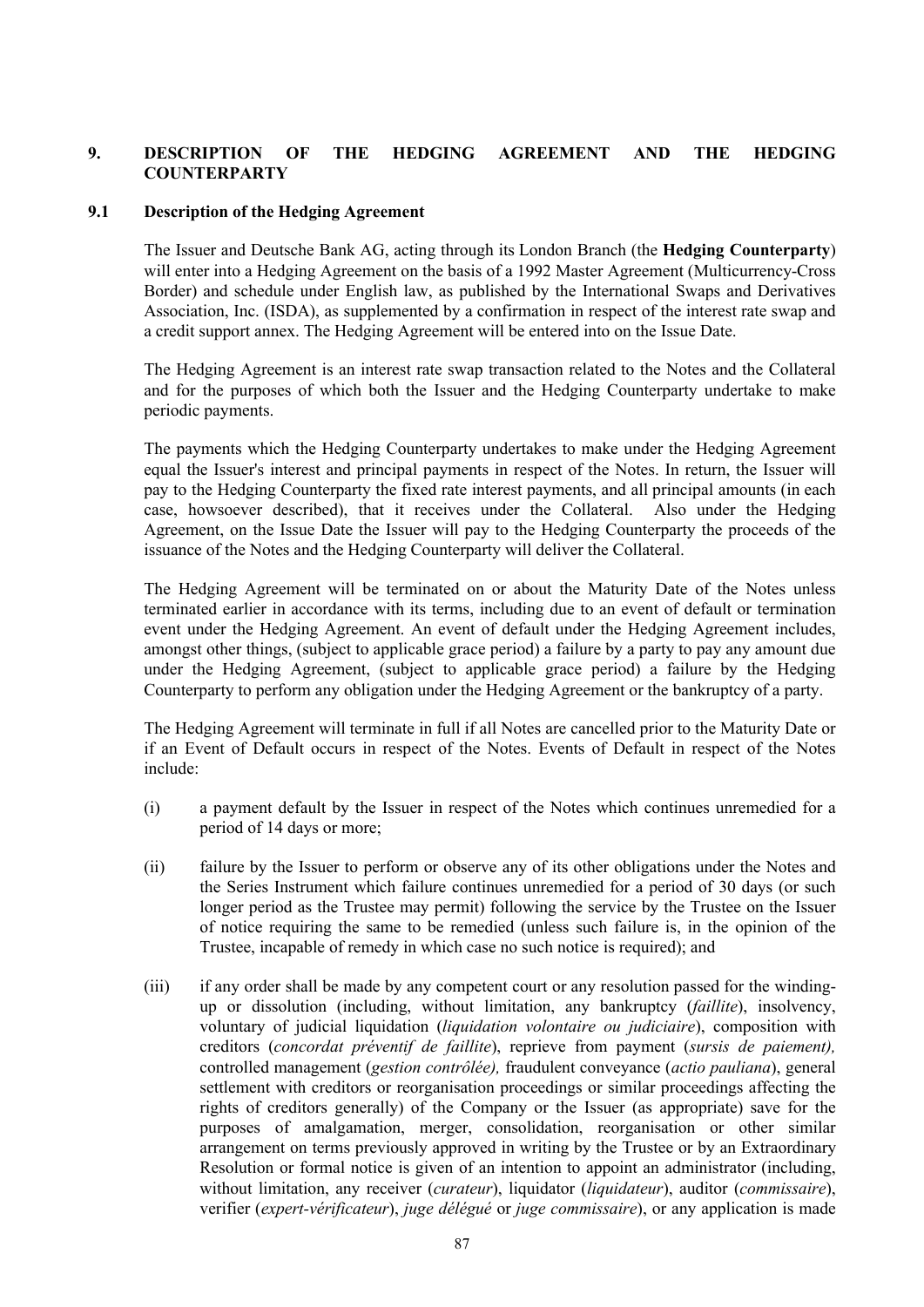or petition is lodged or documents are filed with the court or administrator in relation to the Company or the Issuer (as appropriate).

The Hedging Agreement will terminate in part (on a pro rata basis in a proportion of its nominal amount equal to the proportion that the Nominal Amount of the Notes being cancelled bears to the Aggregate Nominal Amount of Notes immediately prior to such cancellation) if some of the Notes are cancelled prior to the Maturity Date pursuant to the Conditions. Furthermore, the Hedging Agreement may be terminated early in case of an early redemption of the Notes.

#### **9.2 Description of the Hedging Counterparty**

#### *Incorporation, Registered Office and Objectives*

Deutsche Bank Aktiengesellschaft (**Deutsche Bank AG** or the **Bank**) originated from the reunification of Norddeutsche Bank Aktiengesellschaft, Hamburg, Rheinisch-Westfälische Bank Aktiengesellschaft, Düsseldorf and Süddeutsche Bank Aktiengesellschaft, Munich; pursuant to the Law on the Regional Scope of Credit Institutions, these had been disincorporated in 1952 from Deutsche Bank AG which was founded in 1870. The merger and the name were entered in the Commercial Register of the District Court Frankfurt am Main on 2 May 1957. Deutsche Bank AG is a banking institution and a stock corporation incorporated under the laws of Germany under registration number HRB 30 000. The Bank has its registered office in Frankfurt am Main, Germany. It maintains its head office at Taunusanlage 12, 60325 Frankfurt am Main (telephone: +49-69-910- 00) and branch offices in Germany and abroad including in London, New York, Sydney, Tokyo and an Asia-Pacific Head Office in Singapore which serve as hubs for its operations in the respective regions.

The Bank is the parent company of a group consisting of banks, capital market companies, fund management companies, a property finance company, instalment financing companies, research and consultancy companies and other domestic and foreign companies (the **Deutsche Bank Group**).

The objects of Deutsche Bank AG, as laid down in its Articles of Association, include the transaction of all kinds of banking business, the provision of financial and other services and the promotion of international economic relations. The Bank may realise these objectives itself or through subsidiaries and affiliated companies. To the extent permitted by law, the Bank is entitled to transact all business and to take all steps which appear likely to promote the objects of the Bank, in particular: to acquire and dispose of real estate, to establish branches at home and abroad, to acquire, administer and dispose of participations in other enterprises, and to conclude enterprise agreements.

#### *Deutsche Bank AG, acting through its London Branch*

The Hedging Agreement will be entered into by Deutsche Bank AG, acting through its London branch (**Deutsche Bank AG, London Branch**). On 12th January, 1973, Deutsche Bank AG filed in the United Kingdom the documents required pursuant to section 407 of the Companies Act 1948 to establish a place of business within Great Britain. On 14th January, 1993, Deutsche Bank AG registered under Schedule 21A to the Companies Act 1985 as having established a branch (Registration No. BR000005) in England and Wales. Deutsche Bank AG, London Branch is an authorised person for the purposes of section 19 of the Financial Services and Markets Act 2000. In the United Kingdom, it conducts wholesale banking business and through its Private Wealth Management division, it provides holistic wealth management advice and integrated financial solutions for wealthy individuals, their families and selected institutions.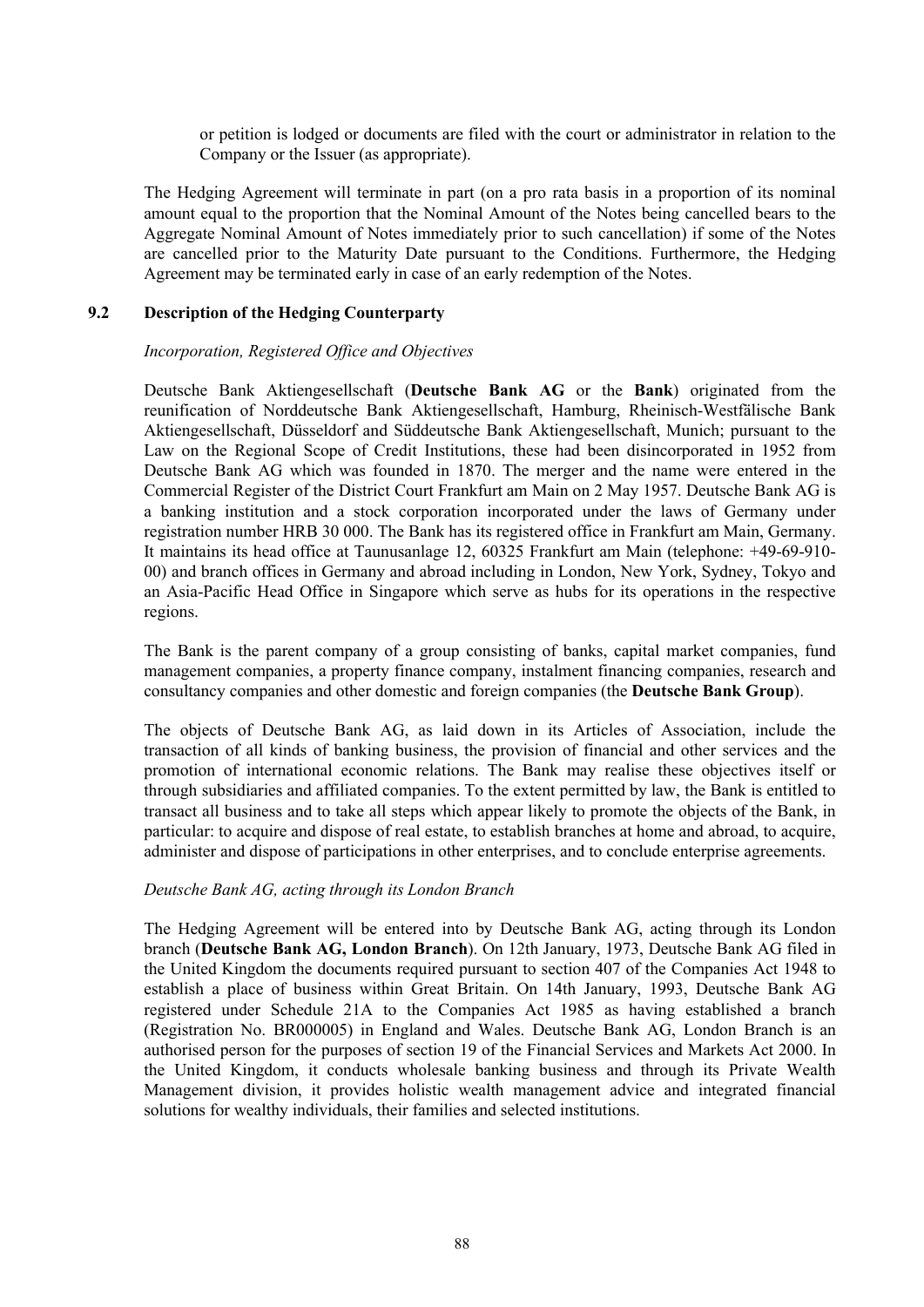# **10. BOOK ENTRY CLEARANCE SYSTEMS**

*The information set out below is subject to any change in or reinterpretation of the rules, regulations and procedures of Euroclear and Clearstream Luxembourg (the Clearing Agent) currently in effect. The information in this section concerning the Clearing Agents has been obtained from sources that the Issuer believes to be reliable, but the Issuer does not take any responsibility for the accuracy thereof. Investors wishing to use the facilities of each Clearing Agent are advised to confirm the continued applicability of the rules, regulations and procedures of each Clearing Agent. Neither the Issuer nor any other party to the Agency Agreement will have any responsibility or liability for any aspect of the records relating to, or payments made on account of, beneficial ownership interests in the Notes held through the facilities of each Clearing Agent or for maintaining, supervising or reviewing any records relating to such beneficial ownership interests.*

Each Clearing Agent holds securities for its customers and facilitates the clearance and settlement of securities transactions by electronic book-entry transfer between their respective account holders. Each Clearing Agent provides various services including safekeeping, administration, clearance and settlement of internationally traded securities and securities lending and borrowing and also deals with domestic securities markets in several countries through established depository and custodial relationships. Euroclear and Clearstream, Luxembourg have established an electronic bridge between their two systems across which their respective participants may settle trades with each other.

Each Clearing Agent's customers are world-wide financial institutions, including underwriters, securities brokers and dealers, banks, trust companies and clearing corporations. Indirect access to the Clearing Agents is available to other institutions that clear through or maintain a custodial relationship with an account holder of either system.

# **11. GENERAL INFORMATION**

- (1) This Prospectus and the issue of the Series of Notes described hereunder have been duly authorised by the Board.
- (2) The net proceeds from the issue of the Series of Notes under this Prospectus will be used for financing the purchase of the Collateral and the conclusion of the Hedging Agreement by the Issuer.
- (3) Save as disclosed in this Prospectus, there has been no significant change in the financial or trading position of the Issuer, and no material adverse change in the financial position or prospects of the Issuer in each case, since the date of the latest audited accounts dated 31 January 2011.
- (4) Save as disclosed in this Prospectus, there are no governmental, legal or arbitration proceedings (including any such proceedings which are pending or threatened of which the Issuer is aware) which may have, or have had since its incorporation, a significant effect on the financial position or profitability of the Issuer.
- (5) Save as disclosed in this Prospectus, so far as the Issuer is aware, no person involved in the offer of the Notes has an interest material to the offer.
- (6) Application has been made to the CSSF to approve this document as a prospectus. Application has also been made to the Luxembourg Stock Exchange for the Notes to be admitted to trading on the Luxembourg Stock Exchange's regulated market and to be listed on the Official List of the Luxembourg Stock Exchange. The Luxembourg Stock Exchange's regulated market is a regulated market for the purposes of the Markets in Financial Instruments Directive (Directive 2004/39/EC).
- (7) The Issuer reserves the right to apply for the Notes to be admitted to trading on the multilateral trading facility EuroTLX (managed by EuroTLX SIM S.p.A.). The Issuer is not a sponsor of, nor is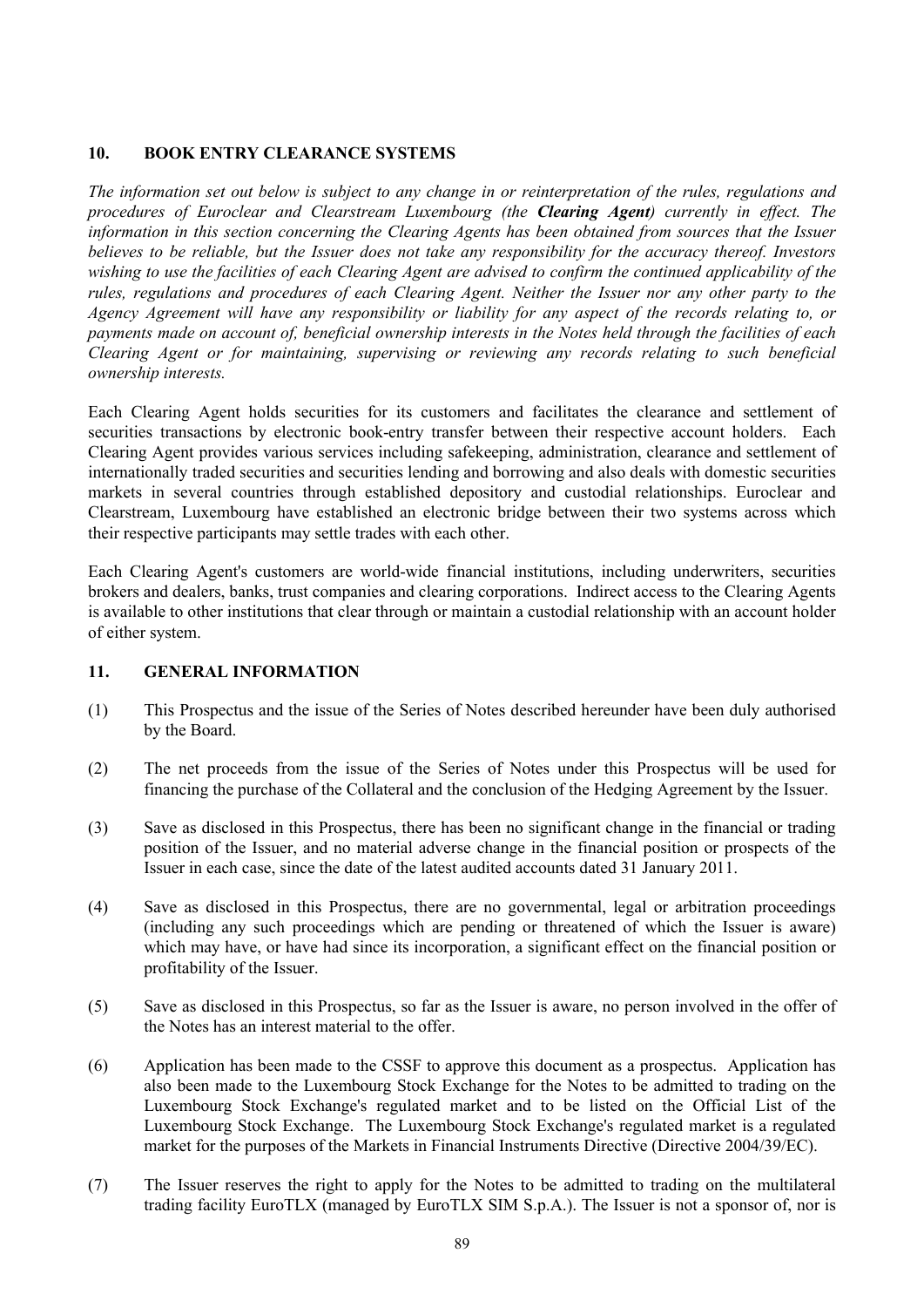responsible for, the admission and trading of the Notes on the EuroTLX and no assurance can be given that any such application will be successful.

- (8) The Notes have been accepted for clearance through Euroclear and Clearstream, Luxembourg. In respect of this issue of Notes, the International Securities Identification Number (ISIN) will be: XS0630402823 and the Common Code will be: 063040282.
- (9) The Issuer does not intend to provide any post-issuance information in relation to the Notes or the performance of any Collateral or Series Assets or in relation to the Underlying Floating Interest Rate in respect of this Series of Notes. The Aggregate Nominal Amount of Notes as of the Issue Date will be specified in the Series Instrument.
- (10) From the date of this Prospectus and for so long as any of the Notes remain outstanding, the following documents will be available, during usual business hours on any day (Saturdays, Sundays and public holidays excepted) for inspection at the specified offices of the Paying Agents (and copies of the documents specified in sub-paragraphs (ii) and (iv) below may be obtained free of charge from the specified office of the Paying Agents):
	- (i) the consolidated version of the Articles of the Company;
	- (ii) this Prospectus (which may also be inspected on the website of w[ww.bourse.lu\);](www.bourse.lu);)
	- (iii) the Series Instrument relating to the issue of the Notes and such documents entered into by the execution of the Series Instrument including, for the avoidance of doubt, the Agency Agreement, the Hedging Agreement and the Purchase Agreement;
	- (iv) the most recently published audited and unaudited financial statements of the Issuer;
	- (v) such other documents as may be required by the rules of any stock exchange on which the Notes are at the relevant time listed; and
	- (vi) no later than fifteen days before any general meeting of holders of Ordinary Shares:
		- (a) the balance sheet and profit and loss account;
		- (b) the list of sovereign debt, shares, bonds and other company securities comprising each compartment of the Issuer;
		- (c) the list of holders of Ordinary Shares that are not paid-up, with an indication of the number of their Ordinary Shares and their domicile; and
		- (d) the report of the statutory auditors of the Issuer.
- (11) Long-term ratings by S&P are divided into several categories ranging from 'AAA', reflecting the strongest creditworthiness, over categories 'AA', 'A', 'BBB', 'BB', 'B' 'CCC', 'CC', 'C' to category 'D', reflecting that an obligation is in payment default.

The ratings from 'AA' to 'CCC' may be modified by the addition of a plus ('+') or minus ('-') sign to show relative standing within the major rating categories. S&P does not modify the rating of 'AAA' by a plus or a minus sign.

Short-term ratings by S&P are divided into several categories ranging from 'A-1', reflecting the strongest creditworthiness, over categories 'A-2', 'A-3', 'B', 'C' to category 'D' reflecting that an obligation is in payment default.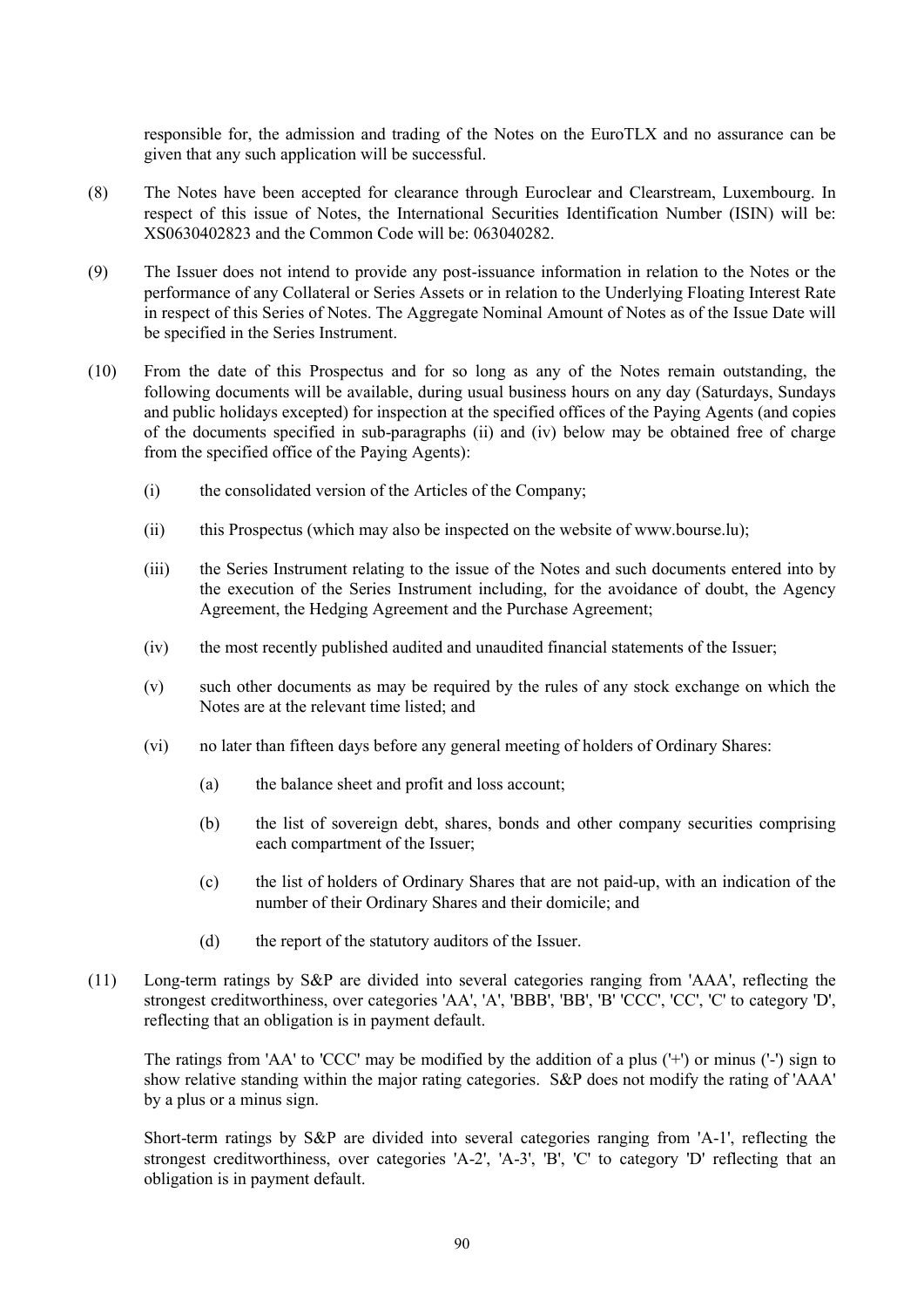# **12. DOCUMENTS INCORPORATED BY REFERENCE**

The following documents which have previously been published or filed with the CSSF (in its capacity as competent authority), shall be deemed to be incorporated in, and to form part of, this Prospectus for informational purposes only save that any statement contained in this Prospectus or in a document all or the relevant portion of which is incorporated by reference in this Prospectus shall be deemed to be modified or superseded for the purpose of this Prospectus to the extent that a statement contained in any document which is subsequently incorporated by reference in this Prospectus by way of a supplement prepared in accordance with Article 16 of the Prospectus Directive and article 13 of the Prospectus Act 2005 modifies or supersedes such earlier statement (whether expressly, by implication or otherwise). Any statement so modified or superseded shall not be deemed, except as so modified or superseded, to constitute a part of this Prospectus:

Comparative table of documents incorporated by reference:

| Document incorporated by reference                                        | Pages of document incorporated by reference                                                                             |
|---------------------------------------------------------------------------|-------------------------------------------------------------------------------------------------------------------------|
| Consolidated version of the Articles of the<br>Company                    | All pages                                                                                                               |
| Annual accounts and independent auditor's report<br>dated 31 January 2011 | Pages 4-5 (Independent Auditor's Report)<br>Pages 2 (Management Report)<br>Page 3 (Statement of the Board of Directors' |
|                                                                           | Responsibility)                                                                                                         |
|                                                                           | Page 6 (Balance Sheet of the Issuer)                                                                                    |
|                                                                           | Page 7 (Profit and Loss Account of the Issuer)                                                                          |
|                                                                           | Pages 8-14 (Balance Sheet of the Compartments)                                                                          |
|                                                                           | Pages 12-22 (Profit and Loss Account of the<br>Compartments)                                                            |
|                                                                           | Pages 23-52 (Notes to the Annual Accounts)                                                                              |
| Annual accounts and independent auditor's report                          | Pages 1-2 (Independent Auditor's Report)                                                                                |
| dated 31 January 2010                                                     | Pages 3-4 (Management Report)                                                                                           |
|                                                                           | Page 5 (Statement of the Board of Directors'<br>Responsibility)                                                         |
|                                                                           | Page 6 (Balance Sheet of the Issuer)                                                                                    |
|                                                                           | Page 7 (Profit and Loss Account of the Issuer)                                                                          |
|                                                                           | Pages 8-13 (Balance Sheet of the Compartments)                                                                          |
|                                                                           | Pages 14-19 (Profit and Loss Account of the<br>Compartments)                                                            |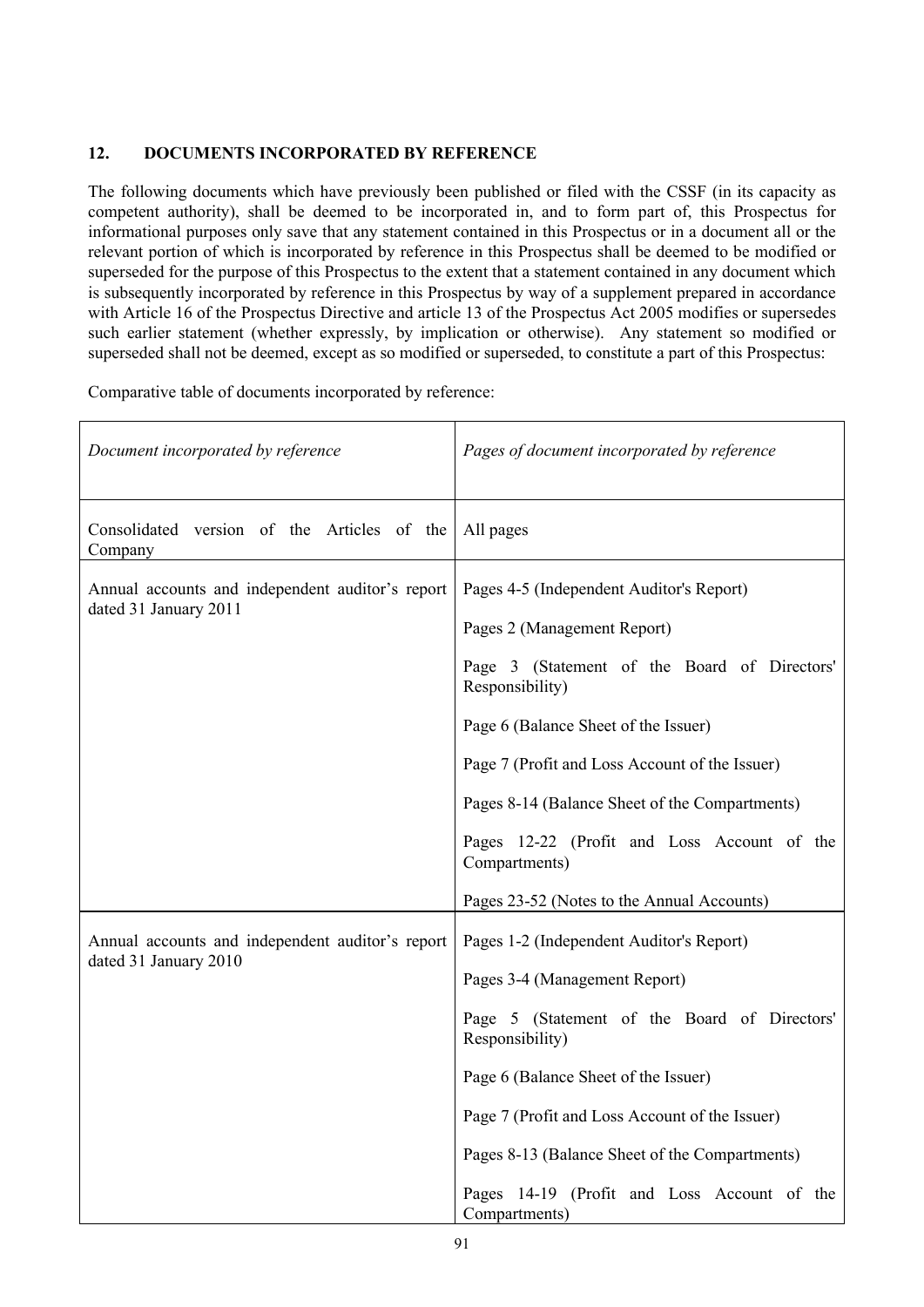| Pages 20-39 (Notes to the Annual Accounts) |
|--------------------------------------------|
|                                            |

Any information not listed in the cross reference list but included in the documents incorporated by reference is given for information purposes only.

Copies of documents incorporated by reference in this Prospectus can be obtained from the registered office of the Issuer and from the specified offices of the Paying Agents for the time being in London and Luxembourg and will be published on the official website of the Luxembourg Stock Exchange [\(w](http://www.bourse.lu/)[ww.bourse.lu\)](www.bourse.lu).

The Issuer will, in the event of any significant new factor, material mistake or inaccuracy relating to information included in this Prospectus which is capable of affecting the assessment of the Notes, prepare a Supplement to this Prospectus in accordance with article 16 of the Prospectus Directive and article 13 of the Prospectus Act 2005 and such Supplement will be published on the official website of the Luxembourg Stock Exchange [\(w](http://www.bourse.lu/)[ww.bourse.lu\)](www.bourse.lu).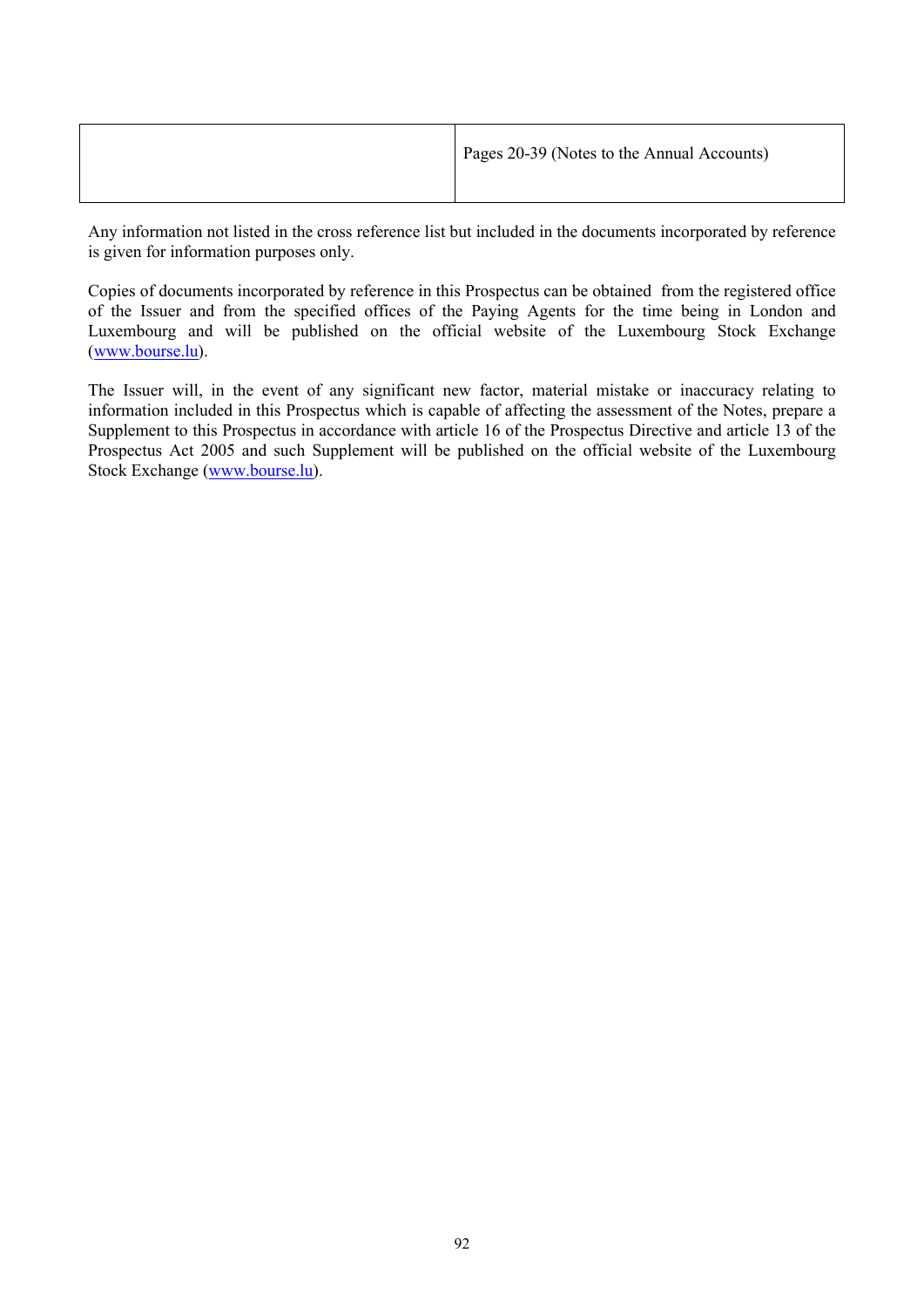#### **REGISTERED OFFICE OF THE ISSUER**

**Palladium Securities 1 S.A.** 2, Boulevard Konrad Adenauer L-1115 Luxembourg Luxembourg

#### **ARRANGER**

**Deutsche Bank AG, acting through its London Branch** Winchester House 1 Great Winchester Street London EC2N 2DB United Kingdom

# **TRUSTEE PRINCIPAL AGENT, CALCULATION AGENT, SELLING AGENT, PAYING AGENT, PURCHASER AND DISTRIBUTOR**

**Deutsche Trustee Company Limited** Winchester House 1 Great Winchester Street London EC2N 2DB United Kingdom

**Deutsche Bank AG, acting through its London Branch** Winchester House

1 Great Winchester Street London EC2N 2DB United Kingdom

#### **CUSTODIAN, SERVICER, PAYING AGENT AND LISTING AGENT**

**Deutsche Bank Luxembourg S.A**.

2, Boulevard Konrad Adenauer L-1115 Luxembourg Luxembourg

#### **AUDITORS**

**Ernst & Young, Luxembourg** 7 Parc d'Activité Syrdall

Munsbach L5365 Luxembourg